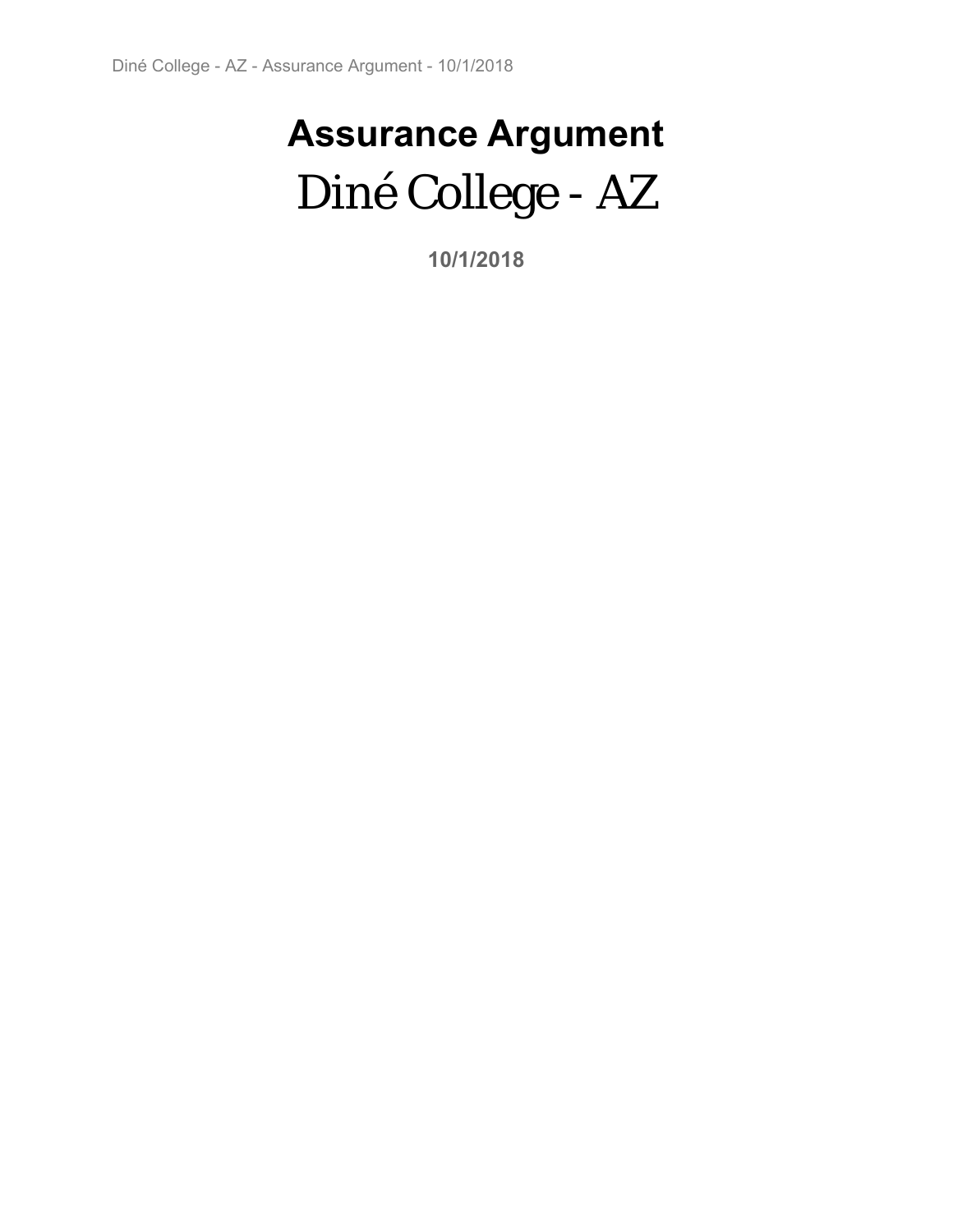# **1 - Mission**

The institution's mission is clear and articulated publicly; it guides the institution's operations.

# **1.A - Core Component 1.A**

The institution's mission is broadly understood within the institution and guides its operations.

- 1. The mission statement is developed through a process suited to the nature and culture of the institution and is adopted by the governing board.
- 2. The institution's academic programs, student support services, and enrollment profile are consistent with its stated mission.
- 3. The institution's planning and budgeting priorities align with and support the mission. (This sub-component may be addressed by reference to the response to Criterion 5.C.1.)

# **Argument**

### **1.A The institution's mission is broadly understood within the institution and guides its operations.**

Diné College's (DC) mission has been the guiding statement behind the institution's decision making since its development. The mission statement is a living, active, guiding statement for all departments and programs at the multi-sites. The institution is a direct reflection of the mission statement, evident in the programs offered, budgeting priorities, campus demographics, as well as the main campus geography and architectural layout. The mission statement appears in many places on the campus and in DC documents.

Diné College's Mission document, the **Planning Framework**, explains the unique nature of the College's foundation as an educational institution:

The Diné People have had an education system in place since the beginning of time. That system is woven in songs, prayers, ceremonies, and oral storytelling of the Diné Creation Story, which frames the story of Diné College. In this way, the story of Diné College comes from the womb of Mother Earth, Father Sky, sacred mountains, darkness and day, white and yellow corn, Corn Pollen Boy, Beetle Girl, Changing Woman, First Man and Woman, fire, water, and air.

Diné College was established in *1968* as the first tribally*-*controlled community college in the United States. In creating an institution of higher education, the Navajo Nation sought to encourage Navajo youth to become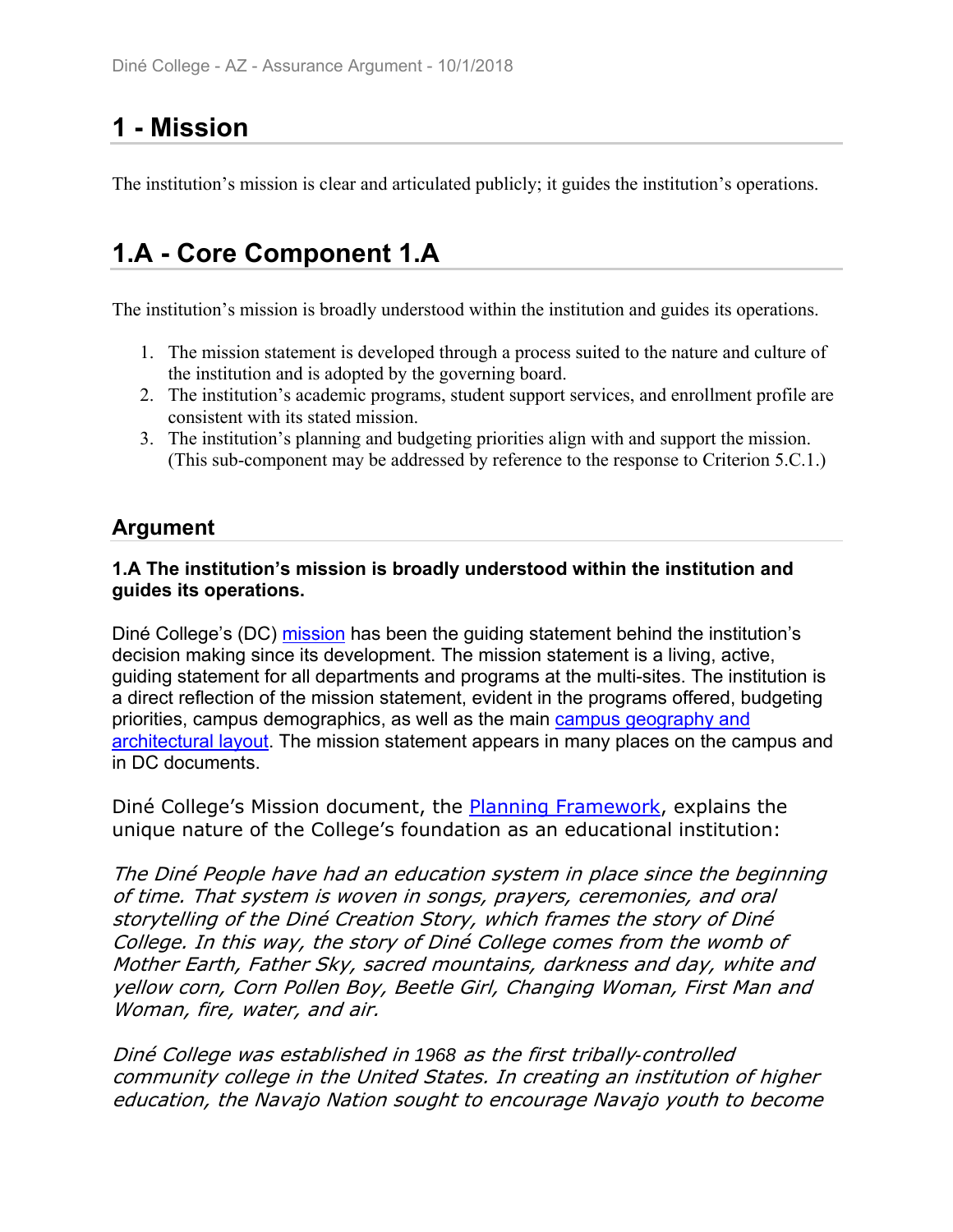contributing members of the Navajo Nation and the world society. The mission of Diné College is to advance quality post*-*secondary student learning and development to ensure the wellobeing of the Diné People.

Diné cultural history is rooted in the male*-*female dualism guided by the Protection Way and Blessing Way of teaching. These teachings frame the mission and core educational models of the College. Protection Way teachings protect one against the imperfections of life, corruption, and evil. They help an individual cope with life's hardships and problems. Blessing Way teachings help the individual fulfill a good life and stay on the path of harmony and balance. A balanced life is the state of hózhó, bringing female and male teachings together and complementing all of life around us. These teachings give us the Diné Life Standards for walking in beauty and harmony with the world order:

- Beauty Before Me. Planning short*-* and long*-*term goals for the journey of life.
- Beauty Behind Me. Connecting home and self*-*identity through K'é *[p*rinciples to guide all behavior, interactions and relationships between Diné people and all things in life*].*
- Beauty Below Me. Connecting with Mother Earth in relation to Diné and Western knowledge.
- Beauty Above Me. Connecting with Father Sky in relation to Diné and Western knowledge.
- Beauty All Around Me. Connecting with the environment and universe in relation to Diné and Western knowledge.
- With Beauty I Speak. Integrating Diné and Western knowledge sources.

"Through these teachings, I am Sa'ah Naagháí Bik'eh Hózhóón. I will have knowledge, K'é, balance, and strength."

Sa'ah Naagháí Bik'eh Hózhóón is central to Diné College. Based on the fundamental teachings of the Diné People, Sa'ah Naagháí Bik'eh Hózhóón involves the four cardinal directions that reflect the four stages of the life cycle and serve as a means for internalizing knowledge. The internalization process of knowledge becomes the core of one's life. The Life Principles include:

- Nits1h1kees *(*Critical thinking*)*
- *Nahat'á (Planning)*
- *Iiná (Implementation), and*
- Siihasin *(*Reflection and Assurance*)*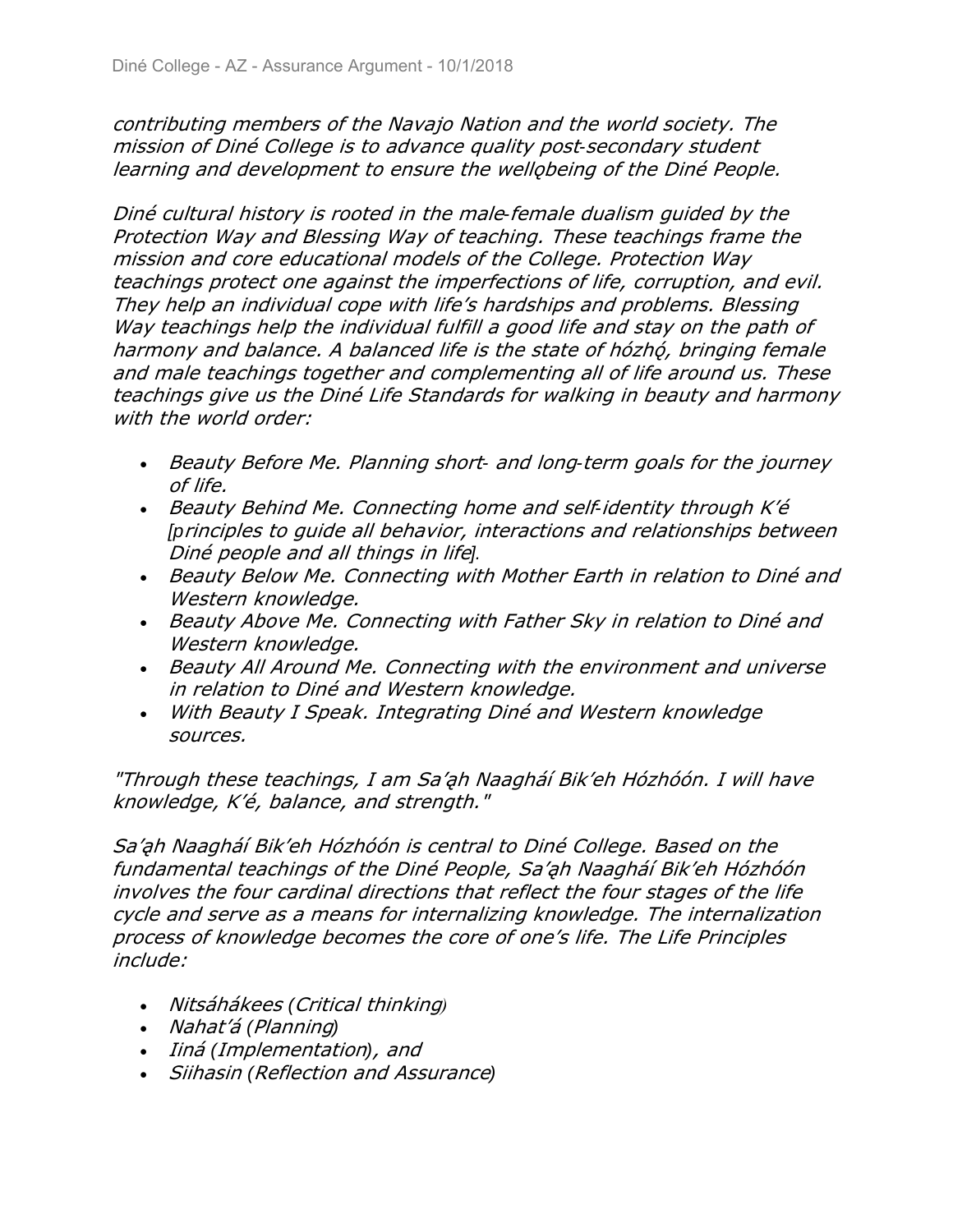Sa'ah Naagháí Bik'eh Hózhóón guides Diné College's Mission, Vision, Principles, and Values.

### **1.A.1 The mission statement is developed through a process suited to the nature and culture of the institution and is adopted by the governing board.**

DC's mission statement was developed utilizing indigenous Diné principles described above and in our Planning Framework: Nitsáhákees, Nahat'á, Iiná, and Siihasin. These principles are derived from the unique Diné paradigm that asserts an understanding of the universe, elements and processes therein, and outlines steps to achieving balanced and effective outcomes to any situation, plan, or issue. These principles were given to the Diné by the Holy People (Diyin Diné'e), during time immemorial. Elders teach contemporary Diné that the principles were used to traverse various calamities and are the basis for all ceremonial life then and now. One of the most clearly evident examples of this process is exhibited in the main campus building layout. The Ned Hataalii Center is in the east to promote new thinking. The Gorman Building is located in the south to demonstrate scientific planning. The Dorms are located in the west to indicate life lived. The gym and cafeteria are located in the North to signify regeneration (reflection).

In short, the College's four principles involve students, faculty, staff, administrators, and stakeholders in a cyclical process of thinking, planning, implementing, and reflecting. The college previously mandated Diné Educational Philosophy courses for all employees. There are currently plans to begin offering these courses again or order to teach employees how Diné philosophy works and applies to teaching students. The Planning Framework addresses the approach to the mission using Diné Values:

Strategic Planning using Nitsáhákees, Nahat'á, Iiná, Siihasin. The application of Nitsáhákees, Nahat'á, Iiná, and Siihasin to strategic planning *(*longer term, institutional planning*)* is used to plan out steps leading to positive outcomes for the whole college over multiple years; this is a macro level of planning completed over a four*-*year cycle. Within this process, the college's mission, principles and strategic goals are formulated to guide the whole institution. The process supports faculty to use in the steps for planning for the academic school year. Students are familiar with the levels and apply it to their learning process.

In accordance with this process, in 2012 the Board of Regents (BOR) initiated a review and revision of the College's mission, and tasked the Planning and Accreditation Committee (PAC), whose members are appointed by the President, with carrying it forward. PAC, in turn, worked with the BOR to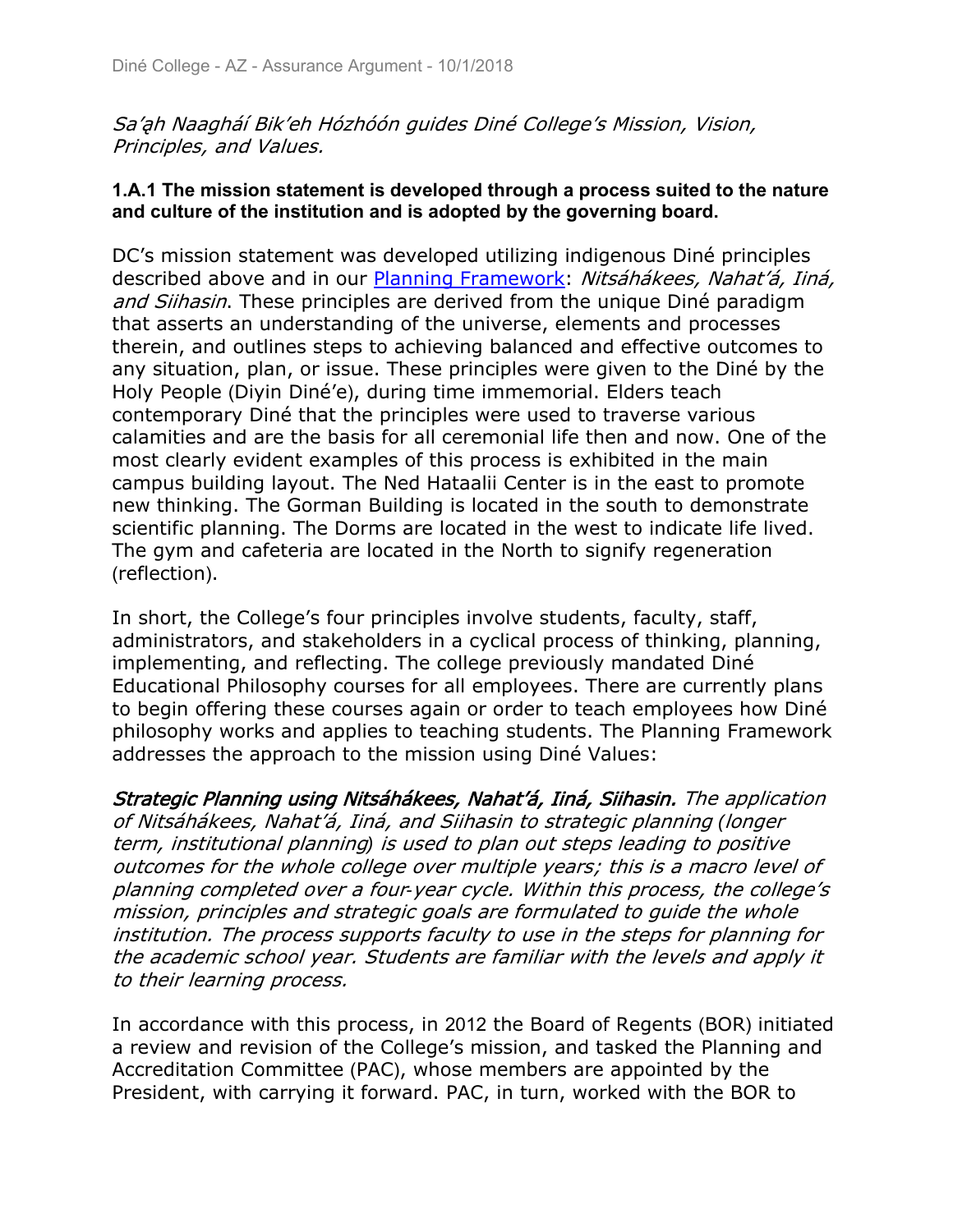explore, draft and refine the mission, and involved the DC community through public hearings (doc  $2$ , doc  $3$ ) for feedback and input. The mission was adopted by the Board of Regents on June 22, 2013 and had been established for the four-year cycle and applied through 2018 and thereafter. The Planning Framework is open to periodic revisiting and potential revisions and improvements. The DC mission, vision, and principles each appear articulated in Navajo first, then English.

### The Mission and Vision read:

College mission. Diné bina'nitin áyisíí ásiláago binahji', ółta'í na'nitin náasji' yee ínááhwiidooł' álígíí yéego bidziilgo ádiilnííł, áko Diné nilínígíí t'áá altso yá'át'éehgo bee bił nahaz'áa dooleeł niidzin. Rooted in Diné language and culture, our mission is to advance quality postsecondary student learning and development to ensure the well-being of the Diné People.

College vision. Nihi'ólta'gi, Diné Bibidziilgo Ólta'gi na'nitin ał'ąą ádaat'éii ółta'í bee nanitinígíí dóó t'áá ha'át'íí shíí bee bíká aná'álwo'ígíí bidziilgo dóó bohónéedzáago ádiinííł niidzin. Díí binahji' Diné bi'ólta'gi óhoo'aah ts'ídá bohónéedzáanii bee bił haz'á ílíj dooleeł. Our vision is to improve continuously our programs and services to make Diné College the exemplary higher education institution for the Diné People.

**College values.** Our employees and students will adhere to the following values to achiever the mission and purposes of the College:

T'áá hó ájít'éego. Excellence and self-initiative in problem-solving, compassion, setting clear goals, and establishing positive working relationships.

Ahil na'anish. Cooperating and helping one another, keeping all employees well informed, using proper language for communication, respecting one another on equal terms, and honoring  $K\acute{e}$ .

I<sup>t</sup> Idli. Respecting the cultural, racial, and gender diversity of the Diné People, maintaining safe, courteous, respectful, and positive learning environments, and valuing inclusiveness.

If **Eéhózin.** Understanding, thoughtfulness, competence, confidence, conscientiousness, and reflectivity for serving the needs of the Diné People.

### **1.A.2 The institution's academic programs, student support services, and enrollment profile are consistent with its stated mission.**

The mission statement of DC serves as a reliable compass for the ongoing navigation and implementation of its purpose as expressed through its various activities and priorities, including its academic programs, student support services, and enrollment profile.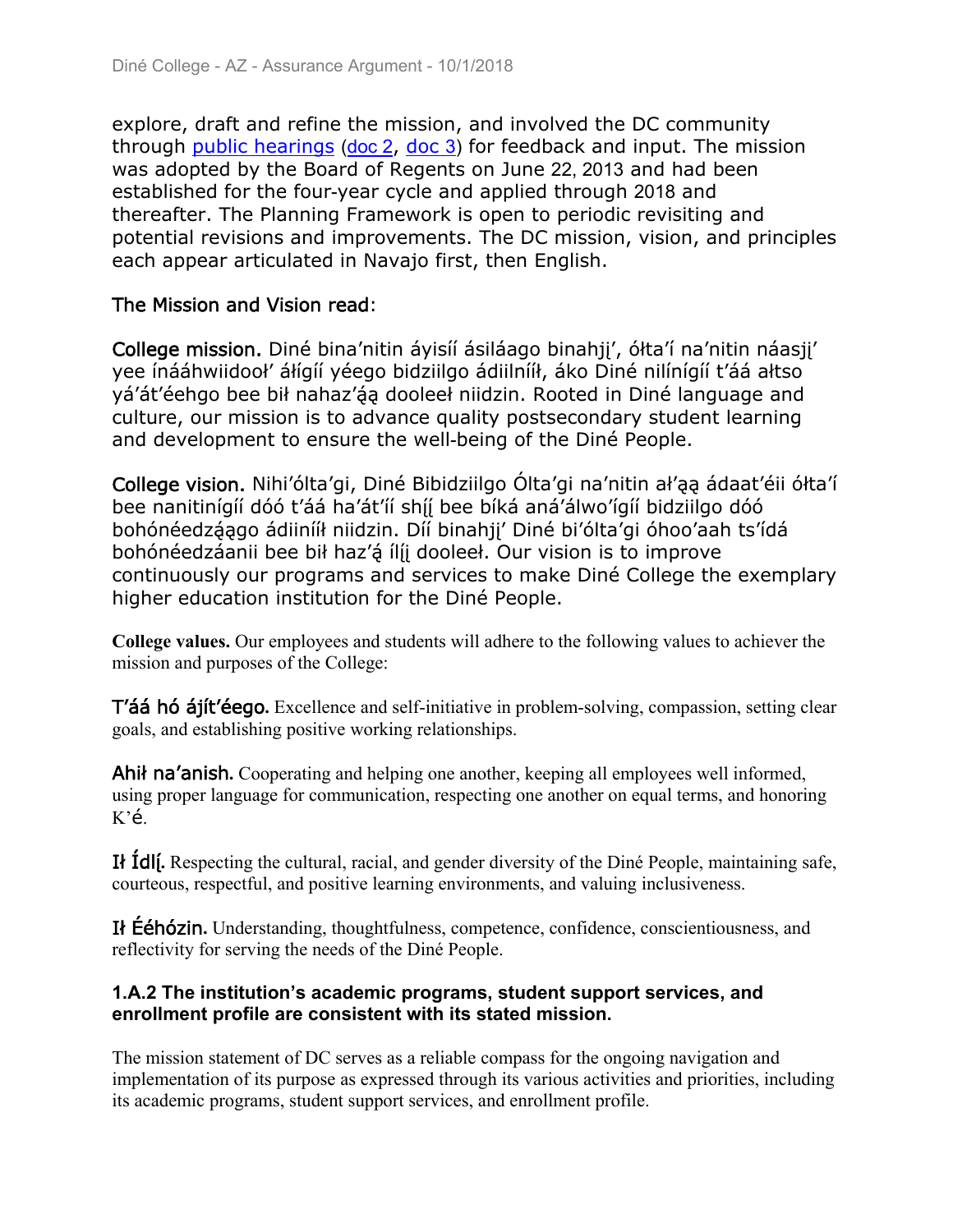Academic Programs. To accomplish the DC mission-oriented goal in support of student life, the College offers a variety of academic programs. The College prepares students for both careers and transfer by offering 8 Certificates, 19 Associate and 8 Bachelor degrees to serve its uniquely diverse student body through higher education and to facilitate preservation of its rich cultural traditions. Given the emphasis on Diné language and culture within the College's mission, the College has worked to weave these core values into the General Education requirements and all course syllabi. There is also a wealth of the Diné language and cultural courses offered and a degree program in Associates of Arts in Diné Studies and a newly approved Bachelor of Arts in Diné Studies and Navajo Language. In addition, many of the courses align both Diné and Western concepts for student learning. Furthermore, students are taught using the Diné Pedagogy of Learning Paradigm (Think, Plan, Life, and Hope) to resolve work and life barriers.

Current academic programs and student support services are established to nurture quality student learning and positive human development while focusing on the Diné cultural heritage through the mission statement. The academic programs and student support services are comprehensive to support the College mission. Future educational programs ensure the same mission-driven outcomes are kept in mind. The Curriculum Committee is charged with approving new courses and programs, and has requirements that all proposals must meet specific standards of application of the College Principles of SNBH (explained above).

The mission statement of the Academics department is:

In harmony with the mission and vision of Diné College, the purpose of the Academic schools are to:

- *Provide quality post-secondary academic opportunities in the Navajo Nation.*
- *Engage in the process of continuous assessment and improvement.*
- *Ensure that the College Principles and Values form the basis of student learning outcomes in our academic programs.*
- *Provide quality instruction and educational support services for student success.*

Student Services. Student Services, driven by Mission, addresses student development. Enhancing the intellect is crucial, but it is not enough by itself to "ensure the well-being of the Diné People." The mission statement of the Student Services department is to:

 *... provide direct services to students which will enhance their overall educational experience through social, cultural, leadership, intellectual, athletic, and recreational programming and activities which will further enrich and aid them in their transition to other colleges, universities, and the world of work.*

Enrollment Profile. Furthermore, the enrollment profile of Diné College is indicative of our commitment to and focus on ensuring the well–being of the Diné People.

DC's enrollment profile shows that its mission is being fulfilled. The profile for Annual Year 2017-2018 (IDashboard):

• 97% of students are Native American or Alaska Natives.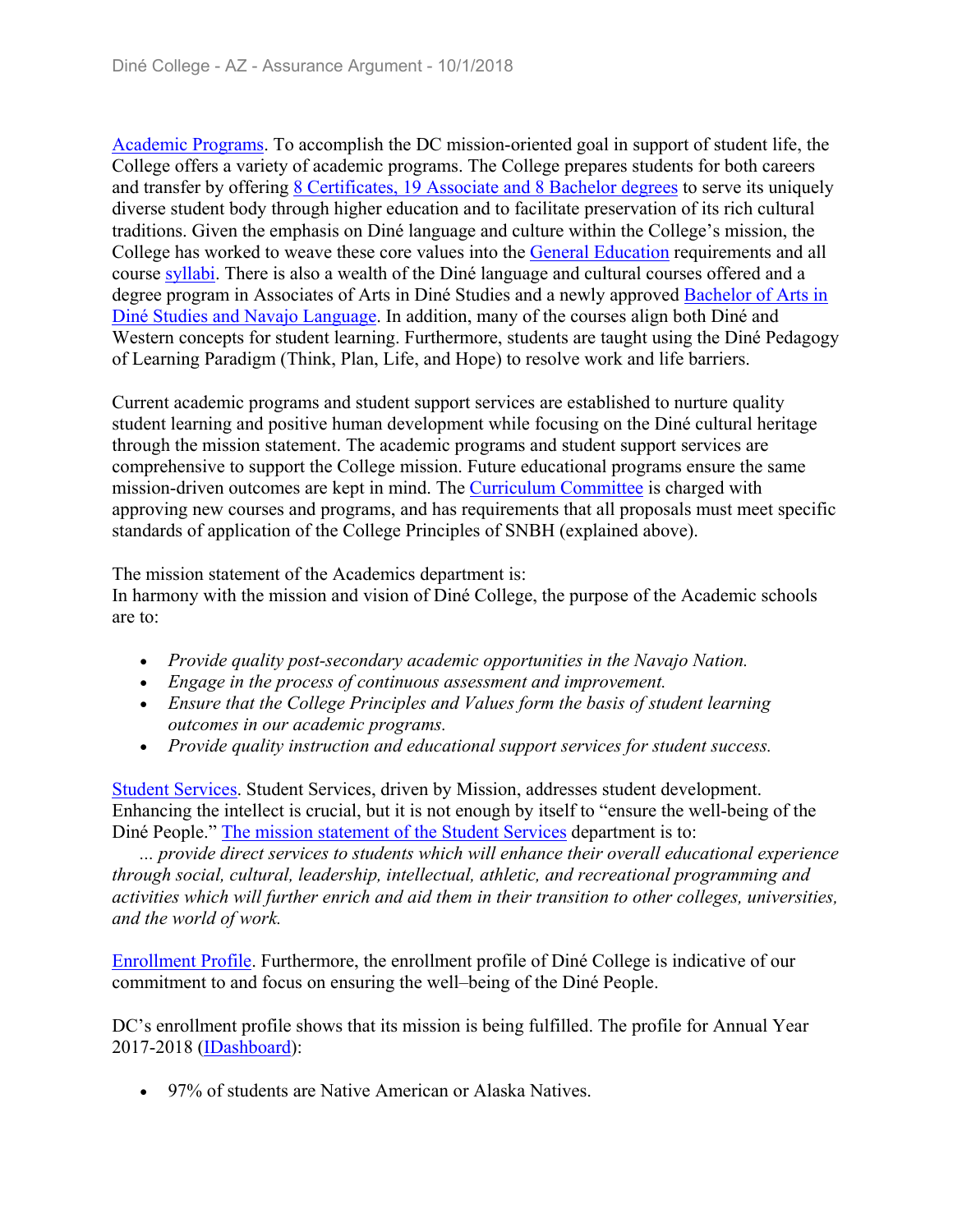- 3.388 Enrollment Count Overall
- 582 Semester Head Count
- Student range in age from 15 to 50 and older
- 170 Male students and 412 Female students
- 48% are at the main Tsaile Campus

### **1.A.3 The institution's planning and budgeting priorities align with and support the mission. (This sub-component may be addressed by reference to the response to Criterion 5.C.1.)**

DC's mission is part of the fabric of the institution. Faculty and staff keep it centrally in mind as they deliver courses to support and meet student needs. The College employs an instruction-first methodology to resource allocation, which demonstrates its commitment to the mission, promotion, and advancement of "*post-secondary student learning and development*." Academic schools (formerly divisions) classified in the College's General Fund budget within a grouping entitled, "*Instruction*" ensures that resources are used to support academic endeavors for courses and programs.

DC's planning process is tied directly to its mission, as described in the **Planning** Framework. Department and school objectives are prioritized based on their association to the College's Strategic Goals 2017-2021 and

Objectives, which were developed based upon the College's Mission:

- 1. *Diné Identity Advance the institution's Diné identity.*
- 2. *Student Success Promote student success and development.*
- 3. *Financial Health Strengthen financial health & self-reliance.*
- 4. *Institutional Transformation Promote effective communication and accountability.*
- 5. *Technology Expand effectiveness and efficiency using technology.*
- 6. *Nation Building Cultivate Diné Nation building.*

- 1 A 1 2013 04 19 PAC Listening Session Dirs Mgrs
- 1 A 1 2013 04 25 PAC Listening Sess Cmmnts
- 1 A 1 2013 06 22 PlanFrmwrk BOR Resol
- $-1$  A 1 2013 Public Hearing 2013
- 1 A 2 2017 2019 GenCatalog
- $\overline{1\quad A}$  2 2017 2019 GenCatalog (page number 49)
- 1 A 2 2017 2021 Strategic Goals
- 1 A 2 DC.DineStudiesApproval HLC18
- 1 A 2 Dine College Academics 2018 09 17
- 1 A 2 Dine College iDashboards 2018 09 17.pdf
- 1 A 2 Dine College Student Services 2018 09 17.pdf
- 1 A 2 MyDinéCollege Degree Programs 2018 09 17.pdf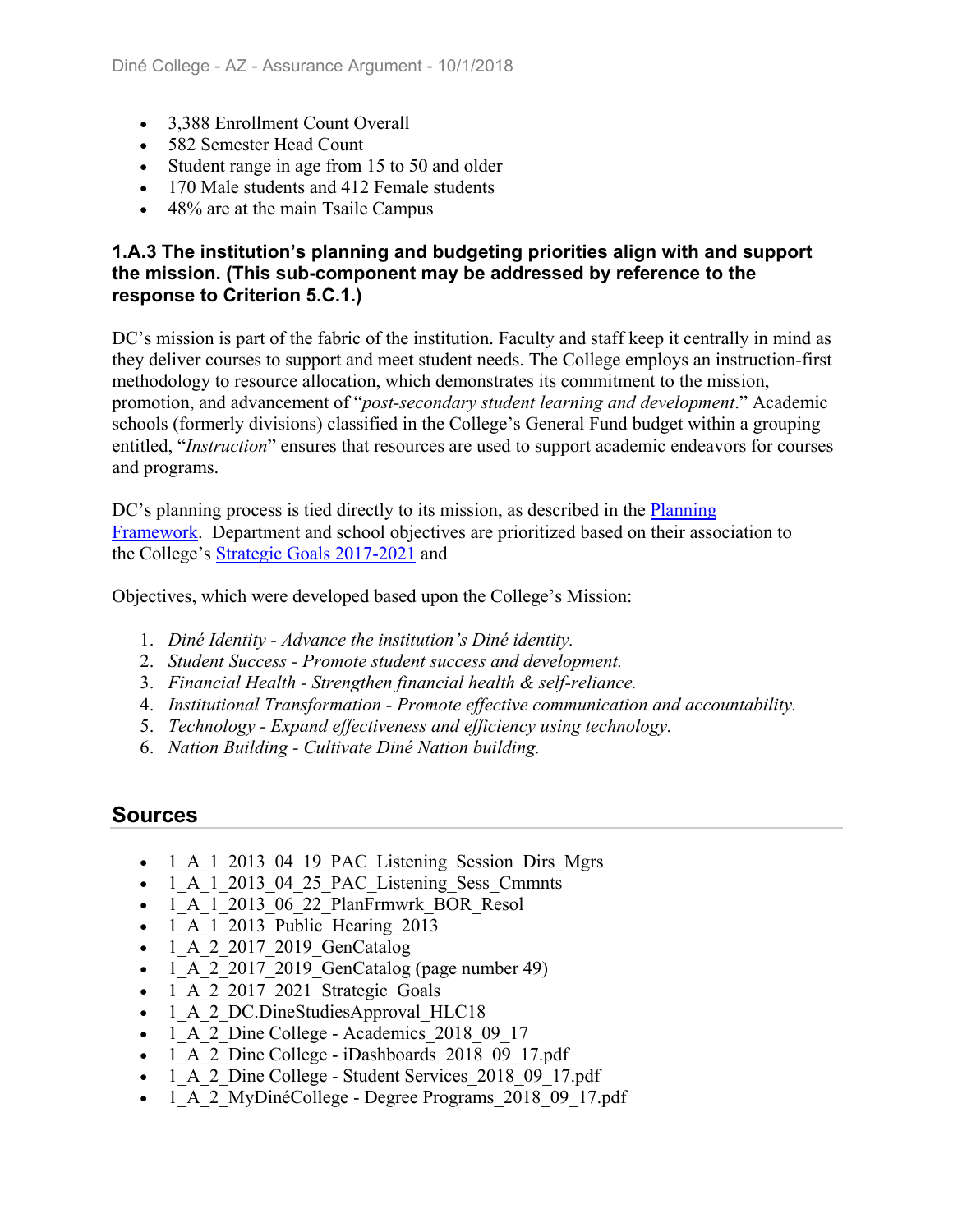- 1\_A\_Dine College Locations.pdf
- 1 A Dine College Mission.pdf
- 3\_A\_1\_2004\_CurriculumCommittee\_Bylaws
- $\overline{4.A}$  $\overline{4\_DC}$  Syllabus\_Template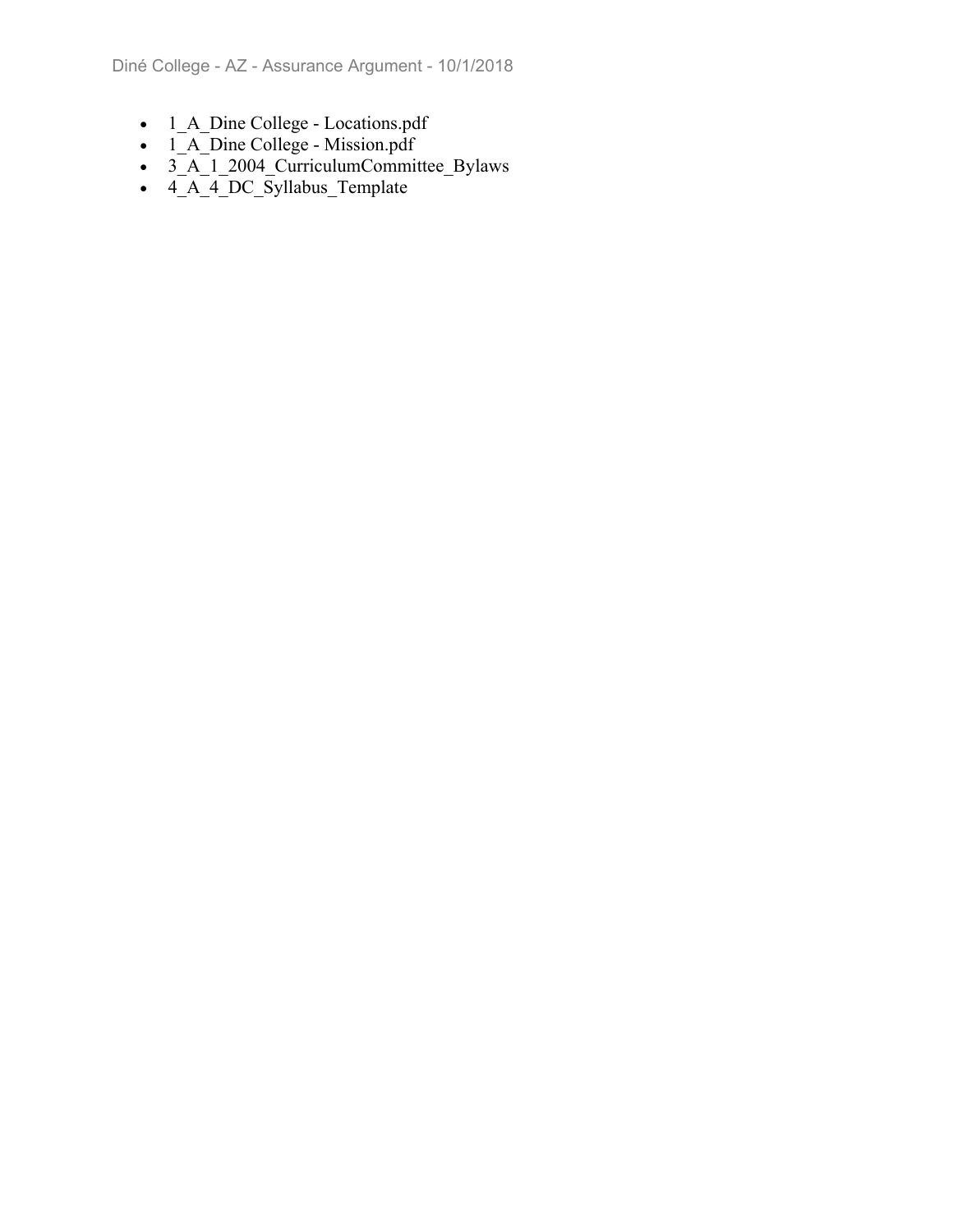# **1.B - Core Component 1.B**

The mission is articulated publicly.

- 1. The institution clearly articulates its mission through one or more public documents, such as statements of purpose, vision, values, goals, plans, or institutional priorities.
- 2. The mission document or documents are current and explain the extent of the institution's emphasis on the various aspects of its mission, such as instruction, scholarship, research, application of research, creative works, clinical service, public service, economic development, and religious or cultural purpose.
- 3. The mission document or documents identify the nature, scope, and intended constituents of the higher education programs and services the institution provides.

# **Argument**

### **1B. The mission is articulated publicly.**

The College provides access to its mission publicly through a variety of outlets, including the catalog, web-based access, radio stations, social media, video clips, emails, and various physical print media dissemination. Newspapers, magazines, journals, research articles, billboards, publications, posters, banners, and brochures are routinely printed with Navajo Times*, Gallup Independent*, and *The Farmington Times* to publicize College meetings, activities, events, ceremonies, registration, and job opportunities. Information is also posted all 110 chapter house locations throughout the Navajo Nation (NN).

The mission statement has always been Sa'ah Naagháí Bik'eh Hózhóón which has historical meaning and has been in place since 1968 at the college. Sa'ah Naagha' Bik'eh  $H\acute{o}zh\acute{o}\acute{o}n$  has been in place since before the Emergence and the planting of the sacred mountains demarcating the traditional homeland as understood in Diné Creation. The mission statement is on the Personnel Policy Manual, Faculty Handbook, Student Handbook, Distance Education Handbook, Budget-process Handbook, Housing Policies, Building and Grounds Handbook, Diné College Homepage, Division/School Academic Master Plans, Certificate, Associate, and Bachelor Degree Program brochures.

#### **1.B.1 The institution clearly articulates its mission through one or more public documents, such as statements of purpose, vision, values, goals, plans, or institutional priorities.**

The comprehensive response is listed in the previous answer. The empirical evidence of the Mission Statement Dissemination is as follows.

College Catalog and Online Catalog. The various handbooks of the college also articulate the mission clearly (Student Handbook, Faculty Handbook, and Personnel Policy Manual.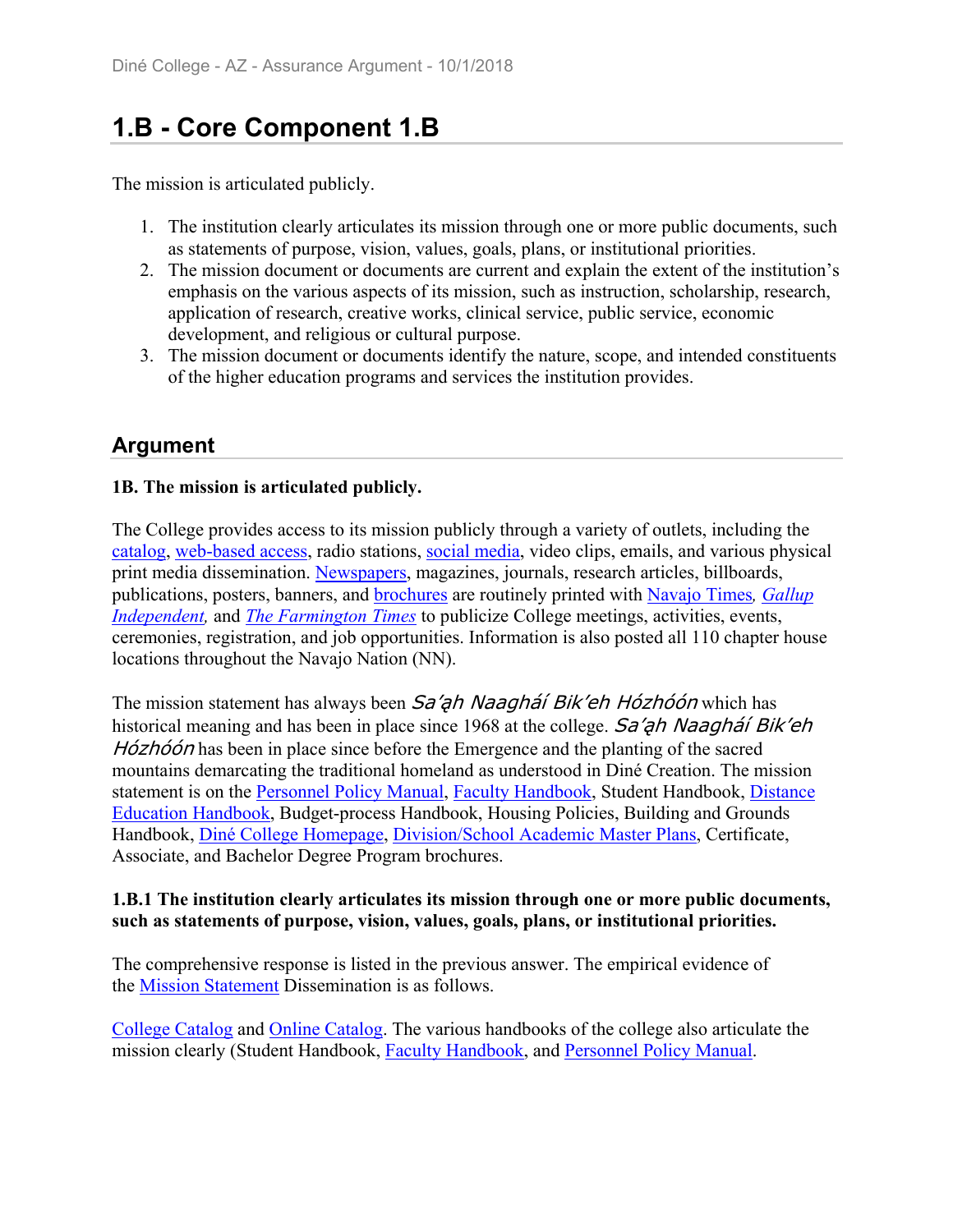**Social Media**: Facebook https://www.facebook.com/DineCollege/ College Website (http://www.dinecollege.edu/about/about.php).

Two-year transfer programs: Diné Studies and Language, Developmental Studies, Health Occupations, Social and Behavioral Studies, Business Administration Studies, research projects and consultant services, on-site outreach programs, and articulation with other institutions, and the Center for Diné Teacher Education.

Radio Stations: Diné College has recently opened KXWR 92.1 FM Radio Station for its demographic population. Other radio stations also regularly announce activities, meetings, registration, graduation events to the public. The Navajo Nation radio station AM 660 KTNN, KGAK, etc. all promote college-related activities through their announcements.

Board of Regents Annual Reports. Reviewed by the BOR as well as the chartering entity the Navajo Nation Council. Mission implemented through multi-sites development, scholarships, financial management, academic programs, faculty support, and student support services.

Marketing Products. Dissemination through venues listed in the previous answer.

#### **1.B.2 The mission document or documents are current and explain the extent of the institution's emphasis on the various aspects of its mission, such as instruction, scholarship, research, application of research, creative works, clinical service, public service, economic development, and religious or cultural purpose.**

The mission statement is manifested in the focus of the College to provide excellent education and services. The most prominent documents containing the mission are the academic catalogs. The College mission concepts are evident in the *Planning Framework* (see the Strategic Goals and Objectives in 1.A.3 above). The mission of DC is to apply the idea of *SNBH* in its educational mission to advance quality student learning. DC operates with integrity, commitment, and a desire to meet the Diné–centered mission through its instruction, scholarship, research, creative works, public service, and economic development with a cultural purpose. *SNBH* is the traditional Diné living system, which places life in harmony with the natural world and the universe, which is the main framework or cornstalk of the Diné people. The vision of the institution came from the elders, NN council and Navajo people for the students. From this perspective, Diné College is responsible for providing quality and culturally founded higher education programs and courses:

- Diné-based principles of Nitsahakees (thinking), Nahat'a (planning), Iin**á**(living), *and Siihasin(awareness).*
- *The study of Diné language, history, and culture in the Diné Studies including the General Education program as a core component. The student learning outcomes show successful transfer to regional universities and employment within student chosen fields.*
- *The preparation for further studies and employment in a multicultural and technological world.*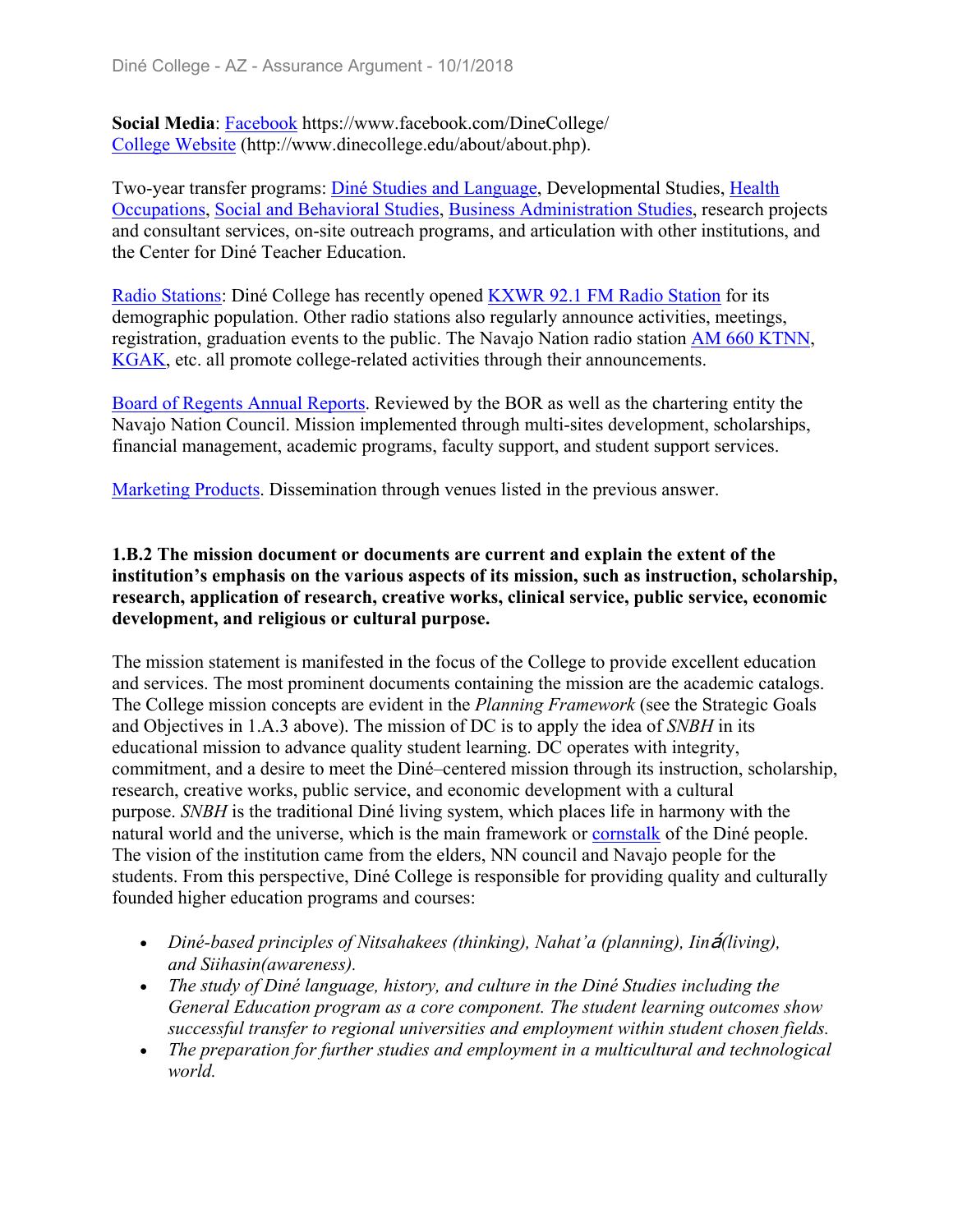*Fostering social responsibility, community service, and scholarly research that contributes to the social, economic, and cultural well-being of the Navajo Nation and eventually the communities in which graduates reside.*

Diné language and culture concepts appear in the Strategic Planning Goal #1, Diné Identity. In addition, the College actively works to promote the Diné aesthetic principles of *SNBH* throughout its everyday interactions, which helps to sustain positive student development and the well-being of the Diné People.

#### **Research/Application of Research**

- Lerma and Denny. Diné Principles of Good Governance in, Lee, Lloyd L. and Denetdale, Jennifer Nez. Navajo Sovereignty: Understandings and Visions of the Diné People*.* Tucson: University of Arizona Press, 2017.
- Lerma, Denny, Yazzie, Denny, Avery, and Yazzie, Robert. Guided by the Mountains : Navajo Political Philosophy and Governance. 2017.
- Morris, Irvin. From the Glittering World : A Navajo Story. American Indian Literature and Critical Studies Series ; 22. Norman: University of Oklahoma Press, 1997.
- White, Orlando. Letterrs. New York: Nightboat Books, 2015. (Electronic copy not available for upload)
- White, Orlando. Bone Light : Poems. 1st ed. Los Angeles, Calif.: Red Hen Press, 2009. (Electronic copy not available for upload)
- Diné Policy Institute
	- o Quintina Ava Bearchief-Adolpho, Aaron P. Jackson, Steven A. Smith, and Moroni T. Benally. "Navajo Nation Brain Drain: An Exploration of Returning College Graduates' Perspectives." International Indigenous Policy Journal 8, no. 1 2017.
	- o Eldridge, Dana, James McKenzie, Robyn Jackson, Avery Denny, Robert Yazzie, Amber K. Crotty, and Crystalyne Curley. 2014. Diné Food Sovereignty: A Report on the Navajo Nation Food System and the Case to Rebuild a Self-Sufficient Food System for the Diné People*.* Tsaile, AZ: Diné Policy Institute.
	- o Yazzie, Robert, Avery Denny, Amber Crotty, Dana Eldridge, Moroni Benally, Michael Lerma, and Andrew Curley. 2011. Recommendations for Restructuring the Navajo Nation Council*.* Tsaile, AZ: Diné Policy Institute.
	- o Yazzie, Robert, Moroni Benally, Andrew Curley, Nikke Alex, James Singer, and Amber Crotty. 2008. Navajo Nation Constitutional Feasibility and Government Reform Project*,* edited by Robert Yazzie. Tsaile, AZ: Diné Policy Institute.

#### **1.B.3 The mission document or documents identify the nature, scope, and intended constituents of the higher education programs and services the institution provides.**

As referenced in the sections above, the academic catalogs describe clearly both the mission of DC and its intended constituents. To accomplish the mission, DC functions as a Tribally Controlled institution of higher education, offering Bachelor's degrees and Associate's degrees with several concentrations to students, while providing certificate programs to meet a wide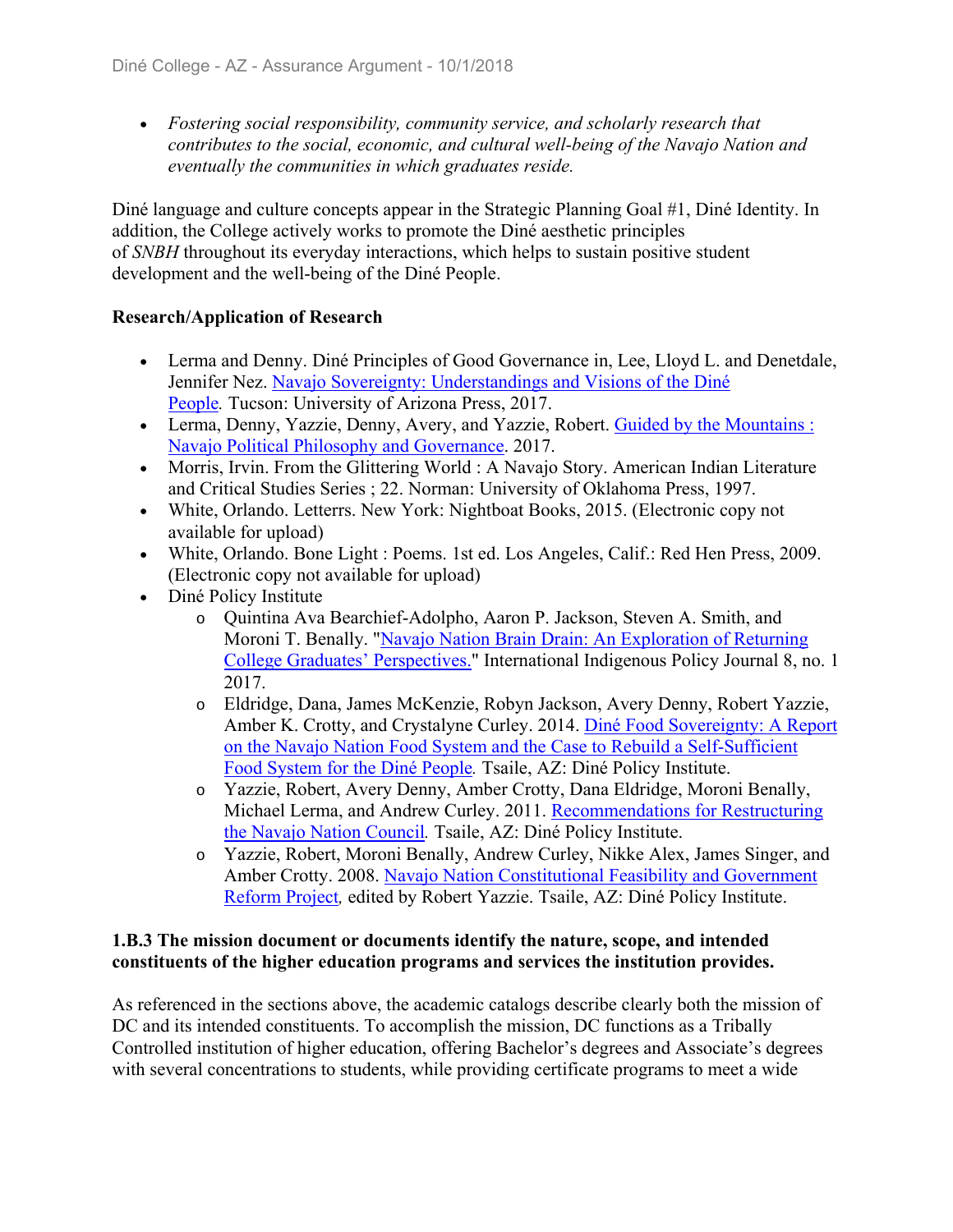variety of training demands. These programs are designed to challenge students to explore, understand, and acquire the skills necessary for employment and/or transfer.

The foundation of the Planning Framework speaks to internal constituents of the College's programs and services, the Diné, and addresses the fundamental values of the programs. The nature and scope of learning experiences and opportunities for development provided by the College emphasize through the College's Principles and Values stated in 1.A.1.

- 1 A 1 2013 06 22 PlanFrmwrk BOR Resol
- 1 A 2 2017 2019 GenCatalog
- 1\_A\_2\_2017\_2019\_GenCatalog (page number 9)
- $\bullet$  1 A 2 2017 2019 GenCatalog (page number 56)
- $\bullet$  1 A 2 2017 2019 GenCatalog (page number 57)
- $\bullet$  1 A 2 2017 2019 GenCatalog (page number 60)
- $\bullet$  1 A 2 2017 2019 GenCatalog (page number 63)
- 1 A Dine College Mission.pdf
- 1 B 1 2017 07 07 WarriorExprss NavajoTms
- 1 B 1 2017 AnnualReport FINAL
- 1 B 1 2018 04 16 Quick Facts
- 1 B 1 2018 04 16 Quick Facts
- $\bullet$  1 B 1 Dine College Radio 20180919
- 1 B 1 KGAK All Navajo All the Time 20180919.pdf
- 1 B 1 KTNN The Voice of the Navajo Nation 20180919
- 1 B 2 2011 DPI Restructn NavajoNationCouncil
- 1 B 2 2013 DPI NavajoBrainDrain
- 1 B 2 2014 DPI FoodSovereigntyReport
- 1 B 2 2017 DPI NavajoPhilosophy Governance
- 1 B 2 2017 NavajoSovereignty Governance
- 1\_B\_2\_DPI\_NNConstitutnFeasibilty\_GovtRefrmPrjct
- 1\_B\_2017\_09\_13\_DC\_AMP\_Framework\_FINAL
- 1 B Dine College Home 20180919.pdf
- 1 B Facebook Dine College 20180919.pdf
- 1 B Farmington Daily Times New Diné College president selected 20180919
- 1 B Navajo Times Diné College graduates 210 in its 50th year 20180919.pdf
- 1 B The Gallup Independent The Truth Well Told 20180919
- 1 C 1 2018 Cornstalk
- 2 D 2014 11 18 FacultyHandbook Final
- 2 D 2014 11 18 FacultyHandbook Final (page number 6)
- 2 D 2015 01 05 PersonnelPP Manual
- 2 D 2015 01 05 PersonnelPP Manual (page number 11)
- 3 A 1 2016 DistanceEdPolicManual Final
- 3 A 1 2016 DistanceEdPolicManual Final (page number 3)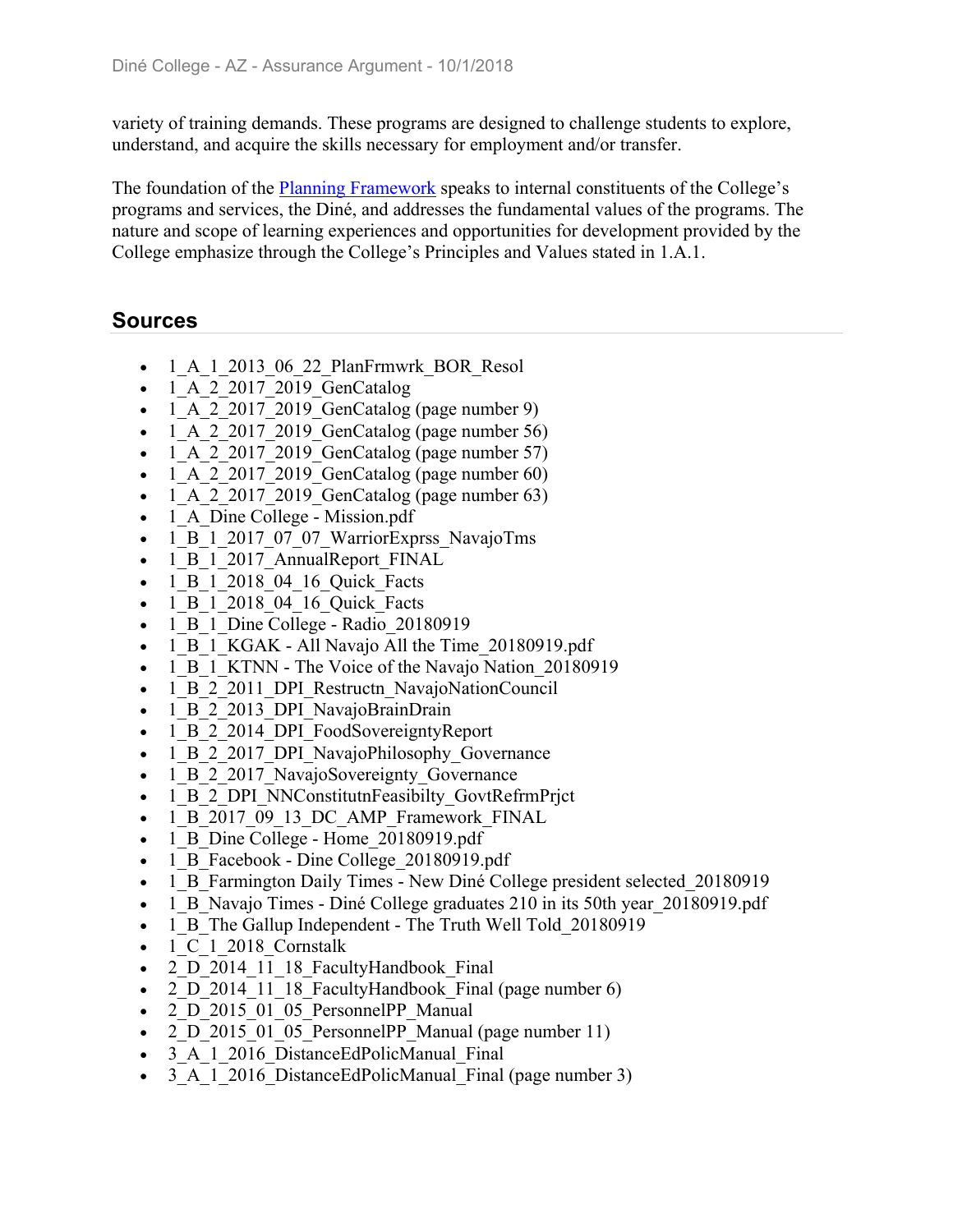# **1.C - Core Component 1.C**

The institution understands the relationship between its mission and the diversity of society.

- 1. The institution addresses its role in a multicultural society.
- 2. The institution's processes and activities reflect attention to human diversity as appropriate within its mission and for the constituencies it serves.

# **Argument**

#### **1.C. The institution understands the relationship between its mission and the diversity of society.**

As a tribal institution, the College, plays a special role in serving diverse society. The institution is a diverse institution, serving the Native American communities and serving the larger society as a whole. The College values the Diné-driven mission while maintaining a multicultural perspective of its diverse population, including students, faculty, staff, administrators, and BOR. The College's Mission, Vision, Principles, and Values are all statements that promote student advancement and the enhancement of one's well-being. These statements are explained and amplified in our Planning Framework.

#### **1.C.1 The institution addresses its role in a multicultural society.**

The College Mission, Vision, Principles and Values statements make it clear that students need preparation to participate in communities both within and outside the Navajo Nation. In particular, the College's multi-cultural identity emphasized in the concept of "Il idll" which is to respect "*the cultural, racial, and gender diversity of the Diné People, maintaining safe, courteous, respectful, and positive learning environments, and valuing inclusiveness*." Through the application of *Il idlí* and other unique Diné principles, DC collectively carries forward the understanding of the relationship between the mission and the diversity of society.

DC functions well and succeeds in a multicultural society and successfully collaborates with other institutions of higher education to benefit the students as evident through our MOUs (NAU, UA).

As a member of the American Indian Higher Education Consortium (AIHEC) and the American Indian College Fund (AICF), DC collaborates with other Tribal Colleges and Universities (TCUs) to increase awareness about the tribal colleges and the needs of Native students.

Furthermore, DC is directed and guided by the tenets of the Diné Philosophy of Learning. These tenets embrace the values and concepts of traditional Navajo knowledge that foster an environment of harmony and beauty, for learning, growth, and development.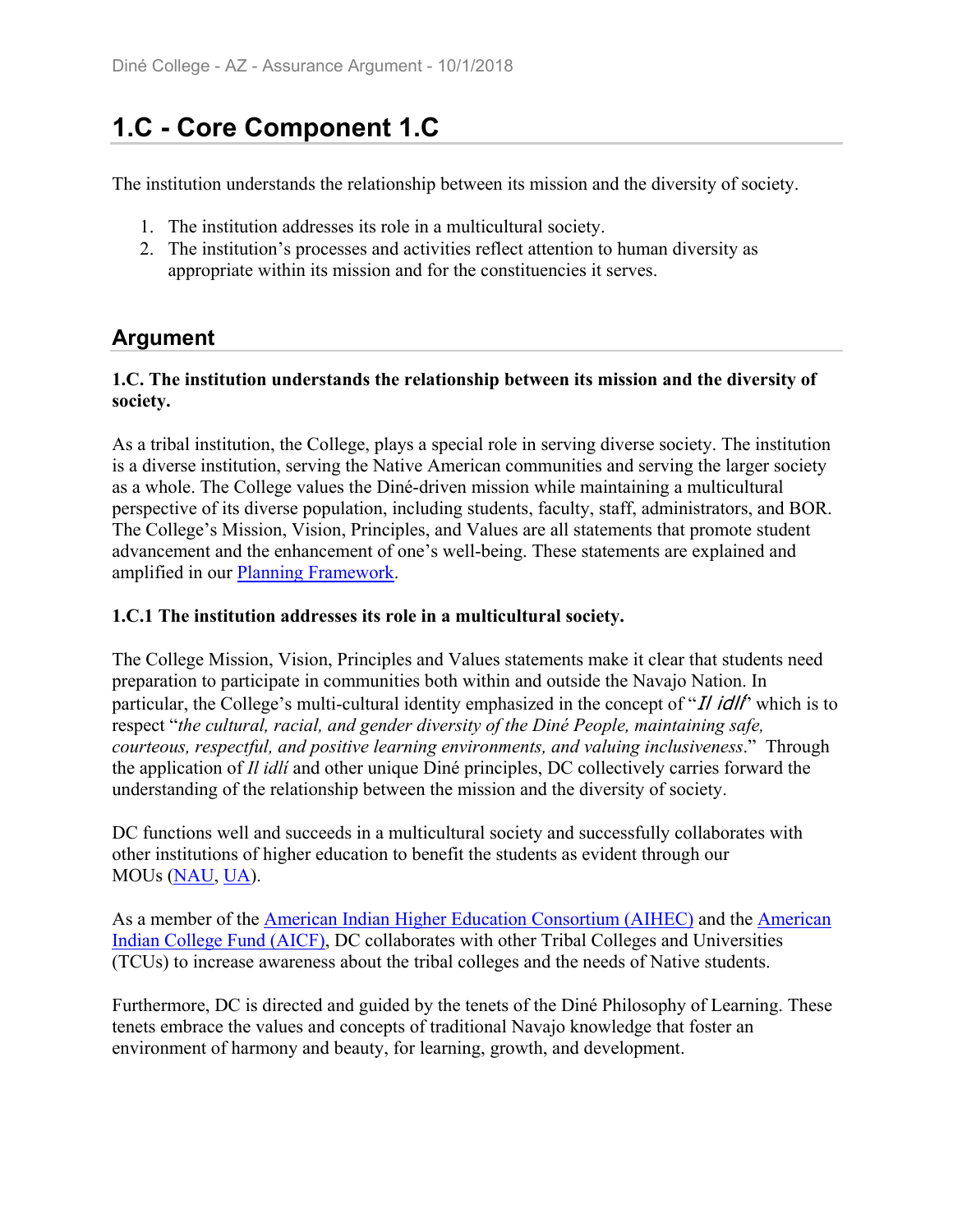#### **1.C.2 The institution's processes and activities reflect attention to human diversity as appropriate within its mission and for the constituencies it serves.**

A diverse student body, supported by a multitude of stakeholders, and a wide range of ideas are the most critical elements of DC serving as the "*higher education institution of the Navajo*." The College serves a predominantly Navajo student body, based on relative geographic isolation. The purpose of DC is to maintain the Navajo language and culture, while preparing students to be leaders in many sectors of the Navajo Nation and beyond.

**Student Support Services.** DC Student Support Services provides programs and services that support students' diverse experiences through various student groups, including veteran's services, women's interest groups, and services as recommended by the American with Disabilities Act (ADA). Given its significant number of students with families, DC provides family housing and daycare services.

**Student Clubs.** DC encourages student attention to human diversity through participation in clubs with various academic, social, cultural, religious and environmental foci. These clubs range from American Indian Science and Engineering Society (AISES), Gay-Straight Alliance, Azee' Bee Nahaghá (formerly Native American Church), as well as others. Additionally, all students at the College are members of the Associated Students of Diné College (ASDC), which is the institution's student government body.

- 1 A 1 2013 06 22 PlanFrmwrk BOR Resol
- 1 A 2 Dine College Student Services 2018 09 17.pdf
- 1 C 1 AIHEC Home 20180919
- 1 C 1 American Indian College Fund Home 20180919
- 1 C 2 2009 09 AISES Bylaws
- 1 C 2 2016 AnimalCareClub Bylaws
- 1 C 2 2016 ASDC Constitution
- $\bullet$  1 C 2 2017 Fall 2009ABNDC Bylaws
- 1\_C\_2\_2017\_ICKA\_Constitution\_ByLaws
- 1 C 2 2018 GreenClub Bylaws
- 1 C 2 Dine College Veterans Services 20180919
- 1\_D\_3\_2016\_Dec\_MOA\_UofA
- 1 D 3 2016 MOU NAU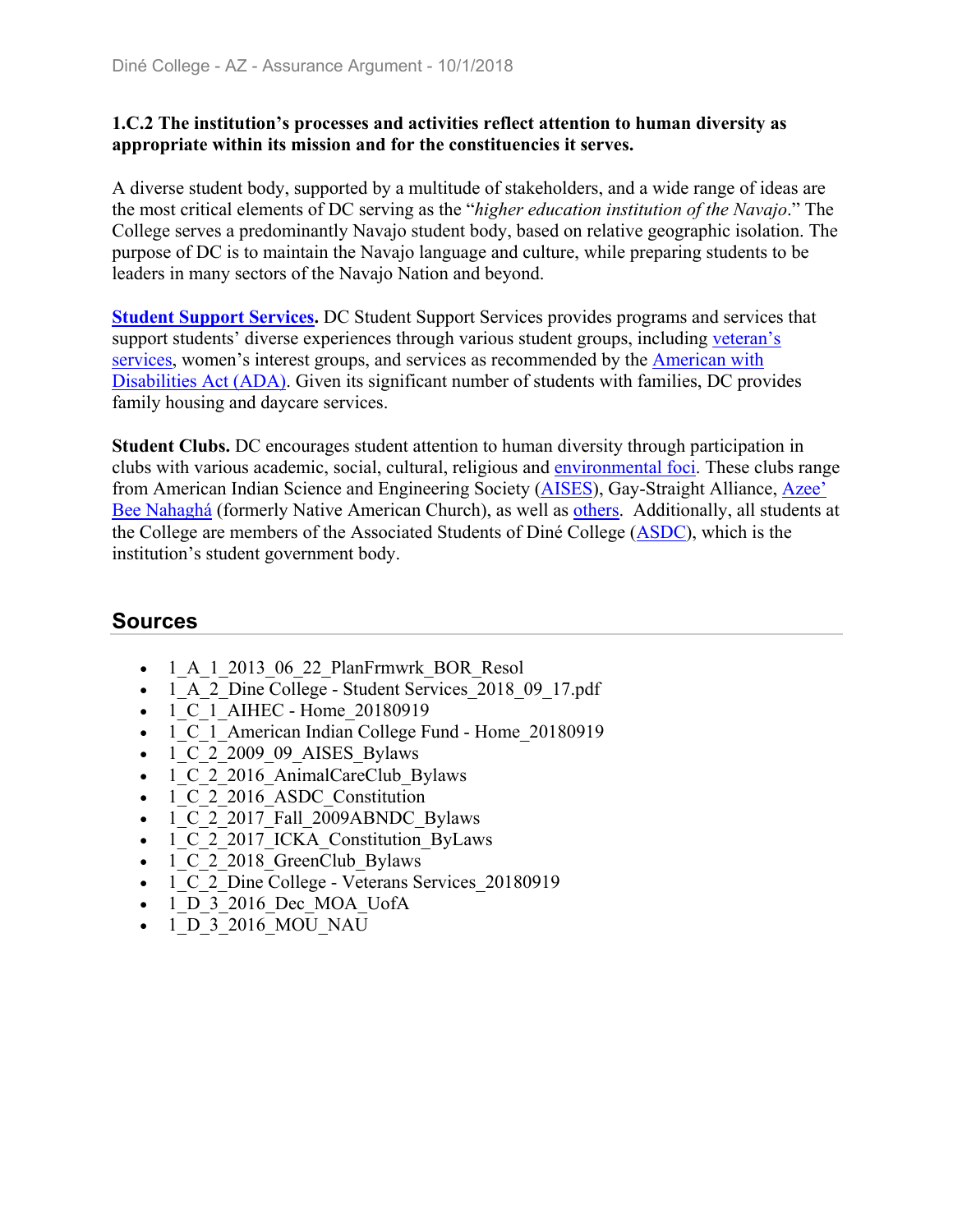# **1.D - Core Component 1.D**

The institution's mission demonstrates commitment to the public good.

- 1. Actions and decisions reflect an understanding that in its educational role the institution serves the public, not solely the institution, and thus entails a public obligation.
- 2. The institution's educational responsibilities take primacy over other purposes, such as generating financial returns for investors, contributing to a related or parent organization, or supporting external interests.
- 3. The institution engages with its identified external constituencies and communities of interest and responds to their needs as its mission and capacity allow.

# **Argument**

### **1.D. The institution's mission demonstrates commitment to the public good.**

From the College's inception 50 years ago, it has made in good faith attempt to demonstrate its commitment to the greater NN. A crucial part of the mission is "*to ensure the well-being of the Navajo Nation*."

### **1.D.1 Actions and decisions reflect an understanding that in its educational role the institution serves the public, not solely the institution, and thus entails a public obligation.**

Many actions and decision have been made through the years at DC that serve the public and reflect its public obligation. Navajo philosophy, simplistically understood within Sa'ah Naaghai Bikeh Hozhoon, contains the notion of K'é. This idea can be loosely translated as clan based relations. If the earth is our mother, than we owe a huge obligation to her nurturing as human beings regardless of our ethnic origin. Our obligation, then, is to teach all of the children of mother earth to care for her in a good way that displays reverence. This is our obligation to the public good.

Complementing its role of serving the Navajo Nation, DC conducted an environmental scan (doc 2) that guides the institution to further academic program developments. DC's two bachelor's programs, in Business Administration and Education, were developed in response to the needs of the Navajo Nation. Furthermore, the additional six bachelor degree programs were developed based on student needs. The programs offered at DC serve the Navajo Nation and the students seeking employment both on and off the reservation.

DC also made strides in serving high school students in the development of dual credit programs that are now available to schools in New Mexico and Arizona. The dual credit courses are taught at DC or a high school campuses. The high school courses align with the DC curricula and students earn college credit immediately upon successful course completion.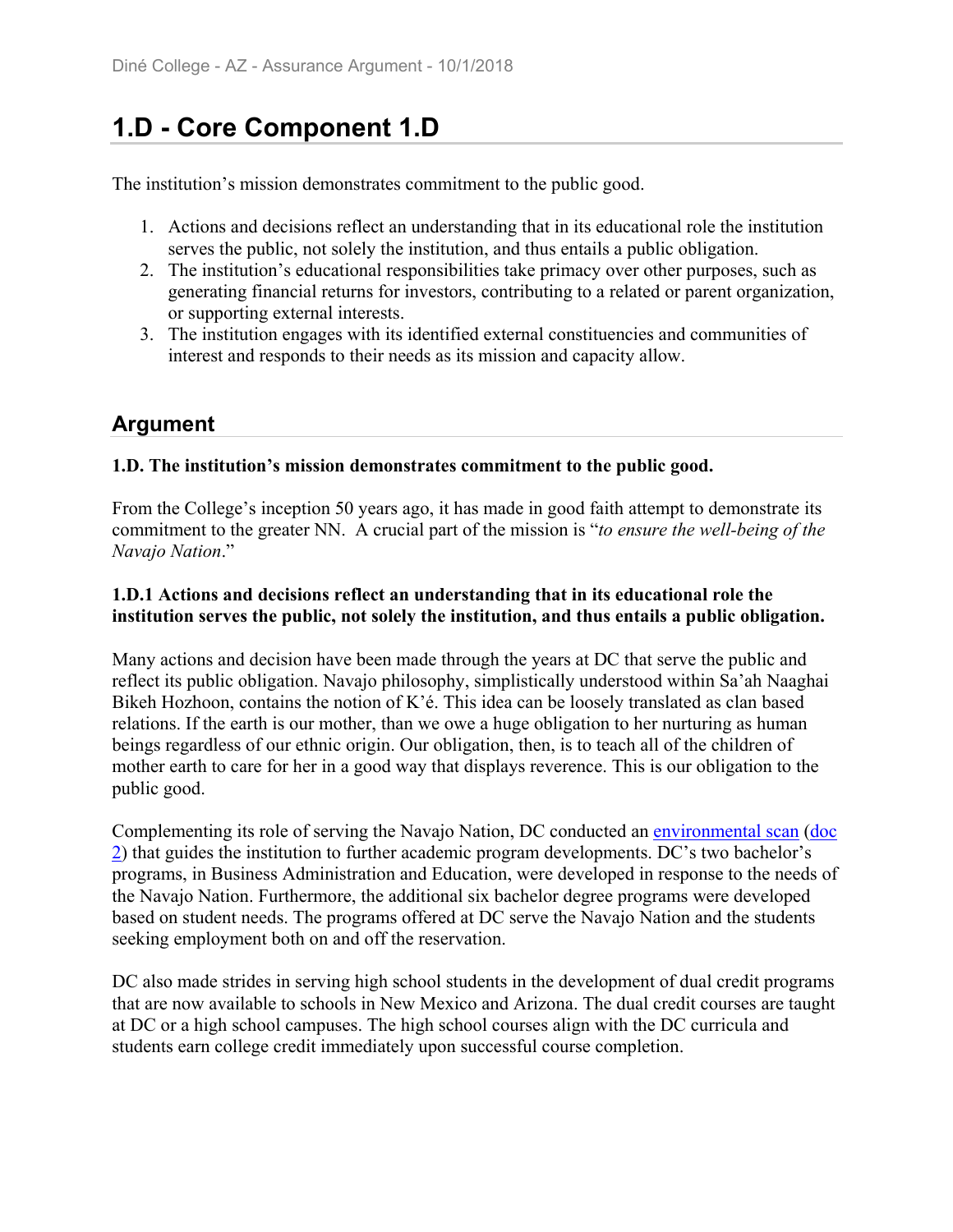Adult education is another area in which DC has demonstrated a commitment to serve the needs of its adult community, and GED programs administered at three of its multi-sites. Courses offered through DC vary from Navajo Language, Mathematics and Freshman English.

Also, DC's Diné Policy Institute and Land Grant Office each partner with Navajo Nation communities to provide programs, services, and technical assistance in areas such as policy analysis, research, government reform, community development, environmental awareness, and agriculture and range management. DC also submits quarterly reports to the NN with specific outcomes related to its goals on supporting the greater Diné public.

#### **1.D.2 The institution's educational responsibilities take primacy over other purposes such as generating financial returns for investors, contributing to a related or parent organization, or supporting external interests.**

DC does not have private or public investors and has no other parent organization than the NN, as defined in the College's charter. Our institutional performance is mission-driven and academically focused, and thus educational responsibilities take primacy over any others.

#### **1.D.3 The institution engages with its identified external constituencies and communities of interest and responds to their needs as its mission and capacity allow.**

DC engages with external constituencies and communities of interest and responds to their needs in the following ways.

**Local chapter involvement.** DC staff from multi-sites attend Navajo Nation Chapter meetings (110 Navajo Nation Chapters) to inform the local community members of DC's educational plans as needed.

**Dual Credit.** DC collaborates with local high schools within New Mexico and Arizona to recruit and enroll dual credit students.

**Diné Policy Institute.** The mission of Diné Policy Institute (DPI) is to "*articulate, analyze, and apply the Diné Bi Beehaz'aannii (Diné Fundamental Law) to issues impacting the Navajo people by educating, collaborating and serving as a resource for policy and research."* DPI partnered with the Navajo Nation government to assist with the historical restructuring in 2010-2011. DPI also partners regularly with Diné communities. For example, the Diné Food Sovereignty Initiative, a multi-year project aimed at empowering the Diné people in all aspects related to food systems for Navajo Nation. Globally, DPI authored and published an article on the impact of the most talented Navajo citizens being drawn away to locations outside of the Sacred Mountains. This research, groundbreaking in its scope, called for an end to Navajo Brain Drain. Other examples are in the abstract of Din4 Policy Institute Research Projects and Reports.

**Land Grant Office.** As a 1994 Land Grant Institution, DC partnered with Navajo Nation governmental agencies, non-governmental agencies, communities, and individuals. Land Grant Office (LGO) provides community outreach services in the areas of youth development, health and wellness, agriculture and natural resource management.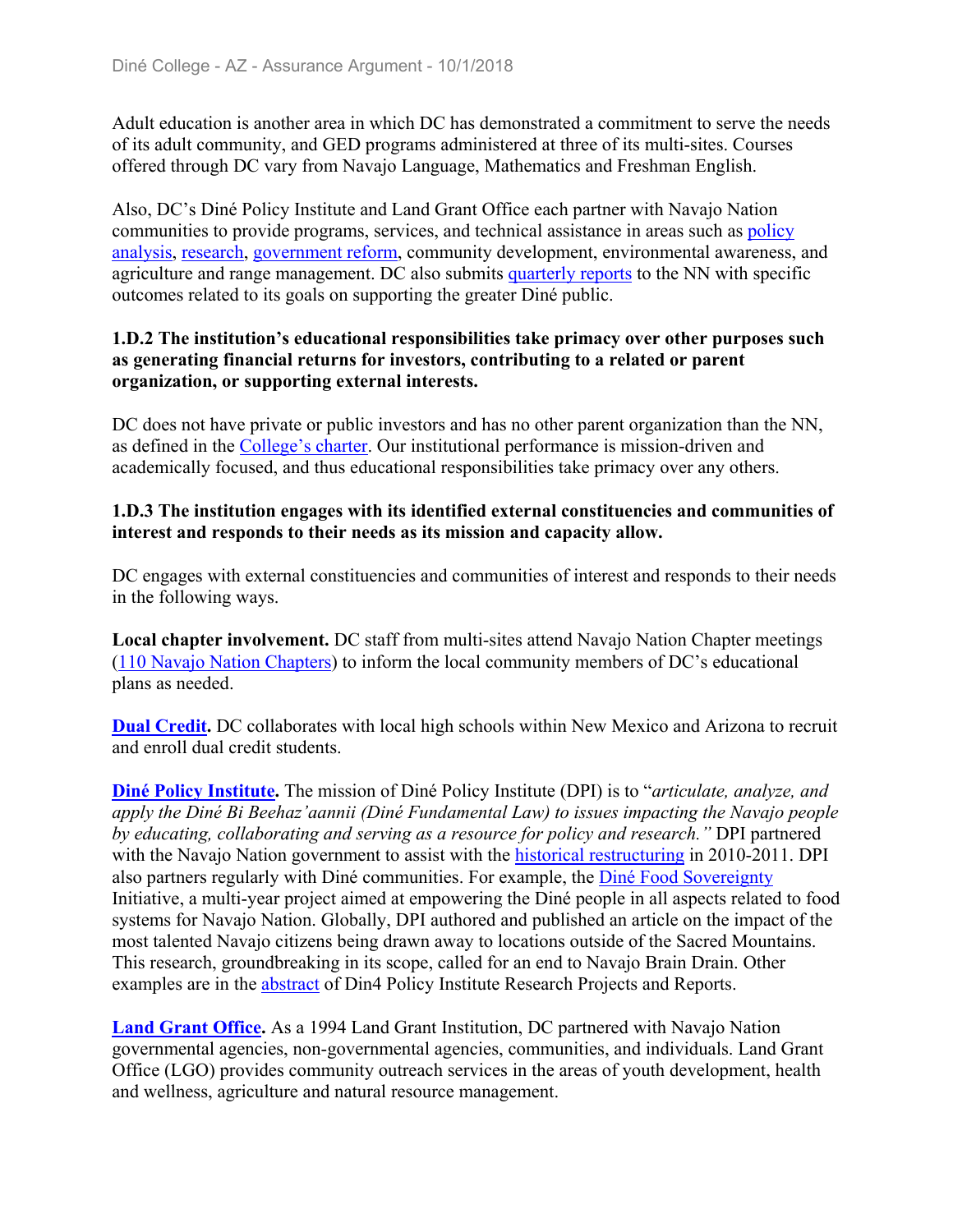Annually, the LGO staff provides outreach services to various schools in the form of presentations on agriculture, equine science, school gardens, and culturally relevant topics. Each year, LGO provides hands-on educational opportunities to more than 1,500 farmers and ranchers. In addition, LGO's provides environmental and agricultural youth camps for students from across the Navajo Nation. Furthermore, LGO has offered informational presentations to more than 25% of the 110 Navajo Nation chapters.

**Advisory groups.** The Advisory Councils, for the Schools of Center for Diné Teacher Education and the Business, provide guidance, feedback, serve as advocates, and facilitate resource acquisition for the Bachelor of Arts in Business Administration and Bachelor of Arts in Elementary Education. Membership consists of program graduates, individuals from educational institutions, advocacy groups, regional businesses and industry, tribal and state agencies, community and tribal leaders, and elders.

**Nation Building.** In serving the academic needs of the Navajo Nation, DC demonstrates its commitment to the well-being of the Navajo People, as stated in the mission. DC promotes the public right irrespective of cultural identity. The mission of the College supports the value of its resources in providing quality education. In 2018, DC hosted the fourth presidential forum providing a venue for the Navajo citizens to make an informed decision on their future leaders.

**Outreach.** The college regularly engages its external constituencies and communities of interest through visits to high schools (both for recruiting and dual credit purposes), hosting community events on campus, entering floats in local parades, and providing information booths at various venues.

- 1 B 2 2014 DPI FoodSovereigntyReport
- 1 D 1 2017 2018 DPI Surv NavajoNameChge
- 1 D 1 2017 DPI LandReform NN Rpt
- 1 D 1 Document 2
- 1 D 1 Environmental Scan
- 1 D 2 2015 CJY3705 EstablishedCharter
- 1 D 3 2010 DPI HistoricalRestructuring
- 1 D 3 2018 DPI RsrchPrjctsRprts RcstrctNNCncl
- 1 D 3 Dine College Diné Policy Institute (DPI) 20180920.pdf
- 1 D 3 Dine College Land Grant Office (LGO) 20180919.pdf
- 1 D 3 Dual Credit Program 20180919
- 1 D 3 NNG Chapters 20180919
- 5 C 4 2017 2018 ApprovedNN Budget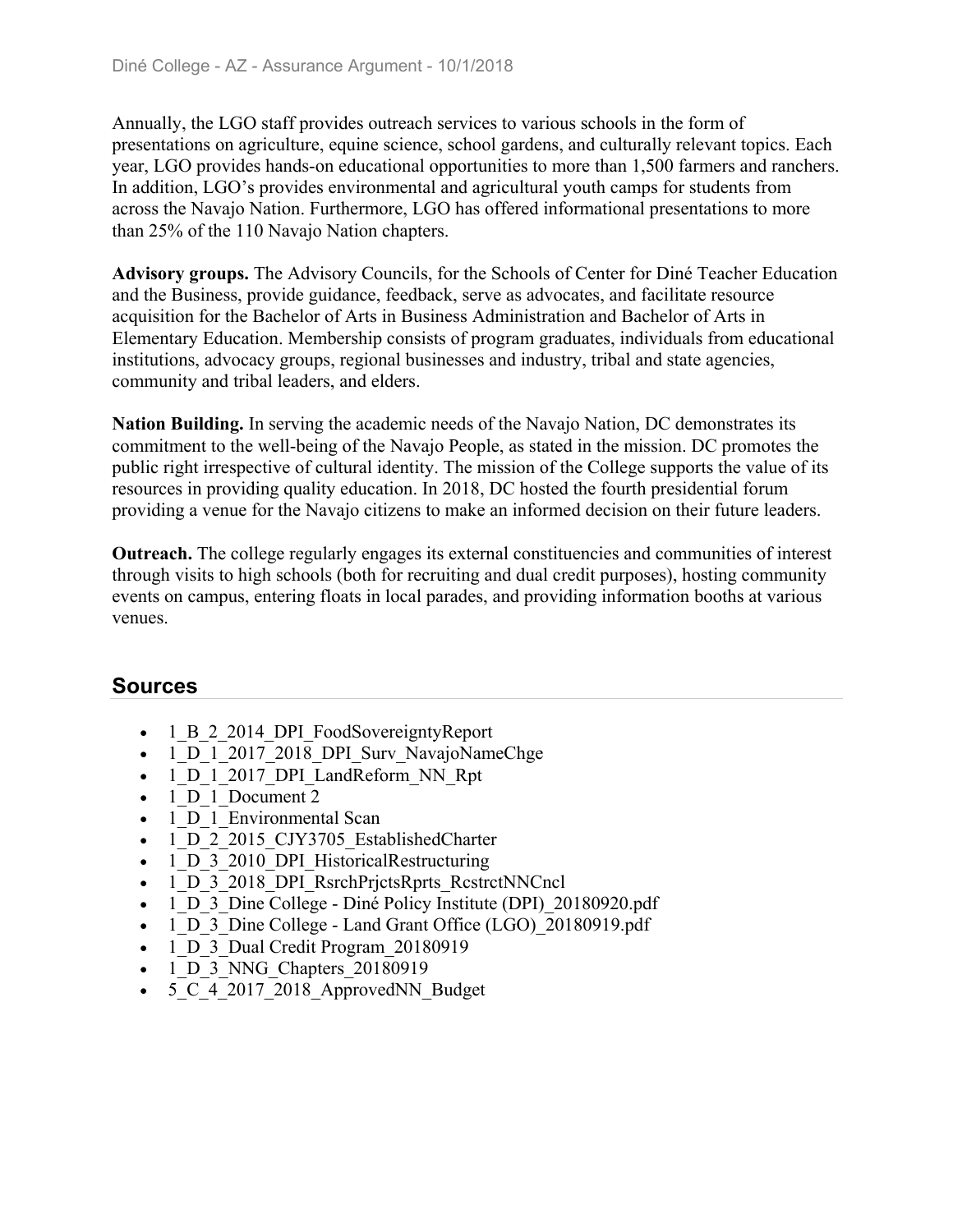# **1.S - Criterion 1 - Summary**

The institution's mission is clear and articulated publicly; it guides the institution's operations.

# **Summary**

### **SUMMARY**

The mission of Diné College was developed from traditional Diné cultural principles and with extensive consultation with elders and medicine people. It has full acceptance within the institution, and it is well-understood outside it. The mission guides our planning, assessment, and budgeting activities, thus driving all aspects of the institution. DC committed to "*ensuring the well-being of the Diné people*," in accordance with its mission.

## **Sources**

*There are no sources.*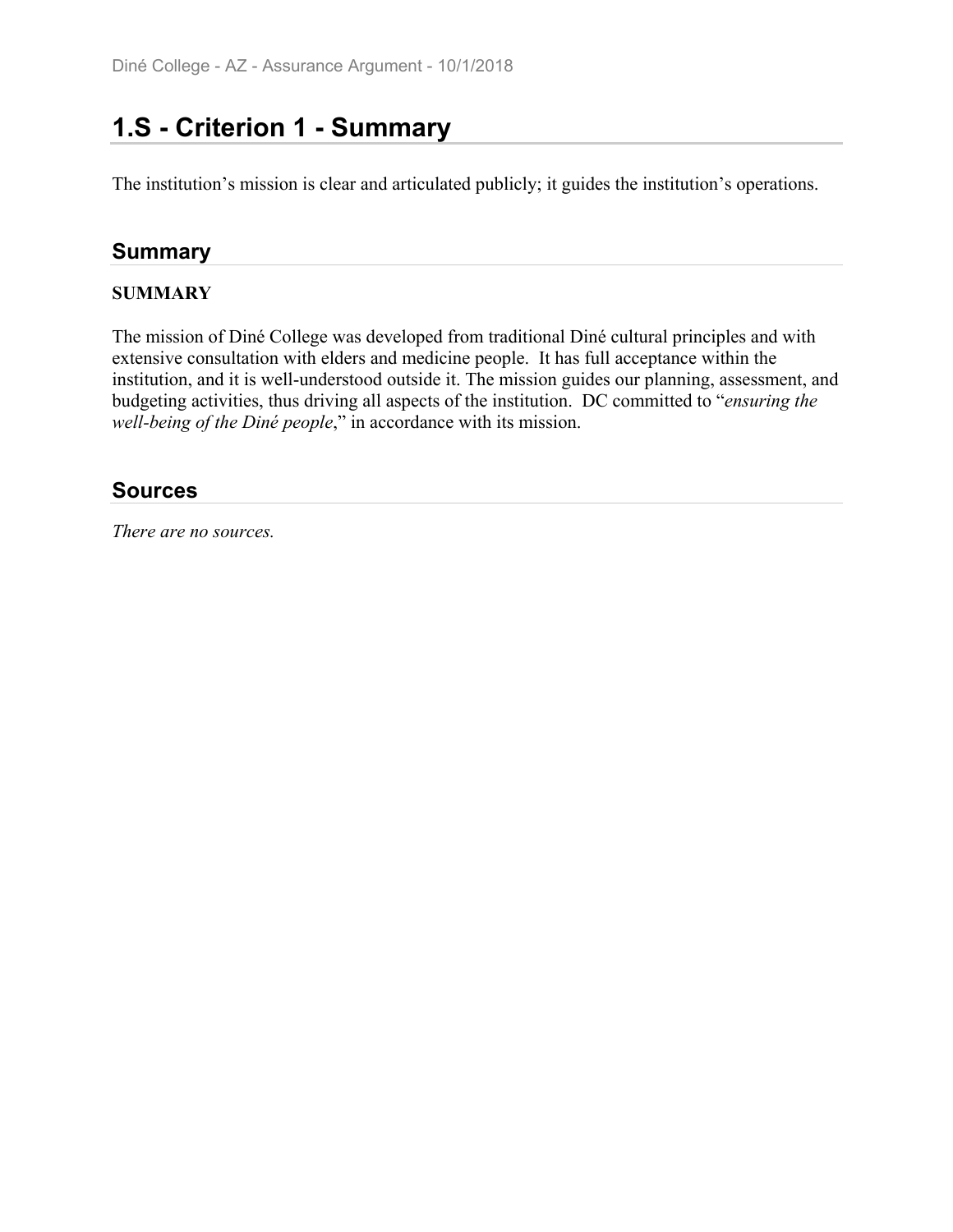# **2 - Integrity: Ethical and Responsible Conduct**

The institution acts with integrity; its conduct is ethical and responsible.

# **2.A - Core Component 2.A**

The institution operates with integrity in its financial, academic, personnel, and auxiliary functions; it establishes and follows policies and processes for fair and ethical behavior on the part of its governing board, administration, faculty, and staff.

# **Argument**

**2A. The institution operates with integrity in its financial, academic, personnel, and auxiliary functions; it establishes and follows policies and processes for fair and ethical behavior on the part of its governing board, administration, faculty, and staff.**

DC operates with integrity across all employee positions and through the guidance and policies of the BOR. Policies and procedures are founded on the integrity of the College, in regards to addressing conflict of interest and explicit policies for different constituent groups. DC also functions holistically under the mission, vision, and values of the institution. The BOR bylaws allow the board to manage decisively on the basis of integrity. These bylaws have provided the institution with the framework to function with compliance of the NN, shared governance, and transparency. DC follows the BOR's guidance to ensure there is an institution-wide system of policies and procedures that are aligned directly to multi-sites.

**Ethics Training** has become a component of work sessions to ensure the BOR understands their roles, responsibilities, and internal/external associations. The training consists of Navajo Nation laws as it relates to culture, Policies and Procedures, Conflict of Interest, Finance Management, and Title IV Compliance. The training also includes the development of financial policies, investment, fiduciary responsibilities, and the legal obligations of the BOR.

 $\overline{\text{Din\'e} }$  College Values are as follows: T'áá hó ájít'éego, Ahił na'anish, Ił Idl $\overline{\text{L}}$ , and Ił  $\acute{e}$  Eéhozin. This might be understood in English as, "If it is to be, it is up to me" These values are incorporated into the following areas:

**Financial Integrity**. Diné College operates and abides by the financial policies and procedures of federal, state (Arizona and New Mexico), and Navajo Nation laws. DC is compliant with all relevant laws and regulations that govern (or relate to) higher education and its operations.

The Finance and Accounting Department details all financial reports, including audits, financial statements, and all internal budgets, directly to the President and the BOR. To ensure against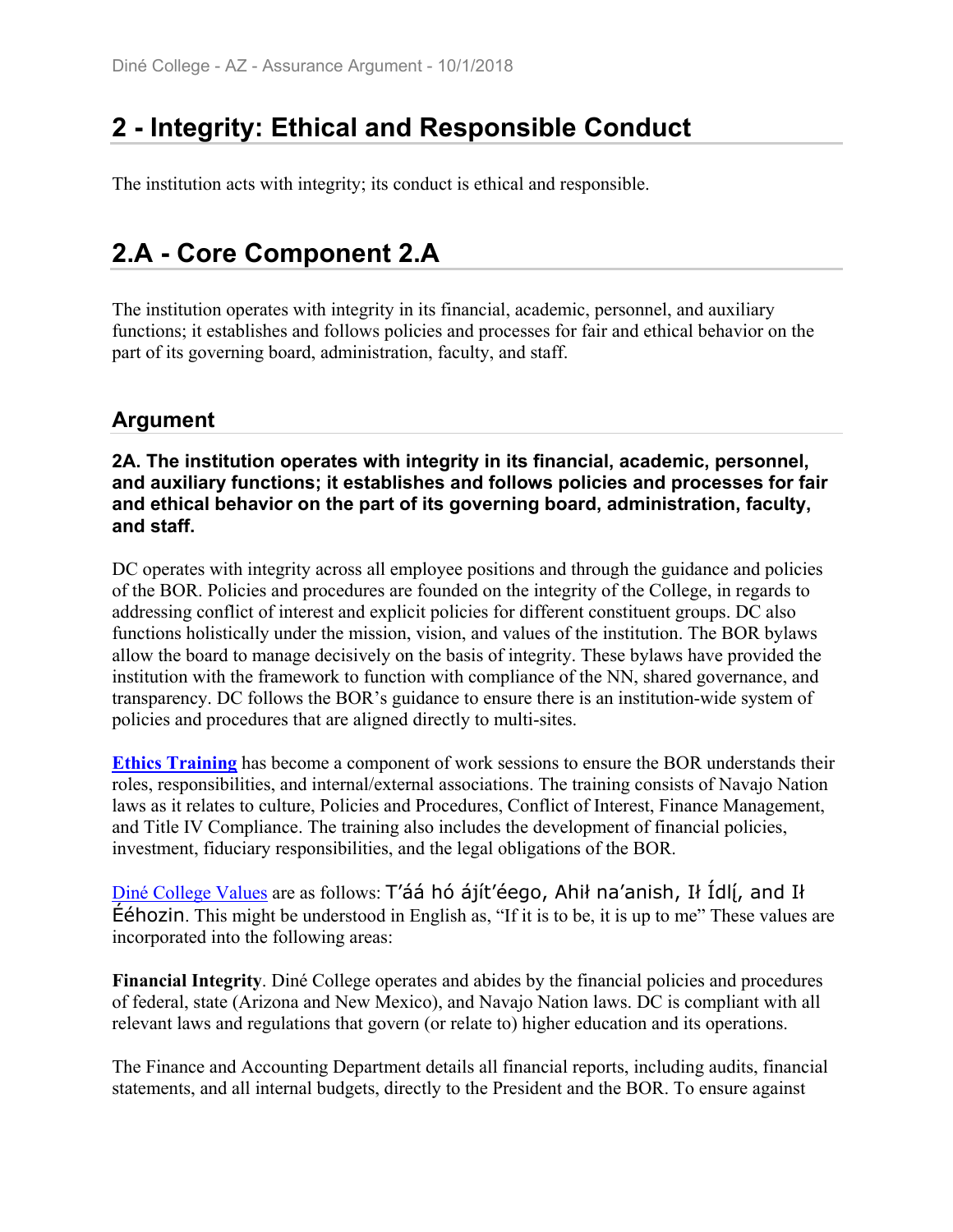undue influence, external auditors, KPMG International, provide the evaluation of accounting processes, audit controls, and risk management. The audit reports allow DC to resolve all activities needing correction to meet reporting standards. DC documents and tracks all audit concerns addressing discrepancies as needed. This also allows for continuous development, accountability, and the establishment of best practices. Based on the 2017 audit report from KPMG, the College maintains United States standards of generally accepted accounting principles. With financial and political support from the Federal and Navajo Nation governments, the economic outlook for DC is stable.

The financial reporting system is also reliant on the Financial Aid Office, the Department of Human Resources, Institutional Grants, and the four Academic Schools. Within each domain, there are detailed reporting processes specific to each financial structure, extending to each of the DC multi-sites. Student billing information is also reviewed and processed to ensure all student information is updated and on file.

The Finance and Accounting Department works directly with the Financial Aid Office and Registrar's Office to ensure students are billed correctly and allowed to apply for financial aid. All tuition and related fees are documented on the DC webpage and the Course Catalog. Tuition is calculated with a Student Activity Fee, Technology Fee, and any related auxiliary fees. Total student charges are calculated and reflected within the Student Needs Assessment for financial aid. All DC students, excluding dual credit students, must comply with the DC Financial Aid Policies and Procedures Manual in order to receive Pell Grant funding or some form of financial assistance, including scholarships and/or student employment. DC does not participate in Federal Student Loans; accordingly, the BOR ensures tuition is affordable so students do not incur loan debt.

The Office of Institutional Planning and Reporting (OIPR) manages the guidelines and implementation of strategic planning with all financial cost centers through Strategic Planning Online (SPOL). In preparation for each fiscal budgeting year, administrators and cost center managers are responsible for the submission of specific budgets associated with their domain. Aligned with the 2017-2021 DC Strategic Goals each cost center must assess and plan for each financial fiscal year. Budget outlays and reports are submitted within a quarterly basis to ensure cost centers are accomplishing set goals and maintaining budgetary responsibilities. Each cost center manager works directly with the DC Budget Coordinator to monitor budget reports and expenditures. The OIPR provides strategic planning training and offers a guidebook as an additional reference.

**Academic Integrity.** DC serves as the first academic institution of higher education on the Navajo Nation. To ensure Academic Integrity, DC has established and approved internal and external policies, procedures, guideline, and agreements.

Academic purposes, roles, and responsibilities are guided by a cooperative process between the faculty, administration, and the BOR. In 2014, the DC Faculty Handbook was approved and summarizes the requirements and accountability of faculty, courses, and programs. It instills academic freedom and accountability of curriculum to faculty, for all associate's and bachelor's degrees, within their specific discipline. The Faculty Handbook allows for shared governance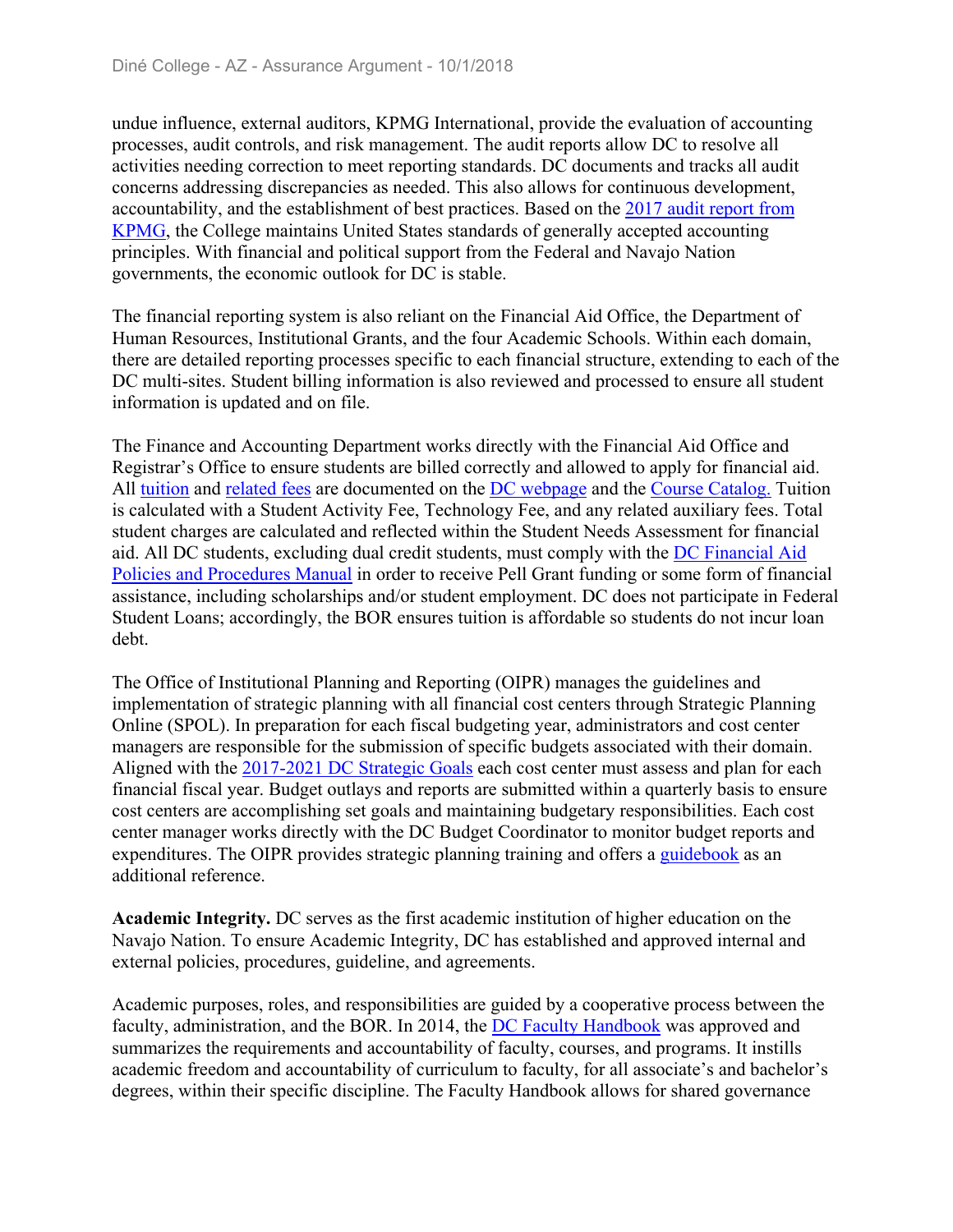and operational efficiency between faculty, administration, and the BOR. It outlines the general procedures for assessment, classroom conduct, academic policies, and employee rights. The Faculty Handbook also serves as an orientation for new faculty and gives an overview of expectations and responsibilities.

The initial Dual Credit Policies and Procedures were finalized and approved by the DC BOR Regents in 2016. The policies and procedures are reviewed and approved each academic year to meet the requirements of the Higher Learning Commission, DC, the Arizona Department of Education, and the New Mexico Department of Higher Education. The DC Dual Credit Policies and Procedures are standardized to ensure following an equitable protocol because each state has set criteria for dual credit within the secondary education systems. This also includes the requirements and reporting processes for state high schools and Bureau of Indian Education high schools. These updated and revised Dual Credit Policies and Procedures were also approved with the DC Dual Credit Guidebook. The guidebook was created to ensure internal and external stakeholders understood and followed the processes set forth by DC and partnering institutions.

In 2018, the Distance Education Policies and Procedures were approved by the Faculty Association and the DC BOR. The policies outline the purpose and guideline for distance education courses and delivery. The policies and procedures comprise guidelines for technology based instruction, assessment, and infrastructure. The policies also outline faculty development and training for curriculum to be equivalent to classroom instruction. Finally, the policies also summarize the personnel, administrative, IT, and faculty responsibilities for delivery of distance education curriculum. All distance education courses and delivery must meet the same standards as classroom instruction, including faculty credentialing, instruction of course, and all evaluations.

The DC Student Code of Conduct was approved by the BOR in 2008. DC students are held accountable for academic integrity. The Code of Conduct outlines student rights and responsibilities, academic processes, and possible consequences. The Code of Conduct configures the collaborative academic relationship between students, Student Affairs, and academics. The booklet is given to first time freshmen at orientation and easily accessible within the DC Website. It is important that faculty use and reference the Student Code of Conduct when encountering academic dishonesty in classes and during advising.

Technology is an essential component of instructional and Academic Integrity. DC has developed and approved Technology Policies and Procedures to safeguard the usage of technology for academic purposes. The policies summarize acceptable usage for student, personnel, and third-party access to guarantee DC allocates technology equitably and appropriately. The policies also address network system use for computers, laptops, tablets, smartphones, and other electronic devices. The policies set the foundation for information security, DC technology infrastructure and data management systems to ultimately be used for academic priorities.

**Personnel Integrity.** In order to maintain personnel integrity, the DC Department of Human Resources (DHR) manages the employment, contractual classification, and organization systems for employees. DC employs four levels of employees: administration, faculty, staff, and student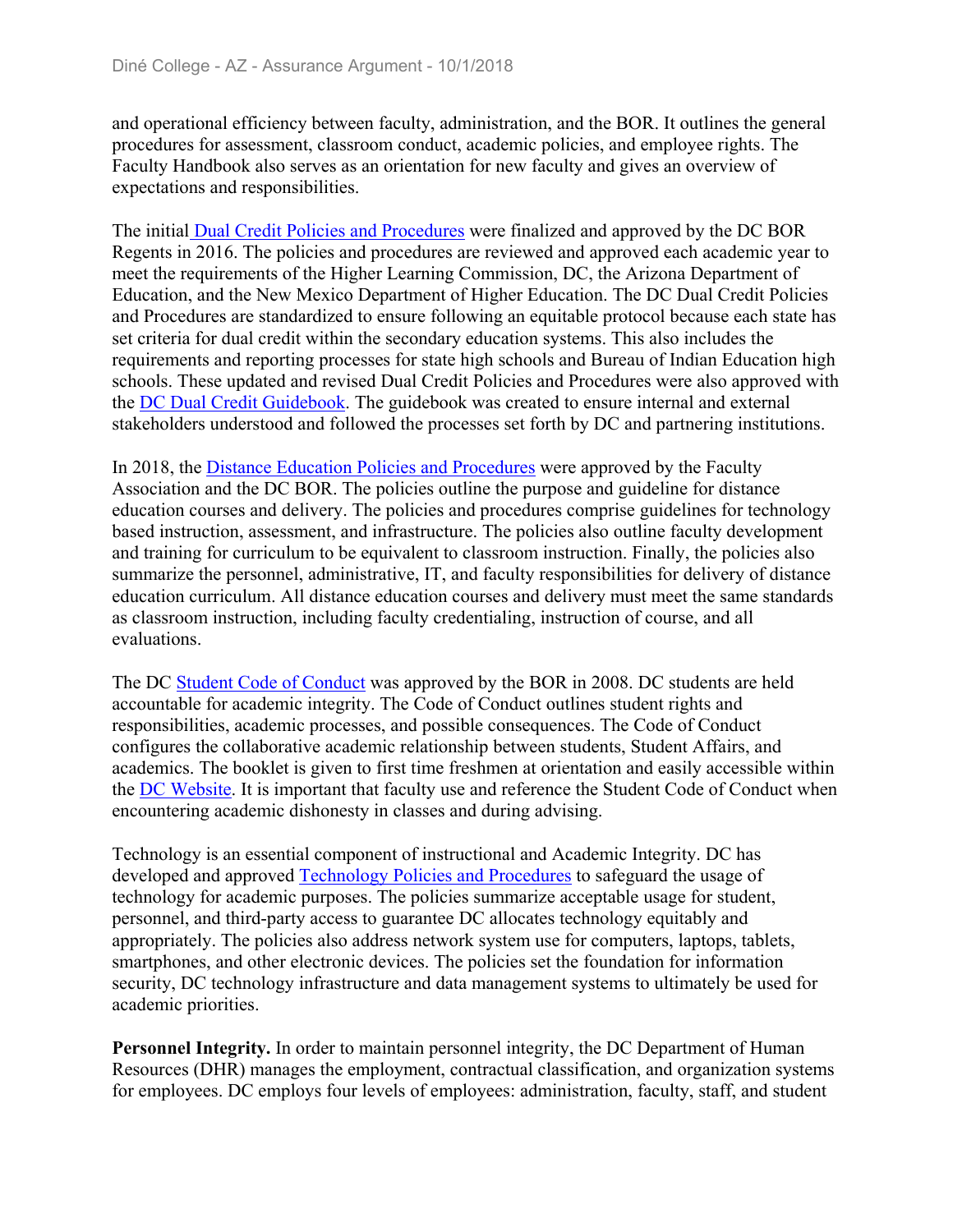employees. Personnel Policies and Procedures Manual (PPPM) sets policy of ethical rules and practices for the DHR. DHR ensures compliance with federal, state (Arizona and New Mexico), and Navajo Nation employee laws and regulations, specifically with employee relations, professional development, compensation and benefits.

The faculty and the DC BOR approved the **Faculty Ranking Handbook** in 2018. The handbook ensures DC has a faculty ranking system in due course of the pursuit of university status. This is essential in order to recruit and retain quality, experienced faculty. DC supports equitable pay scales based on education, credentials and experience. The handbook defines faculty ranking guidelines and requirements, eligibility, and committee responsibilities.

Each year, supervisors and Academic Deans are responsible for evaluating staff and faculty in accordance with the PPPM protocol. Supervisors must provide a written, thorough evaluation with valid reasoning. Supervisors are required to go over evaluations with the respective employees for improvement purposes and to answer any questions. Annual evaluations of personnel are a supervisor's responsibility and can impact an employee's ability to receive a pay raise or pay scale advancement. Annual evaluations for faculty are required and a duty of the School Dean. These evaluations can impact a faculty contract and pay scale advancement. Faculty are assessed by a peer reviewer from a member of their school, formerly known as divisions.

Upon hire, a DC employee is empowered with all the rights, responsibilities, and processes outlined within the PPPM. DHR coordinates, tracks, and documents, all trainings hosted by their office on a monthly and annual schedule, including:

- ꞏ New Employee Orientation;
- ꞏ Navajo Preference in Employment Act Training;
- ꞏ Customer Service;
- ꞏ Cultural Awareness;
- ꞏ Diné Leadership Training;
- ꞏ First Aid/CPR/AED Training;
- · Email Etiquette;
- ꞏ Workplace Civility Training
- ꞏ FERPA/Anti-Harassment, and
- ꞏ Principal Financial Group.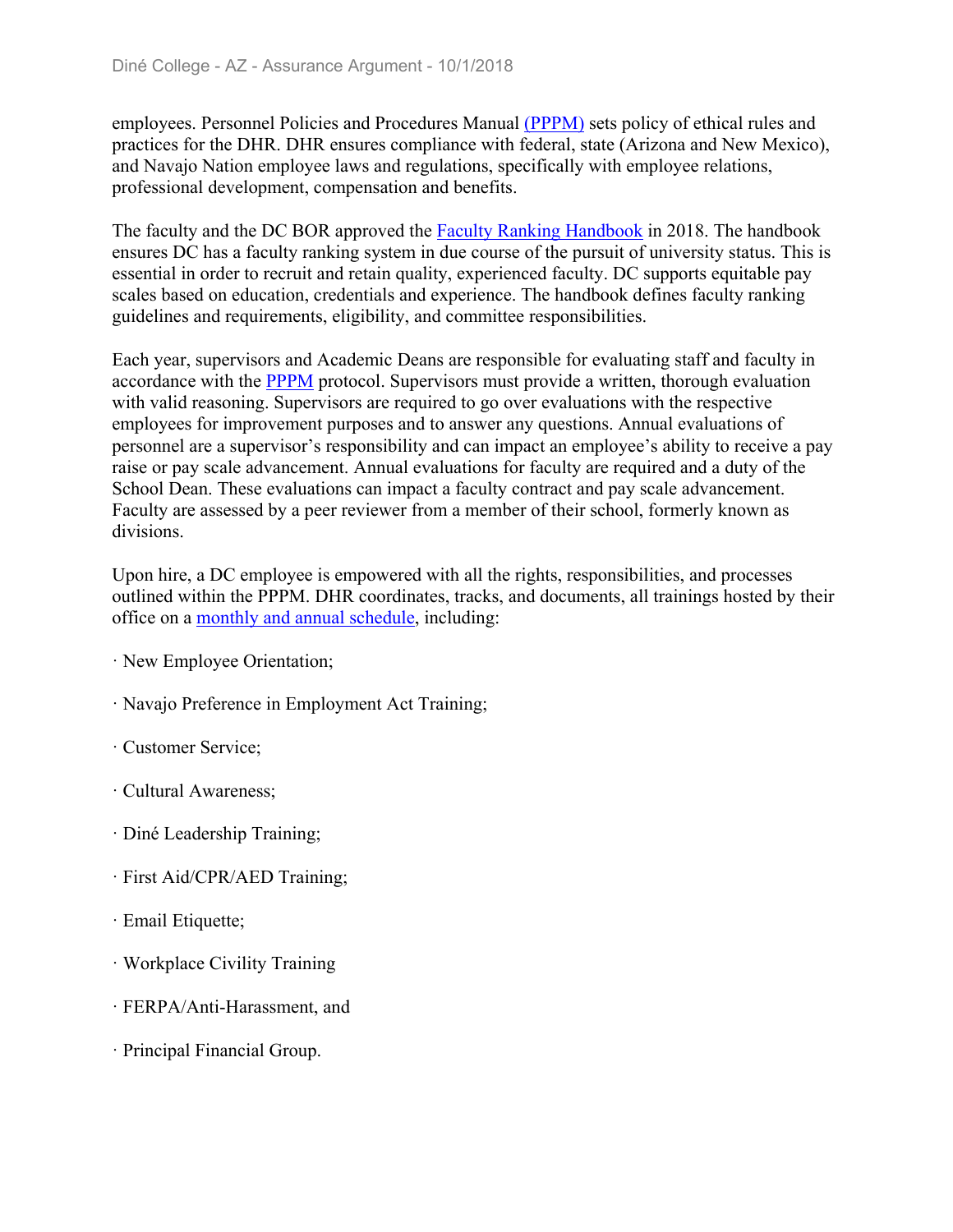Training is continuously offered based on federal compliance, need, and request from employees. Training documentation is housed within DHR and used, in part, to determine pay raises and higher classification.

DHR has hosted the following training but has since transitioned responsibilities of the training to the Campus Security and Emergency Response (CSER) Committee:

- ꞏ Active Shooter Threat/Workplace Violence Training
- ꞏ Rape Aggression Defense (RAD) Basic Physical Defense for Women Program

DC abides by all federal, state, and Navajo Nation employment laws and regulations set by the federal and Navajo Nation governments. DHR manages the processes for recruiting, interviewing, completing background checks, and hiring new employees. Based on the job description, processes have been established to recruit and advertise for DC employment internally, Navajo Nation wide, as well as nationally. The recruitment and hiring process is coordinated and maintained by the newly established Recruitment and Retention Coordinator, who is responsible for ensuring applicants, hiring committees, and the College are obeying by the hiring protocol set forth by DC.

**Auxiliary Functional Integrity.** DC ensures supplementary services, resources, and activities are accessible to all students.

Students are encouraged to apply and sign a contract with the DC Residence Life Office to obtain student housing. The application ensures students are in good standing institutionally and have updated all necessary documents. Students and Residence Life staff are held accountable for abiding by the Residential Life Handbook. In 2015, DC completed erecting and opening Family Housing, to accommodate students with children. These students and their families must abide by the same Residence Life Handbook. Each dorm building is supervised by a Residential Advisor, who has earned their position by earning an exceptional grade point average and demonstrating student guidance experience. All student dormitories are owned and operated by the College, in collaboration with the food service provider.

The DC Bookstore stocks a limited supply of hard copy textbooks and course supplemental materials. Most of the textbooks in the bookstore are for Diné Studies courses. These texts were created by DC faculty and staff over the years since there is no other way to furnish resources and course material on our unique philosophy. In 2017, DC established a contract with Follet Books to safeguard against lost revenue from overstocked textbooks. As a result, students can now buy or rent textbooks online. Currently, textbook adoptions are done through Follet books so students have access to textbooks that can be mailed directly to their homes or downloaded to their computers.

The DC Library has a New Mexico community college agreement to share library databases and resources through the New Mexico Library Consortium. This partnership allows students a broader range of academic and research-based information. The New Mexico Library Consortium shares the following databases with DC students, faculty, and staff: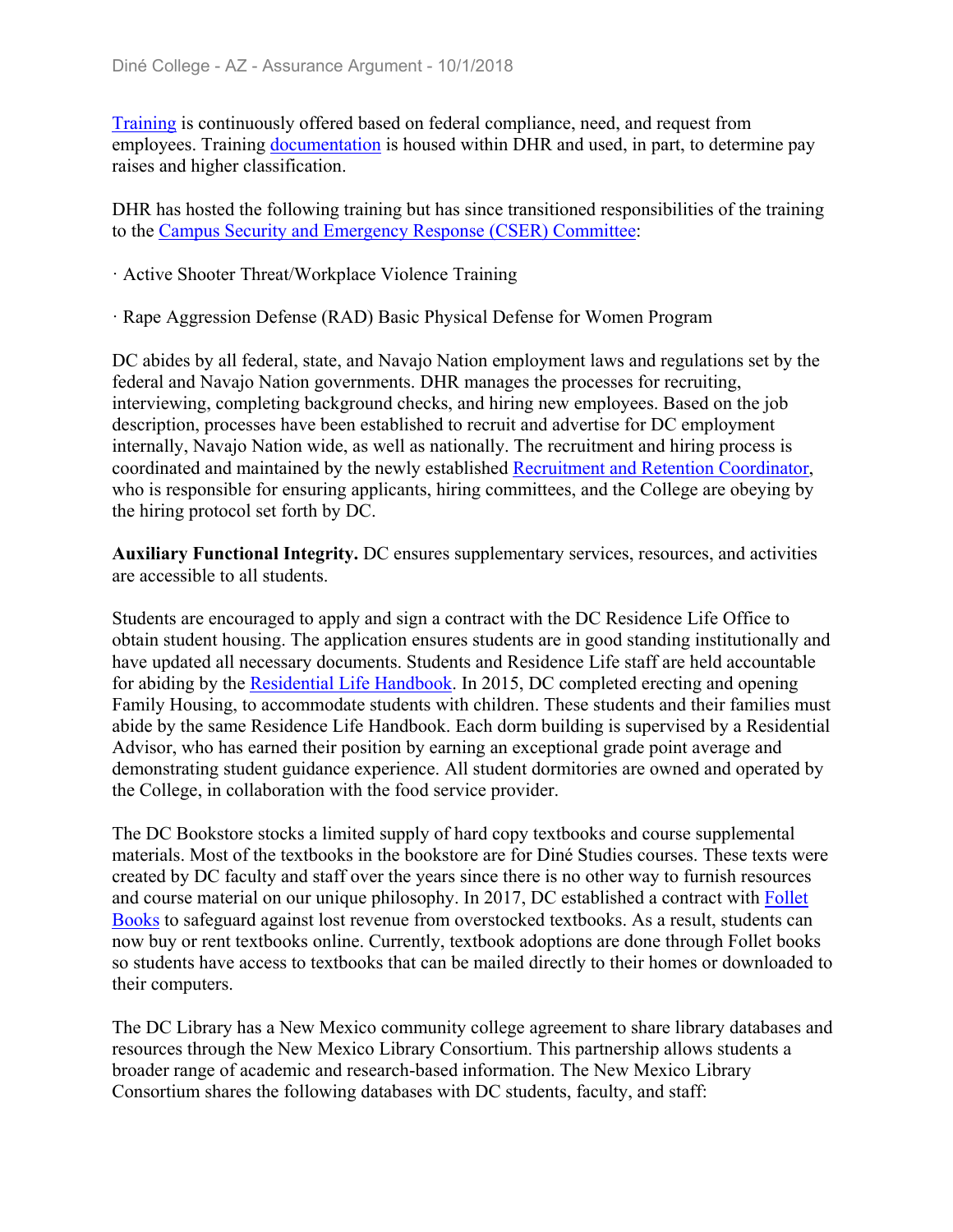- ꞏ Academic Search Complete;
- ꞏ Gale Power Search;
- ꞏ Expanded Academic ASAP;
- ꞏ Gale Virtual Reference Library;
- ꞏ Chilton Automotive Library Online;
- ꞏ Business and Company Resource Center;
- ꞏ Computers and Applied Sciences Complete;
- ꞏ Education Research Complete;
- ꞏ EBSCO eBook Collection;
- ꞏ History Reference Center;
- ꞏ Literary Reference Center;
- ꞏ Opposing Viewpoints;
- ꞏ Points of View;
- ꞏ Environment Complete; and
- ꞏ CINAHL Plus with Full text.

DC sponsors an intercollegiate athletic program that consists of Archery, Rodeo, and Cross Country. The College adheres to all policies and reporting associated with student athletics, including the Equity in Athletics Disclosure Act (EADA) and the Higher Education Opportunity Act (Public Law 110-315). Each student athlete is responsible for obeying the DC Athletic Handbook, Student Code of Conduct, and maintaining a Grade Point Average of 2.0. DC is responsible for reporting the Athletic program's finances and related data to the EADA to ensure gender equity in its athletic programs. All student athlete information, including athletic scholarships, staffing, and finances are reported per academic year. The report is accessible through the DC Website.

DC's CSER committee manages safety compliance matters of all the multi-sites. The committee is compiled of members from Campus Security, Campus and Center Managers, staff, and faculty. DC discloses its campus crime statistics on the DC website in compliance with the Jeanne Clery Disclosure of Campus Security Policy and Campus Crime Statistics Act of 1998, the United States Department of Education, and the Campus Security Act of 1998. The report is compiled and submitted by OIPR. Furthermore, multi-sites directors and managers, in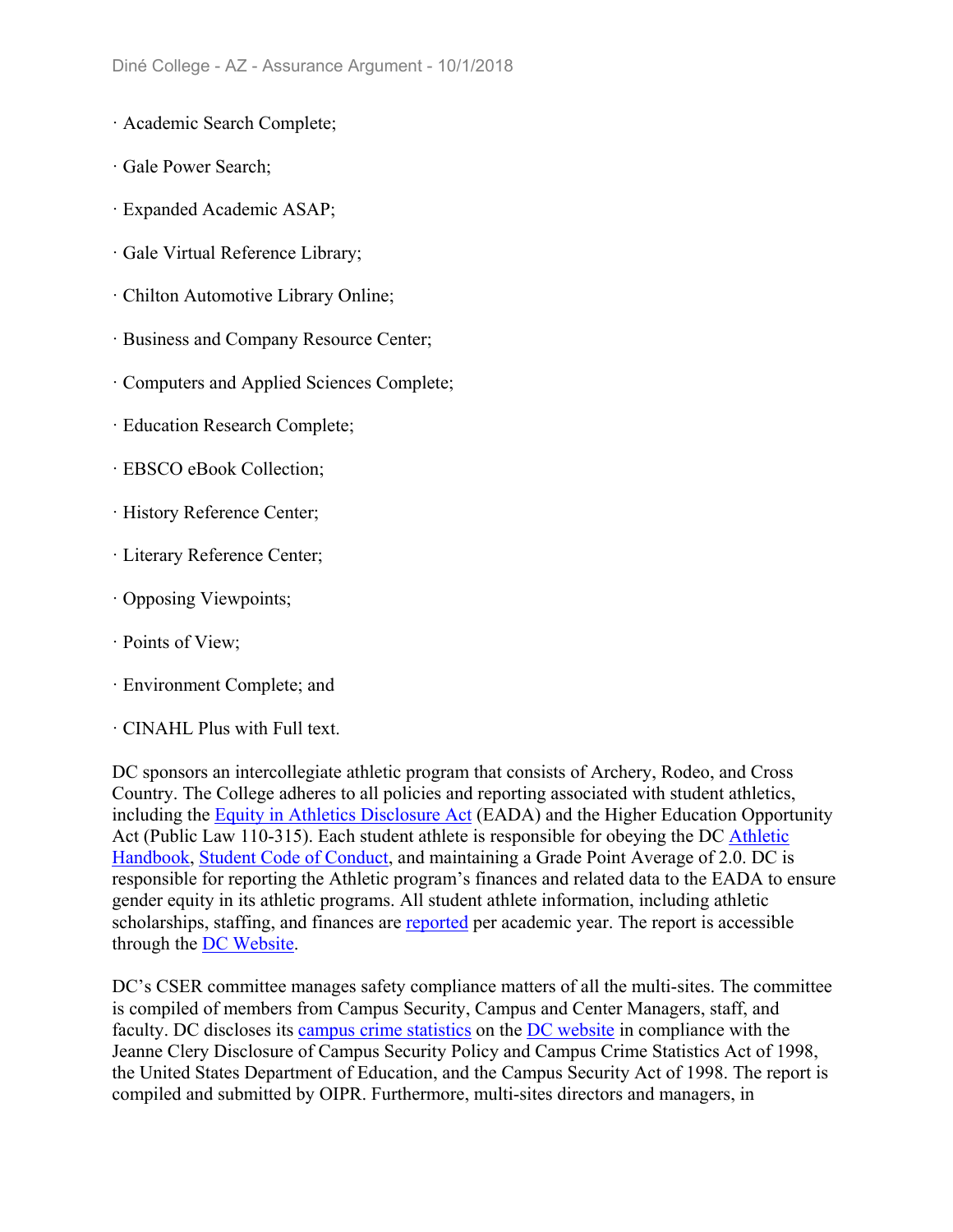collaboration with their local police departments, compile the crime statistics within their communities for reporting and transparency purposes.

CSER is divided into three sub-committees: 1.) Policies and Procedures, 2.) Training, and 3.) Communications. The Policies and Procedures sub-committee develops the plan, mapping, and system for each multi-site emergency response plan. The Training sub-committee develops yearround training based on the needs of the students, personnel, and community members. The Communication sub-committee ensures appropriate information and notices are disseminated to the multi-sites.

- 2 A 2018 Technology Policy Final Draft 062018
- $\bullet$  2 A 2008 scc
- 2 A 2014 11 18 FacultyHandbook Final
- 2 A 2015 01 05 PersonnelPP Manual
- 2 A 2015 2016 DC FinAid PP\_REVISION
- 2 A 2015 ResidenceLifeHndbook
- 2 A 2016 17 DualCreditPolicies
- 2 A 2016 DstncEducPolicies Manual
- 2 A 2017 DC FY 2017 FinStatemnts
- 2 A 2017 08 10 Dual Credit Guidebook
- $\bullet$  2 A 2017 2019 GenCatalog
- 2 A 2017 2019 GenCatalog (page number 17)
- 2 A 2017 2021 Strategic Planning Goals
- 2 A 2017 AnnualSecurityandFireSafetyReport 2018 09 19
- 2 A 2017 AthleticEquityReport
- 2 A 2017 StratPlan BudgetGdebook
- 2 A 2017-18 CSER Training Record
- 2\_A\_2018\_05\_07\_DC\_FacltyRnkng\_FINAL\_V2
- 2 A 2018 06 07 Trainings 2016 to 2017
- 2 A AthleticHandbook Final
- 2 A DHRHostedTrainings
- 2 A DineCollege AboutDC 2018 09 19
- 2 A DineCollege Athletics 2018 09 19
- 2 A DineCollege CampusSafetyStatistics 2018 09 19
- 2 A DineCollege DineCollegeVirtualApparelMerchandiseGifts 2018 09 19
- 2 A DineCollege Fees 2018 09 19
- 2 A DineCollege StudentCodeofConduct 2018 09 19
- 2 A DineCollege Tuition 2018 09 19
- 2 A JDRecruitor
- 2 A TrainingforFall2018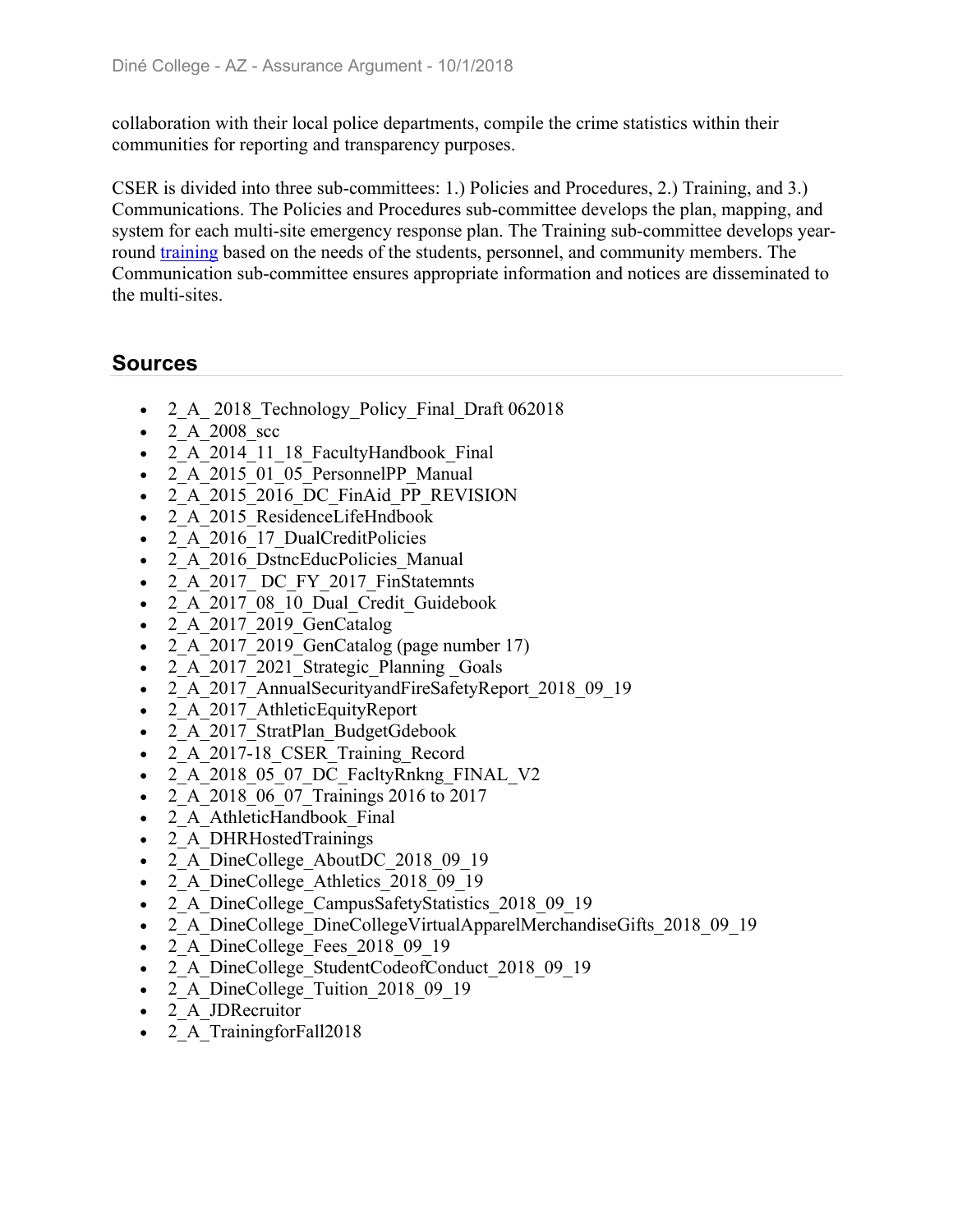# **2.B - Core Component 2.B**

The institution presents itself clearly and completely to its students and to the public with regard to its programs, requirements, faculty and staff, costs to students, control, and accreditation relationships.

# **Argument**

#### **2B. The institution presents itself clearly and completely to its students and to the public with regard to its programs, requirements, faculty and staff, costs to students, control, and accreditation relationships.**

**Programs and Requirements.** All program, degree, course, and graduation requirements are found in the DC Course Catalog. The course catalog is edited and updated every academic year. Since Academic Year 2008-2009, the course catalogs have been available online; subsequently, the amount of hard copy versions of the catalog have declined. Students, faculty, and staff, utilize the catalog as a manual to the academic schedule, course information, administration/faculty credentials, tuition rates/fees, and degree requirements. Dual Credit and Transfer information is available with specific requirements.

Potential students and parents/guardians can also find this same information in the DC website. Students can search for enrollment requirements, degree and course information, financial aid, and information about the multi-sites.

**Faculty and Staff.** An electronic directory is created by DHR and lists faculty and staff based on the DC organizational chart. The listing reflects specific domain and contact information and is circulated to DC staff and faculty by DHR. Faculty names, with credentials, are listed in the course catalog, according to their academic discipline. Faculty are listed within the website, based on their affiliated schools. Faculty contact information, emails, and office phone are listed but it is at the discretion of the faculty member to update their photograph and biography.

**Costs to students.** Tuition other student fees and financial aid information are listed on the DC webpage and within the course catalog. The Financial Aid Office provides information to prospective students, current students, and parents, regarding federal and college requirements, eligibility, and scholarships. Information and deadlines are emailed and posted on the website to remind students of upcoming dates, cost to of attendance, and work-study opportunities.

After students have submitted all necessary documents, students will receive notification of award status. Students may receive an advanced voucher until necessary disbursement are awarded to pay for textbooks and supplies. Tuition, fees, and other expenses are paid to DC through direct payment, scholarships, Pell Grant, or other financial aid resources.

**Control.** DC is chartered as a nonprofit educational institution under the Navajo Nation, Title X, Navajo Nation Code, and Chapter 19. The Navajo Nation allows DC the self-sufficiency to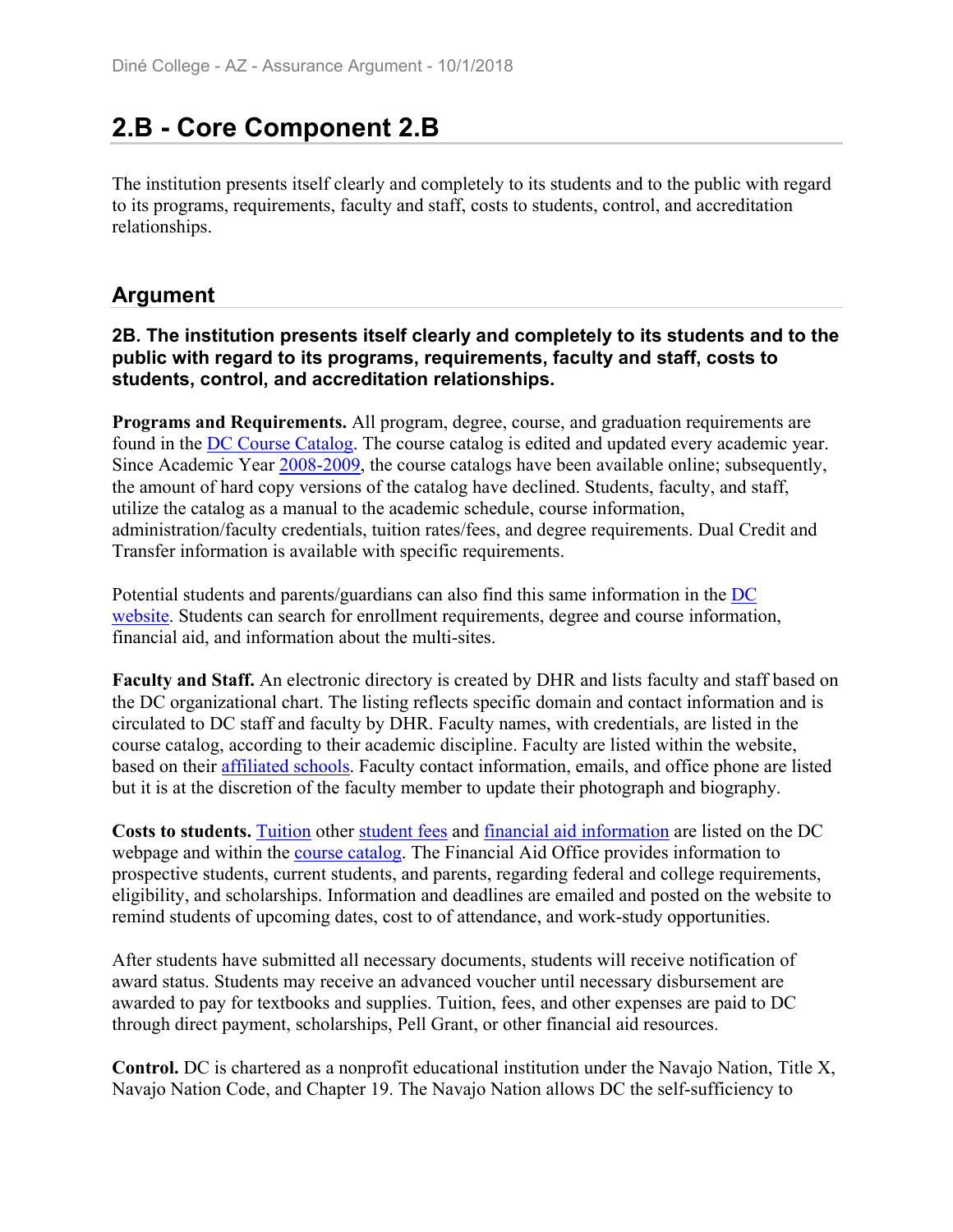manage and develop programs that improve the quality of life for its students and for the citizens within the Navajo Nation.

With the implementation of the 2017-2021 Strategic Planning Goals, a tracking, accountability schedule, and reporting process have been executed. OIPR in partnership with the Finance and Accounting Department are responsible for the management of all budget and goal accomplishments. Each cost center that is given a fiscal budget is responsible for the development and implementation of their strategic goals based on their specific set goals and budgetary responsibilities. All fiscal year budgets and goals are housed with OIPR. Each quarter, reports outlining completion of goals are described and assessed. Each budget manager has access to their budgets through the DC website and information on how to the strategic planning process though a guidebook.

**Accreditation Relationships.** DC currently does not have any accreditation relationships. DC is accredited by the Higher Learning Commission (HLC) of the North Central Association of Colleges and Schools and is clearly cited on the DC website.

- $\bullet$  2 B 2017 2019 GenCatalog
- 2 B 2017 2019 GenCatalog (page number 17)
- 2 B 2017 StratPlan BudgetGdebook
- 2 B DineCollege Academics 2018 09 19
- 2 B DineCollege Accreditation 2018 09 19
- 2 B DineCollege Budget Manager(internal) 2018 09 19
- 2 B DineCollege CourseCatalog 2018 09 19
- 2 B DineCollege Fees 2018 09 19
- 2 B DineCollege FinancialAid 2018 09 19
- 2 B DineCollege Tuition 2018 09 19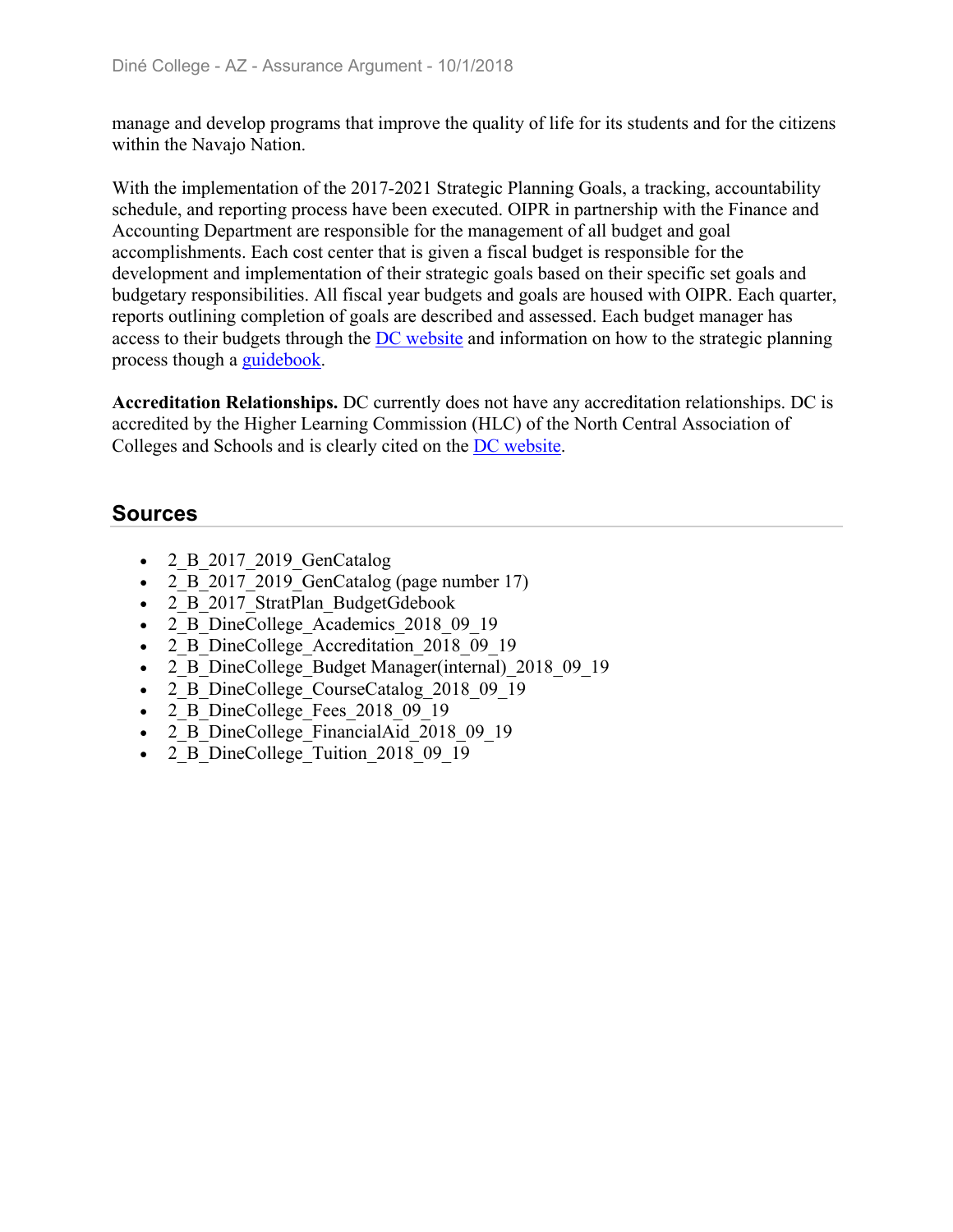# **2.C - Core Component 2.C**

The governing board of the institution is sufficiently autonomous to make decisions in the best interest of the institution and to assure its integrity.

- 1. The governing board's deliberations reflect priorities to preserve and enhance the institution.
- 2. The governing board reviews and considers the reasonable and relevant interests of the institution's internal and external constituencies during its decision-making deliberations.
- 3. The governing board preserves its independence from undue influence on the part of donors, elected officials, ownership interests or other external parties when such influence would not be in the best interest of the institution.
- 4. The governing board delegates day-to-day management of the institution to the administration and expects the faculty to oversee academic matters.

# **Argument**

### **2.C. The governing board of the institution is sufficiently autonomous to make decisions in the best interest of the institution and to assure its integrity.**

Under the Navajo Nation, Title X, Navajo Nation Code, Chapter 19, DC must report quarterly and provide an annual report to the Health, Education, and Human Services Committee of the Navajo Nation Council (HEHSC).

#### **2.C.1 The governing board's deliberations reflect priorities to preserve and enhance the institution.**

BOR is autonomous in deliberations and actions and listens to all constituents, but confines its directives to the College President. BOR and the College President have been working on updating the College Charter to reflect current organizational needs and structures. BOR approved its draft (part 2) of the new charter and is now vetting it through the Navajo Nation legislative process.

The 2017-2021 DC Strategic Planning Goal #1, Diné identity, establish a foundation of values to ensure the preservation of language and culture within academia. With each new semester, the Diné Educational Philosophy of SNBH is incorporated into each syllabus presenting a fundamental conservation of the DC values.

**Preserving the College.** Examples of BOR's priority to preserve the College can be seen in its many fiduciary oversight functions:

- Approval of the annual operating budgets by BOR: 2014-2017
- Expenditures equal or greater than \$65,000 requires BOR approval.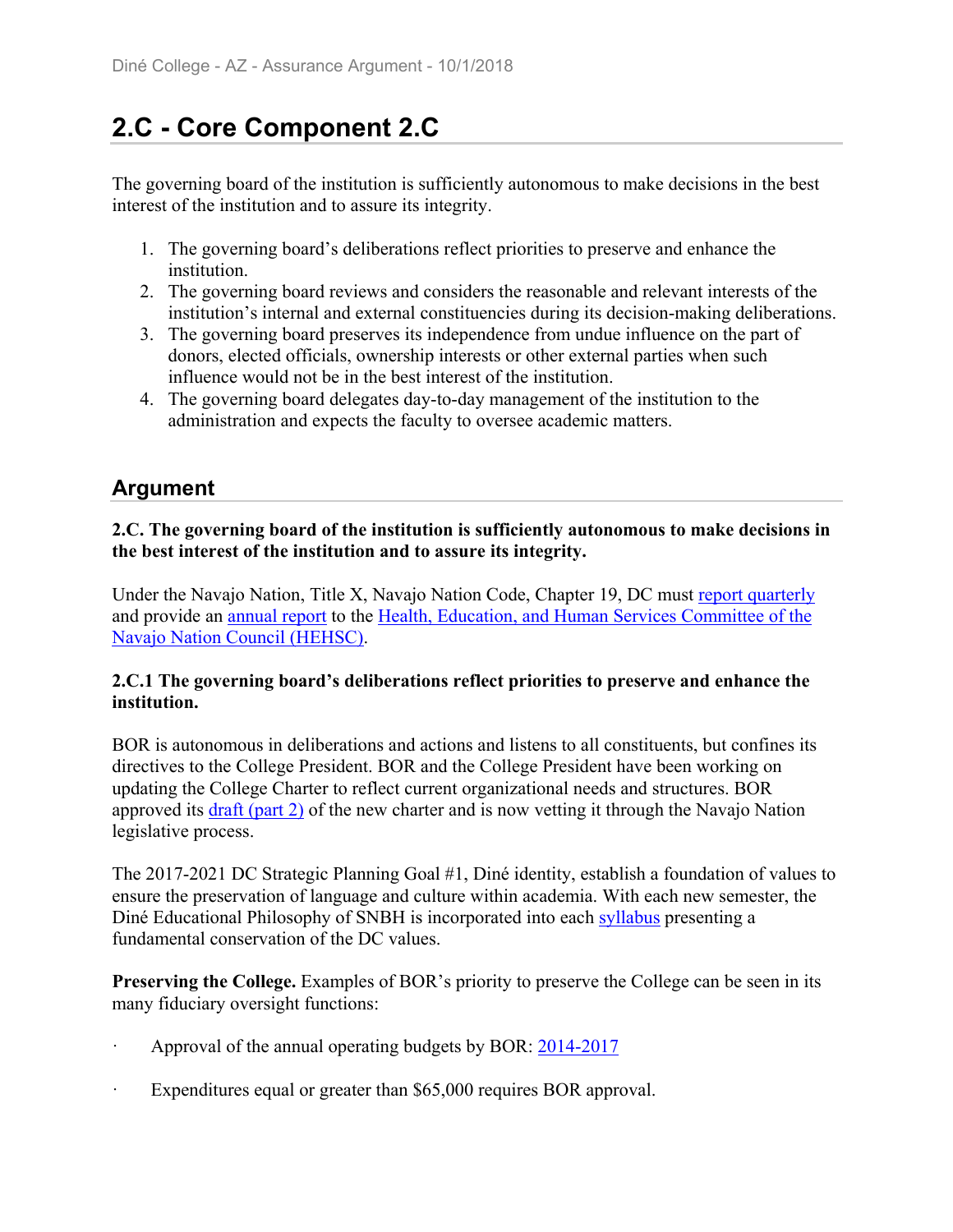All competitive bids must be in compliance with the Procurement Policy.

Approval of a master custody agreement for the endowment funds, in accordance with the Investment Policy.

ꞏ Investment Committee membership are established in accordance with Investment Policy.

**Enhancing the College.** Examples of BOR's priority to enhance the College can be seen in its planning oversight functions:

- ꞏ Approval of the Mission, Vision, Principles, and Values.
- Approval of the Strategic Goals and Objective.
- Insistence on the connection between planning and budgeting.
- ꞏ Approval of any Bachelor and Associate degree programs.
- Approval of all construction and renovations exceeding \$65,000.
- ꞏ Other capital expenditures.
- ꞏ Arizona State Bill (SB) 1238

The Board's agendas and minutes (doc 2, doc 3, doc 4) can be found on the College website and contain many instances of these oversight functions.

#### **2.C.2 The governing board reviews and considers the reasonable and relevant interests of the institution's internal and external constituencies during its decision-making deliberations.**

BOR supports and fosters internal constituents, such as the DC student body, staff, administration, and the President. BOR requires monthly reports from each DC department and domain, consisting of data relevant accomplishments, challenges, and future endeavors. The bylaws require and allow the President of DC to develop and plan for academic, student affairs, finances, internal/external communication, and community relations to the multi-sites.

BOR incorporates external constituencies as part of their Membership bylaws, Section VI. There are eight appointed BOR members: five members represent each agency within the Navajo Nation: Central, Eastern, Fort Defiance, Western, and Northern. In addition, three individual members represents the Navajo Nation Department of Diné Education, HEHSC, and the student body President representing the Associated Students of DC. Each of the representatives are appointed by the Navajo Nation President to guarantee equity and interests are considered with BOR scheduled monthly meeting and planning sessions. Although the BOR consists of majority external constituencies, the overall Board members represent diverse perspectives that positively impact internal and external constituencies' decision-making deliberations.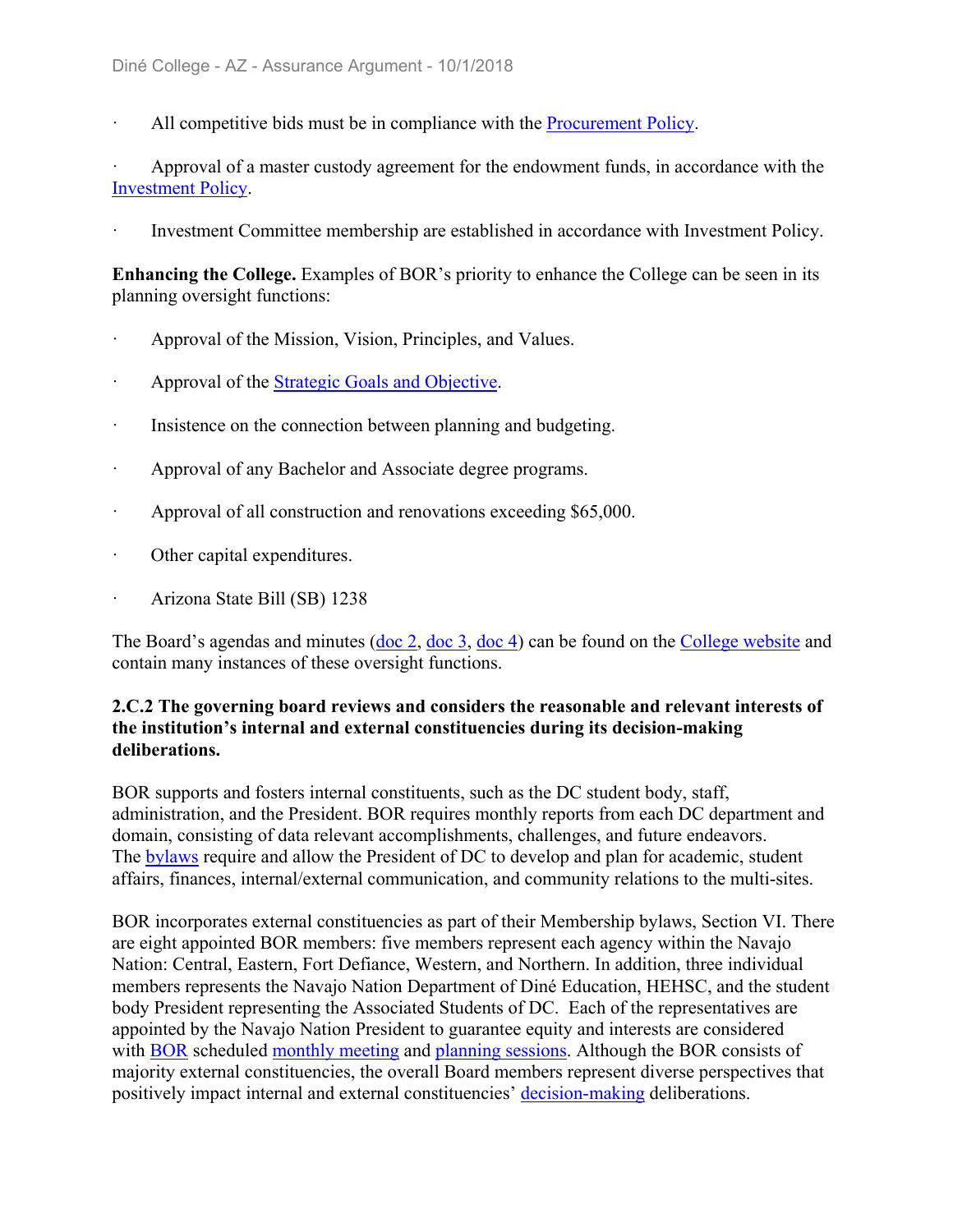#### **2.C.3 The governing board preserves its independence from undue influence on the part of donors, elected officials, ownership interests or other external parties when such influence would not be in the best interest of the institution.**

Within Section VIII: Duties of the Board Officers; additional duties, subcommittees, of the Board bylaws, there are policies referencing conflict of interest, violation of Federal, Navajo Nation and College polices, and inappropriate relations with students and staff of DC. These regulations protect the Board and the College against undue influence.

DC PPPM addresses the Conflict of Interest and clarifies the relationship and roles employees have with internal and external stakeholders. It also prohibits employees' misuse of influence, benefits, and confidential information. These policies are also dictated by HEHSC and are also referenced in the Board bylaws, Section V: Purpose.

#### **2.C.4 The governing board delegates day-to-day management of the institution to the administration and expects the faculty to oversee academic matters.**

BOR Bylaws, Section IV, Mission Statement, is aligned directly with the DC educational philosophy with academic precedence. The Bylaws, Section IX, BOR empowers the President, to be accountable for all operations, including academics, planning, and fiscal matters.

Aligned with academics, the Student Affairs department is responsible for properly enrolling, advising, registering, providing financial aid, and graduation petitions. These processes, protocols, and criteria are managed by the Student Affairs department and ensure students receive academic support.

The Faculty Association is empowered by BOR to develop and approve academic policies and procedures that address the needs and concerns of the faculty, students, administration, and the College.

BOR is mutually supportive of strategic planning by faculty for improved management and budgetary controls. The strategic planning process will further allow faculty to define their own strategic directions and goals for the schools. These processes allow faculty to develop equitable curriculum, expectations for students, and ensure the mission of the College is being followed.

- $-1$  A 2 2017 2021 Strategic Goals
- $\cdot$  1 D 1 2015 EstabCharter NN
- 2 C 1 BORmtg1
- $\bullet$  2<sup>-</sup>C<sup>-1</sup> Bormtg<sub>2</sub><sup>-</sup>
- $\bullet$  2 C 1 BORmtg3
- 2 C 1 DineCollege BoardofRegents 2018 09 19
- 2 C 1 DineCollege BoardofRegents 2018 09 19 (page number 4)
- 2 C 2 2012 05 09 BOR Bylaws DefRoles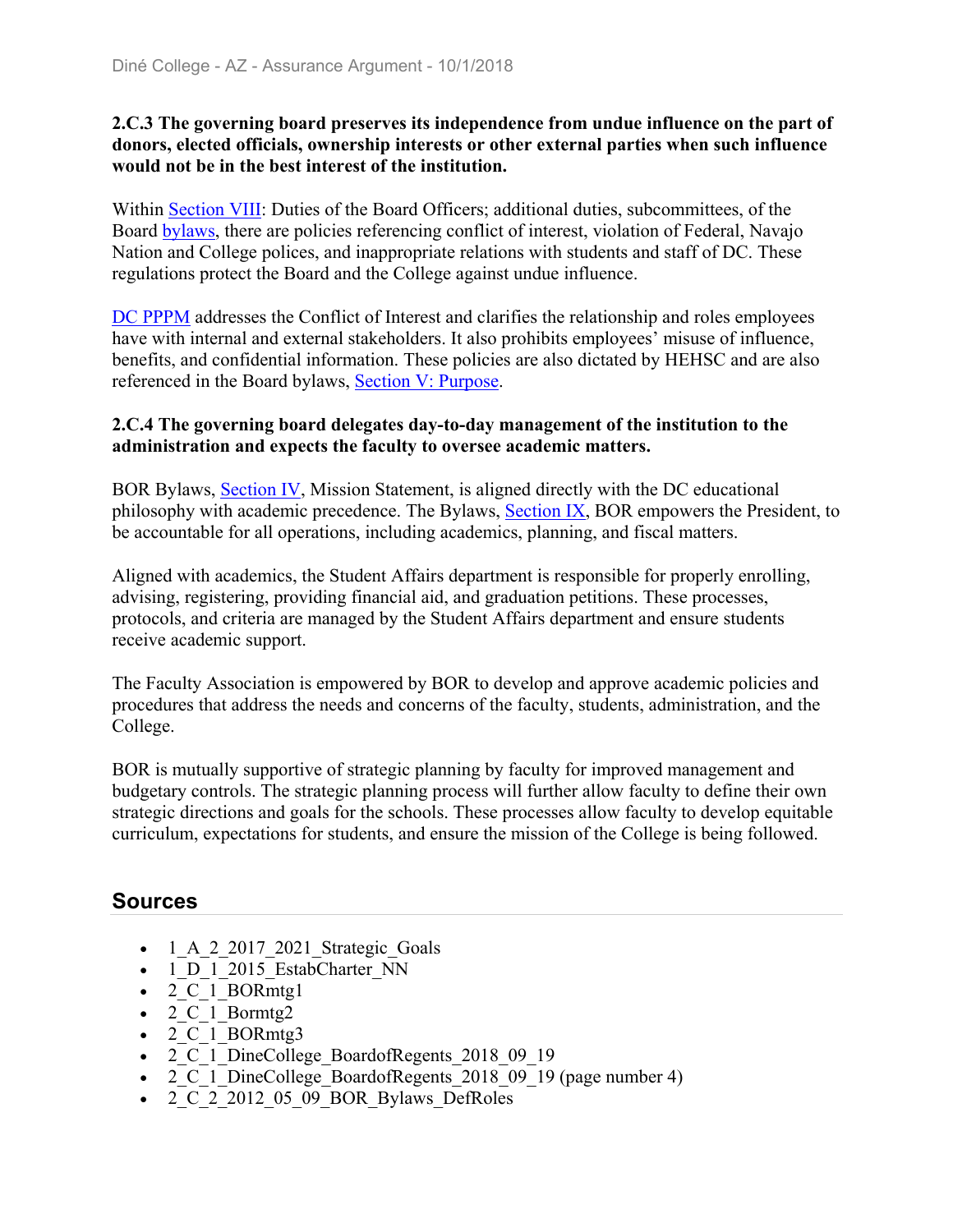- 2 C 2 2016 Dec BOR Mtg PlannerApproval
- 2 C 2 2017 01 18 WrkSession Retreat
- 2 C 2 2017 DCBORAgendas
- 2 C 2 STR PLANNING CYCLE
- 2 C 2012 HEHSCAU BOR ResolAlbertHale
- 2 C 2012 HEHSCAU BOR ResolAlbertHale (page number 2)
- 2 C 2012 HEHSCAU BOR ResolAlbertHale (page number 3)
- 2 C 2012 HEHSCAU BOR ResolAlbertHale (page number 4)
- 2 C 2017 Annual Report
- 2 C 2018 3rd Qtr Report NN DC
- 2 C 3 2015 01 05 PersonnelPP Manual
- 2 C 3 2015 01 05 PersonnelPP Manual (page number 30)
- 3 C 1 2018 Spr SampleCrseSyllabus
- 5\_A\_1\_2014\_DC\_FinancialStatements
- 5 A 5 2018 01 31 DC FinanPP Draft
- $\bullet$  5 A 5 2018 01 31 DC FinanPP Draft (page number 2)
- DC IP Appendix 4 GF Investment 2015-03-14 APPROVED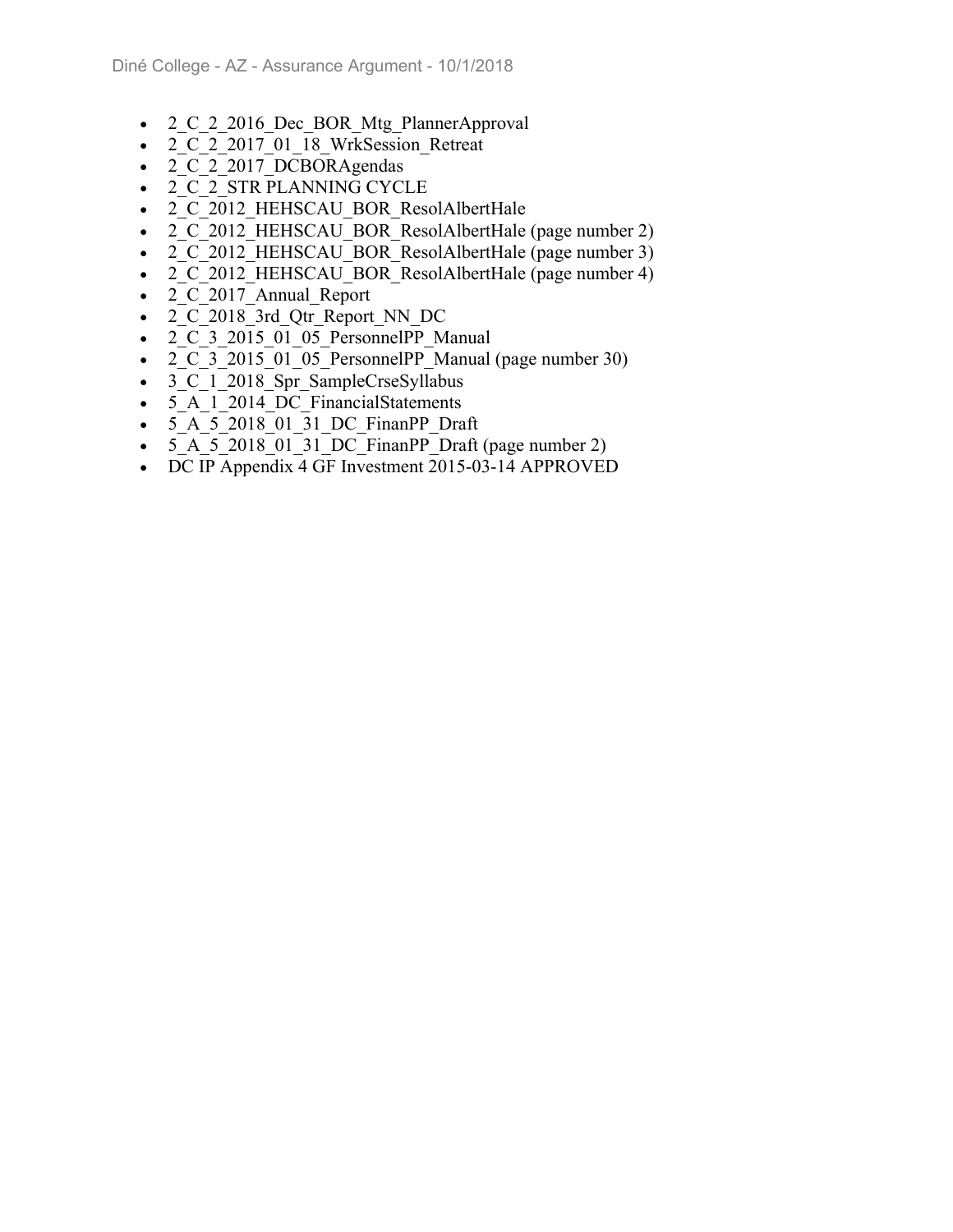# **2.D - Core Component 2.D**

The institution is committed to freedom of expression and the pursuit of truth in teaching and learning.

# **Argument**

### **2D. The institution is committed to freedom of expression and the pursuit of truth in teaching and learning.**

Academic freedom is covered in the current Faculty Handbook (Section 200.04):

*Academic freedom at the College provides for freedom of expression within the context of the College's* Sa'ah Naagháí Bik'eh Hózh==n *mission. Academic freedom of voice and expression is defined in accordance with the beliefs and mores of the community which the College serves. Freedom of inquiry and freedom to dissent are consistent with the values of Diné society and with the intellectual vigor of Diné College*.

The College's Personnel Policies and Procedures Manual (Section 200.04) provides even more detail by distinguishing between off-campus activities, classroom inquiry, and work-related issues. All of these policies place academic freedom within the context of the College Mission and Values, which are traditional Diné cultural values.

While the major emphasis for our faculty is to teach, many faculty are routinely engaged in research publications. As we transition into a 4 year university, we expect research to grow and this will make academic freedom guarantees all the more necessary. DPI produces reports frequently and academic freedom is important to that department as their research is often political in nature.

Freedom of expression is essential for learning as well as for teaching and our students are given opportunities.

The President of the ASDC is a voting member of the Board of Regents and takes part in their discussions.

- Students are free to request the use of College facilities for gatherings of various kinds.
- ꞏ Students are able to participate in clubs and organize new ones.
- ꞏ Students are regularly surveyed for their opinions.
- The College has open forums where students, as well as others, can voice their opinions.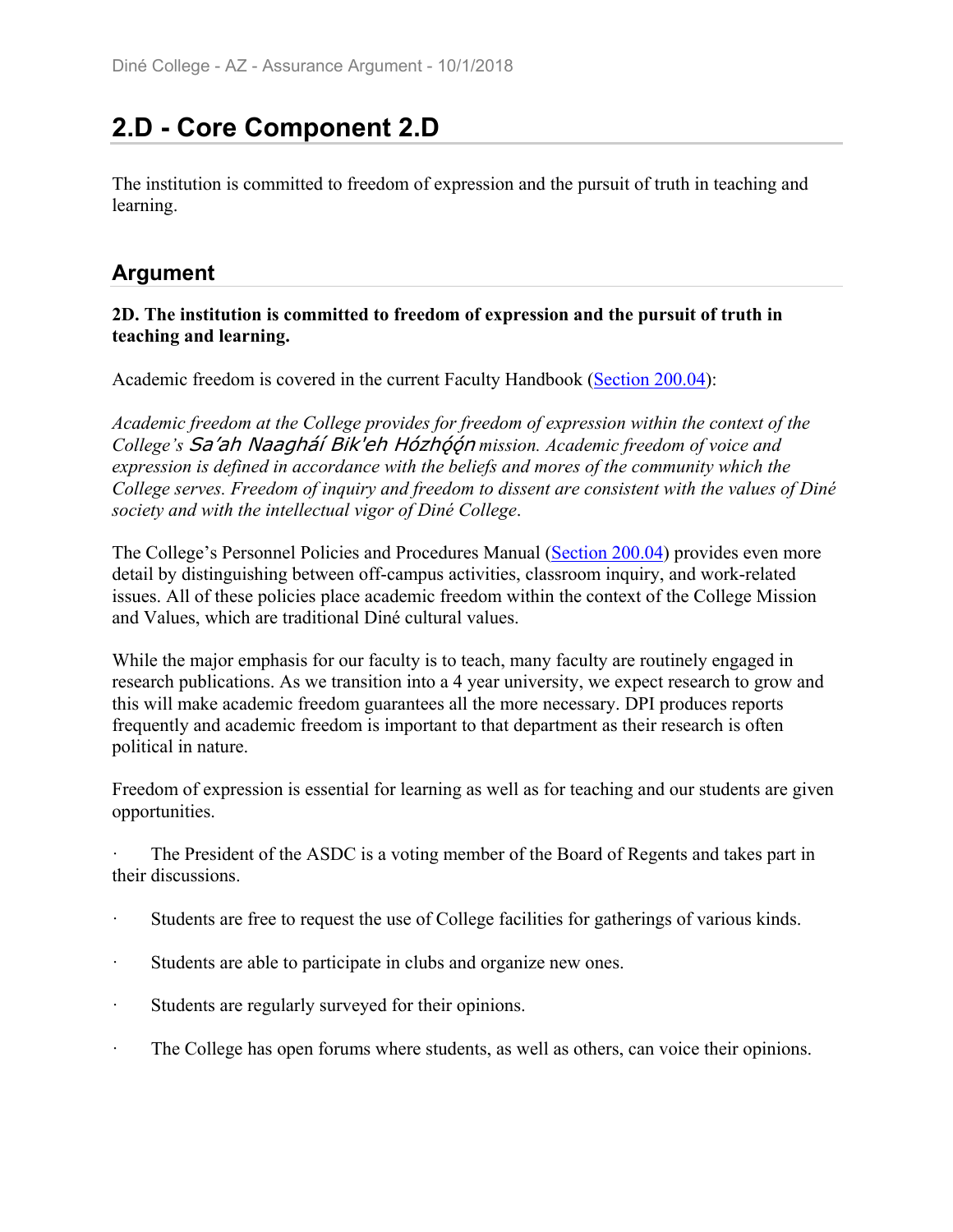- 2\_D\_2015\_01\_05\_PersonnelPP\_Manual
- $2\overline{D}$  $2015\overline{0}1\overline{0}5\overline{P}$  PersonnelPP $\overline{M}$ anual (page number 11)
- $2\overline{D}$  $2015\overline{0}$  $01\overline{0}$  $05\overline{P}$ ersonnelPP $\overline{P}$ Manual (page number 12)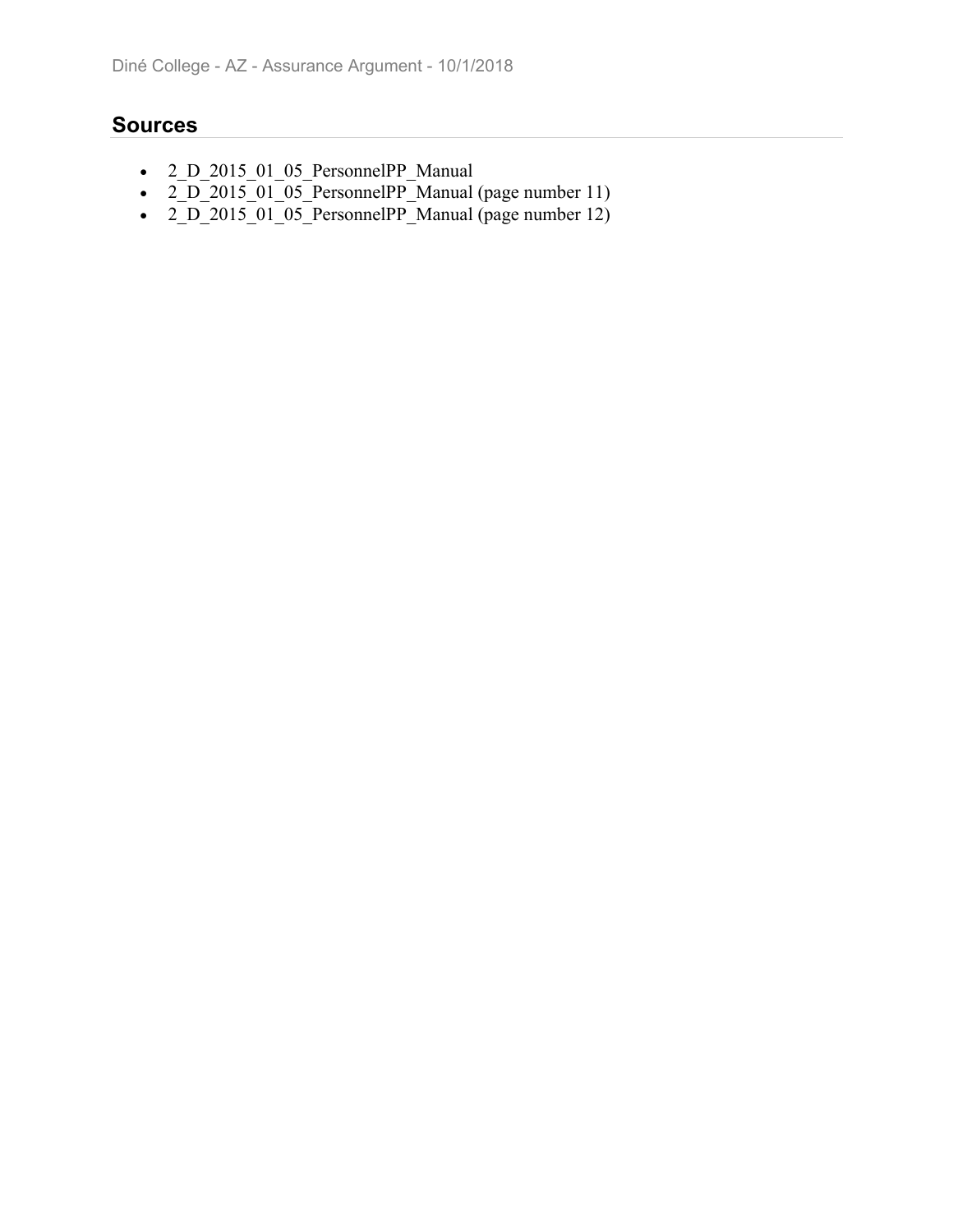# **2.E - Core Component 2.E**

The institution's policies and procedures call for responsible acquisition, discovery and application of knowledge by its faculty, students and staff.

- 1. The institution provides effective oversight and support services to ensure the integrity of research and scholarly practice conducted by its faculty, staff, and students.
- 2. Students are offered guidance in the ethical use of information resources.
- 3. The institution has and enforces policies on academic honesty and integrity.

# **Argument**

### **2E. The institution's policies and procedures call for responsible acquisition, discovery, and application of knowledge by its faculty, staff, and students.**

DC recognizes practical utilization of information is integral to TCUs and their students. The unique application of knowledge is evident in DC's strategic goals, curriculum, policies and procedures, and within professional working relationships. The College's policies and procedures are being guided by the "*responsible acquisition, discovery, and application of knowledge*", within DC's baccalaureate programs. DC has recently implemented a faculty ranking system. This ranking process is meant to further encourage innovative and new thinking in research by supporting the development of new research projects in the form of books, articles, and grants. DC strongly believes our best and brightest students deserve new theories and practices in their subject matter. This is only attainable if we grant faculty the freedom to carry out new and innovative research. This new level of research rigor is also necessary for our emerging Bachelor's degree programs.

### **2.E.1 The institution provides effective oversight and support services to ensure the integrity of research and scholarly practice conducted by its faculty, staff, and students.**

The Institutional Grants Office (IGO) ensures all research and academic grants that are processed and meet the requirements of the DC Grants Policies are aligned directly with the mission and philosophy of the institution. Further, the IGO also requires all grants to be academic based (or support academic initiatives) and effect students directly. All grants must also include a plan to sustain the project or program within the College, even after the grant ends. All documents must first be processed and approved through the IGO to ensure integrity is satisfied based on the academic standards.

In 2017, DC re-established the Institutional Review Board, including Policies for Research with Human Subjects. The committee consists of faculty, administration, and a community member who review research involving human subjects within the Navajo Nation. The committee ensures research is performed with ethical standards and aligned with the DC mission and philosophy, 1.) the well-being of human subjects is protected, 2.) human subjects are not harmed because of the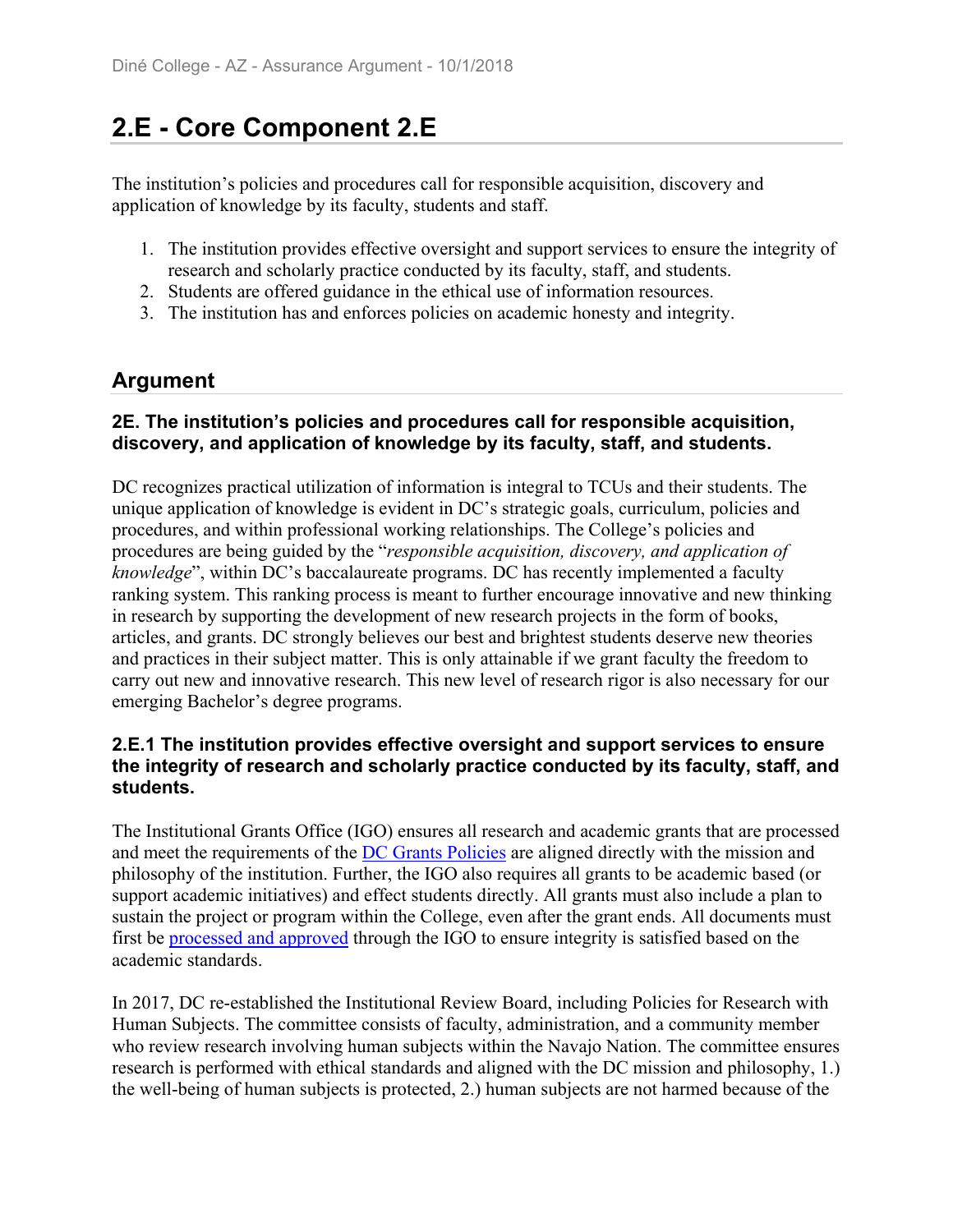research, 3.) the research does not outweigh the well-being of human subject, 4.) the researchers are qualified to do research, and 5.) finances will not conflict with the research results. The policies and manual were established to protect the human subject(s), Diné College, Navajo Nation, faculty, and students.

Financially, research and academic grants are monitored and restricted to the Grants Coordinator. The position monitors and manages the assets from the grant stipulations and funders. In 2017, an indirect cost rate, at 33% was approved and implemented for research and academic grants. The indirect cost funding is at the discretion of the President of the college.

The Summer Internship Research Program (SREP) was developed to sustain Native American concentration in public health research. Students are encouraged to explore and create research based initiatives within their home communities. Students then participate in a 10-week introductory research based training program within a chosen public health field. These projects can become research initiatives for Diné College, the Navajo Nation, and/or potential graduate programs for students.

### **2.E.2 Students are offered guidance in the ethical use of information resources.**

Students are given guidance on the ethical use of source materials as stated in the College Catalog, and in the syllabus of every course. Most faculty provide guidance, especially when their course calls for a research paper. Particular emphasis is placed on this matter in the English 101 and 102 courses, where students are taught how to write a research paper.

The Library offers student guidance in proper citations and database usage for research. The workshops give direction and assistance to students on how to cite sources correctly, understand and avoid plagiarism, and to navigate through DC and other college databases to incorporate resource material.

The Information Technology Department (ITD) offers students' assistance for all computer based amenities. Students are helped through the initial set up of student accounts and with added resources, such as anti-virus software, Blackboard tutorials, and Campus and Center wide IT services. The IT Policies and Procedures also clarify the roles and relationships.

### **2.E.3 The institution has and enforces policies on academic honesty and integrity.**

DC creates policies and procedures to guarantee institutional and academic honesty and integrity. The Faculty Handbook allows faculty to discourage plagiarism, academic dishonesty, and faculty expectations within their syllabi. Students and faculty are held to the same academic standard and responsibility based on the Faculty Handbook and the Student Handbook. All concerns and processes regarding Academic Dishonesty are outlined in the Student Handbook and processed under the domain of the Office of the Provost. Student appeals and rights are outlined in the Student Code of Conduct Handbook.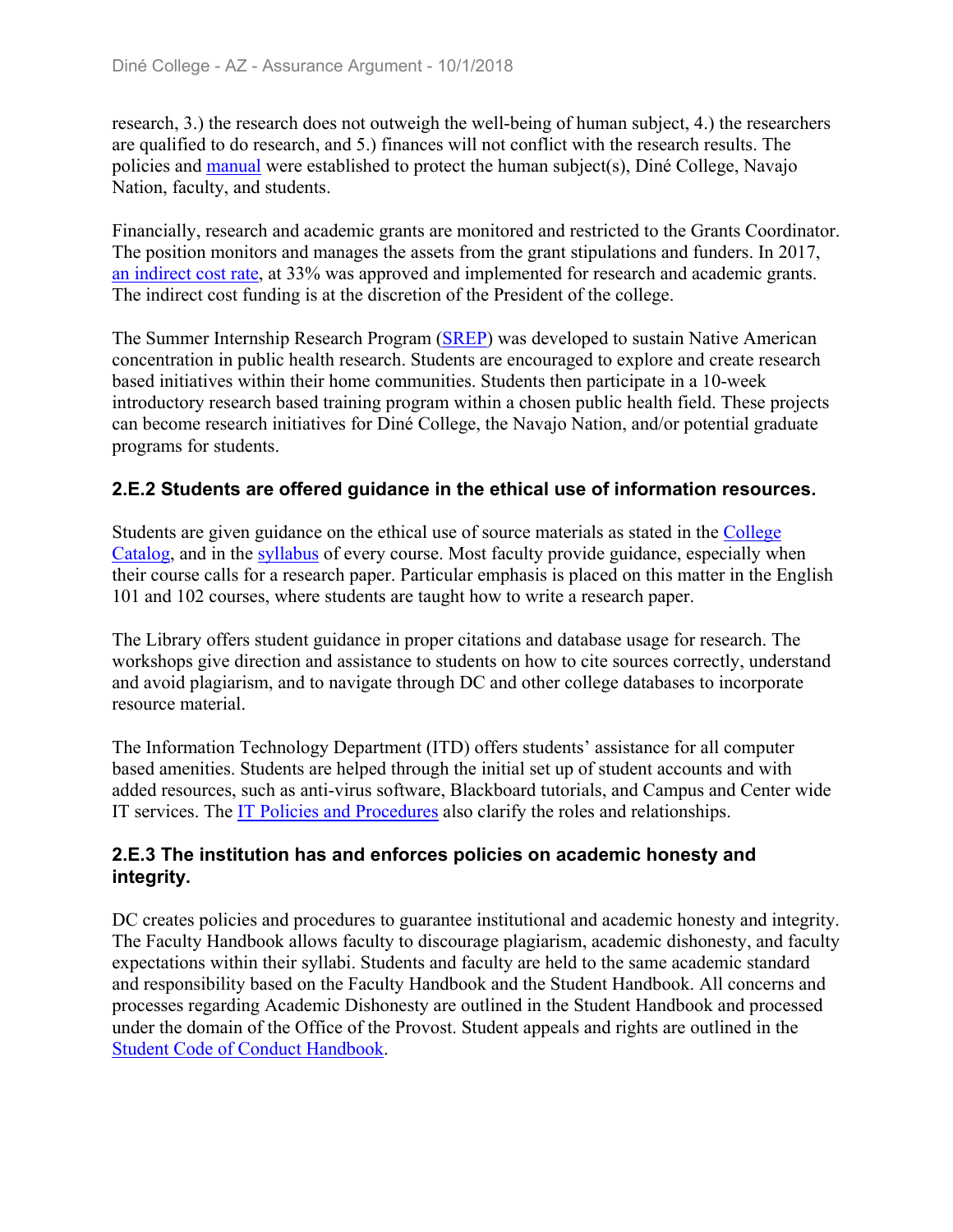- $-1_A_2_2017_2019_GenCatalog$
- $\overline{1\quad A}$  2 2017 2019 GenCatalog (page number 28)
- $2^{\text{ }E}$  2018 Technology Policy Final Draft 062018
- 2\_E\_1\_2015\_07\_02\_BOR\_Resolution\_Approved\_Grants\_Policies
- 2 E 1 DineCollege SummerResearchEnhancementProgram(SREP) 2018 09 20
- $\cdot$   $2\overline{E}$   $2\overline{2}$  2014-09-17 Sample Master Syllabi
- $2E_{2014}$  10 01 IGO GrantProposalApprovalFormInstructns
- $\overline{2}$   $\overline{E}$  2017 IGO IRB PrcdrsManual
- 2 E 2018 IGO ProposedIntIndirectCostsPrcdrs
- 2\_E\_3\_DC\_Student Code Conduct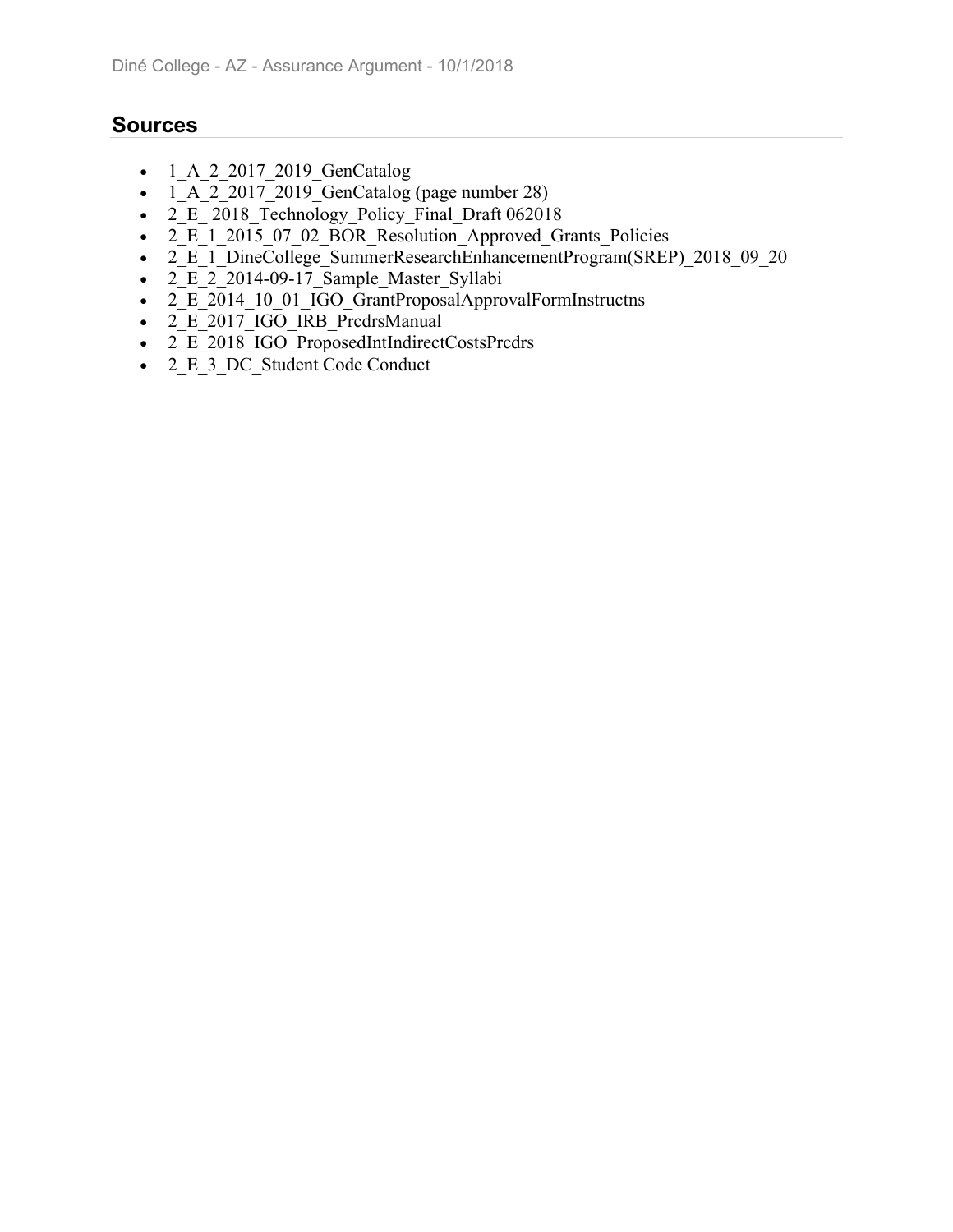## **2.S - Criterion 2 - Summary**

The institution acts with integrity; its conduct is ethical and responsible.

## **Summary**

Diné College's Mission, Vision, SNBH Principles and Educational Philosophy are based on the ethical principles of Navajo culture and language; therefore, this ensures integrity and ethics are fundamental to student learning. This ensures faculty instruction and curriculum reflect the professional culture of the College.

The Student Code of Conduct, the Faculty Ranking Handbook, and the Dual Credit Policies and Procedures reflect ethical and transparent internal guidelines that benefit internal and external stakeholders. These policies and procedures represent a student, staff, and faculty focus on enhancing management and proficiency.

The DC BOR Bylaws are integral to the fair and inclusive decision-making processes of the College. BOR is comprised of a diverse group of qualified professionals that ensure the mission and values are upheld and managed properly.

### **Sources**

*There are no sources.*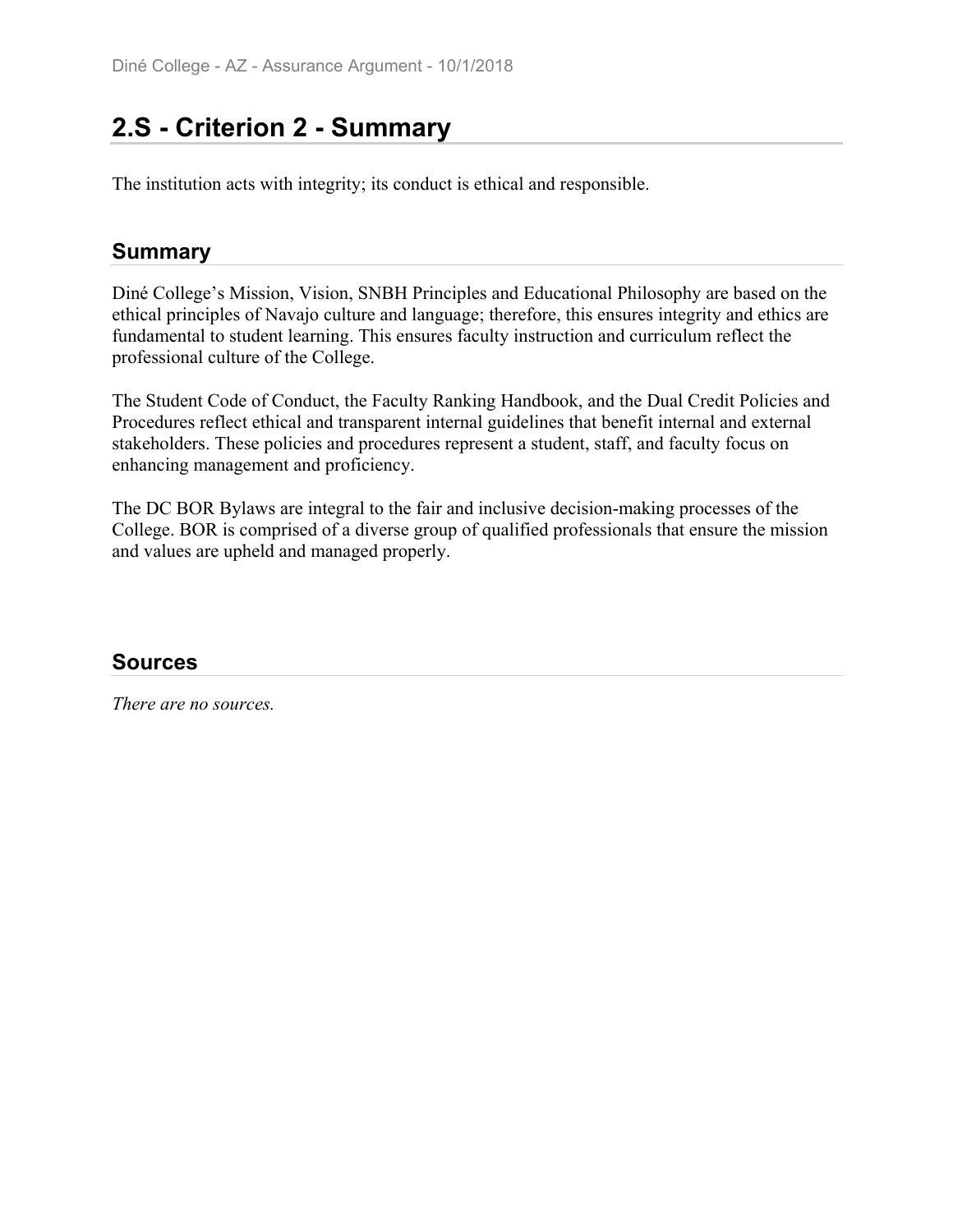# **3 - Teaching and Learning: Quality, Resources, and Support**

The institution provides high quality education, wherever and however its offerings are delivered.

# **3.A - Core Component 3.A**

The institution's degree programs are appropriate to higher education.

- 1. Courses and programs are current and require levels of performance by students appropriate to the degree or certificate awarded.
- 2. The institution articulates and differentiates learning goals for undergraduate, graduate, post-baccalaureate, post-graduate, and certificate programs.
- 3. The institution's program quality and learning goals are consistent across all modes of delivery and all locations (on the main campus, at additional locations, by distance delivery, as dual credit, through contractual or consortial arrangements, or any other modality).

## **Argument**

#### **3A. The institution's degree programs are appropriate to higher education.**

DC offers twenty associate's degrees leading to employment or further education. Eight certificate programs are available addressing specific needs of employers on the NN and provides pathways into associate degree programs. All of the programs are designed to support the mission of the College which reads, "*Rooted in Diné language and culture, our mission is advance quality post-secondary student learning and development to ensure the well-being of the Diné People*." The academic programs and certificates are appropriate and common in higher education and most importantly, consistent with the College's Mission.

DC offers nine bachelor's degree programs. The following programs developed and incorporated student handbooks providing guidance for the Bachelor's degree programs:

- ꞏ Bachelor of Arts, Business Administration
- Bachelor of Arts, Elementary Education
- Bachelor of Science, Public Health
- Bachelor, Fine Arts

Student handbooks are being drafted for the following Bachelor degree programs:

- Bachelor of Science, Biology
- Bachelor of Science, Secondary Education-Mathematics
- Bachelor of Science, Secondary Education-Science
- Bachelor of Arts, Psychology
- ꞏ Bachelor of Diné Studies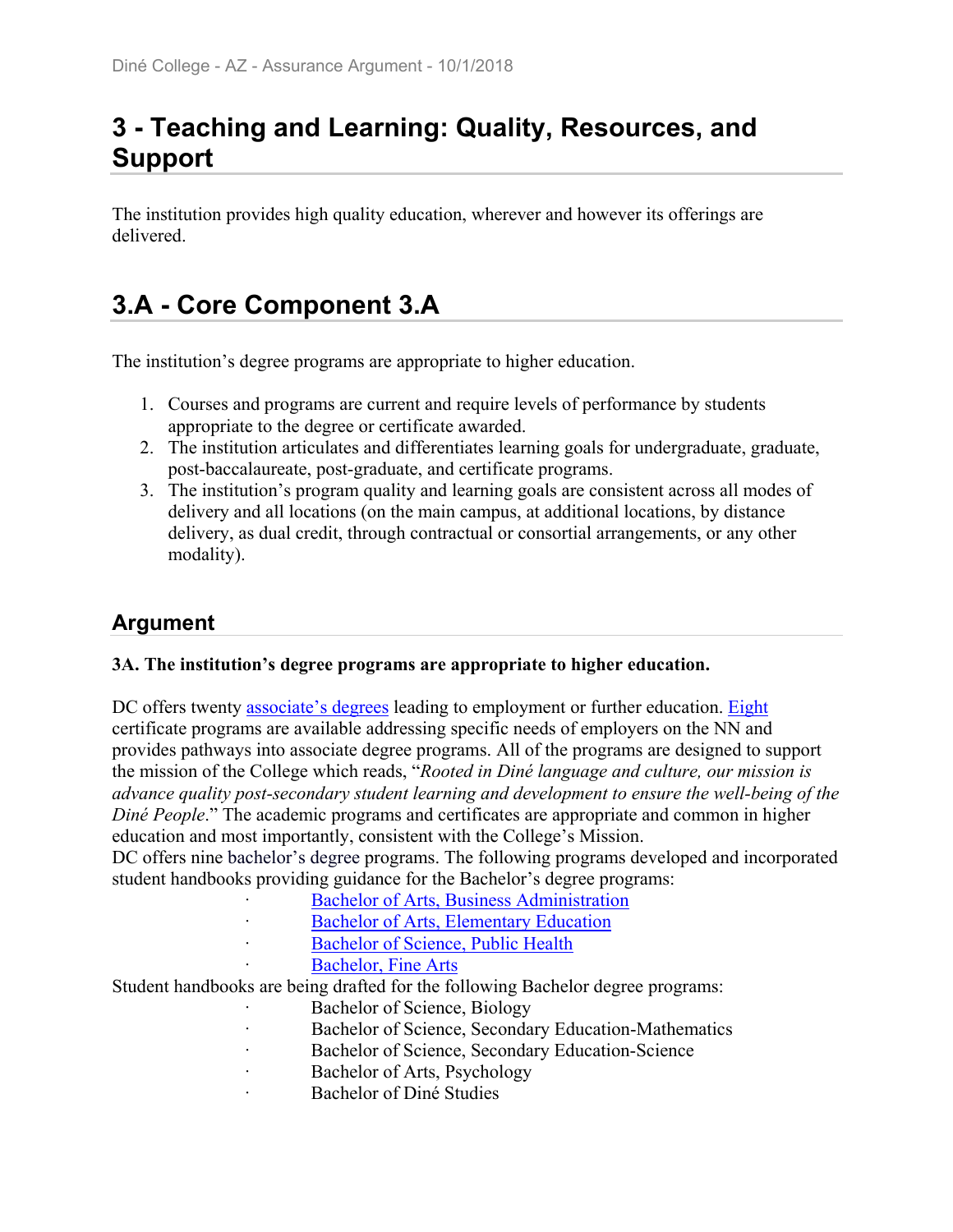#### **3.A.1 Courses and programs are current and require levels of performance by students appropriate to the degree or certificate awarded.**

DC's curriculum is managed by the faculty. The institution's curriculum is designed by educated faculty members; individuals who are skilled educators. Students earning degrees complete a specific course of study outlined by each degree program. Students must complete a core set of GenEd courses as part of every degree program. The College has both internal and external processes to assure the relevance of our programs as well as the suitability of our student performance outcomes. DC participates in the Arizona and New Mexico articulation taskforce to ensure that students' degree programs are transferable to participating universities. The performance and rigor level is monitored through college policies and processes including academic program review and assessment report.

**Internal Processes.** The internal processes include course and program Assessment and Academic Program Review. Every faculty member is required to participate in the course and program assessment. A faculty standing committee, Student Learning and Assessment, under the direction of an Assessment and Curriculum Director meets monthly to coordinate the assessment activities of each school. The assessment process ensures that each program will be reviewed for effectiveness and relevance by the schools.

An established timeline for Academic Program Review ensures that all programs are regularly evaluated. In addition, any new course or program is evaluated by the Curriculum Committee. This assures the need, relevance and appropriate curriculum has been addressed in the planning.

**External Processes.** The external processes of articulation enables DC courses to transfer to other institutions of higher. Formal Articulation Agreements are in place for Arizona and New Mexico. Faculty members from various disciplines are members of their specific articulation task force and attend yearly meetings to keep current on the educational trends in Arizona. The New Mexico articulation program is in development; however, DC is participating in all efforts towards common numbering and course articulation.

The Bachelor's degree programs have Advisory Groups or are in the process of forming them. The Center for Diné Teacher Education has one for its BA in Elementary Education, see attached agenda, notes and bylaws. The School of Business has an advisory group for its BA in Business Administration with an emphasis in Tribal Management and Economic Development. The groups assist the Schools with the applicability of their courses.

#### **3.A.2 The institution articulates and differentiates learning goals for its undergraduate, graduate, post-baccalaureate, post-graduate, and certificate programs.**

DC is only recently emerging to build some 4 year degree programs. As such, DC has yet to have a need to differentiate between differing learning goals spanning beyond the undergraduate degree. While our ambitions include post BA and post graduate learning, for now we will only address undergraduate and certificate learning goals.

DC offers a variety of majors, offering certificate, associates, and bachelor degrees. The institution differentiates the learning goals and outcomes for each of the academic programs it offers. Faculty who teach a course in a specified program have oversight on the learning goals and outcomes of said program and are accountable for the assessments of the degree programs.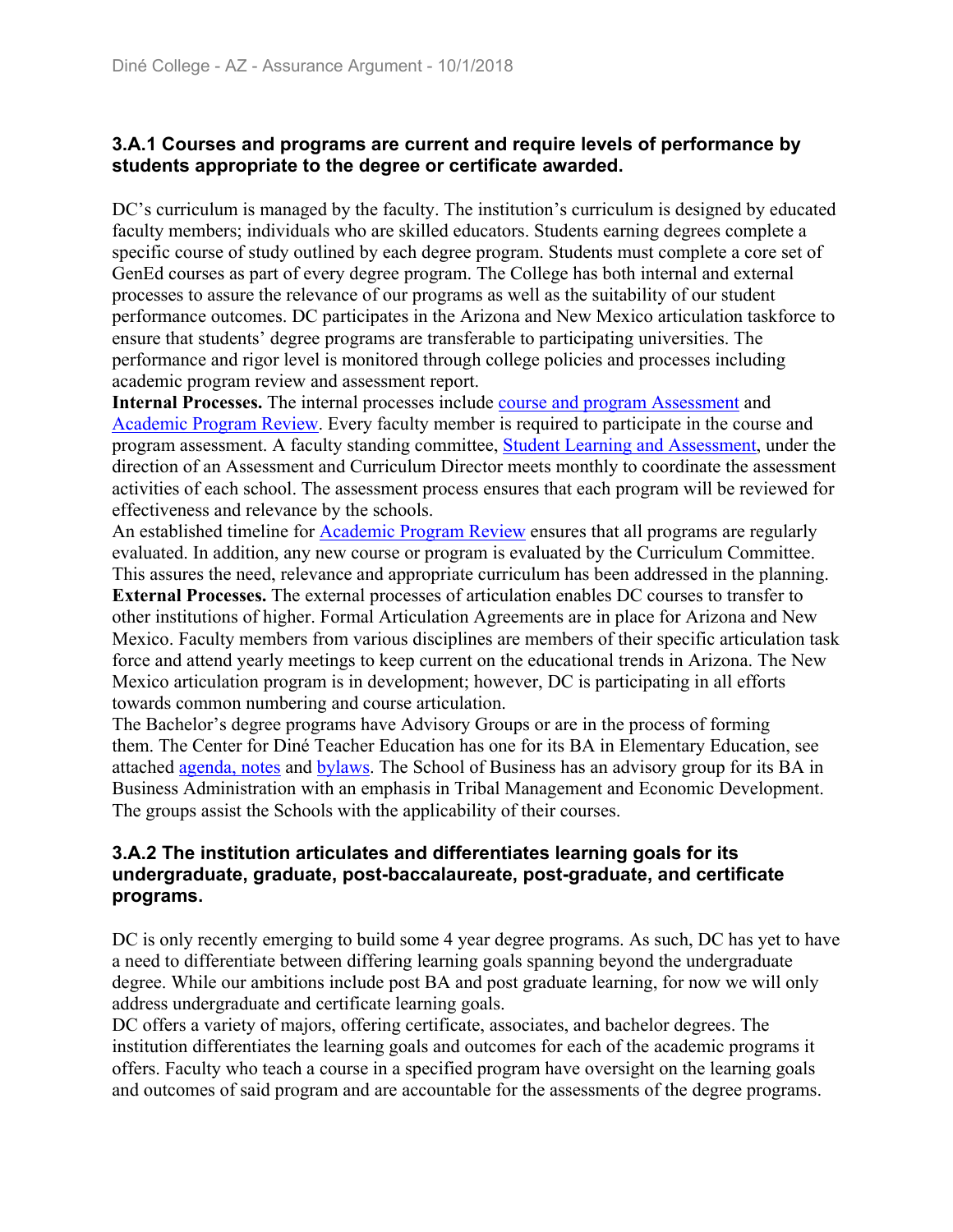Faculty utilize Bloom's Taxonomy in establishing goals and outcomes for the various programs it offers appropriate to the degree-level.

A description and outline of learning goals of each Certificate, Associate's degree, and Bachelor's degree are listed in the General Catalog and further detailed in the course descriptions in the pages following. The Degree Checklists (doc 2, doc 3, doc 4, doc 5) list the coursework required for each degree and certificate.

**Certificates**. The Certificates credits range from 12-30, depending on the certificate program. The outcomes and goals for the certificate programs prepare students with employment skills intended for entry into the work force. Certificates are focused on knowledge and skills in a specified content area. Students are expected to demonstrate broad communication, and critical thinking abilities for the certificate programs.

**Endorsement.** "*Endorsement Programs*," are for students who have completed a bachelor's level degree, preferably in an education program, and currently hold a valid teaching license. The goals and outcomes of these programs focus on preparing licensed teachers to teach in indigenous community classrooms, such as Navajo Nations schools Catalog. The endorsement is provided for DC Alumni of Teacher Education program who plan to teach in Early Childhood Endorsements for K-3rd students in AZ and NM. In addition, students who plan to teach Middle School Mathematics are required to have the Math Endorsement to teach K-8<sup>th</sup> grade levels. DC offers the following Endorsement Program subject areas:

- Early Childhood Endorsement
- ꞏ Middle School Math Elementary Mathematics Endorsement

**Associate of Applied Sciences.** Associate of Science Degree credits range from 60-76, depending on the academic program. The goals and outcomes for the Associate of Applied Sciences (AAS) programs prepare students for employment following graduation, similar to the certificate programs Catalog. However, the AAS programs require the completion of the GenEd requirements and 12-15 more course credits in the program major. Students in the AAS programs are expected to demonstrate advanced communication, advanced critical thinking, and advanced content knowledge. The AAS program generally does not contain goals or outcomes required to transfer to a four-year institution. This is an "applied" science degree.

**Associate of Arts & Sciences**. The goals and outcomes for both the Associate of Arts and Associate of Science programs are focused on preparing students to obtain entry-level positions that require 2-year programs or transfer to a four-year college or university Catalog. The goals and outcomes in these two year programs are focused on abilities to effectively communicate in writing and verbally, recitation and application of various theories or practices specific to the major area of study, recognition of appropriate resources, and demonstrated knowledge in more than one content knowledge area in the chosen field; as is needed to continue in a 4-year degree program

**Bachelor of Arts & Sciences.** For the Bachelor Degrees the credits range from 120-132, depending on the academic program. The goals and outcomes for the Bachelors level programs at DC is intended to prepare students for employment in managerial or supervisory positions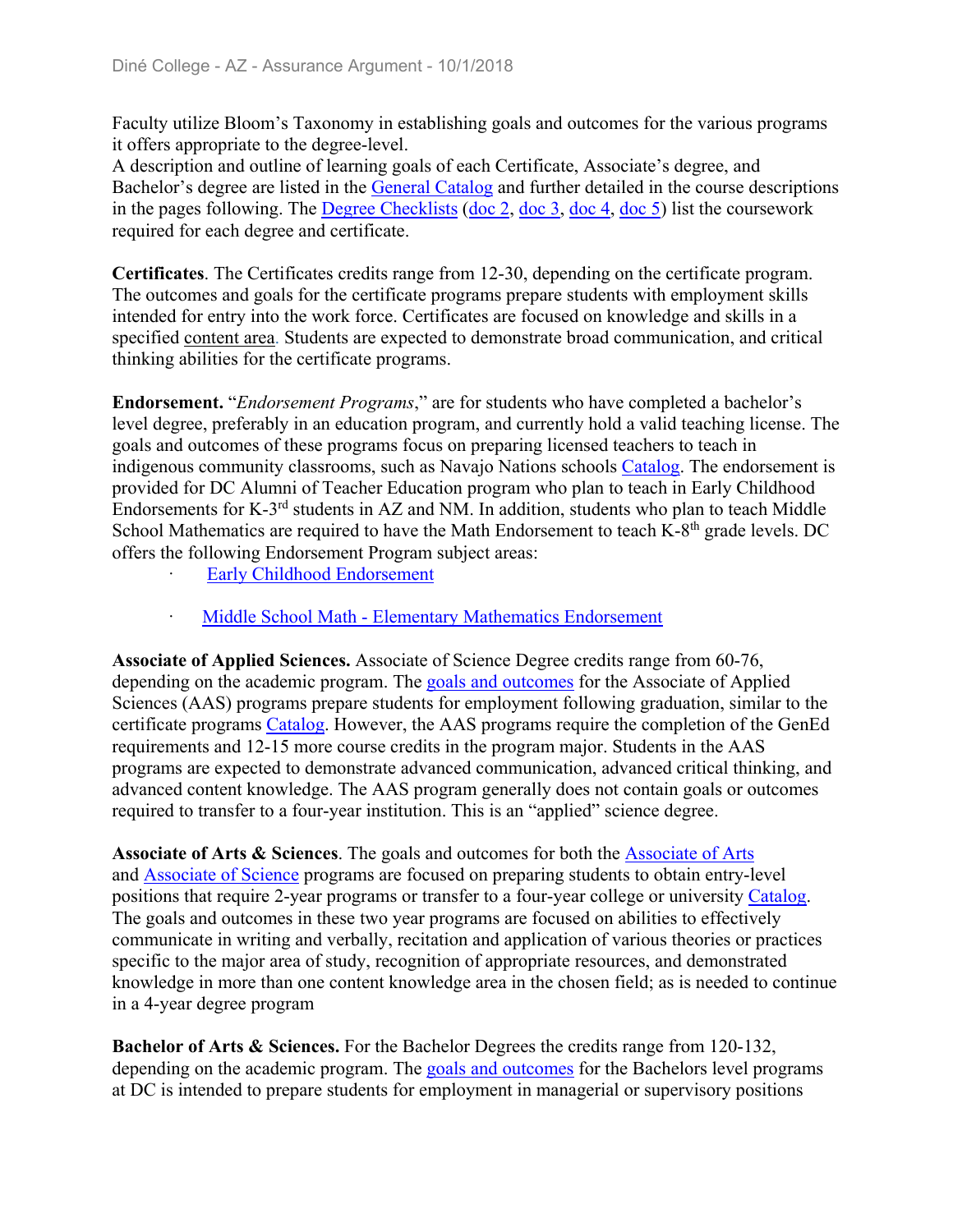after graduation. These goals and outcomes broadly include mastery in written and verbal communication skills, application of theories and practices to real world problems, conduct appropriate academic research, and demonstration of advanced content knowledge within the field of study.

**Education.** Differentiation of learning is most notable in the GenEd program. The goals and outcomes of the GenEd program is the same regardless of student completion of a 2-year or 4 year degree program. The differentiation exists in the level of learning demonstrated when assessments are conducted. For example, the Navajo Core of the Gen Ed program is the same for associates and bachelor's degrees, but students in 2-year programs are expected to express "*K'é relationships*" through their immediate clans, community, and environment. Students in a 4-year program are expected to express "*K'é relationships*" through their immediate family, community, surrounding environment, globally and divinely. This framework provides opportunities for both 2-year and 4-year program majors to take the same courses. The related associate and bachelor degrees share the same outcome statements, but the student performance on the SLC rubric for measuring attainment presumes a higher performance for the bachelor's degree student.

In General: Students are expected to enter DC with their broad educational goals and ambitions in mind. Some students will find it advantageous to gain a broad set of skills, find employment, and live a long wisdom filled life consistent with a certificate. (This last goal is consistent with SNBH and the college mission). Some students will decide they require an advanced skill set in writing, speaking and application of theory and practice within their major field of study. This advanced knowledge applies to students wishing to earn an associate degree. For example, the Certificate in Public Health will lead into the Associate of Science in Public Health and Bachelor of Science in Public Health. The curriculum demands more expertise as students endeavor to transfer to a university or enroll in a DC bachelor program. At the 4 year level, students must demonstrate a mastery of written and verbal communication as well as application of theory and practice to real life problems.

**Ensuring Accountability.** Ensuring that all departments and faculty members continue improving each distinct program is an important facet of DC. The differentiation of goals and outcomes are carried out at the institution in several ways. First, the faculty review and report on their degree goals and outcomes during each Academic Program Review self-study to ascertain levels of academic rigor, expectations, learning levels of difficulty, and relevance to the field.

Newly proposed degree programs must adhere to the Student Learning Committee's New Degree Programs Criteria: Requiring departments to clearly define the differentiation of learning outcomes. The Curriculum Committee thoroughly reviews each new course or program to ensure appropriate academic rigor and expectations before they are added to a degree program. Finally, the OAC reviews documentation provided by academic schools and offers suggestions and guidance to convey the differences of 100-200 level courses, certificate level, 300-400 level courses.

#### **3.A.3 The institution's program quality and learning goals are consistent across all modes of delivery and all locations (on the main campus, at additional**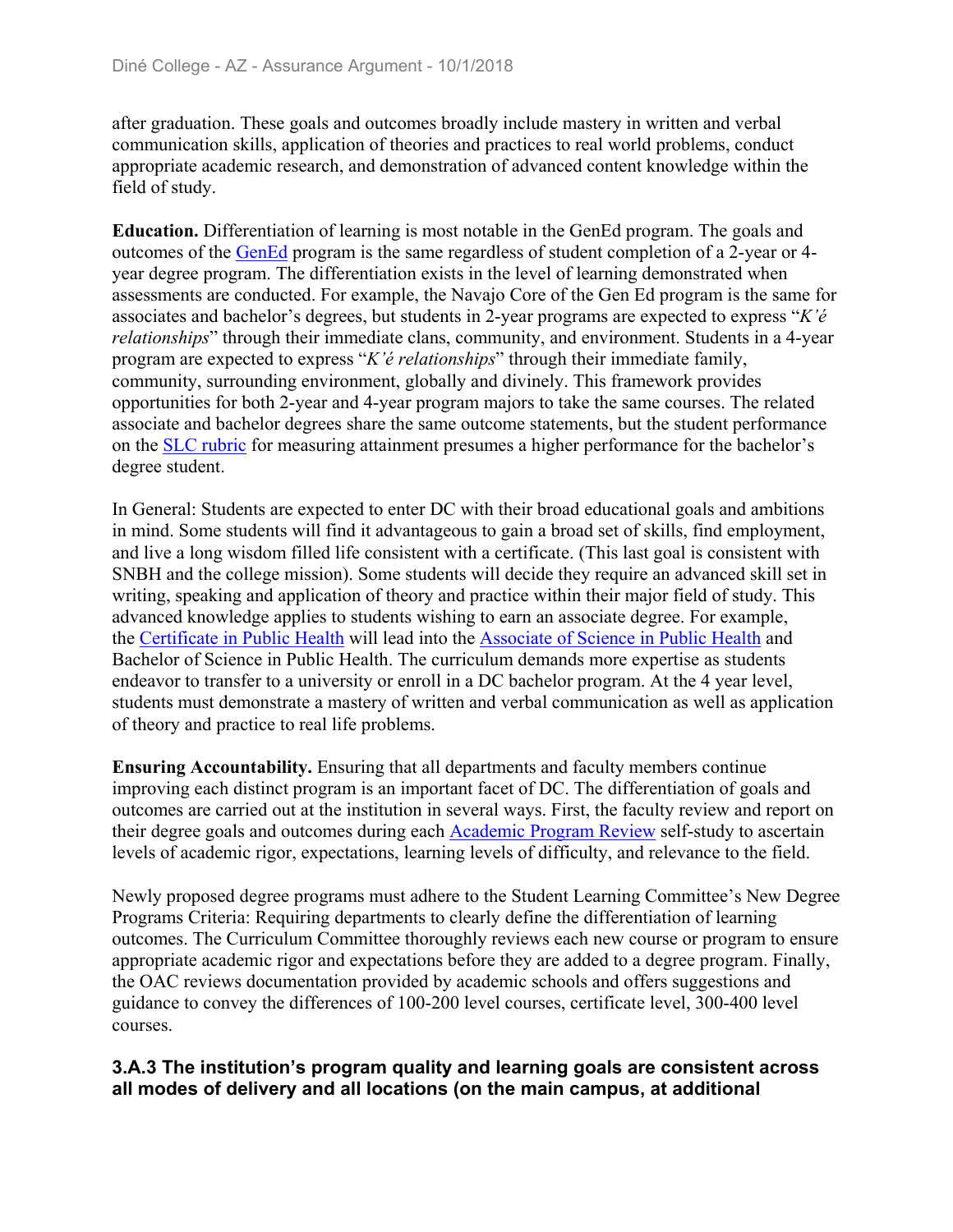#### **locations, by distance delivery, as dual credit, through contractual or consortial arrangements, or any other modality).**

DC provides course offerings in a variety of delivery modes and ensures that all learning goals and outcomes are consistent regardless of location or delivery format. Here is an example of a typical learning outcome statement located in a psychology research methods course:

*COURSE OUTCOMES:* This course is designed to meet the needs of students from various majors including the social and behavioral sciences, health occupations and public health, education and business. Course content has been developed to integrate Diné holistic teaching in accordance within an andragogic (adult learning) paradigm: Nitsáhákees (Thinking), Nahat'á (Planning), *Iiná* (Living) and *Sii Hasin* (Assuring), which are processes found in all aspects of nature. Students will understand the self through the teachings of Naayée'eek'ehgo Na'nitin (*protection-way teachings*) and Hózhoojík'ehgo Na'nitin (*blessing-way teachings*).

Faculty teaching online and face-to-face provide the same information, services, and have the same academic standards for classes. Students taking classes in person, online and at dual enrollment locations must follow DC policies outlined in the College Catalog. Academic Deans conduct campus and center visits on a regular basis to review teaching in the classroom. **Locations.** DC has one main campus, a branch campus and four centers located throughout the Navajo Nation. The main campus is located in Tsaile, Arizona, and the branch campus in Shiprock, New Mexico. These are degree granting sites with a full-range of full-time faculty. In addition, the largest center, in Tuba City, Arizona, also has a necessary number of full-time faculty where most of the GenEd curriculum are offered. Adjunct faculty are employed at multisites, but their numbers are comparatively lower than at many other institutions.

**Modes of Delivery.** DC offers courses utilizing several modes of delivery to its multi-sites. Courses are offered using Interactive Television, face-to-face traditional lecture style format, online learning through Blackboard and hybrid courses incorporating more than one of the previously listed modes.

**Synchronous Delivery:** Interactive Television (ITV) DC has been utilizing ITV since the late 1990's. Despite various challenges, ITV remains to be the most cost efficient and reliable way in which to offer course instruction to other locations from the main campus. Typically, an instructor will teach a course in face-to-face format at one of the campus locations, and that same course is simultaneously televised and transmitted to multi-sites where students sit in a classroom, receiving instructions by viewing a television screen in real time (Fall 2018 Course Schedule).

**Asynchronous Delivery.** Beginning fall 2016 the HLC approved distance education delivery of both individual courses and entire programs. The Distance Education Manual, approved 2018, provides the framework for successful delivery of distance learning courses and programs. A Distance Education Committee includes one voting member from each school and meets biweekly during the regular school year to facilitate the distance education efforts. Academic schools determine the pedagogical appropriateness of courses or programs for distance delivery. Distance education course offerings are approved by the instructor and the School Dean. It is the duty of the Dean to provide oversight of the distance education courses to ensure quality and appropriateness.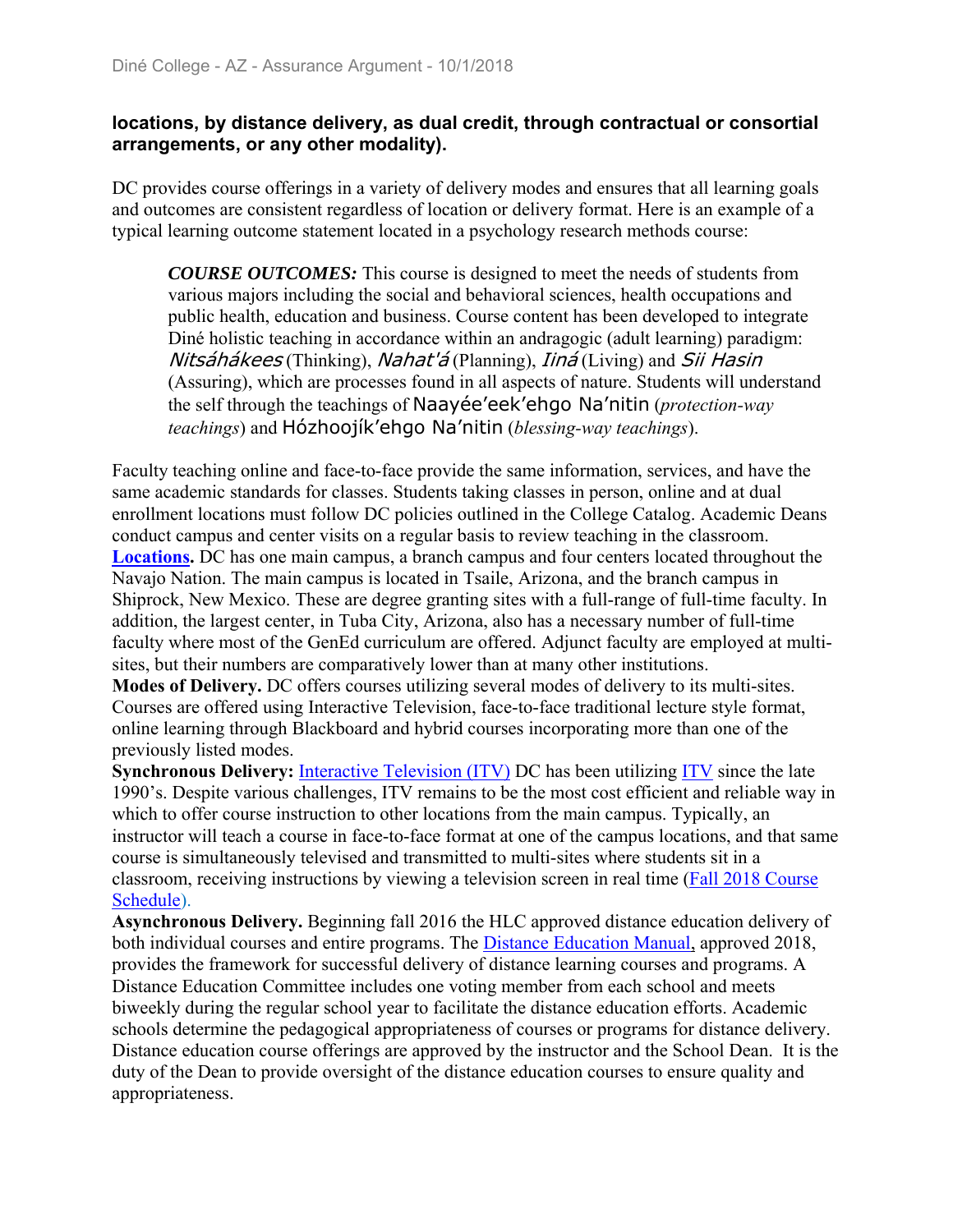Training requirements for full-time faculty are outlined in the Distance Education Manual. A faculty must provide evidence of training before the distance course is scheduled. A long-term license from Quality Matters, a national advocacy group for quality online teaching and learning, has been purchased and a training program by that organization for twenty full-time faculties was provided in fall 2014 semester.A long-term license for the **Blackboard Learning Management** System was purchased in fall 2014. Staff members of the Instructional Technology Department provide technical help for instructors and students.

Assuring the readiness of students to take online courses effectively is a concern that is addressed in the Distance Education manual. Further effort is needed to ensure that there is a consistent, institution-wide method for preparing students to be successful in online courses.

**Dual Credit.** One of the major objectives in offering Dual Credit courses is stated in the draft Dual Credit Policies and Procedures manual:

*To promote continued and expanding access to affordable, quality education in the DC community and service area by utilizing distance education technologies to remove barriers imposed by geography, time, responsibilities or disability. To investigate nontraditional modes of instructional delivery available to students, and to implement such where best practices dictate and College mission, goals and budget allow.*

**Consistency.** All programs, regardless of location or delivery, are evaluated by the developed Assessment procedures and Academic Program Review. Each course is subject to evaluation by both School Deans and students.

**Quality Assurance**. While the goals and outcomes of all courses and degrees are the same despite location site or delivery, the institution's current assessment process allows departments to analyze assessment results by location site or mode of delivery. A description of the assessment process can be found in Core Component 4.C.4 of this Assurance Argument.

## **Sources**

- 1 A 2 2017 2019 GenCatalog
- $\cdot$  1\_A\_2\_2017\_2019\_GenCatalog (page number 49)
- $\bullet$  1 A 2 2017 2019 GenCatalog (page number 50)
- $\bullet$  1 A 2 2017 2019 GenCatalog (page number 53)
- $\bullet$  1 A 2 2017 2019 GenCatalog (page number 55)
- $\bullet$  1 A 2 2017 2019 GenCatalog (page number 64)
- $\bullet$  1 A 2 2017 2019 GenCatalog (page number 65)
- 2 A 2016 17 DualCreditPolicies
- 3.A.3.Dine College Blackboard 20180919
- 3.A.3.Dine College Locations 20180919
- 3 A 1 2015 CDTE Handbook
- 3 A 1 2016 DistanceEdPolicManual Final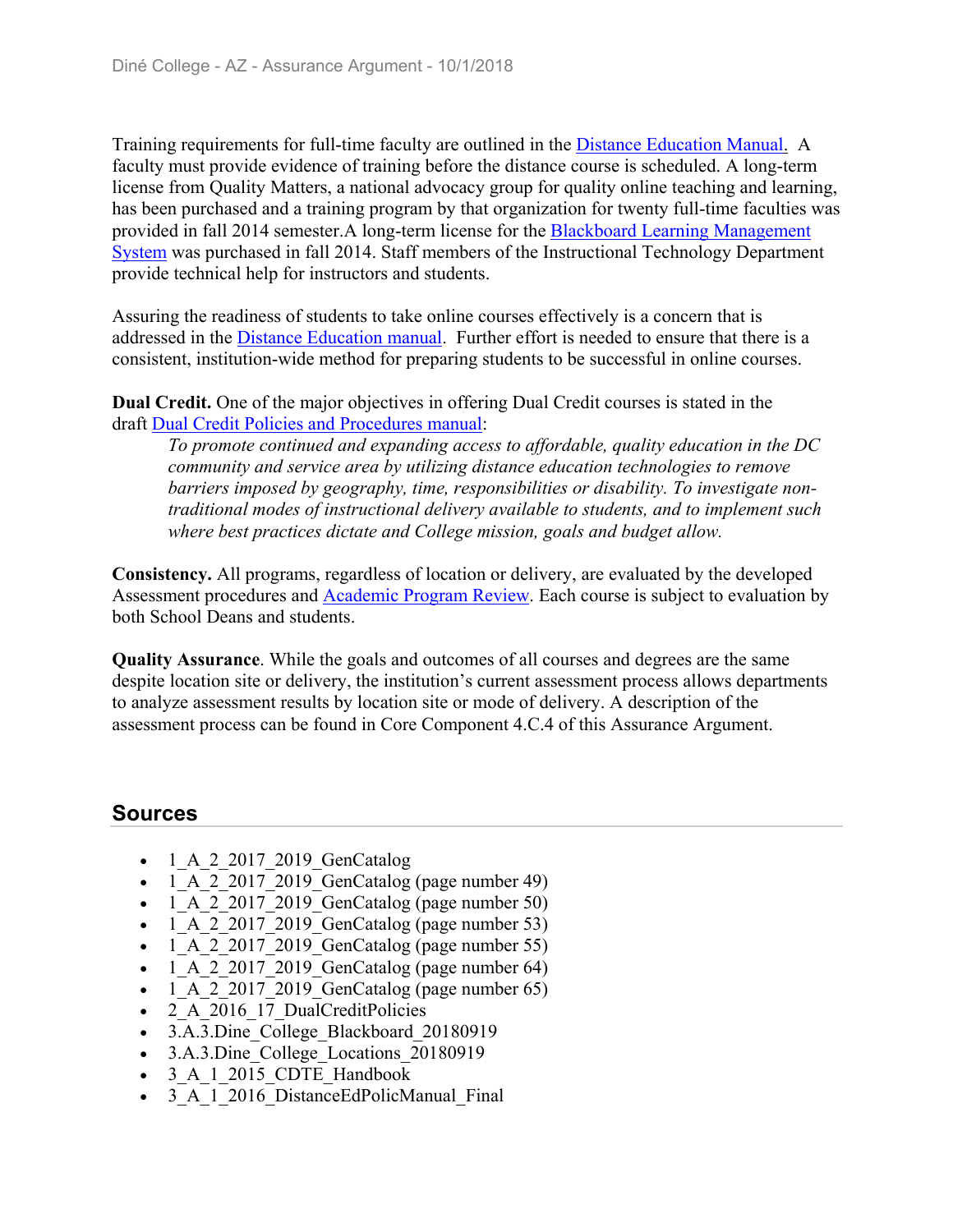- 3 A 1 2017 AcadProgramRev Revised
- 3 A 1 2017 BA FA Handbook
- 3 A 1 2018 Spr Admiss BSPH Prgrm
- 3 A 2 2014 07 28 GradChecklist 2014 2015 CT
- 3 A 2 2018 19 AS Checklist
- 3 A 2 2018 2019 AA Chklist
- 3 A 2 2018 2019 BA Baset Checklist
- 3 A 2 2018 2019 Certif Prgm Checklist
- 3 A 2 Goals Outcomes 20180919
- 3 A 2 Goals Outcomes AA 20180919
- 3 A 2 Goals Outcomes AS 20180919
- 3 A 2 Goals Outcomes BA 20180919
- 3 A 2 SLC Rubric
- 3 A 3 2016 2018 ITV ClassStudents
- 3 A 3 Polycom Inventory
- 3 B 1 2017 2018 GenEdAssessPlan Revised2
- 4 A 4 2015 InstitutionalAssessPlan
- 4 B 1 2014 2015 SLAC Report
- BASET Handbook Final
- CDTE Advisory meeting Whipple reccomendations2
- CDTE-AG.bylaws1
- ECE endorsment requirement
- Fall-2018-Course-Sched-Sept-14
- Math endorsement requirement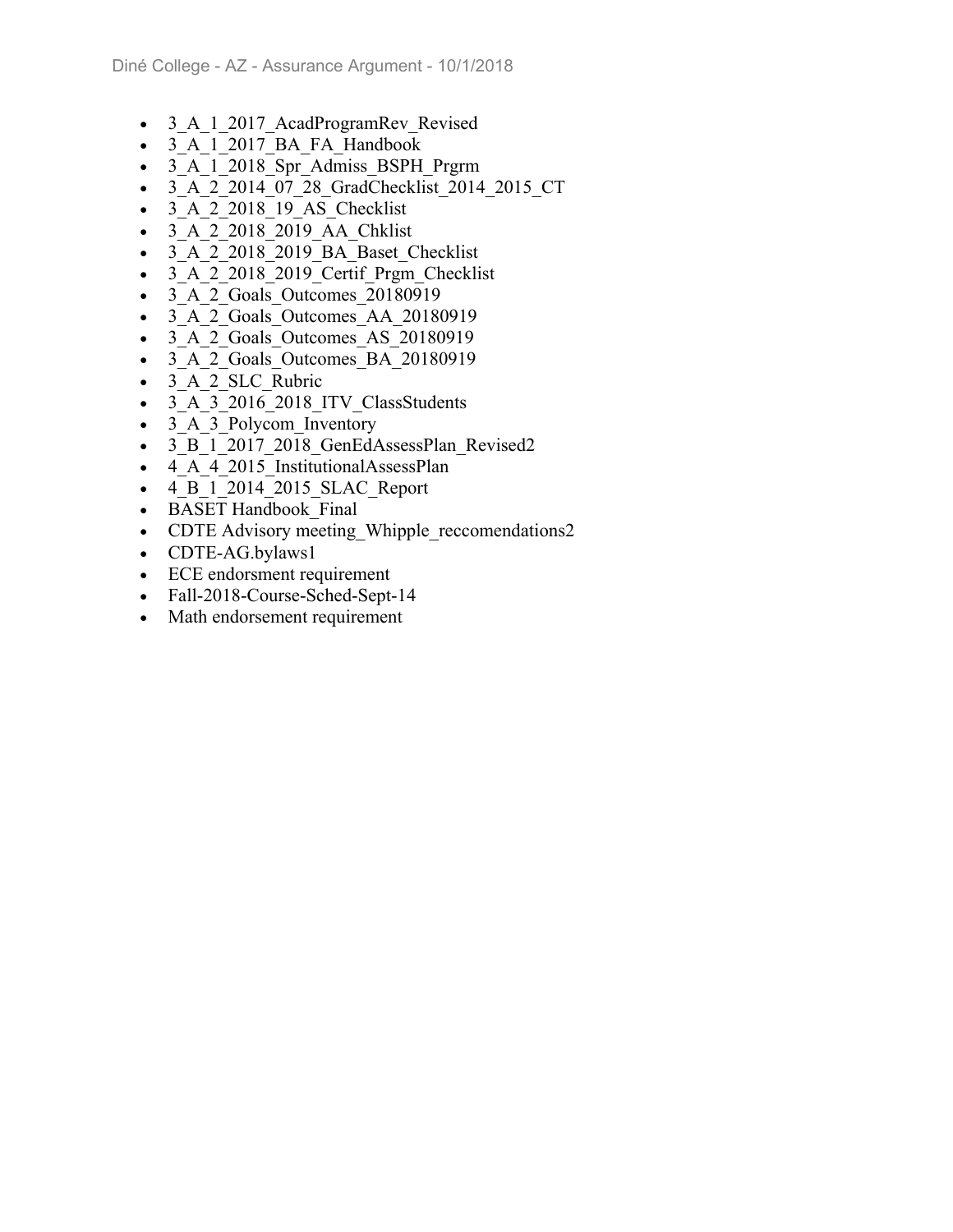# **3.B - Core Component 3.B**

The institution demonstrates that the exercise of intellectual inquiry and the acquisition, application, and integration of broad learning and skills are integral to its educational programs.

- 1. The general education program is appropriate to the mission, educational offerings, and degree levels of the institution.
- 2. The institution articulates the purposes, content, and intended learning outcomes of its undergraduate general education requirements. The program of general education is grounded in a philosophy or framework developed by the institution or adopted from an established framework. It imparts broad knowledge and intellectual concepts to students and develops skills and attitudes that the institution believes every college-educated person should possess.
- 3. Every degree program offered by the institution engages students in collecting, analyzing, and communicating information; in mastering modes of inquiry or creative work; and in developing skills adaptable to changing environments.
- 4. The education offered by the institution recognizes the human and cultural diversity of the world in which students live and work.
- 5. The faculty and students contribute to scholarship, creative work, and the discovery of knowledge to the extent appropriate to their programs and the institution's mission.

## **Argument**

#### **3.B The institution demonstrates that the exercise of intellectual inquiry and the acquisition, application, and integration of broad learning and skills are integral to it educational programs.**

DC is committed to the free exercise of intellectual inquiry that is essential to post-secondary education. The GenEd program along with the degree programs are aimed at equipping the students with the tools necessary for the acquisition and application of knowledge. Instructors 'guide' the students in working with these tools as they broaden their own learning horizons and as they prepare for lifelong learning. GenEd sets the groundwork for all students earning associate and baccalaureate degrees at DC. Students earning degrees in every program at DC are required to meet the GenEd core competencies.

*1. The general education program is appropriate to the mission, educational offerings, and degree levels of the institution.*

*2. The institution articulates the purposes, content, and intended learning outcomes of its undergraduate general education requirements. The program of general education is grounded in a philosophy or framework developed by the institution or adopted from an established framework. It imparts broad knowledge and intellectual concepts to students and develops skills and attitudes that the institution believes every college-educated person should possess.*

*3. Every degree program offered by the institution engages students in collecting, analyzing, and communicating information; in mastering modes of inquiry or creative work; and in developing skills adaptable to changing environments.*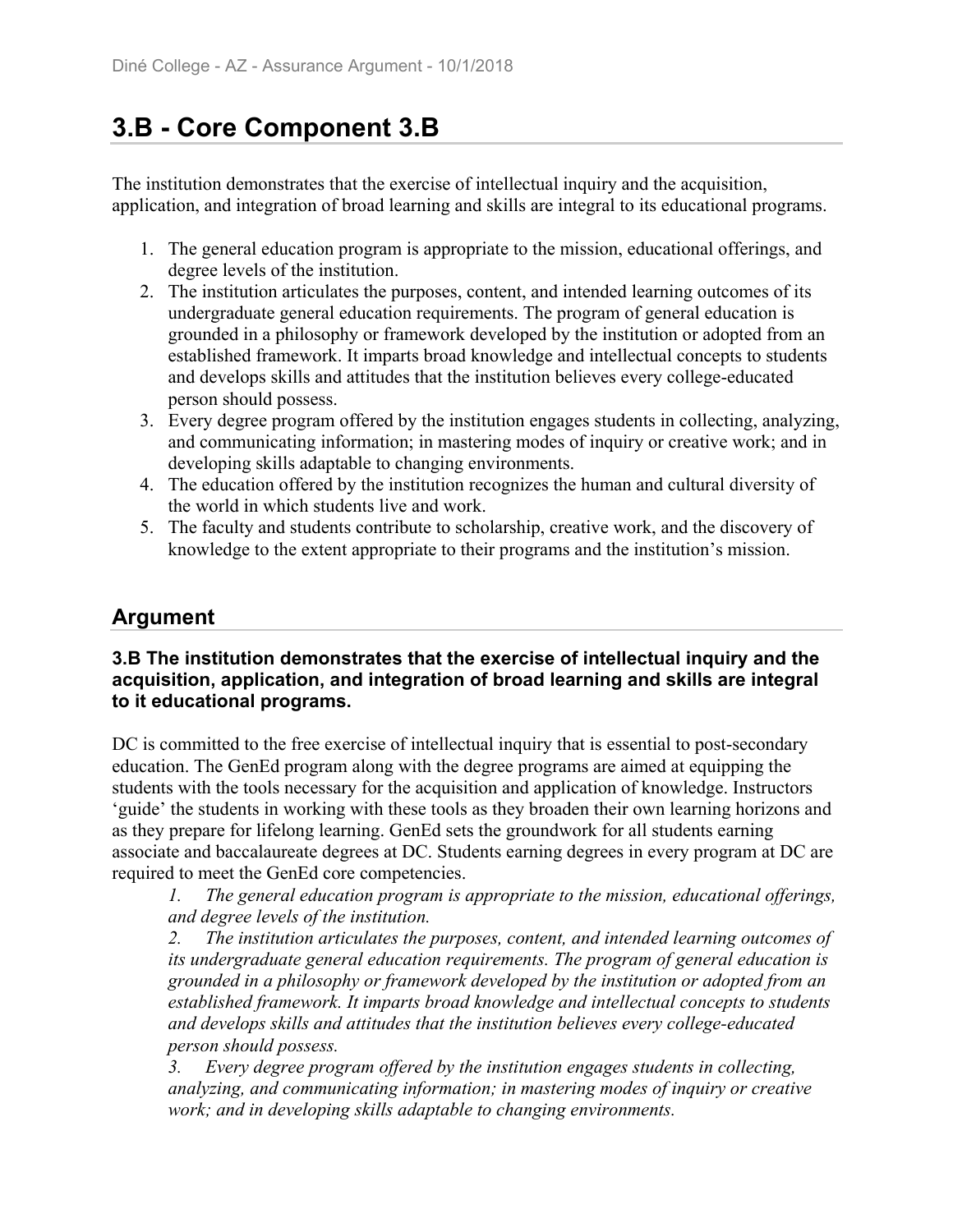*4. The education offered by the institution recognizes the human and cultural diversity of the world in which students live and work.*

*5. The faculty and students contribute to scholarship, creative work, and the discovery of knowledge to the extent appropriate to their programs and the institution's mission.*

#### **3.B.1 The general education program is appropriate to the mission, educational offerings, and degree levels of the institution.**

**Alignment to College mission.** The College Mission states the following: "*Rooted in Dine language and culture, our mission is to advance quality post-secondary student learning and development to ensure the well-being of the Dine People*". Faculty representatives from all academic Schools are members of the General Education Committee overseeing the General Education program ensuring that outcomes and measures align to the College's mission. The GenEd Committee is responsible for overseeing and facilitating the implementation of the GenEd program at the College, including review and approval of GenEd courses, and articulation with Arizona and New Mexico.

General Education's commitment to the College's unique identity is demonstrated by the Navajo and Indian Studies program requirements. Students are required to complete 9 to 10 credit hours in Navajo culture, history, and language. Navajo Language courses are offered in two tracks for the speaker and non-speaker. A Navajo Language Placement Test was established in 2016 to ensure students begin to take the appropriate courses.

**Educational Offerings.** Students who choose to aspire to transfer to a University are able to four-year institution and to ensure this occurs DC participates in the Arizona Transfer and New Mexico Articulation taskforce to ensure that the GenEd courses are articulated in both states Arizona and New Mexico, as stated in the General Catalog.The State of Arizona has approved DC's Arizona GenEd Curriculum (AGEC) to ensure a smooth transfer to Arizona colleges and universities. Students who complete an AGEC can transfer DC GenEd courses as a block. There are three AGEC options in the mathematics and science requirements for different degrees. The blocks will transfer without loss of credits between any Arizona public community college and university in the programs designated by AGEC. AGEC-A for liberal arts (social science, fine arts, humanities) is a 35 semester-credit. AGEC-B for business administration is a 35 semestercredit, lower-division GenEd curriculum block that fulfills the lower-division GenEd requirements of business majors. AGEC-S for science and mathematics is a 35 semester credit, lower-division GenEd curriculum block that fulfills the lower-division GenEd requirements of majors with more stringent mathematics and mathematics-based science courses. Completion of all AGEC courses with a grade of 'C' or better and a cumulative GPA of 2.0 guarantees admission to any college or university in the State of Arizona, if you are a resident. A further description can be found in the General Catalog.The State of New Mexico accepted DC's GenEd program with the addition of a Speech Communication course. Students indicating an interest in transferring to a New Mexico college or university are advised early to include Speech in the plan of study. New Mexico does not distinguish among different target content areas for GenEd transfer. New Mexico recently modified their approach to general education, and DC faculty is very recently taking on the process of adapting the GenEd requirements.

**Degree Levels.** DC awards 20 Associate's degrees. With the realization that most students aspire to transfer, the GenEd program of 37-40 credits is designed to meet most of the requirements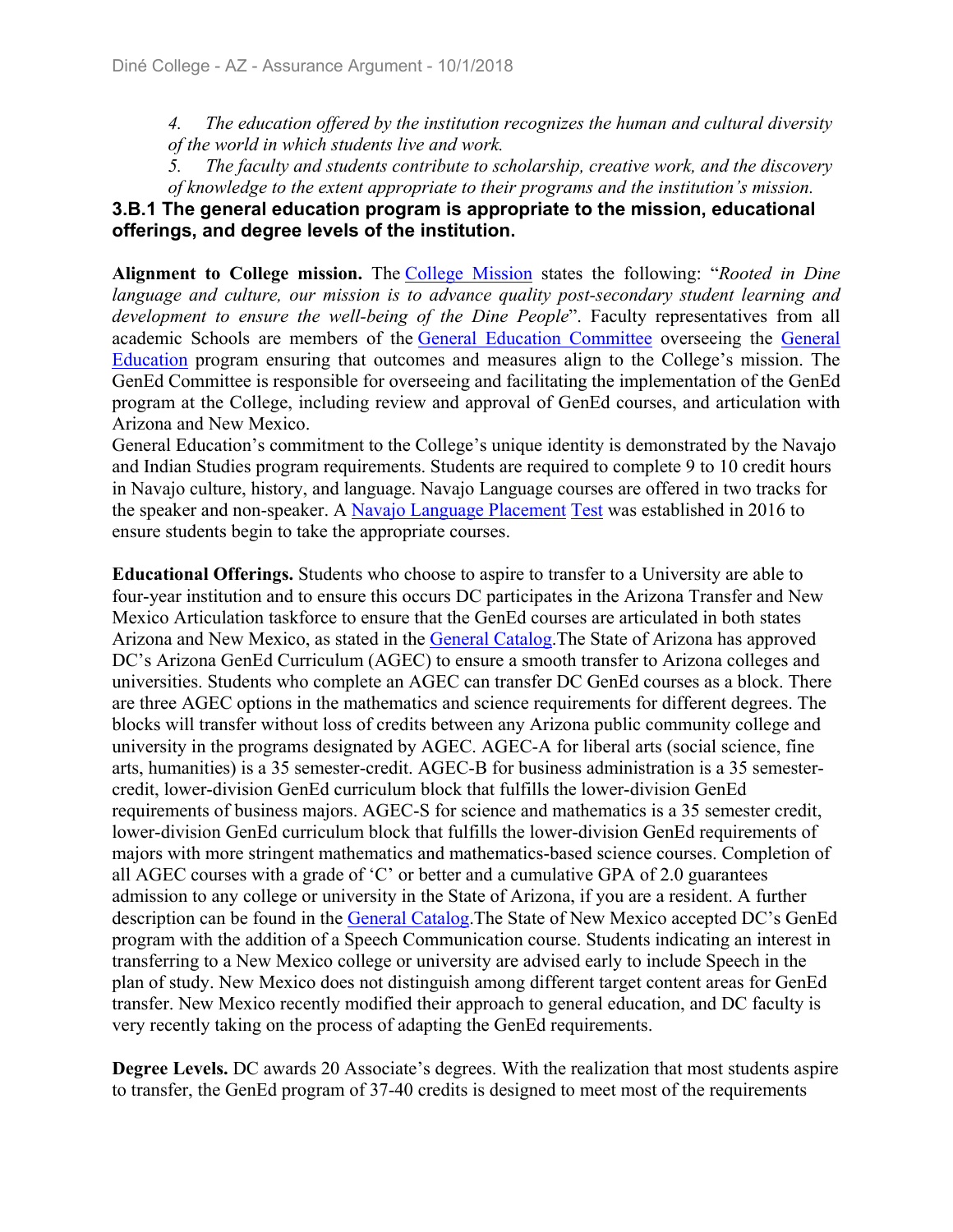needed at the Bachelor's level. As is usual at most institutions of higher education, the GenEd requirements vary depending on the program. All of the details are given in the General Catalog. Since the last comprehensive evaluation, the DC GenEd program continues to be aligned with the institutional mission. The GenEd program mission is found in the DC Catalog, available on the public website. In addition, the DC GenEd program ensures it is appropriate and on par with New Mexico and Arizona Gen Ed requirements. These requirements that formulate the DC Gen Ed core (2017-19, pg. 45) are communicated to current and prospective students in the DC General Catalog (2017-19, pg. 44-48).

**3.B.2 The institution articulates the purposes, content, and intended learning outcomes of its undergraduate general education requirements. The program of general education is grounded in a philosophy or framework developed by the institution or adopted from an established framework. It imparts broad knowledge and intellectual concepts to students and develops skills and attitudes that the institution believes every college-educated person should possess. (Undergraduate General Education Requirements)** 

The GenEd Program is inspired and informed by the Diné traditional living system embodied in the College's Mission, Vision, SNBH Principles, and Values statements (General Catalog, p. 9).

**Purpose.** The college states the purpose of the GenEd program in its Catalog (pg. 44):

*Diné College is committed to providing students with the opportunity to acquire skills and knowledge that include the ability to write clearly, read critically, speak effectively, use mathematics competently, think critically and creatively, understand abstract concepts, and use technology. At Diné College we believe that Diné history, language, culture and philosophy, art, music, literature, and contemporary issues are necessary to understand and tell "the story of the Diné people." The purpose of Diné College's General Education curriculum is to enable students to pursue their academic and professional aspirations with experiences that consider diverse world views, philosophies, culture and contemporary experiences.*

DC GenEd framework imparts broad knowledge and intellectual concepts on students developing positive skills and attitudes. GenEd courses are created by any academic department and reviewed and approved by the Curriculum Committee ensuring an alignment with a broader pursuit of life long knowledge attainment.

**Content & Learning Outcomes**. The Office of Assessment and Curriculum (OAC) and GenEd Committee collaborates to review, prioritize, modify, and reiterate learning outcomes for the Gen Ed program. Students pursuing a 2-year or 4-year degree must complete 40-43 credits in the GenEd program. The program consists of seven core areas: Communication, Humanities/Fine Arts, Mathematics, Social and Behavioral Sciences, Laboratory Science, Physical/Health Education, and Navajo Studies. The outcomes are found in the GenEd Assessment Plan.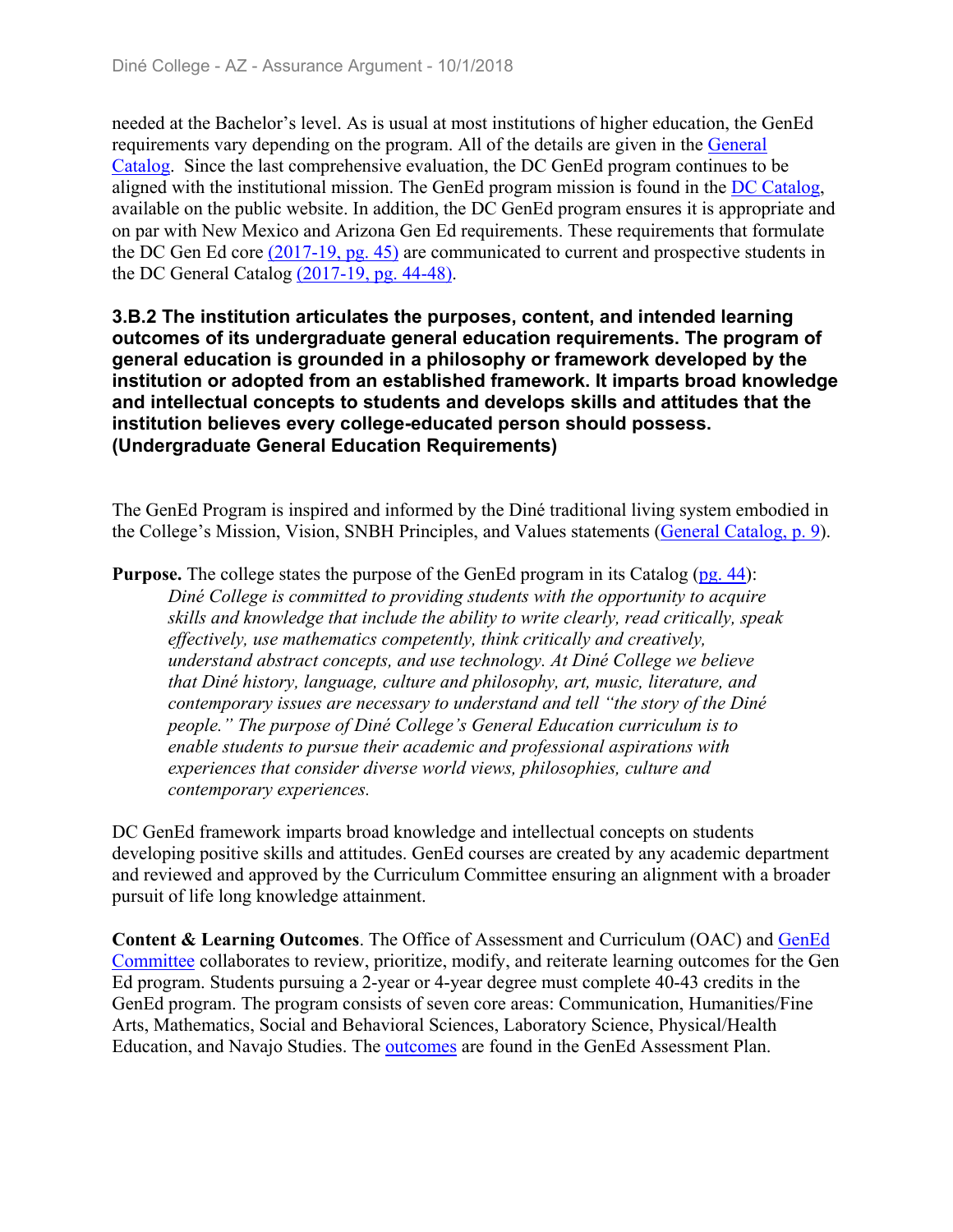**Broad Knowledge & Concepts.** The GenEd program imparts broad knowledge that every two or four-year program major should possess. Students acquire introductory college-level abilities in written and oral communication in both English and Navajo, mathematical or scientific problem-solving skills, and broad knowledge of world cultures or human behaviors. These broad concepts from the GenEd program are then applied and further built upon in the program-level courses.

**Assessment**. DC conducts assessments of the GenEd learning outcomes on a continuous basis. The General Education Assessment Plan was introduced and implemented in fall 2017 (doc 1, doc 2, and doc 3). The plan focused on a systematic set of instructions to help guide academic programs to establish or maintain measurable learning outcomes in the GenEd core areas. The Gen Ed Assessment Plan serves as a blueprint to the cycle of annual GenEd assessment. This blueprint allows the GenEd Committee or the OAC to renew deadlines or steps, each annual year, while maintaining the core plan. Generally, this assessment plan is as follows each academic year:

> 1. Fall Term, August to October, academic schools independently meet to discuss any modifications or improvements to the assessment prompts and implementation from the previous year. OAC calculates the number of artifacts needed for the academic year for each Gen Ed Core area and from multi-sites (Gen Ed Plan, pg. 5). An example for the 2017-18 Academic Year is provided (Gen Ed Plan, pg. 11). 2. Fall Intercampus Day: The OAC provides the artifact collections targeted from

> the multi-sites to academic schools. Using this information, the schools are required to submit a drafted plan on the assessment prompts, assessment measure/rubrics, and an outline of deliverables.

> 3. Fall Term, October to December, academic schools independently meet to carry out necessary calibrations as needed in preparation to begin scoring, collecting artifacts to meet the target, and uploading the student artifacts into the institutional shared drives for later use, using the Artifacts ID Card.

> 4. Spring Term, January to March, academic schools are expected to meet on their own time periodically to review artifacts, score and submit scores to the OAC using the raw evidence found in the institutional shared drives.

> 5. Spring Intercampus Day: This in-service day provides one last opportunity for academic schools to finalize artifact scoring. At the end of this day, departments are required to submit scores to the OAC.

6. Spring Term, March to May, any student artifacts that reflect learning from the Spring Term are collected and submitted again into the institutional shared drives for future scoring.

7. Spring Term, March to June, the OAC compiles the scores and creates a presentation for GenEd program stakeholders. Discussion on the results take place at various presentation meetings and ideas for improving the program are drafted so they can be reviewed during the fall of the next academic year.

This practice allows DC to save evidence of student learning as a snapshot in time on a biannual basis. Collecting and submitting student artifacts at the end of each term simplifies the process for academic schools. Having a written guide to assessing the Gen Ed program has been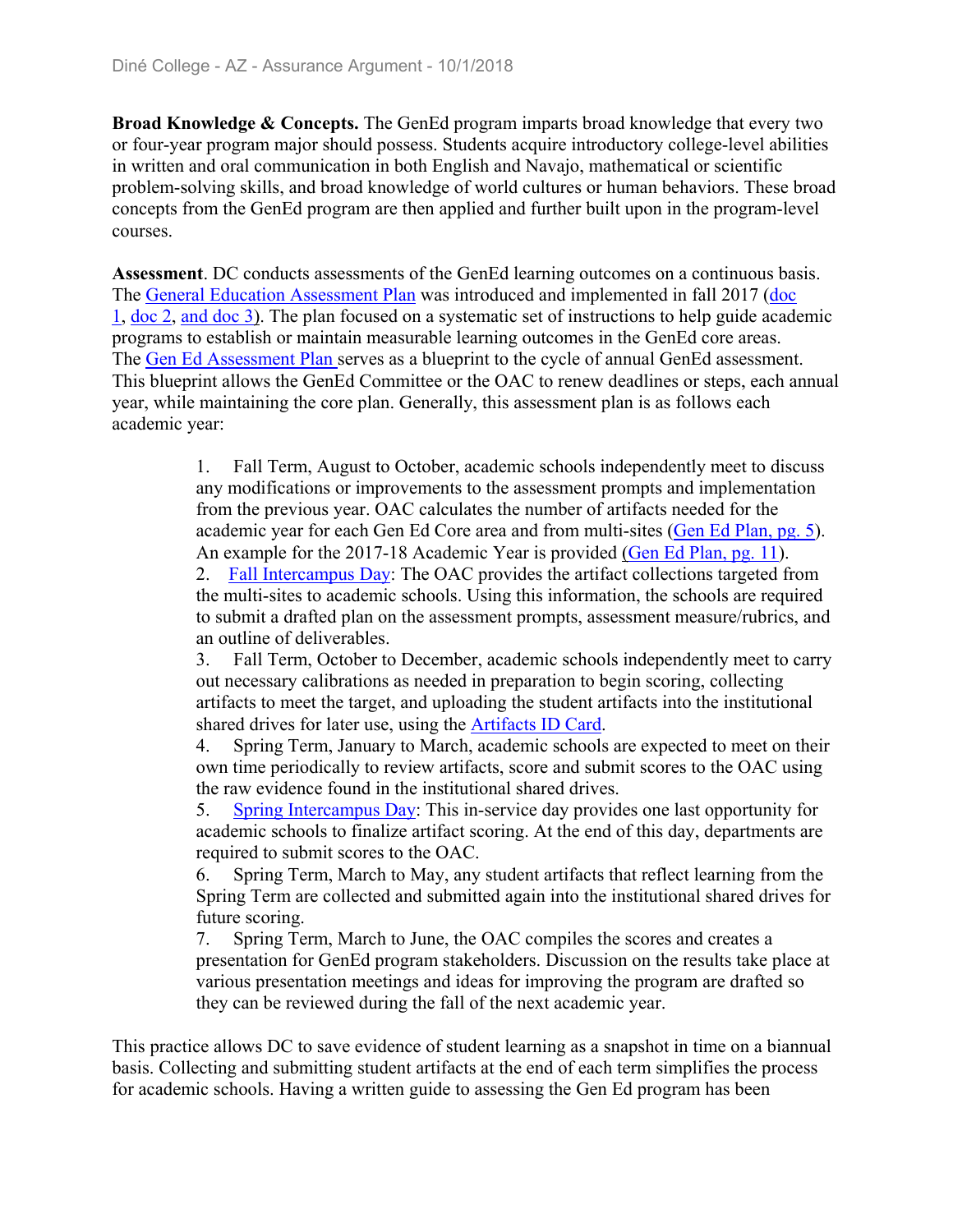beneficial because it combats the challenge of "what does DC need *me* to do" despite any changes in leadership or faculty.

Possessing student artifacts over several terms provides the opportunity to analyze student learning over time and make improvements. This Gen Ed Assessment is intended to be modified every year to address any upcoming events, while maintaining the assessment cycle of 1)Nitsahakees*:* creating the assessment plan, 2) Nahat'a: collecting/submitting artifacts, scoring, 3) *Iina*: implementing plans, and 4) *Sii Hasin*: begin improving; as is indicated in the original framework in the IAP

#### **3.B.3 Every degree program offered by the institution engages students in collecting, analyzing, and communicating information; in mastering modes of inquiry or creative work; and in developing skills adaptable to changing environments.**

The degree programs in math and science courses collect, analyze, and communicate information in these classes. Specific learning outcomes ask students to use logic to solve problems, utilize appropriate information resources, solve mathematical problems and apply mathematical analysis to analyze data. A typical science lab will require the implementation of an experiment, collection of data, and analysis of the data either quantitatively or qualitatively. The logic of the scientific method is always incorporated in every laboratory experiment including those that essentially confirm concepts learned in the lectures.

Communication outcomes include: reading, writing, and speaking English effectively, and valuing the beauty of the Navajo language. These skills are taught in English 101 and 102 classes including Navajo Language courses. The GenEd curriculum (General Catalog pp. 36-38) requires courses in the humanities, social sciences, sciences, and Navajo Studies. All students are introduced to basic methodologies proper to each of these disciplines. Modes of inquiry proper to each discipline are taught in the introductory courses required as the GenEd curriculum.

The students are given many opportunities for creative expression. It is a GenEd requirement that every student take two classes in the Humanities and Fine Arts. These classes include opportunities to create art such as drawing or painting, creative writing, or theater. The College strives to ensure that the GenEd program is responsive to changing social, cultural, and technological environments.

A faculty initiative, in 2014-15, originating from the Center for Diné Studies, was implemented to revise the GenEd requirement for Navajo Studies. The Navajo Language faculty have analyzed student learning data in Navajo language since 2012, and took stock of a widespread language shift from Navajo to English. The Navajo faculty designed a conversational oral proficiency assessment, gathered data from at least three hundred Navajo language learners, and deduced the need for redesigning the GenEd program's current "Navajo Speaker" and "Non-Navajo Speaker" tracks. The Faculty designed, and piloted a policy for placing students more accurately in appropriately leveled courses, and add new Navajo as Second Language courses to the "Non-Navajo Speaker" track.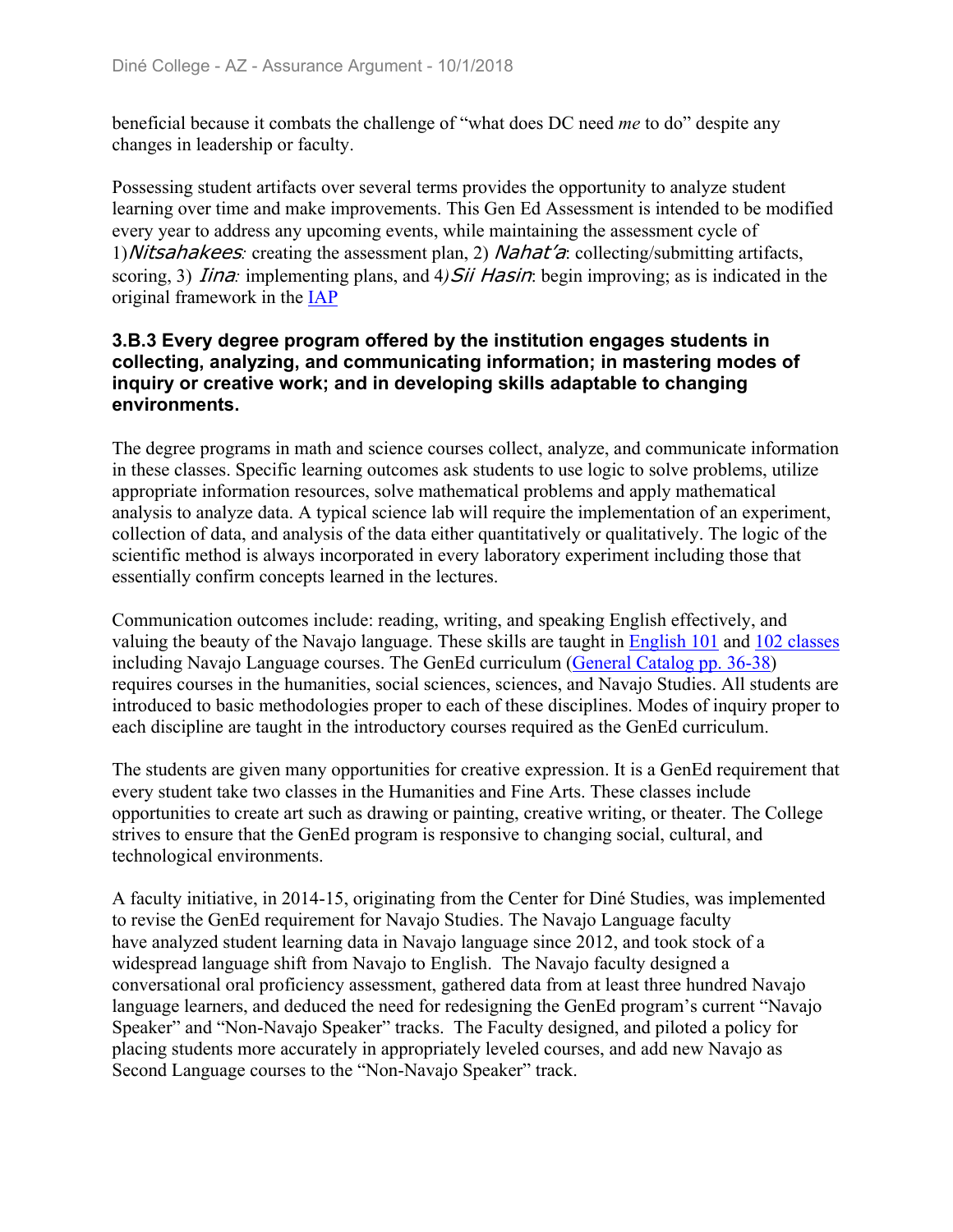The Bachelor of Arts in Fine Arts capstone course provides a culminating experiential experience involving a substantive project that demonstrate a synthesis of learning to include a broad comprehensive knowledge of the fine art discipline and methodologies. For the Bachelor of Arts in Elementary Education capstone course pre-service teachers reflect upon their experiences in student teaching and review their commitment to a career in Elementary/Secondary Education.

#### **3.B.4 The education offered by the institution recognizes the human and cultural diversity of the world in which students live and work.**

The DC mission is to prepare the students to become active, educated, and contributing citizens of the Navajo Nation and the world. The world in which the students live and work is predominantly Diné. The Western culture has a significant impact and technology has opened many doors to the world beyond the reservation. However, rooting the students in their own culture is the primary purpose. Diné cultural ways are also seen as a contribution to global concerns.

The GenEd Program has instructional goals that promote cultural diversity. The College expects its programs to engage students with exposure to other cultures. Student learning outcomes that specifically address diversity can be found in the GenEd program.

*Goal 1: Students will acquire an awareness of the diversity of human culture and experience.*

*SLO: Students will demonstrate the awareness, understanding, and skills necessary to live and work in a diverse world.*

*Goal 2: Students will formulate a Diné worldview while recognizing divergent socioeconomic, multicultural and global perspectives in a community and global context. SLO: Students will examine their perspective from their own Navajo traditions into a larger worldview of customs and behavior.*

Students are required to complete 6 credits (two classes) in the Social & Behavioral sciences as part of their GenEd requirements. Options include courses on History, Anthropology, Psychology and Sociology. These classes are important for bringing awareness, insight, and an understanding of the human and cultural diversity of the world. Research projects and presentations in individual classes also provide opportunities to explore ideas beyond the textbook and to broaden a student's view of their world. For instance the entire Climate Change class is taught from a Native perspective. The current ideas and views of Climate Change are examined in the light of traditional ecological knowledge.

#### **3.B.5 The faculty and students contribute to scholarship, creative work, and the discovery of knowledge to the extent appropriate to their programs and the institution's mission.**

**Scholarship.** DC has a number of ongoing research projects considering the size and degree level of the institution. The School of Science, Technology, Engineering and Mathematics (STEM) has many long-standing and well-developed research opportunities. One example is the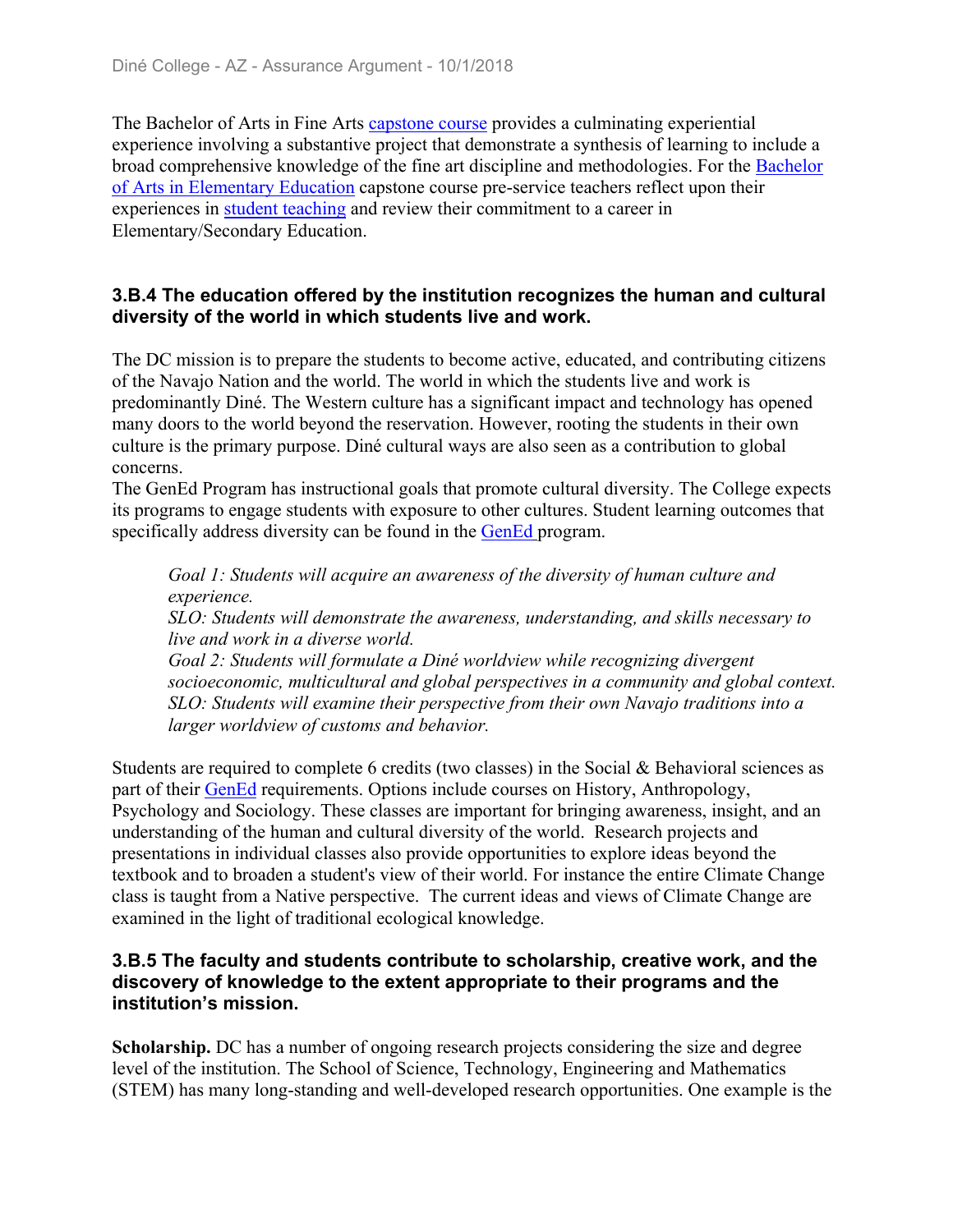SREP, in cooperation with the Center for American Indian Health Disparities. Another is the research opportunities offered through the NSF-TCUP program. (*More detail in section 3E of this report).* The students also have many opportunities to participate in research programs at other institutions such as the long-standing affiliation with Northern Arizona University (NAU) and their REU and NARCH programs. The two programs based at DC, SREP and TCUP contribute directly to the understanding and improvement of the life for the Navajo People. The student internships with SREP investigate methods of addressing the health concerns of diabetes, asthma, and cancer. The TCUP internships focus on environmental conditions and hazards, such as impacts of uranium mining and the Gold King Mine spill, that directly impact those who live on the reservation.

**Creative Work.** An example of opportunities for creative work is the faculty report indicating participation by the students in the annual spring conference of the AIHEC *(AIHEC; for more information, see 3.E.1).* At the end of every semester a College Art Walk is sponsored by the Art department to showcase the work of the students from that semester. Students participating in this event are judged on the quality of their artwork and appropriate recognition is given. Photography students are encouraged to enter their work in the College Photography Forum and their work has been published. DC has a close affiliation with the Tribal College Journal and this offers the students or faculty an opportunity to publish creative work such as short stories or poetry and to contribute as book reviewers.

DPI has an internship program where students engage in research projects aimed at the improvement of living conditions for the Diné people. LGO also provides many internship opportunities for the students and faculty to explore areas in agriculture, ranching and food production. Community outreach is the primary goal of LGO and their research projects contribute to the depth of knowledge in these areas that is then shared with the local producers.

## **Sources**

- 1\_A\_2\_2017\_2019\_GenCatalog
- $\bullet$  1 A 2 2017 2019 GenCatalog (page number 5)
- $\bullet$  1 A 2 2017 2019 GenCatalog (page number 7)
- $\bullet$  1 A 2 2017 2019 GenCatalog (page number 9)
- $\bullet$  1 A 2 2017 2019 GenCatalog (page number 36)
- $\bullet$  1 A 2 2017 2019 GenCatalog (page number 44)
- $\bullet$  1 A 2 2017 2019 GenCatalog (page number 45)
- 2015 AIHEC AIMS Report
- 2015 AIHEC AIMS Report (page number 35)
- 3.B.1.Dine College Mission 20180920
- 3.B.3.Dine College Resources 20180920
- 3.B.5.Dine College DPI 20180920
- 3.B.5.Dine College SREP 20180920
- 3 B 1 2012 GenEdCommittee
- 3 B 1 2017 2018 GenEdAssessPlan Revised2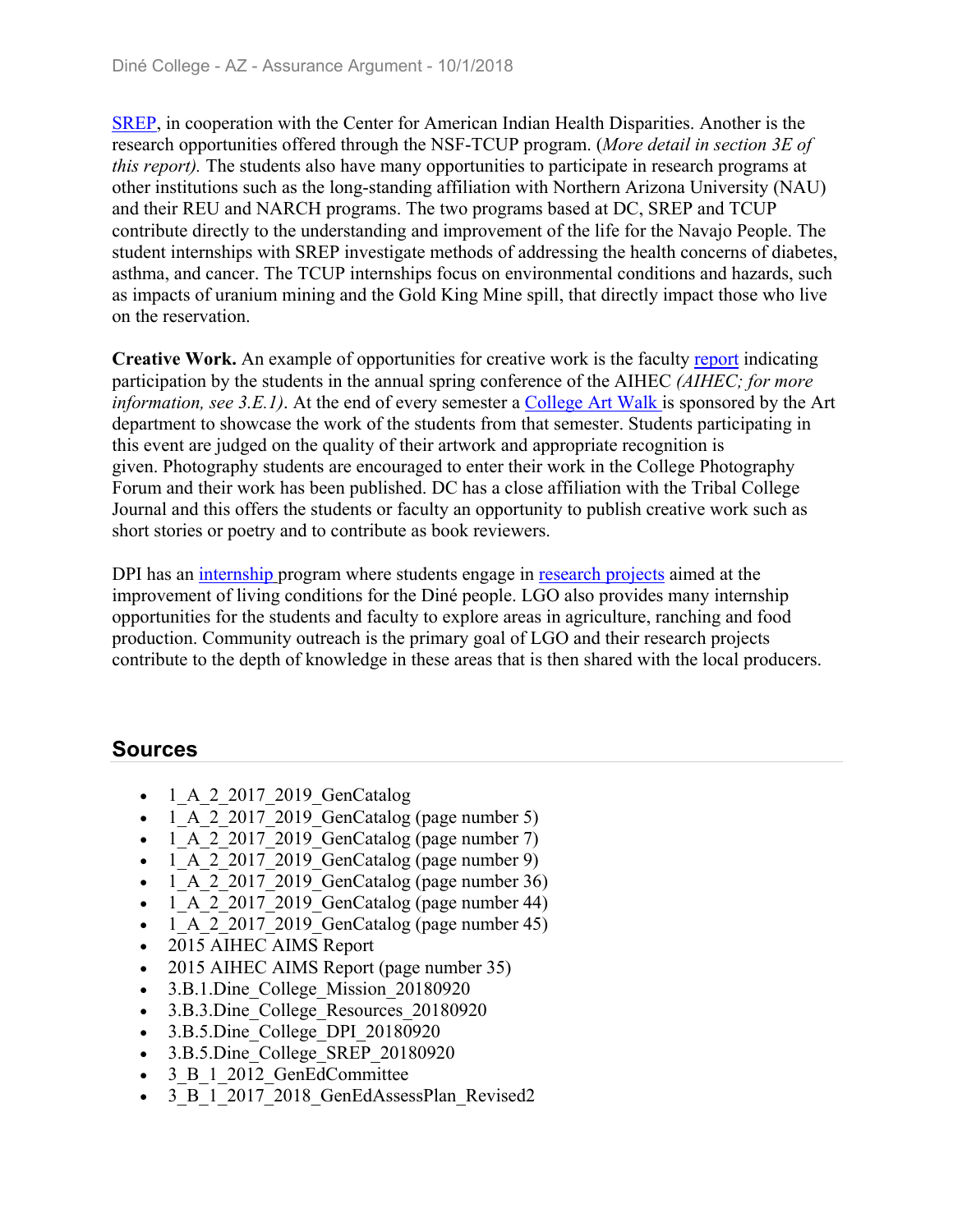- 3 B 1 2017 2018 GenEdAssessPlan Revised2 (page number 5)
- 3 B 1 2017 2018 GenEdAssessPlan Revised2 (page number 10)
- 3 B 1 2017 2018 GenEdAssessPlan Revised2 (page number 11)
- $\bullet$  3 B 2 2015 09 30 SLAC IntrempusMtg
- 3 B 2 2015 IntrcmpusDayPlanning Update
- 3 B 2 2017 08 14 GenEd Committee MtgMins
- 3 B 2 2017 08 25 GenEd MeetingMins
- 3 B 2 2017 09 08 GenEd MeetingMins
- 3 B 2 Artifact Identification Card
- 3 B 4 2014 05 01 GenEd Program
- 3 B 5 2018 ArtWalkFlyer
- 4 A 4 2015 InstitutionalAssessPlan
- EDU 499 TTracyPrezi
- FA 491 Capstone Syllabi
- Navajo Language Test
- Navajo Language.Test.Image
- TC-JH-ENG 101-39
- TC-JH-ENG 102-45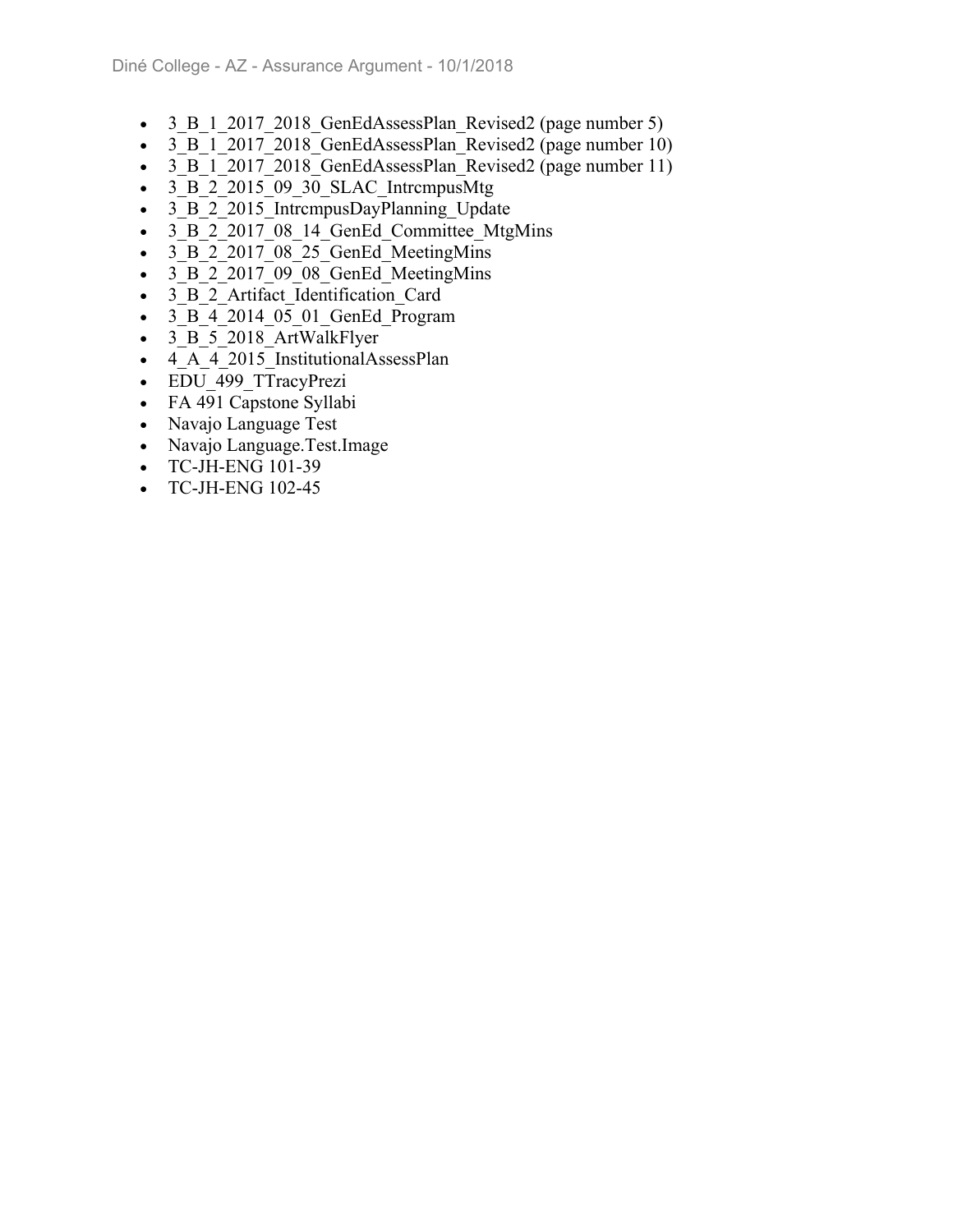# **3.C - Core Component 3.C**

The institution has the faculty and staff needed for effective, high-quality programs and student services.

- 1. The institution has sufficient numbers and continuity of faculty members to carry out both the classroom and the non-classroom roles of faculty, including oversight of the curriculum and expectations for student performance; establishment of academic credentials for instructional staff; involvement in assessment of student learning.
- 2. All instructors are appropriately qualified, including those in dual credit, contractual, and consortial programs.
- 3. Instructors are evaluated regularly in accordance with established institutional policies and procedures.
- 4. The institution has processes and resources for assuring that instructors are current in their disciplines and adept in their teaching roles; it supports their professional development.
- 5. Instructors are accessible for student inquiry.
- 6. Staff members providing student support services, such as tutoring, financial aid advising, academic advising, and co-curricular activities, are appropriately qualified, trained, and supported in their professional development.

## **Argument**

#### **3C. The institution has the faculty and staff needed for effective, high-quality programs and student services.**

DC is unique because the faculty are committed to making a difference for the students. The remote, rural and sometimes very challenging locations of the multi-sites test the resolve of the faculty. Yet, many of them stay because of their commitment to the students.

#### **3.C.1 The institution has sufficient numbers and continuity of faculty members to carry out both the classroom and the non-classroom roles of faculty, including the oversight of the curriculum and expectations for student performance; establishment of academic credentials for instructional staff; involvement in assessment of student learning.**

DC has full-time and adjunct faculty. Full-time faculty provide expertise, instructional services, and leadership for the college's academic programs by teaching students in assigned courses, and reviewing all course offerings in their respective schools (both on-site and distance learning). Faculty members are responsible for the development and oversight of curriculum, establishing expectations for student performance, and providing assessment for student learning, both through the evaluation of traditional coursework and through course and program assessment. DC has the faculty capacity to meet classroom loads to ensure effective student load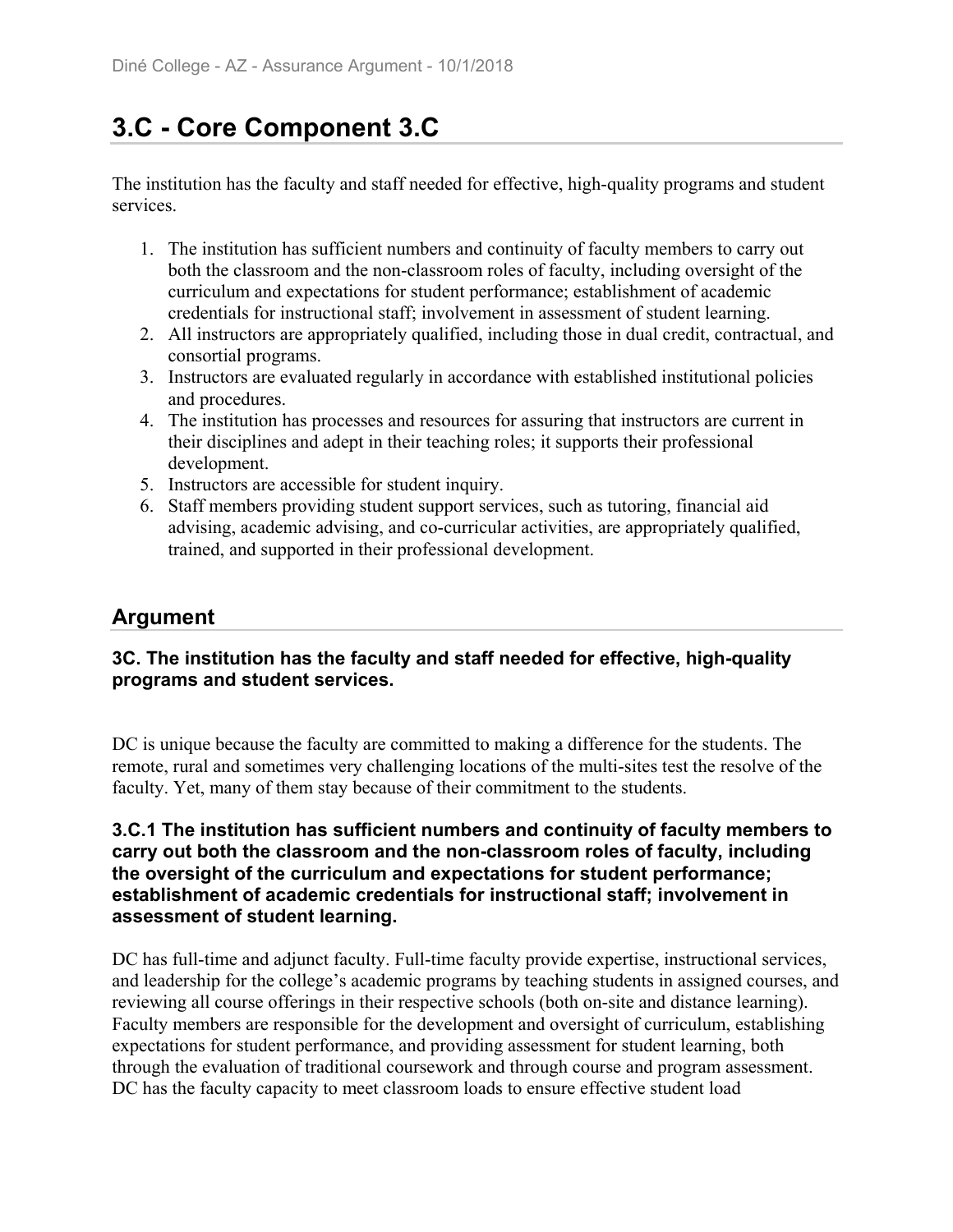responsibilities with a faculty-to-student ratio as illustrated in the Table below using the IPEDS data from 2017-2013. This is sufficient numbers with a total of 67 full-time faculty and average student headcount of 1,400 students. The faculty are generally stable with a very low turn-over and this is important for the quality of education and the opportunities to build a strong program. Of the listed faculty, approximately 30 have taught at DC for 1 to 5 years, 20 have been here for 5-15 years, and 17 have been teaching for more than 15 years.

There are currently 68 faculty. All faculty are "instructors" but this is going to change as we introduce ranking. Of the 68 faculty, 25 are adjunct. This gives us a faculty to adjunct ratio of 2.72:1. The table also discloses the number of staff at each campus, site, and center. Based on these statistics, we have a faculty to student ratio of  $1:16$ .

| 2017 | 2016 | 2015 | 2014 | 2013 |
|------|------|------|------|------|
| 16:1 | 12:1 | 12:1 | 15:1 | 14:1 |

**Roles.** The academic and service roles for faculty are outlined in the Faculty Handbook specifically delineated in the faculty job description template. All faculty teach courses ranging from developmental to higher levels of study with flexible times, days, and modes of delivery. The classes may include distance education delivery such as Interactive TV or online classes.

Faculty are also required to actively participate in assessment of courses and programs. Academic advising and mentoring are an expectation as is service on standing committees, or advising student organizations or serving on a disappearing task force. Standing committees include Academic Standards, Curriculum, GenEd, Distance Learning, IRB Committee and SLC.

**Curriculum.** The Curriculum Committee is charged with oversight of the curriculum and any changes therein. It is a standing committee of faculty. The mission statement is:

*In harmony with the College's mission and philosophy and representing the faculty of Diné College, the Curriculum Committee makes recommendations on all matters concerning new courses and programs as well as course and program modification and other matters pertaining to the appropriateness and quality of the curriculum taught by Diné College faculty.*

All full-time faculty are actively involved in oversight of the College curriculum. The Curriculum Committee consists of representatives from each School. Representatives report to academic Schools regularly about proposed changes. Changes in the GenEd program are coordinated by the GenEd Committee. New courses and programs are vetted by the Curriculum Committee, the School Deans, and then the Provost. Proposals for new programs follow the same protocol for review and approval and must be approved by the BOR.

**Credentialing.** All full-time and part-time faculty are credentialed by appropriate School Deans following a review process coordinated by Human Resources (see section 3.C.2 below for details).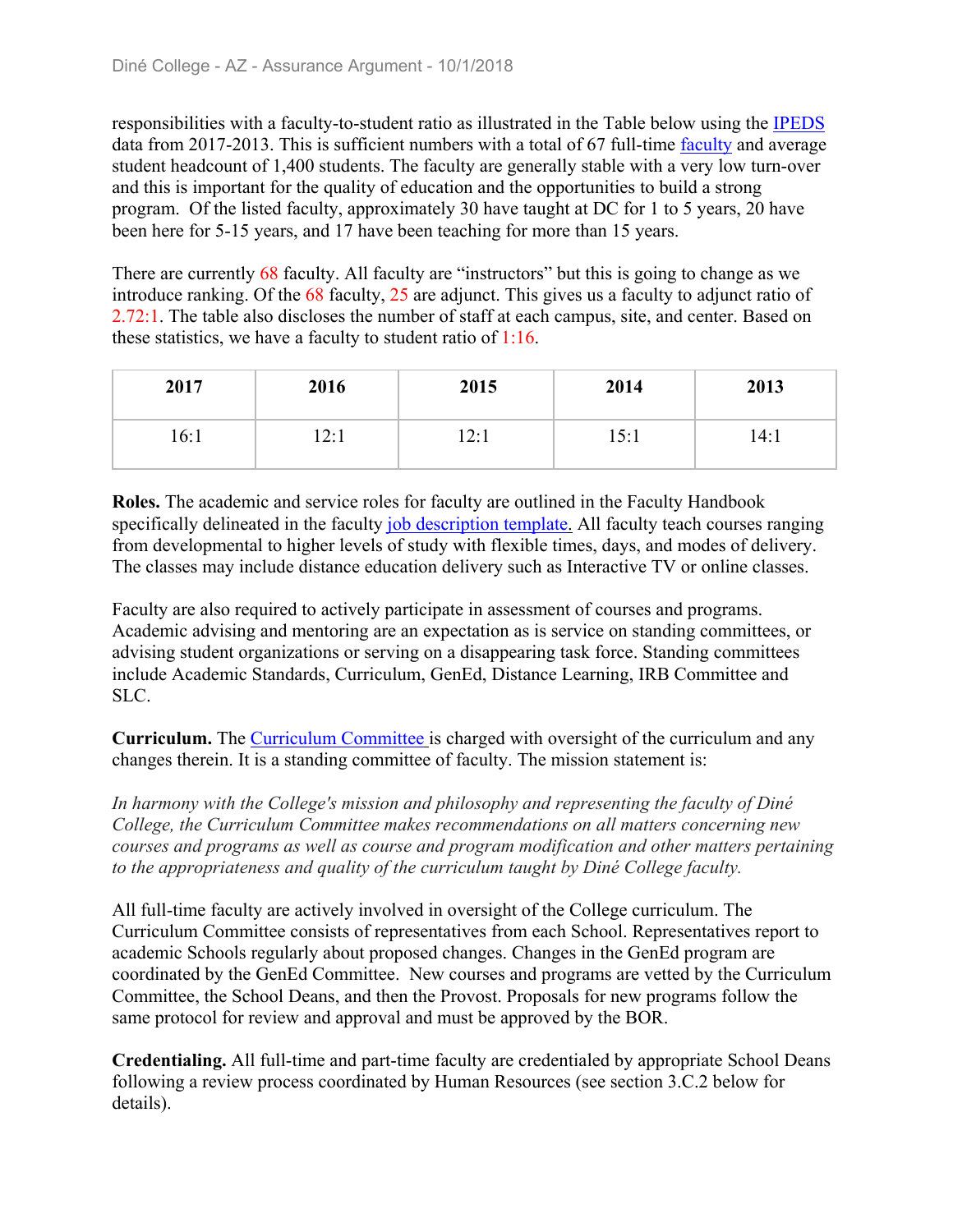**Assessment.** The faculty standing committee, SLC, is charged with the assessment of student learning. The committee has a representative from each School. DC believes that the essential reason for developing and carrying out assessment activities is the improvement of teaching and student learning. Thus, the primary responsibility for the assessment and improvement of student learning belongs to the faculty. The institution has strengthened its commitment to assessment with the creation of an assessment director in 2015. Since that time there have been two assessment directors and under their guidance the college is actively collecting empirical assessment information. DC is using this information to improve teaching and learning.

#### **3.C.2 All instructors are appropriately credentialed, including those in dual credit, contractual, and consortial programs.**

The School Deans, Provost, and Human Resources work together to ensure all faculty members have the appropriate credentials before they are hired to work at DC. Faculty are appropriately credentialed and possess academic degrees relevant to the field which they are teaching. Adjunct faculty are hired with the same credentialed expectations as full-time faculty. Faculty teaching dual credit courses follow the same hiring process as all adjunct faculty and have the same expectations as all adjunct faculty. The College's Personnel Policies and Procedures Manual (Section 400.12, p. 59) spells this out in detail:

#### **Faculty Credentials**

- 1. *Faculty Credential for Baccalaureate Degree Programs: A Doctoral degree earned with a minimum of 24 credit hours of upper division and graduate credit in the discipline to be taught.*
- 2. *Regular Teaching Credentials for Academic and Occupational Fields: A Master's degree or higher degree with a minimum of 24 semester hours of upper division and/or graduate credit in the discipline to be taught.*
- 3. *Regular Teaching Credentials by Exception for Academic and Occupational Fields: A Master's degree or higher degree with less than 24 semester hours of upper division and/or graduate credit in the discipline to be taught and specialized training in the discipline to be taught.*
- 4. *Regular Teaching Credentials for Occupational Fields only: A Bachelor's degree with a minimum of 3 years of directly-related occupational experience in the field to be taught.*
- 5. *Regular Teaching Credentials for Occupational Fields only: An Associate's degree with a minimum of 64 semester credit hours and a minimum of 5 years of directly-related occupational experience in the field to be taught.*

For those without higher degrees, there is a tested experience process outlined in the College's Personnel Policies and Procedures Manual (Section 400.12,p 60) for credentialing. This process is used to credential faculty in our Center for Diné Studies, where cultural knowledge holders have not necessarily attained a higher degree.

The minimum standards for Special Diné Scholars Credentials Using Tested Experience include:

- *1. Traditional Practitioner through rigorous testing, validation and verification.*
- *2. Special Certification.*
- *3. Specialized clinical experience*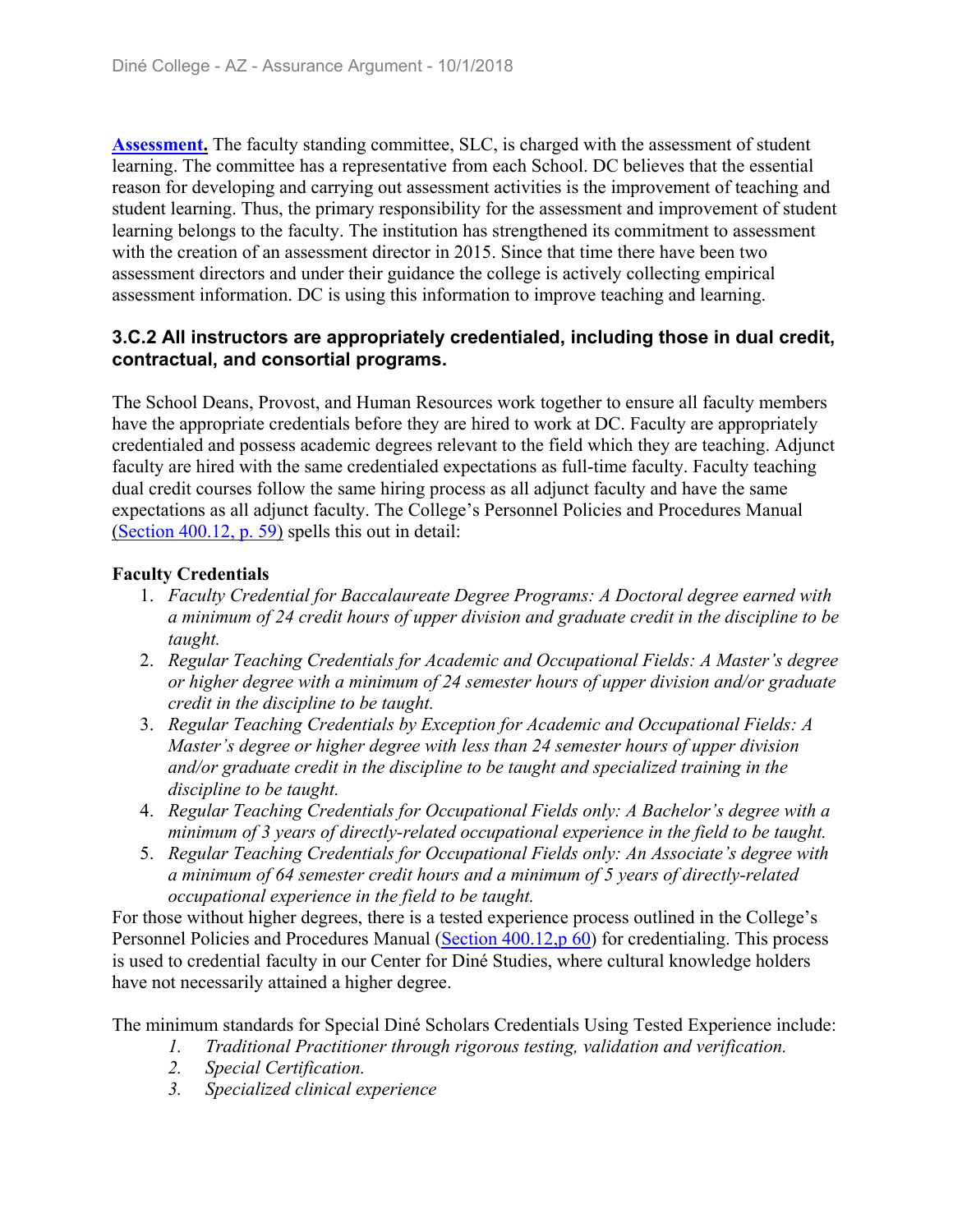#### *4. Expertise through wide critical and public recognition.*

In many cases, the College has gone beyond the minimum expectations and required advanced degrees to enrich the student's educational experience.

#### **3.C.3 Instructors are evaluated regularly in accordance with established institutional policies and procedures.**

DC faculty are evaluated on a regular basis according to the current faculty evaluation policy outlined in the Faculty Handbook and according to the processes appropriate to their respective program and teaching responsibilities. Faculty are evaluated by the respective School Dean and a peer evaluation is performed annually. Each semester faculty are required to report workload, which includes a listing of classes taught, office hours offered, committee service, and any other scholarly or professional activity. Evaluations and reports are housed with the appropriate School. Evaluations are also housed with the Office of the Provost and Human Resources. One of the main forms of evaluation for faculty members is through the use of student course evaluations. As is standard practice across all institutions of higher education, course evaluation forms are electronically made available to students. The ability and performance as a faculty, sensitivity and availability in meeting students' needs, support of institutional goals and purposes, and ability and performance as a scholar are all elements of the evaluation. Student course evaluations are analyzed and discussed with each faculty member and are intended to benefit students, the faculty member, and the college by promoting improved instruction, scholarship, and mentoring. This feedback also provides a forum for identification of and discussion about any challenges or difficulties that impede quality service to students. The recent data from the OIPR continue to show a 20-28% course response rate for student course evaluation data gathering process. The School Deans and provost recognized a significant opportunity to improve efforts in using technology efficiently for gathering students' evaluations of courses. The use of technology is efficient and it ensures that faculty will see their student evaluations in a timely manner. While the DC response rate is on par with typically observed rates at many institutions of higher education, DC still strives to improve the response rate. Some Schools have opted to return to the paper evaluations in an effort to improve response rates but there has been limited responses.

#### **3.C.4 The institution has processes and resources for assuring that instructors are current in their disciplines and adept in their teaching roles; it supports their professional development.**

The Provost annually allocates funds for professional development. For AY 2016-2017 Faculty Development spent \$10,013.21 – for faculty members to attend National and International Conference. Faculty are free to determine what conference will expand their skills. Faculty may apply for professional development as desired or as determined by the School Dean. Individual instructors complete the College's faculty development application and submit a travel authorization request, as appropriate. These documents are reviewed and approved by the School Deans. Every school has a line item in their budget to support faculty subscriptions to professional journals. As DC builds and sustains more 4 year degrees, it also works harder to encourage faculty participation in academic conferences through the ranking process.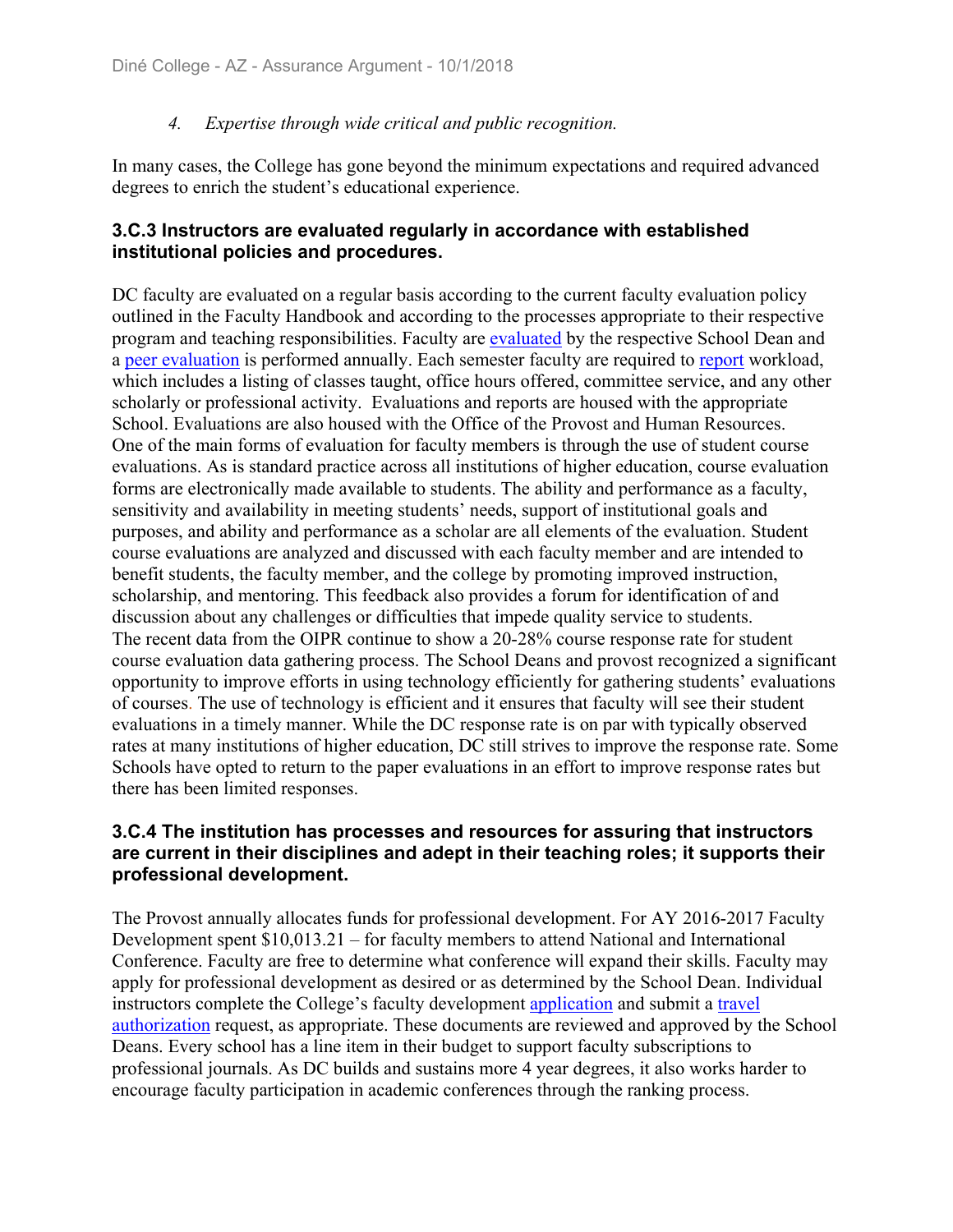Among the authorized uses for professional development are:

- *1. Improvement of teaching*
- *2. Maintenance of current academic and technical knowledge and skills*
- *3. Retraining to meet changing institutional or disciplinary needs*
- *4. Development of innovations in instructional and administrative techniques and*

*program*

*effectiveness*

- *5. Computer and technological proficiency programs.*
- *6. Presenting a paper at a conference (representing the college)*

In addition, the College has been fortunate to have some Title III funds available for faculty to attend conferences and workshops on developmental education and student success. Each school subscribes to a number of professional journals. Below is a non-comprehensive list of conferences attended by faculty in the last two years are:

- National Indian Education Association
- National Council of Teachers of English
- National Communication Association
- Native American and Indigenous Studies Association Annual Meeting
- American Indian College Fund Writing Retreat
- National Institute for the Study of Transfer Students
- A System-Wide Approach to Advising for Retention
- National Association for Developmental Education
- New Mexico Higher Education Assessment and Retention
- Achieving the Dream Annual Conference
- Navajo Education Summit
- Diné Studies Association Annual Meeting
- Health Literacy Annual Research Conference
- First American Land-Grant Consortium Annual Conference

#### **3.C.5 Instructors are accessible for student inquiry.**

DC full-time faculty are required to establish and maintain open office hours. Office hours are listed on syllabi and posted on each faculty member's office door or in some other obvious location so that they are readily available to students. Faculty are required to have at least five office hours per week (Section 400.12, p. 59). It is common practice for faculty, in those rare times when they are not available during office hours, to post a notice to students and to find alternative times of availability. For online faculty, office hours are held using video conference technology, the most reliable form of responding to student inquiry is through other forms of electronic communication (email, texting, and phone calls). The posting of personal DC email addresses and phone numbers in syllabi on the course home page helps to ensure accessibility.

Students engage with faculty members in their departments through advising sessions that occur formally at the beginning and end of each semester. Faculty members assist students with academic and career goals as they navigate through their degree programs. Overall, the College's small community allows students to engage with faculty in a number of informal and formal ways. Students are encouraged to drop by faculty offices at times beyond regular office hours. Faculty communicate regularly with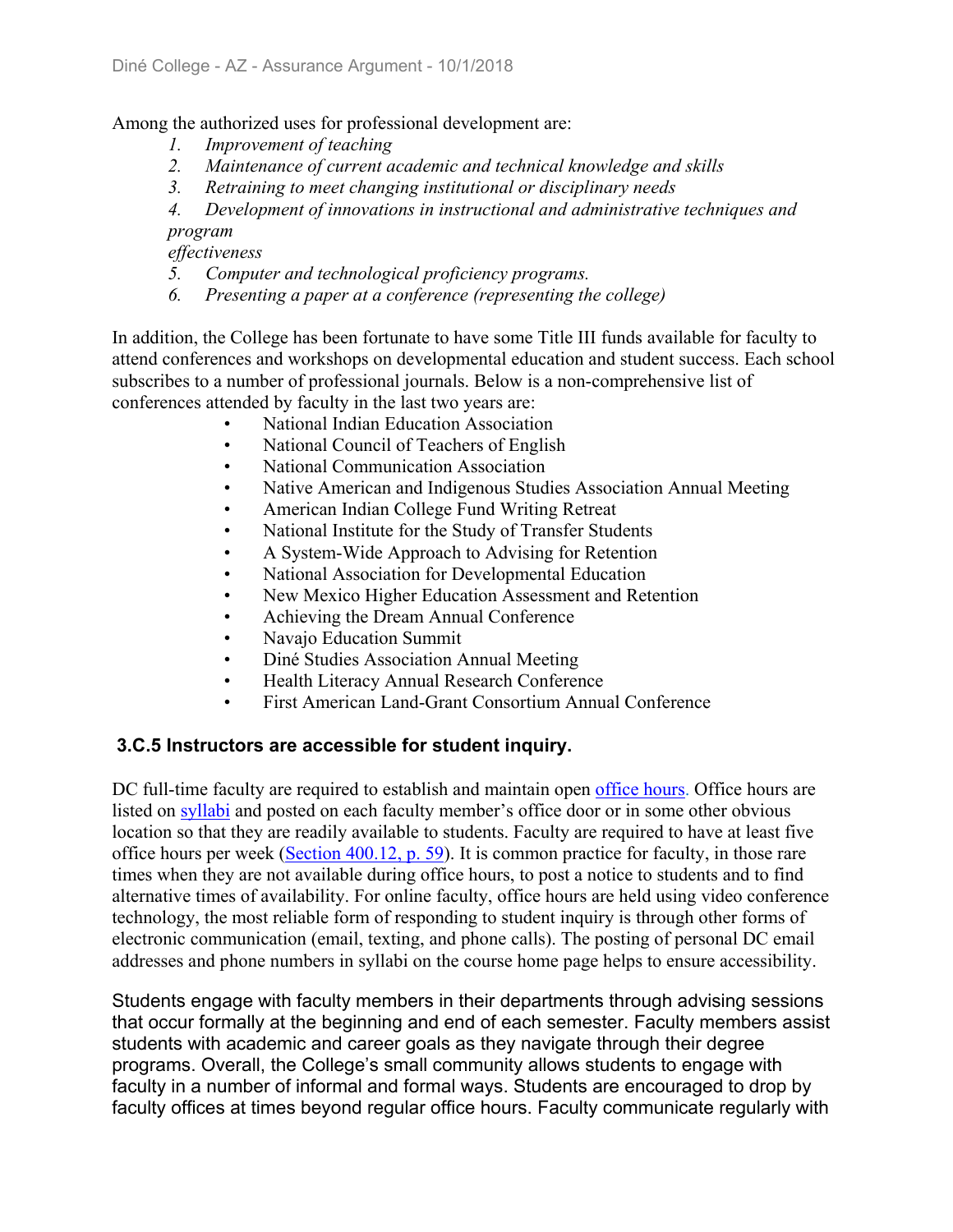students both formally and informally via email, texts, and Blackboard. Courses with a laboratory provide a unique opportunity to connect informally with students through the laboratory time.

#### **3.C.6 Staff members providing student support services, such as tutoring, financial aid advising, academic advising, and co-curricular activities, are appropriately qualified, trained, and supported in their professional development.**

DC prides itself on having a strong, skilled, and experienced staff devoted to the institution's mission to support student success. Staff in all of the student services areas communicate and work together on a continual basis to ensure students' needs are being met.

Each staff member in the various support services is appropriately qualified, trained, and supported in their professional development. The managers and directors at DC hold at minimum a Bachelor's degree. See below for examples in several of the various areas of student support: **Tutoring**. Student tutoring is funded under the Federal Work-Study program and are available at Tsaile, Shiprock, Tuba City, and Window Rock. Student tutors are required to demonstrate a cumulative grade point average of 2.5 or better and must have completed the course with at least C in the subject they will tutor. Student tutors must not have a history of violating the student code of conduct.

**Financial Aid Advising**. Financial aid advisors are at the multi-sites. They must hold at least a Bachelor's degree. Financial aid advisors, retention specialists and disability counselors are also available at the multi-sites, which aids students in various ways, such as setting academic goals, finding academic resources, coordinating course work with professors, and establishing time management strategies.

**Academic Advising.** Academic advising is offered in collaboration with faculty and student services. The Registrar oversees the plans for academic advising by faculty members for each student and sends pertinent notes to advisors each semester in preparation for academic advising. **Co-Curricular.** Co-curricular activities are sponsored by student services. The Student Services operates a Summer Institute, supervised by appropriately trained staff, which is a two-week precollege experience for at-risk students.

## **Sources**

- 3.C.1.Dine College IPEDS 20180920
- 3 A 1 2004 CurriculumCommittee Bylaws
- $\bullet$  3 C 1 2016 Faculty Listing
- 3 C 1 2018 FacultyJD AnimScienceFaculty
- 3 C 4 2010 11 09 Fac Evaluation Form
- $\bullet$  3 C 4 2010 11 09 Fac PeerEval Form
- 3 C 4 2018 Spr FacWorkloadForm
- 3 C 4 ProfDevelmntRequestForm
- 3 C 5 CourseSyllabus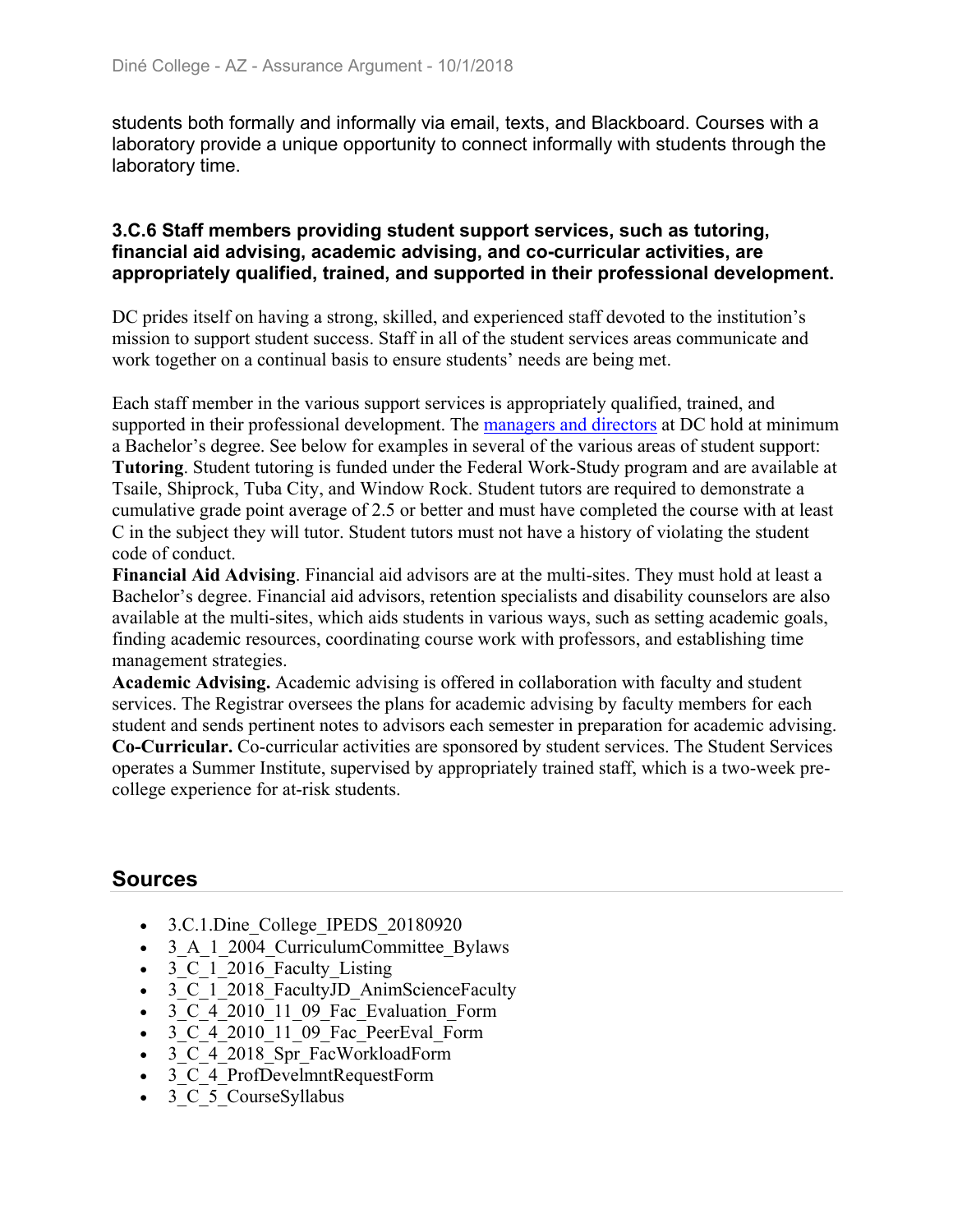- $\bullet$  4 B 1 2018 SLC Bylaws
- $\cdot$  5  $\overline{A}$  4 2015 01 05 PersonnelPP Manual
- $\overline{5_A}$   $\overline{4}$  2015 $\overline{01}$   $\overline{05}$  PersonnelPP Manual (page number 59)
- $\bullet$  5  $\overline{A}$  4 2015 01 05 PersonnelPP Manual (page number 60)
- Administrator and Staff Education Level by Site
- CDTE faculty office hours schedule
- TA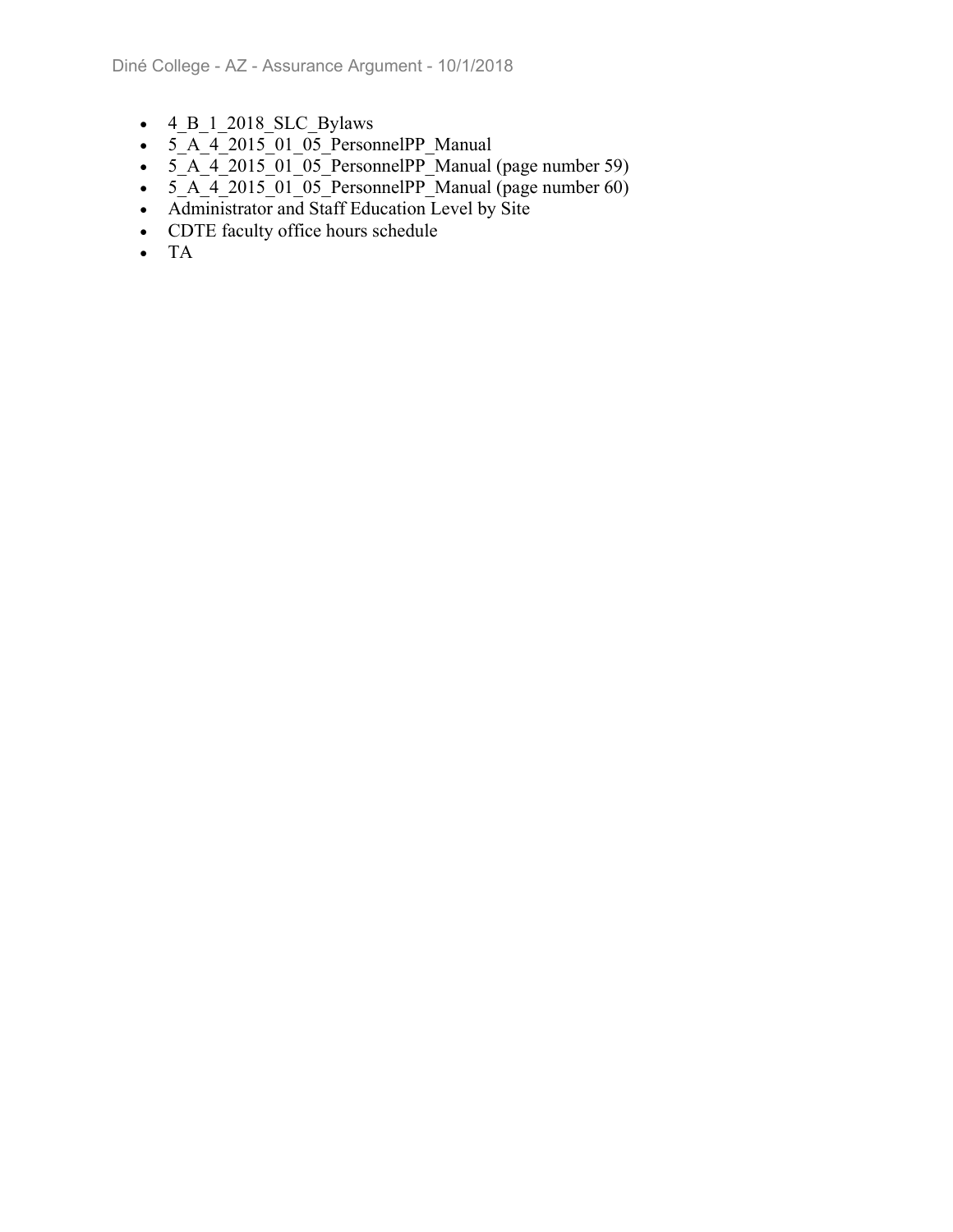# **3.D - Core Component 3.D**

The institution provides support for student learning and effective teaching.

- 1. The institution provides student support services suited to the needs of its student populations.
- 2. The institution provides for learning support and preparatory instruction to address the academic needs of its students. It has a process for directing entering students to courses and programs for which the students are adequately prepared.
- 3. The institution provides academic advising suited to its programs and the needs of its students.
- 4. The institution provides to students and instructors the infrastructure and resources necessary to support effective teaching and learning (technological infrastructure, scientific laboratories, libraries, performance spaces, clinical practice sites, museum collections, as appropriate to the institution's offerings).
- 5. The institution provides to students guidance in the effective use of research and information resources.

## **Argument**

## **3D. The institution provides support for student learning and effective teaching.**

The DC Student Services Office is responsible for making a pleasant transition to college life for students and facilitates a wide variety of support services to meet various student needs. The Tsaile campus, Shiprock branch campus and one center have fully equipped science laboratories to effectively deliver Biology and Chemistry classes and a library. The number of computers may vary but the multi-sites have computers with wireless access available for student use. DC provides Student Services, academic advising, and developmental education at all locations. Non-traditional students also make up an important portion of the DC student body. It is culturally appropriate for young people to marry and have children before age 30. DC works hard to ensure that these young family oriented students have the same opportunities as their non-married colleagues. DC operates family student housing and dorms for young families so that the parents can gain the skills need to feed their families and establish themselves within or beyond the Navajo Nation.

As previously mentioned, DC incorporates effective teaching in a number of ways including provisions for professional development training, conference attendance, and invitations to guest speakers to address faculty wants and needs. We, additionally, monitor pedagogical approaches via student and peer course evaluations, oversight on syllabus and book assignments, as well as fostering a general environment for faculty collaboration.

DC is recognizing the need to provide support for innovation in teaching. Toward this end, DC has introduced faculty ranking and teaching load reductions meant to incentivize original faculty research. As stated elsewhere, DC has some of the most innovative faculty in the world. However, DC faculty have historically lacked the capability to truly carry out their research passions due to heavy teaching loads. Our transition to a 4 year institution requires a DC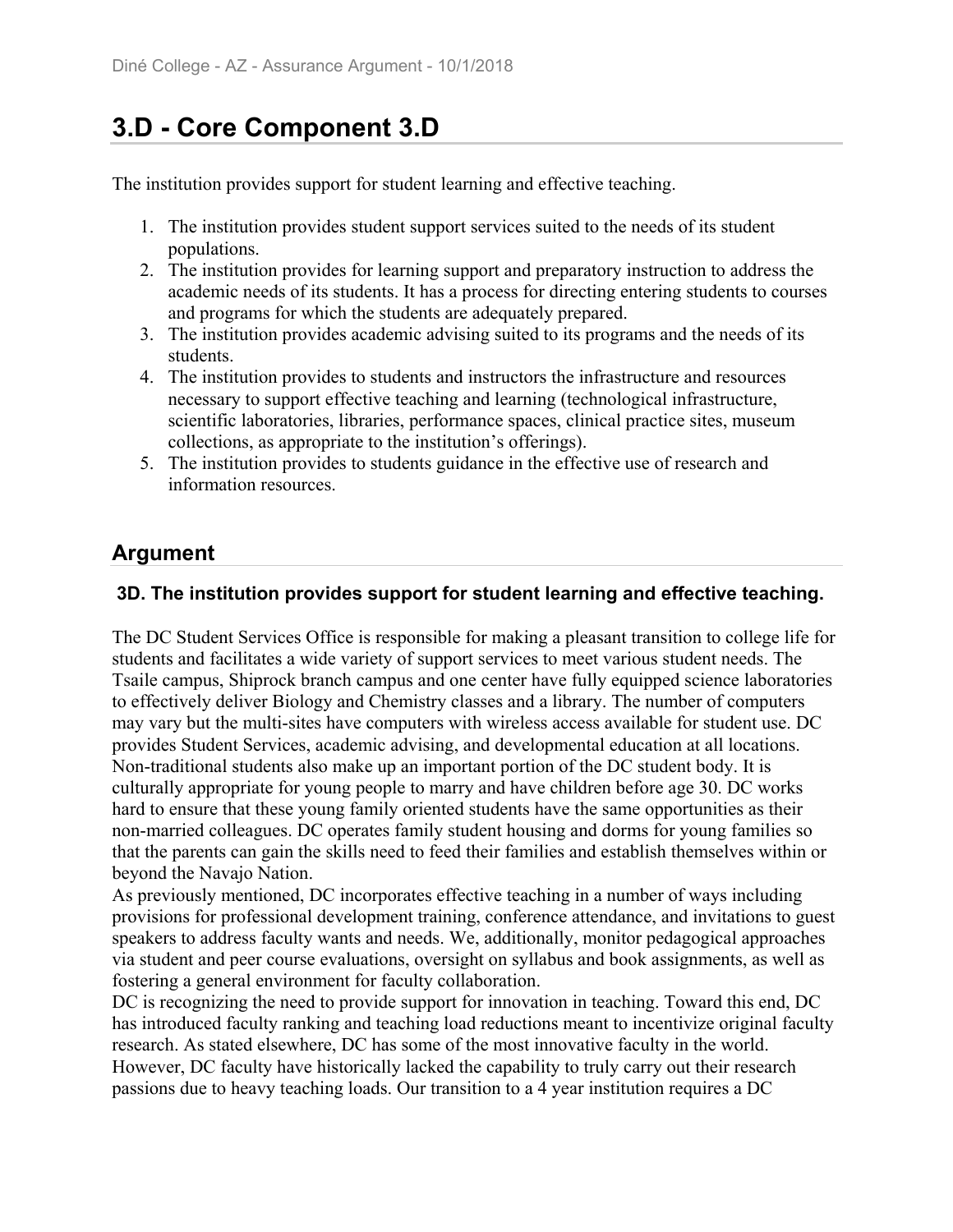commitment to research and innovation by reducing teaching loads and honoring research success to be included in promotion decisions.

#### **3.D.1 The institution provides student support services suited to the needs of its student population.**

DC offers a full-range of student services, which has expanded with Title III funding. These include Retention Services, Counseling Services, Veterans' Services, Disability Services, Transfer Services, Career Services, a Residence Life program, and other student programming. All of these services have a designated coordinator. Student Services professionals are required to have a Bachelor's degree.

The mission of the Student Services department is to:

*. . . provide direct services to students which will enhance their overall educational experience through social, cultural, leadership, intellectual, athletic, and recreational programming, and activities which will further enrich and aid them in their transition to other colleges, universities, and the world of work.*

The Student Services Department assists students on campus, both new and returning, as they settle into campus life each year:

**Retention Services.** Retention Services targets at-risk students taking at least one developmental course. All students on academic probation are automatically referred to Retention Services. Additionally, students can elect to make use of services offered by Retention Services, or they may be referred by faculty. Their progress is monitored via faculty generated monthly reports. Retention Services regularly offers workshops on academic skills.

**Counseling Services.** Counseling Services offers a full-range of services found at any counseling office at an institution of higher education, including both individual and group counseling. Students can elect to make use of these services and referrals from faculty and staff are welcome. Monthly reports from this office are regularly generated which show the large number of students served.

**Veterans' Services.** The Veterans' Services office is an important part of the student services offerings. Because of the benefits from what has become known as "The New GI Bill," many of the students who are veterans need assistance in applying to the Federal Veteran's Administration. This office also refers students to the VA when other benefits, such as health care, are needed.

**Disability Support Services.** Students self-select to make use of the Disability Support Services. Once a student's disability has been properly documented, the needed accommodations are identified and the appropriate faculty and staff are notified. The identified students have a difficult time understanding the difference between the disability services they were offered in high school and those offered to adults. The differences are carefully explained to further ensure that students take advantage of these services. Improvements are needed at all campuses and centers to make them more accessible to persons with mobility issues and this is a priority identified in our Capital Investment and Improvement Plan.

**Transfer Services.** Studies indicate that Native students, in particular, who spend the first two years of their education at their own tribal college have a much higher graduation rate than those who begin at a four-year institution. This finding is more interesting when considered alongside the fact that transfer students from two-year colleges have a poor graduation rate at the baccalaureate level. The Transfer Services office, therefore, is of vital importance to our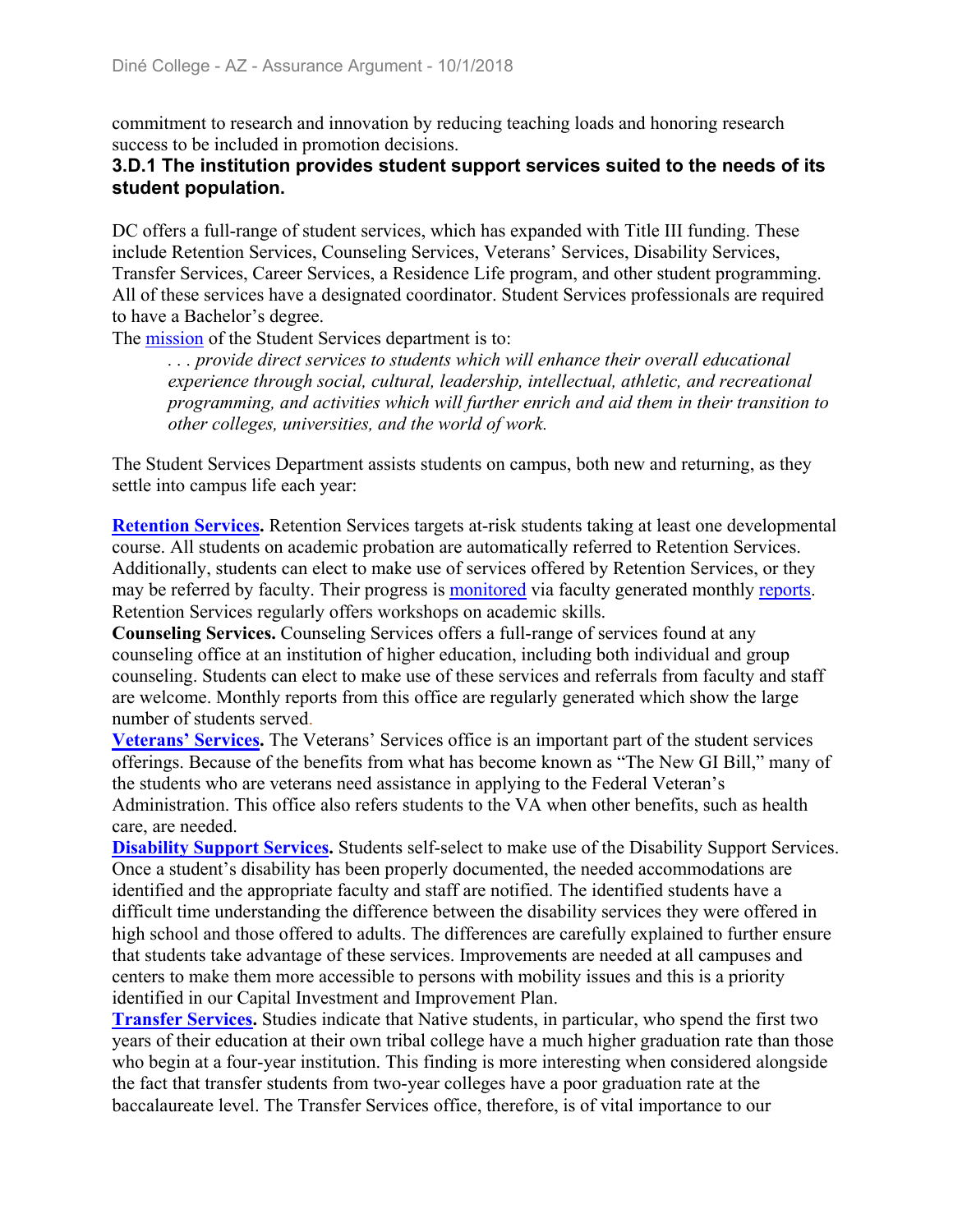students. Transfer tours to various four-year institutions in Arizona and New Mexico are offered at least once per semester.

**Career Services.** Career Services offers both one-on-one career counseling as well as a number of programs and events. This office also oversees internships and service learning.

**Residence Life.** DC provides nine residential halls for students at the main campus in Tsaile. Residence halls are proposed for the Shiprock campus.The need for family housing was paramount and DC opened 15 new units of family housing on the Tsaile campus.

**Student Activities**. The Student Activities department provides a variety of activities both for fun and to complement DC curriculum. The year-end reports for AY15-17 shows a number of stress-busting events around mid-term exams and finals; and traditional Navajo shoe games in the winter. These activities are in addition to the Azee' Bee Nahagha prayer services offered to bolster success prior to midterms and final examinations.

**One Stop Shop.** The One-Stop consist of Enrollment Services programs that include admissions, student records, billing and payments, Registration and Financial Aid are conveniently located in a single location and next door is the Learning Center where each new student can take their placement exam.

#### **3.D.2 The institution provides for learning support and preparatory instruction to address the academic needs of its students. It has a process for directing entering students to courses and programs for which the students are adequately prepared.**

DC has a process for directing entering students into courses and programs for which they are adequately prepared. The collaboration with Achieving the Dream (see 4.C), has supported DC in an effort to rethink the Developmental Education programs in Mathematics, Writing, and Reading by implementing a fast track program through Project Success.

The English faculty launched a fast track remedial reading/writing courses fall 2018. DC is participating in the Carnegie Math Pathways program and implemented the Quantway curriculum in fall 2018. Carnegie Math addresses the potential student need to take additional remedial math courses. The self-paced math classroom at the Shiprock branch campus is fully established using the MathXL program. Over 90% of the entering students take at least one developmental course.

DC uses the ACCUPLACER testing service for placing students into appropriate courses. The institution has developed a set of cut-off scores and plans to incorporate the national ACT scores as part of placement. The Learning Center supervises placement testing and offers tutoring for students in a number of subject areas. Mathematics tutoring is the most requested and the proofreading service for papers is also heavily used. The Learning Center monthly reports provide insight into testing and tutorial services offered by the College.

For the last five years, the college has successfully provided a Summer Institute for new students who have tested into a developmental course and a Pre-college program for incoming high school students. New students attend classes in Mathematics and English, while also preparing to make the transition into collegiate life, developing a sense of group cohesion, and a sense of being a part of DC. The data indicates significant improvement, especially with developmental reading and writing courses, and an increase in student confidence

#### **3.D.3 The institution provides academic advising suited to its programs and the needs of its students.**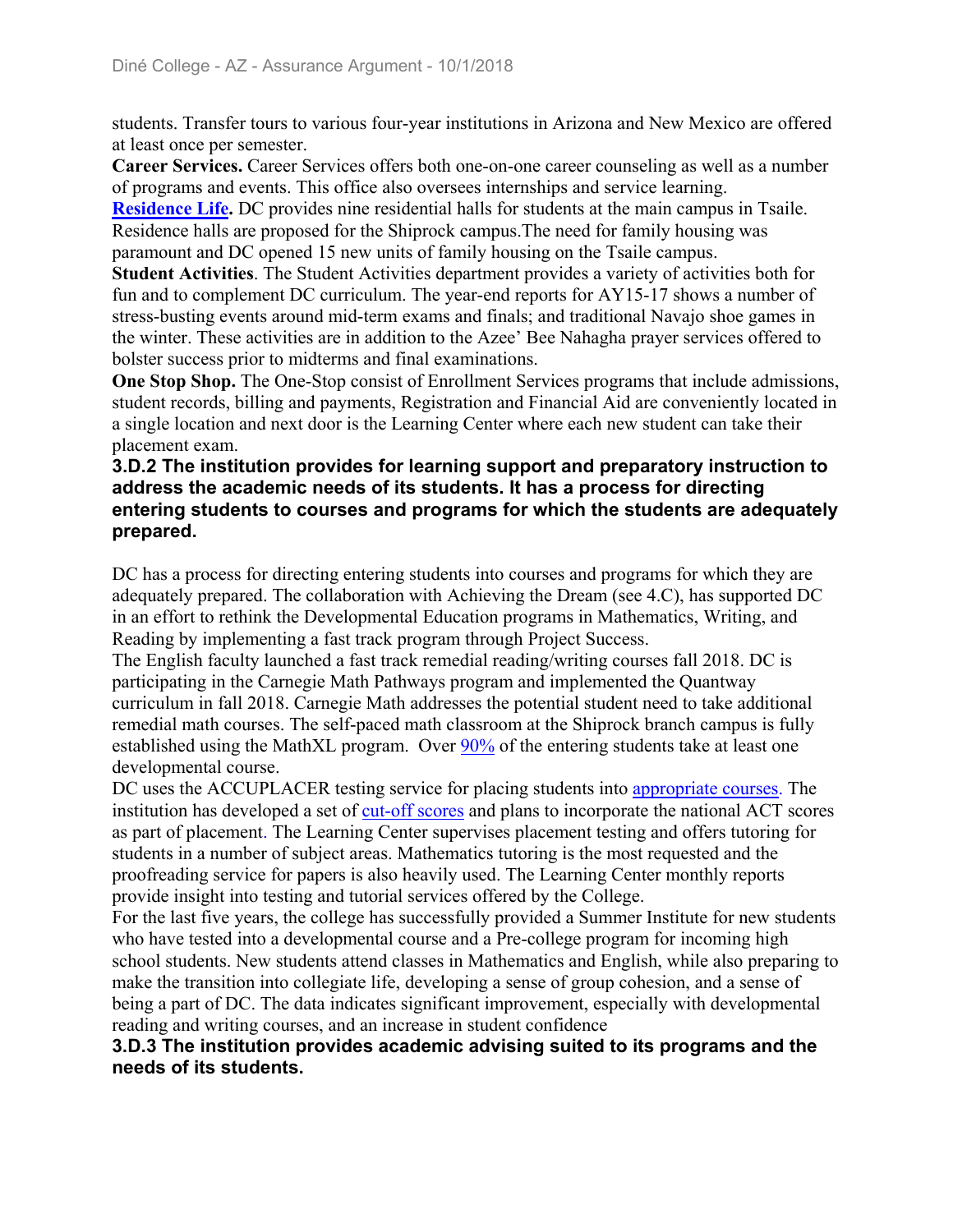DC firmly believes that retention and encouraging student persistence has a strong tie to academic advising. Academic Advising services are explained in our General Catalog. The Academic Advising Team in Student Services provides a range of services guiding students to plan (Nahat'a) and live (Iina) their academic journey at DC. Academic Advising at the College is a collaborative effort between advisors and faculty to help students make well-informed decisions. Academic advising has undergone several changes to address advising trends in the last couple of years.

The DC advising handbook covers the responsibilities of the advisor and the student. It also includes a calendar of activities students should follow to make the most of the advising relationship. Advisors follow the handbook in dealing with students and advisement process document outline the steps involved.

The Academic Advising Team assists with first year transitions, selection of majors and courses, and monitoring of academic progress and degree checklists. Time management and goal setting, transfer planning, service learning and other topics are addressed by the Academic Advising Team. The advising process follows steps designed to ensure that students are placed in the appropriate courses, and that they are able to meet with specialized advisors for their unique situations such as first time students, veterans, transfer students, students with disabilities, and degree specific advising.

#### **3.D.4 The institution provides to students and instructors the infrastructure and resources necessary to support effective teaching and learning (technological infrastructure, scientific laboratories, libraries, performance spaces, clinical practice sites, museum collections, as appropriate to the institution's offerings).**

DC offers a valuable array of learning resources and support for instructors and students, for both campus and distant learners. The College continues to make adjustments to better meet the needs of its students and instructors. Over the last two years, the College has taken a systematic approach to better understanding existing facilities and developed a plan to prioritize infrastructure improvement. A Facilities Assessment Report conducted in 2018 shows the Space Utilization Analysis for college facilities at both campuses and all centers. In 2014 the College completed a detailed Capital Improvement and Investment Plan, to systematically prioritize projects to improve the College's infrastructure over the next several years. **Science Labs:** DC has four science labs: the biology lab, microbiology, chemistry lab, physics and geology labs which all contain equipment and other materials as needed for the class. **Technological Infrastructure.** A full discussion of the College's technological infrastructure

can be found in section 5.A.1.

**Libraries.** DC has three libraries: one at the main campus in Tsaile, another at the branch campus in Shiprock, and a small library at the center in Crownpoint, New Mexico. There are over 110,000 volumes in these combined sites. A full-range of electronic databases, many of them in full-text, are available to all students and faculty at multi-sites. The main library provides resource materials for students at the centers upon request. Library patrons may look online for the books they need from their offices or residences utilizing the college's online library catalog. This information is available at the website: *www.library.dinecollege.edu.*

**Museum.** The Ned Hatathalí Museum re-opened on November 20, 2013, and supports the college curriculum, mission and vision. It has completely renovated space, new exhibits, and a collection that is properly cataloged and conserved. It has also been the site of many special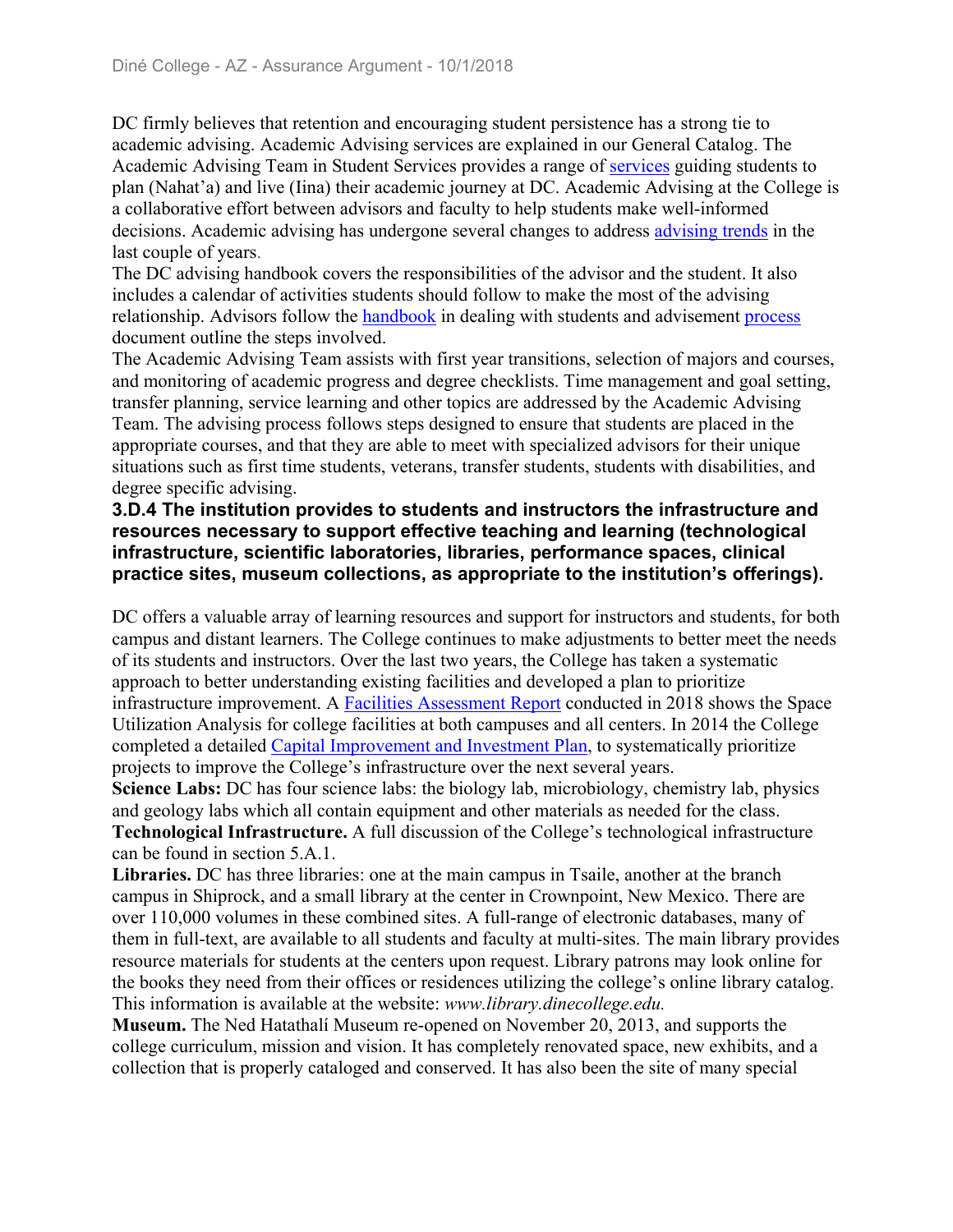exhibits open to the college and community members, free of charge.The Ruth and Bob Roessel Archive building houses the artifact collection and preserves valuable cultural artifacts. **Ceremonial Hogan:** DC has a traditional ceremonial Hogan for teaching and ceremonial purposes. The Hogan is regularly utilized to teach lessons generally tied to SNBH. A Hogan is a microcosm of the universe and the Navajo traditional homeland. The eastern wall is linked to Sisnajini or the Eastern sacred mountain. The southern wall is inspired by Tzoodzil or the southern sacred mountain. The western wall comes from Dook'oo'osliid or the western sacred mountain. The northern wall is tied to Dibe Nitsaa or the northern sacred mountain. The door to the Hogan comes from Dzil Na Odilii and the Chimney from Ch'oo'ili. These mountains can be located via google maps. Traditional knowledge holders are capable of reciting or singing Dzil Biyin or mountain songs mentioning all of these mountains and their associated traits. These mountain songs are the true source of SNBH and the DC mission statement. "*Foundations of Navajo Culture*" authored by Faculty member and Medicine Man Wilson Aronilth has more information.

#### **3.D.5 The institution provides to students guidance in the effective use of research and information resources.**

All new students on campus at DC are required to participate in orientation that introduces them to the library and the various research and information resources that are available. The institution provides to students guidance in the effective use of research and information resources. In addition, guidance in the proper use of research and information resources is provided to all students in class syllabi. Proper research methods are taught in many introductory courses, especially in English and the Sciences and faculty are encouraged to make use of the services of a librarian to teach Information Literacy in their classes. The DC Libraries subscribe to the Information Literacy documents adopted by the Association of College and Research Libraries.

## **Sources**

- 1 A 2 2017 2019 GenCatalog
- $\bullet$  1 A 2 2017 2019 GenCatalog (page number 15)
- 3.B.1.Dine College Mission 20180920
- 3.D.1.Dine College Student Services 20180920
- 3.D.1.Dine College Veterans 20180920
- 3.D.2.Dine College Residence Life 20180921.pdf
- 3 C 5 CourseSyllabus
- 3 D 2 2017 03 15 Accuplac CutoffScores
- 3 D 3 2015 2018 AcadAdvsgForms Final
- 3 D 3 2017 Nov AcadAdvsgHandbook Draft
- 5 A 1 2018 06 06 FacilityAssessment
- $-5$  A 1 2018 08 08 CIIP Rprt toHLC Committee
- Advising Trend
- Retention Report
- RetentionMonitoring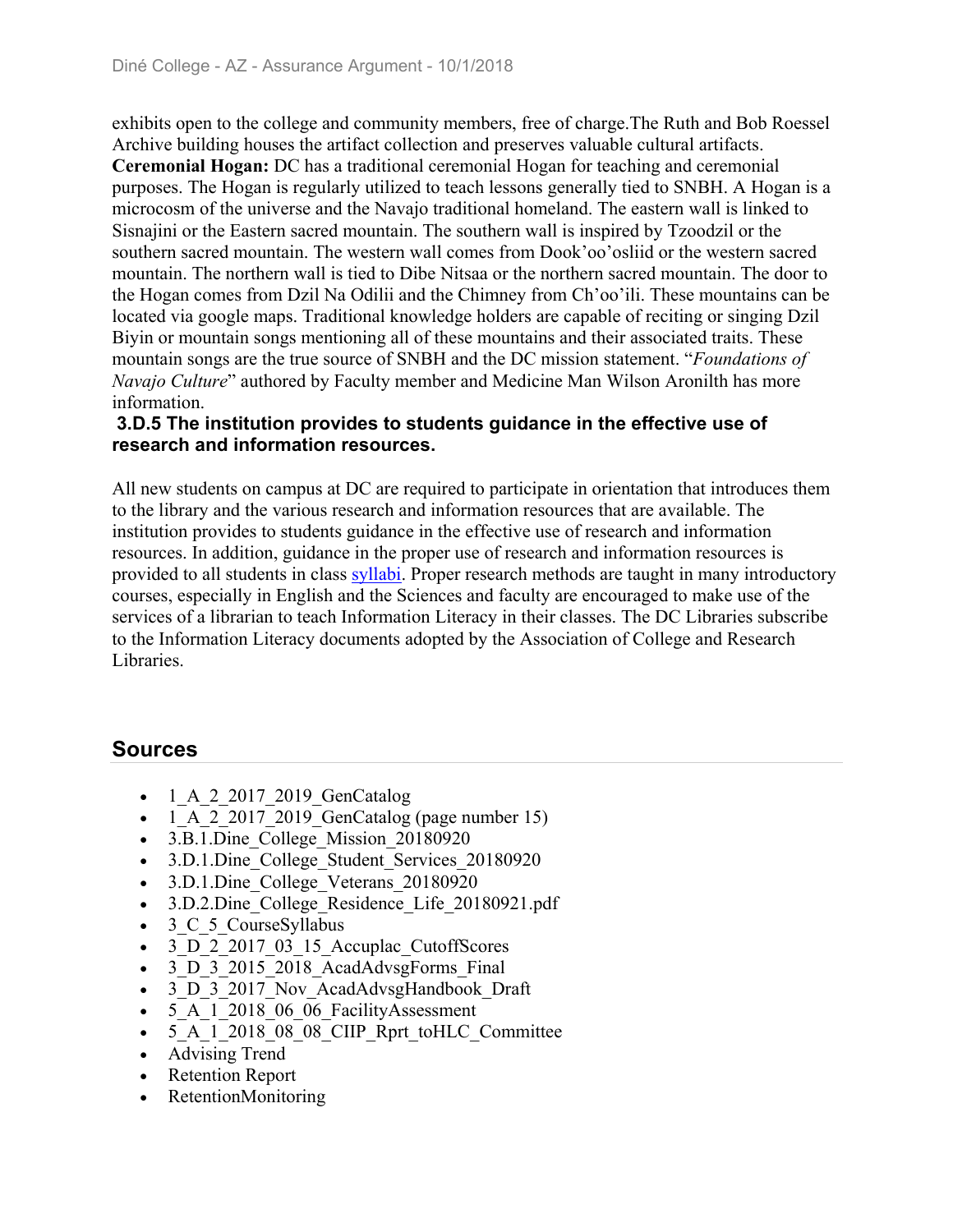## **3.E - Core Component 3.E**

The institution fulfills the claims it makes for an enriched educational environment.

- 1. Co-curricular programs are suited to the institution's mission and contribute to the educational experience of its students.
- 2. The institution demonstrates any claims it makes about contributions to its students' educational experience by virtue of aspects of its mission, such as research, community engagement, service learning, religious or spiritual purpose, and economic development.

### **Argument**

#### **3E. The institution fulfills the claims it makes for an enriched educational environment.**

The institution fulfills the claims it makes for an enriched educational environment. The College's co-curricular programs and the added benefits our student receive by virtue of our Mission are all rooted in the culture and language of the Diné people.

#### **3.E.1 Co-curricular programs are suited to the institution's mission and contribute to the educational experience of its students.**

DC offers a variety of co-curricular events and activities for students which are integrated into many departmental curricula to enhance the DC student's experience and enrich their understanding of culture, language, and tradition. There are also many opportunities for students to develop their knowledge of their own culture and language outside of the classroom. Among these are: Diné Language Immersion Camp, Diné shoe game, Male and female Sweat lodges and Diné Language Night activities for the whole family.

**Student clubs:** Animal Care Club, Azee' Bee Nahagha of Dine College (formerly Native American Church), Green Club, Associated Students of Dine College (student government), American Indians Science & Engineering Society, and American Indian Business Leaders (AIBL). These are the clubs that have existed for a number of years. Many clubs are more transient such as the Gay/ Straight Alliance and the Professional Students Club. The Gay Straight Alliance is active in HIV/AIDS prevention. The HIV program provides awareness to DC students through various events at multi-sites and conduct rapid HIV tests, including counseling and referrals.

DC provides opportunities for students to build a depth of knowledge and experience with Diné culture and issues of importance to the Navajo Nation. This is attained through internships with the DPI and LGO. Students gain experience with projects related to food sovereignty, government reform, natural resources, range management, and youth leadership development

and acquire an appreciation of their impact on Navajo culture and well-being.

Students are given the opportunity to participate in a number of exchanges that entail intercultural interactions with other Native tribes. For a number of years, students have attended an "Exploring Transfer Program," hosted by Vassar College in Poughkeepsie, NY, in which they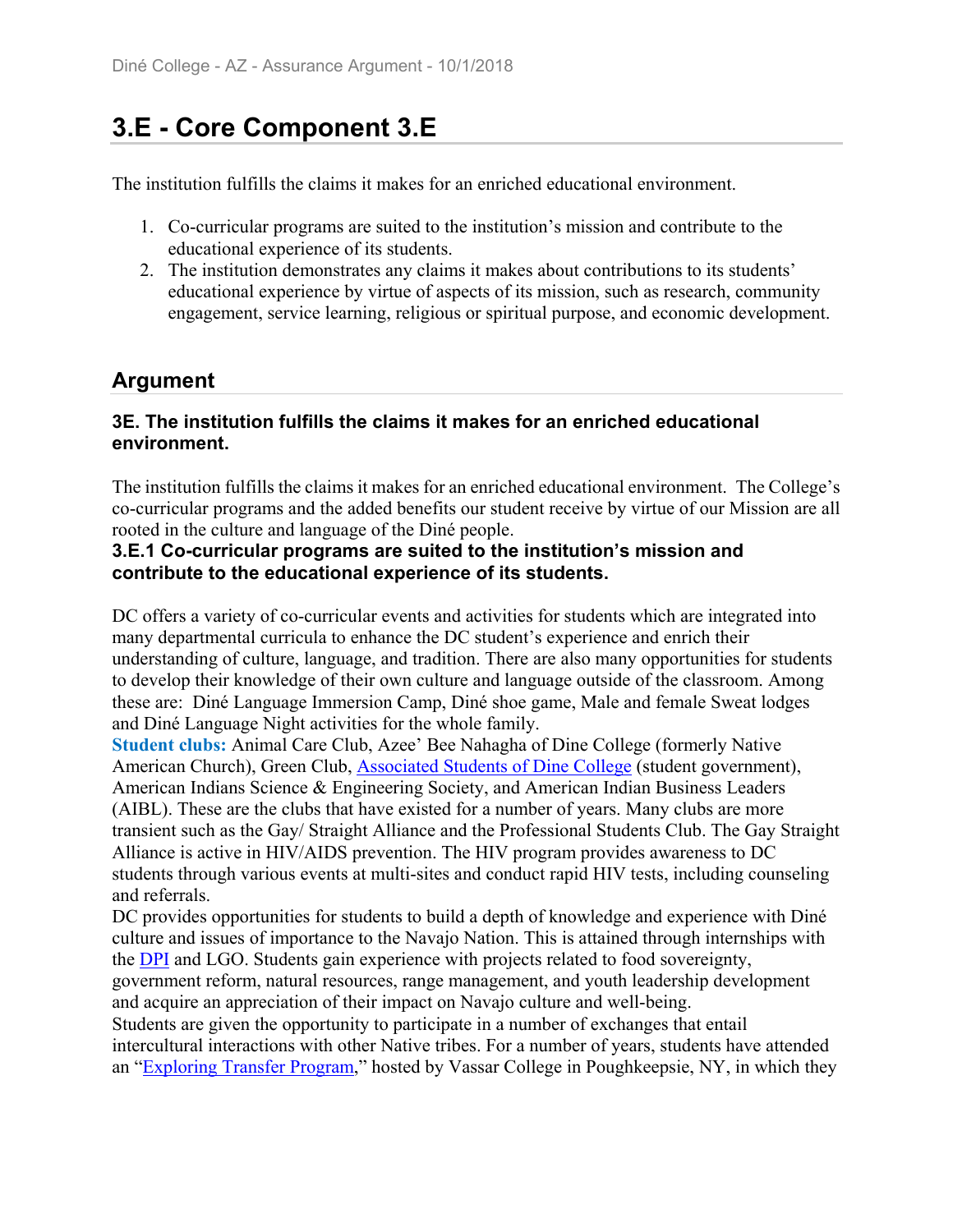participate with other potential transfer students from around the country in courses and extracurricular experiences.

There are a number of internship opportunities available to students who wish to stay on the reservation. The most notable and longest established is the SREP, the 10 week summer program is open to students majoring in a variety of health, biology and social science programs. The student projects at their practicum sites are in a variety of areas, including diabetes outreach and prevention among adults as well as youth, cancer prevention among youth, and HIV/AIDS prevention through social media. Prior to a five week practicum, students complete a three-week research methods course. During the final week, visiting faculty from other universities come to the campus to assist students in data analysis and design of research presentations.

NSF-TCUP grant also funds summer internships for students. The internship contains placebased content and Diné cultural knowledge integrated with science discipline knowledge. Local and regional reservation environment and technological issues are the focus for study, internship research and intervention. Interdisciplinary problem-based and sustainability-focused inquiry study and research integrate current and proposed STEM disciplines.

The College is a member of AIHEC and every spring a student conference is held at a TCU. There are a number of academic competitions that the students engage in. Some of these competitions have the intent of co-curricular learning in American Indian culture, history, and/or art. DC students perform well at the AIHEC competitions such as, Knowledge Bowl, a Jeopardy style game, Science Bowl, Art competition, Hand games, a traditional Native pastime, Web page design, poetry and One-Act play productions, etc.

The College has three athletic teams: cross country, archery, and rodeo. All of these sports have cultural ties to the Diné people. There are also a number of intramural sports programs and basketball tournaments.

#### **3.E.2 The institution demonstrates any claims it makes about contributions to the students' educational experience by virtue of aspects of its mission, such as research, community engagement, service learning, religious or spiritual purpose, and economic development.**

Each of the above mentioned co-curricular activities that are sponsored, promoted, and in some cases required of students, contributes to the accomplishment and fulfillment of the well-rounded educational objectives and ultimate mission of DC. The wide participation of students in each of these experiences stands as a testimony to the fulfillment of the means to the intended outcomes. To ensure participation in the required experiences of practicums, internships, and accountability and encouragement is provided by faculty members, supervisors and advisors. The primary goal for a DC education is "*to ensure the well-being of the Diné People*." This is accomplished through the teachings of the traditional way of life of the Diné People. For the Fine Arts program a former student, got published in The Best of College Photography magazine in 2017. The Best of College Photography pick college students majoring in photography. Another former Fine Art student's photography will be published in The Best of College Photography in 2018. The photo is entitled "Neon Lights" and is in the student publication of Tribal College Journal.

The DC IRB officially launched on Oct 1, 2017, since that time, IRB reviewed 22 proposals. Students were the point of contact on 18 of those proposals, so these projects directly benefit the students and therefore the college. Students are obtaining research experience needed to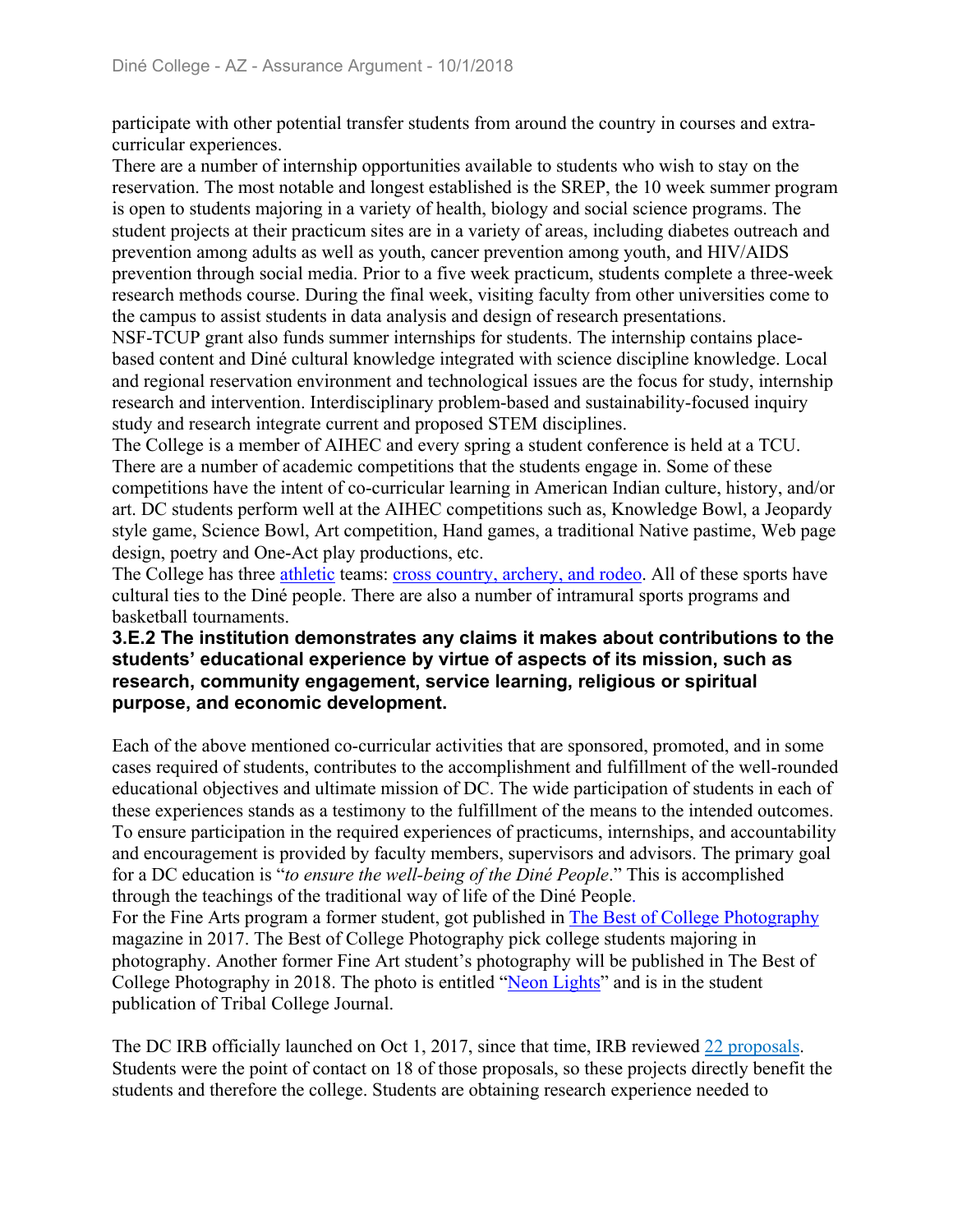successfully gain admittance into graduate degree programs. For the remaining 4 of the proposals, three of the projects involved students who assisted in data collection, 2 of the projects were associated with grant funding awarded to faculty at the college, and 1 is associated with evaluating the effectiveness of SREP.

### **Sources**

- 1 A 2 2017 2019 GenCatalog
- $\bullet$  1 A 2 2017 2019 GenCatalog (page number 36)
- 3.B.5.Dine College DPI 20180920
- $\bullet$  3.E.1.Dine College LGO 20180920
- 3.E.1. Vassar 20180920
- 3 E 1 2017 Athletic Equity Report
- 3 E 1 ASDC GovernmentPolicy Final
- 3 E 1 AthleticHandbook Final
- CLARKCHEE SKATEBOARDDevon B copy
- DC\_IRB
- neon lights copy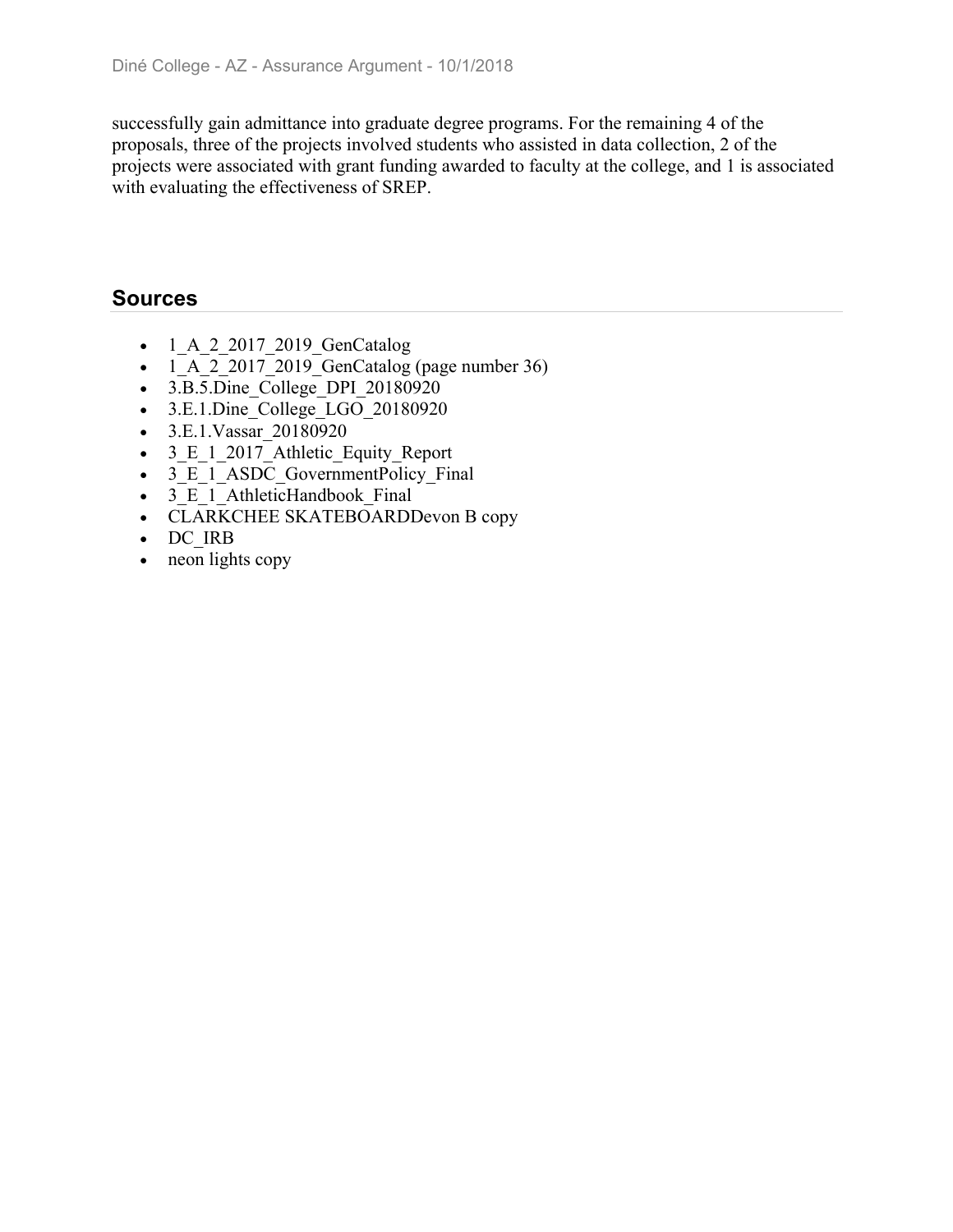## **3.S - Criterion 3 - Summary**

The institution provides high quality education, wherever and however its offerings are delivered.

### **Summary**

DC's degree programs meet the rigorous standards for Bachelor degrees, Associate degrees and certificates for direct employment and transfer. The programs help fulfill the mission of the College to provide higher education programs that are culturally appropriate and relevant for the Navajo people. Participation by faculty and administrators in AZTransfer meetings ensures that DC's course content meets the standards for public community colleges and universities in Arizona. DC has consistently engaged highly qualified faculty including those teaching in the high school dual enrollment courses. DC has been able to hire and retain qualified staff in key positions to maintain stability. Students' academic success is at the core of the mission to "*ensure the well-being of the Diné people*." DC has improved its strategic planning and evaluation. Academic and student support units are clearly tied into the College's strategic plan and long-term initiatives. As an ATD member, DC has strengthened student support services and programs, in particular.

### **Sources**

*There are no sources.*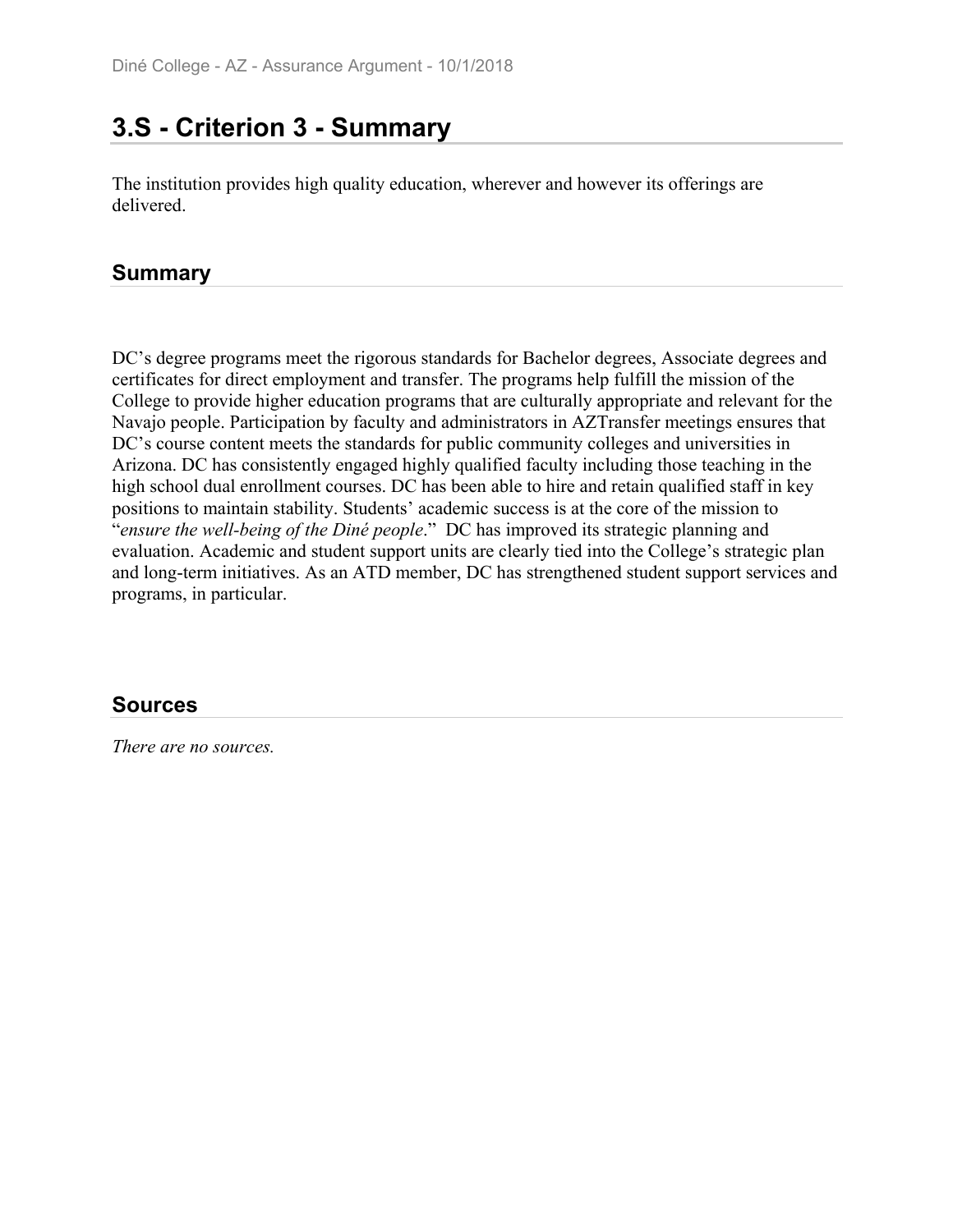## **4 - Teaching and Learning: Evaluation and Improvement**

The institution demonstrates responsibility for the quality of its educational programs, learning environments, and support services, and it evaluates their effectiveness for student learning through processes designed to promote continuous improvement.

# **4.A - Core Component 4.A**

The institution demonstrates responsibility for the quality of its educational programs.

- 1. The institution maintains a practice of regular program reviews.
- 2. The institution evaluates all the credit that it transcripts, including what it awards for experiential learning or other forms of prior learning, or relies on the evaluation of responsible third parties.
- 3. The institution has policies that assure the quality of the credit it accepts in transfer.
- 4. The institution maintains and exercises authority over the prerequisites for courses, rigor of courses, expectations for student learning, access to learning resources, and faculty qualifications for all its programs, including dual credit programs. It assures that its dual credit courses or programs for high school students are equivalent in learning outcomes and levels of achievement to its higher education curriculum.
- 5. The institution maintains specialized accreditation for its programs as appropriate to its educational purposes.
- 6. The institution evaluates the success of its graduates. The institution assures that the degree or certificate programs it represents as preparation for advanced study or employment accomplish these purposes. For all programs, the institution looks to indicators it deems appropriate to its mission, such as employment rates, admission rates to advanced degree programs, and participation rates in fellowships, internships, and special programs (e.g., Peace Corps and Americorps).

## **Argument**

#### **4A. The Institution demonstrates responsibility for the quality of its educational programs.**

As DC completed its 50th year of providing classes, including the 42 years of HLC accreditation, DC is committed to continuously improve educational programs. DC offers quality educational programs and the quality of our academic programs is assured through our assessment program, which has continued to be in place with SLC (doc 1, doc 2, doc  $3$  – meeting mins), GenEd Committee (doc 1, doc 2, doc 3 – meeting mins) and Curriculum that are faculty driven and through a cycle of academic program review. DC has an experienced Registrar who evaluates the quality of credits acceptable for transfer into DC programs. All programs adhere to rigorous standards, including dual credit program and offer all of the academic support services necessary to ensure the success of the students.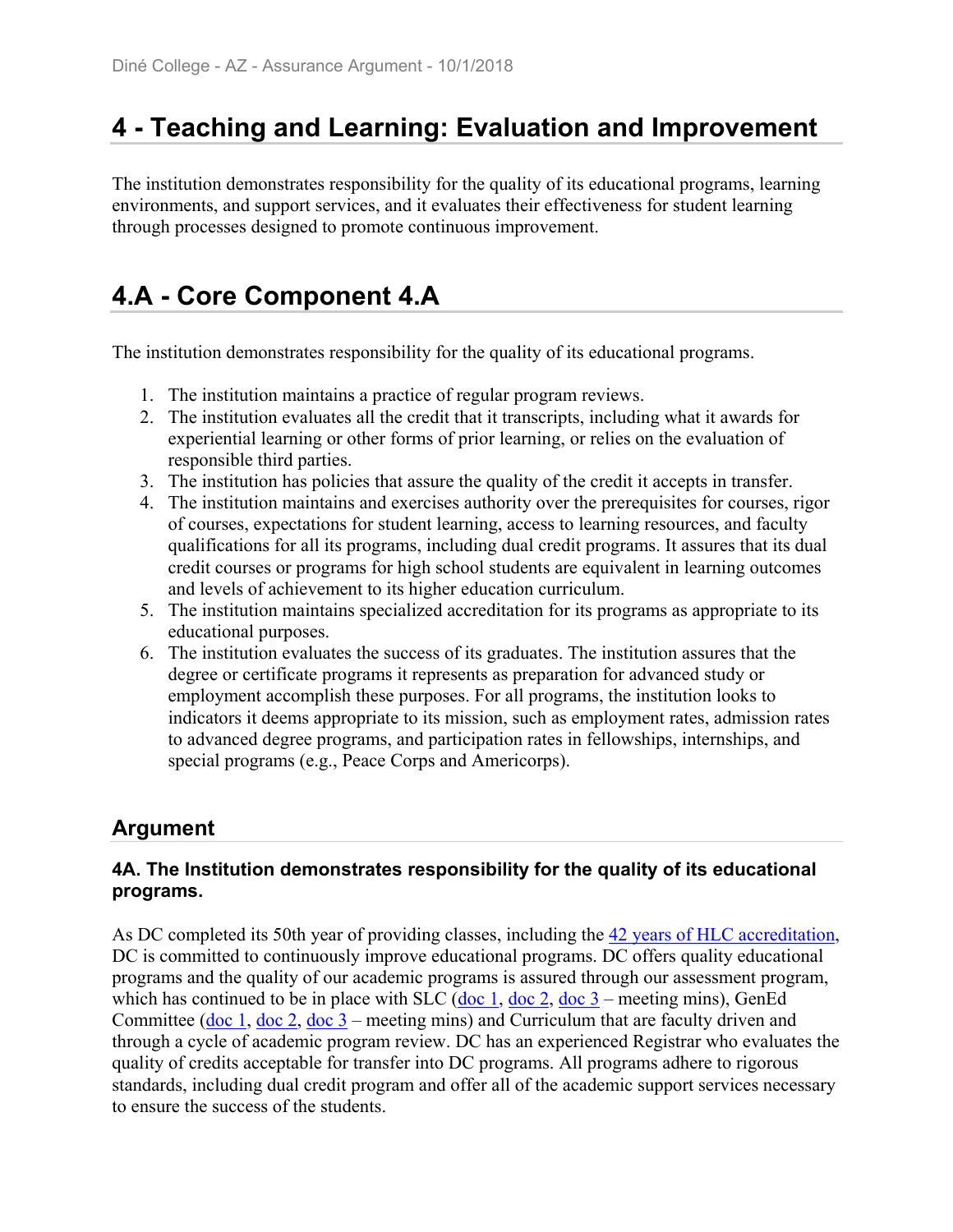#### **4.A.1 The institution maintains a practice of regular program reviews.**

DC takes responsibility for the quality of its educational programs by maintaining the practices of regular comprehensive academic program reviews. DC programs are current with published information available in the College Catalog and in the course registration system, Jenzabar. All programs also include clear academic maps or pathways that list required courses to take each semester to complete a degree program (reference of Program Review Report).

Prior to 2016, DC utilized various professionally acceptable practices of program review. DC revised these practices to better fit the institution and provide more useful feedback. These reviews were conducted at the institution intending to highlight the program strengths and weaknesses based on the previously established program review process.

AY 2014-15 was the first year the College piloted the Academic Program Reviews as outlined in the Academic Program Review Guidelines & Criteria, also known as the "APR Handbook," Division chairs and key faculty collaborated to review all academic programs and identified the following areas for improvement:

ꞏ *Producing an Academic Program Review summary report incorporating information from the reviews of all programs in that year.*

ꞏ *Utilizing the APR to better inform budgeting decisions.*

ꞏ *Including "fiscal efficacy" metrics in the review process.*

ꞏ *Making informed choices about strengthening, maintaining, reducing, and eliminating different program offerings.*

The APR Handbook defines DC's efforts for the improvement of program reviews which was introduced in Spring 2017. The APR Handbook outlines the processes for program reviews by:

*1. Providing an explanation of the three major areas that required completion: The Self-Study, the Site-Visit, and the Action Plan (APR Handbook 2016, pg. 6-10.).*

*2. Providing the official criteria to be addressed in the self-studies (APR Handbook 2016, pg. 13).*

*3. A staggered schedule of deadlines associated with the active programs. (APR Handbook 2016, pg. 21-23).*

*4. The addition of a qualified (APR External Evaluator Nomination Form) external reviewer to provide unbiased feedback on facets of the criteria (APR Handbook 2016 pg. 11-12).*

*5. The APR Evaluation Member Worksheet, to be completed by the review team to determine if the degree has met the criterion (APR Handbook 2016, pg. 28).*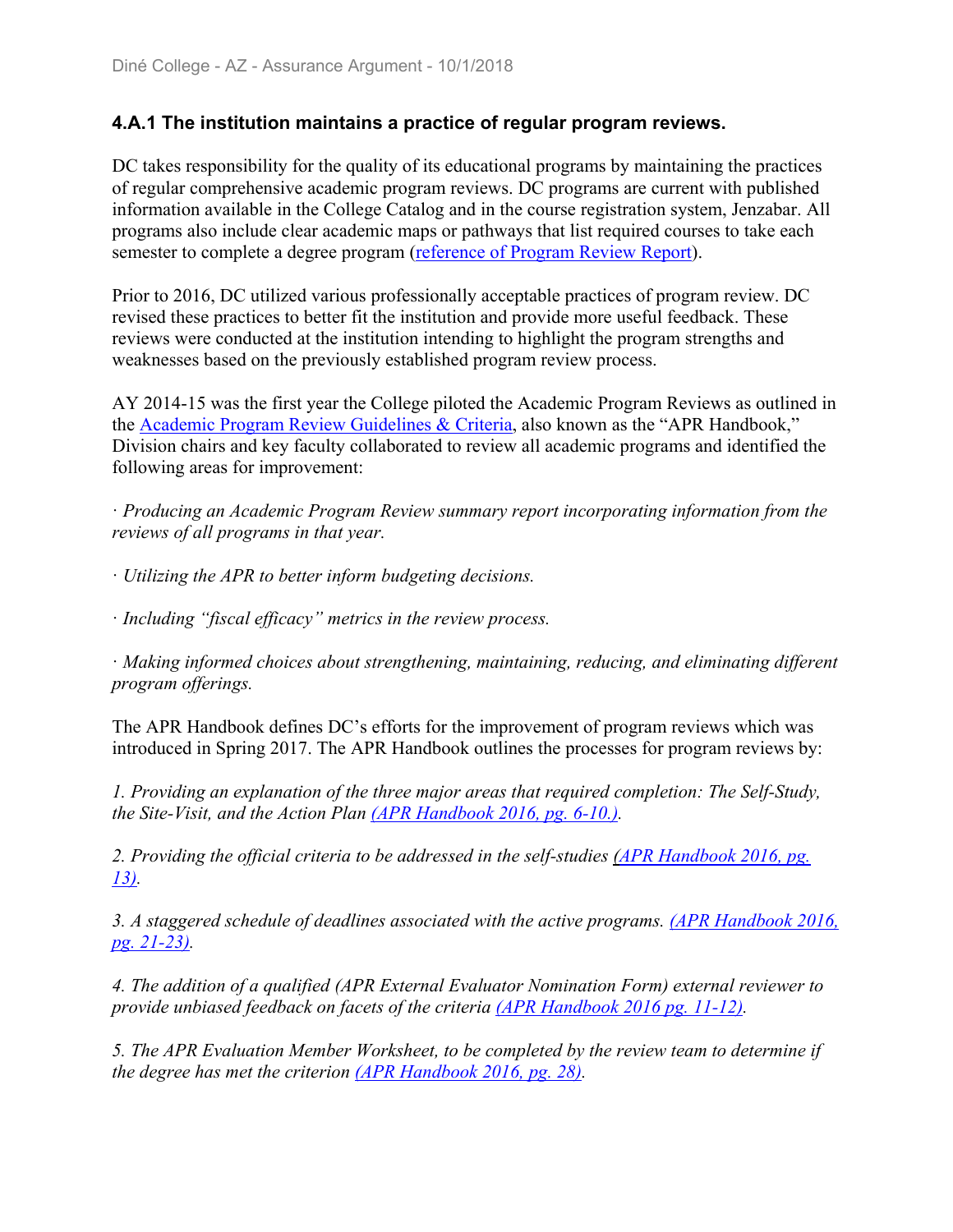This APR handbook was provided in the required HLC Interim Progress Report, 2016 and as a result, the HLC Embedded Report will serve as a follow up to the ongoing student learning assessments at DC; focusing on: *1) that the institution's learning outcomes assessments includes clearly stated learning outcomes at the institutional level, program, and course level, 2) that these outcomes are linked to well defined assessment procedures, 3) that assessment data are being collected, reviewed, and employed for the purposes of improvement on a systematic basis, and 4) that the first round/cycle of academic program review has been started and that information deriving from the reviews is being evaluated systematically within the institution.* 

Program review is carried out according to the APR Procedures. The program review is a process of timely, systematic review and evaluation of all academic programs offered at DC. The process of an APR is designed to examine, assess, and strengthen programs, facilitate program improvement where appropriate, and assist in achieving the best use of College resources. Each academic program is reviewed on a four-year cycle. The APR process includes five major steps: *1) initial planning, 2) self-study, 3) internal review, 4) analysis of findings, and 5) the report to the College's Board of Regents.*

Starting in the AY 2017-18 the College undertook the sequenced reviews of its associate's degrees and bachelor's degree, following the guidance of the APR.

The following list identifies academic program reviews conducted and the reports on those reviews for Spring 2017:

- ꞏ AA. Diné Studies
- ꞏ AA. Early Childhood Education
- ꞏ AA. Business Administration
- ꞏ AS. Mathematics
- ꞏ BA. Business Administration

The following Fall 2017 semester three additional programs completed their APRs:

- ꞏ AA. Computer Information Science
- ꞏ AS. Biology
- $\cdot$  BS. Biology

The following list identifies academic program reviews conducted and the reports on those reviews for Spring 2018:

ꞏ AAS. Business Management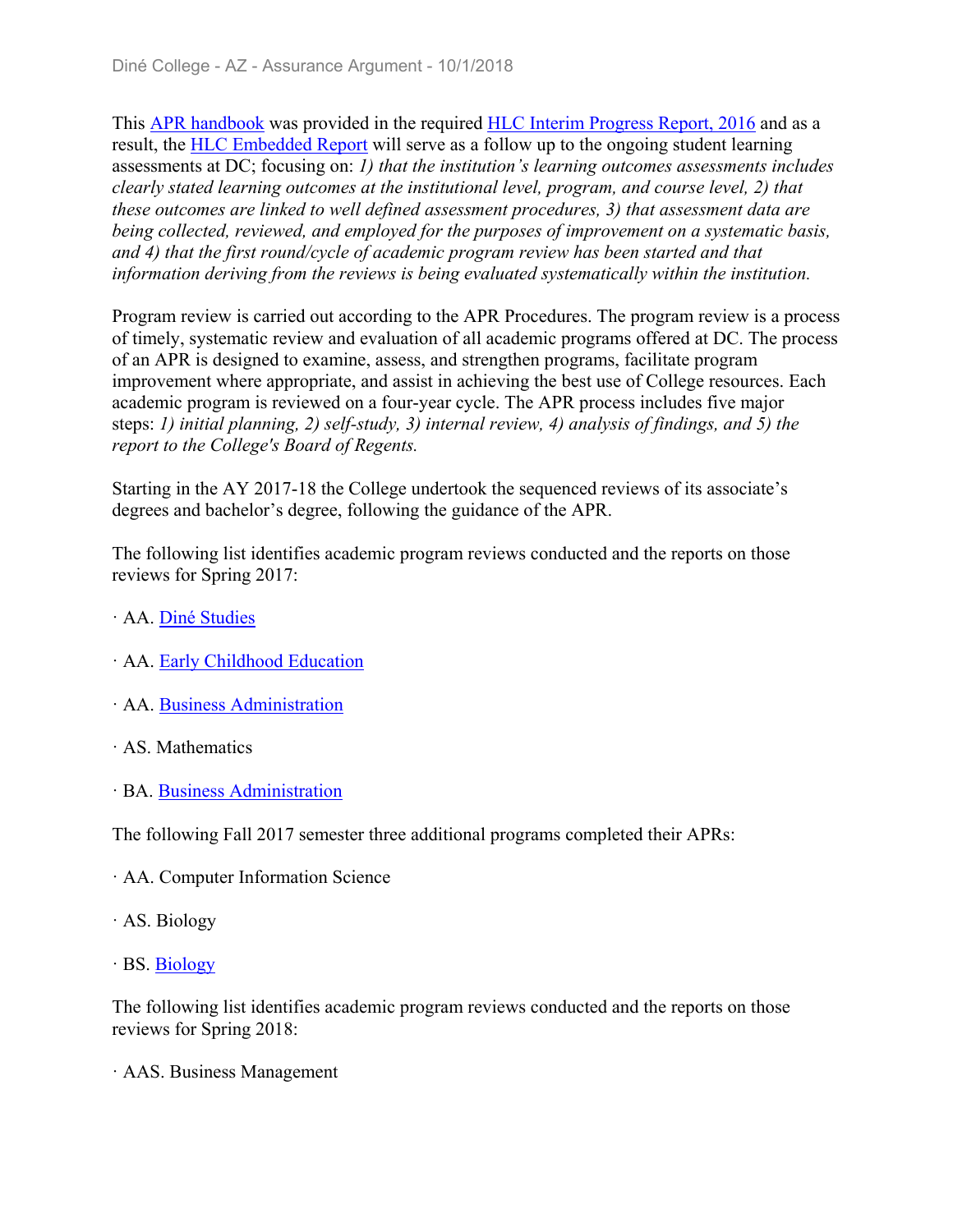- ꞏ AS. Physics
- ꞏ BA. Elementary Education
- ꞏ BS. Secondary Education (Science & Math)

In the Diné Studies program, it was discovered that the strengthening of the program should include partnerships with local high schools in order for the programs to grow and maintain enrollment stability. In addition, the Diné Studies review revealed the opportunity to strengthen the program courses and provide clear examples of how instruction (learning and teaching) occurs in the courses that addresses the innovative approaches and methods based on Diné pedagogical practice. Furthermore, the Diné Studies academic program review thoroughly shows the steps followed in accordance with the APR Handbook and includes a three-year action plan. This process involves an extensive self-study of existing practices in conjunction with a selfassessment identifying strengths, weaknesses, and recommendations for improvements. The program review guidelines require that each program/department describe or assess its: mission and objectives, demographics of students (including first destinations of graduates), role in the college's GenEd curriculum, high-impact practices, comparison to peer institutions, curricular revisions, resources (physical, instructional, technological), faculty, and financial status. The review is supplemented by the on-site assessment of an external reviewer who is selected by the department under review.

For example, the Business Administration APR discovered that the Business program should implement and plan for revising the mission statement and reassessing the need for certain classes and programs across the curriculum. The program includes a written recommendation by the External Reviewer. A final analysis was then prepared based upon the findings and available data, some of which are currently being collected (e.g., graduation and retention rates for various Business programs). The APR reporting process will be strengthened through recent concerted efforts to improve data collection College-wide.

The example APRs are evidence the College has made tremendous strides towards its practice of regular program reviews. Over the span of four years, the College continues to make efforts to ensure the quality and rigor of academic programs. By no means does the College claim to have mastered the concept, however, DC will continue to make assessment improvements.

#### **4.A.2 The institution evaluates all the credit that it transcripts, including what it awards for experiential learning or other forms of prior learning, or relies on the evaluation of responsible third parties**.

DC Records and Admission is responsible for evaluating transcripts and determines the credits to accept from institutions according to the Articulation Transfer Guide and Policy. This is the DC policy for the transfer of credit from other institutions of higher learning. The DC policy delineates the process for evaluating and accepting transfer credits. The student must have an official transcript sent to DC for evaluation from each college attended where credit is sought; formal transfer credit evaluations will not take place until official transcripts are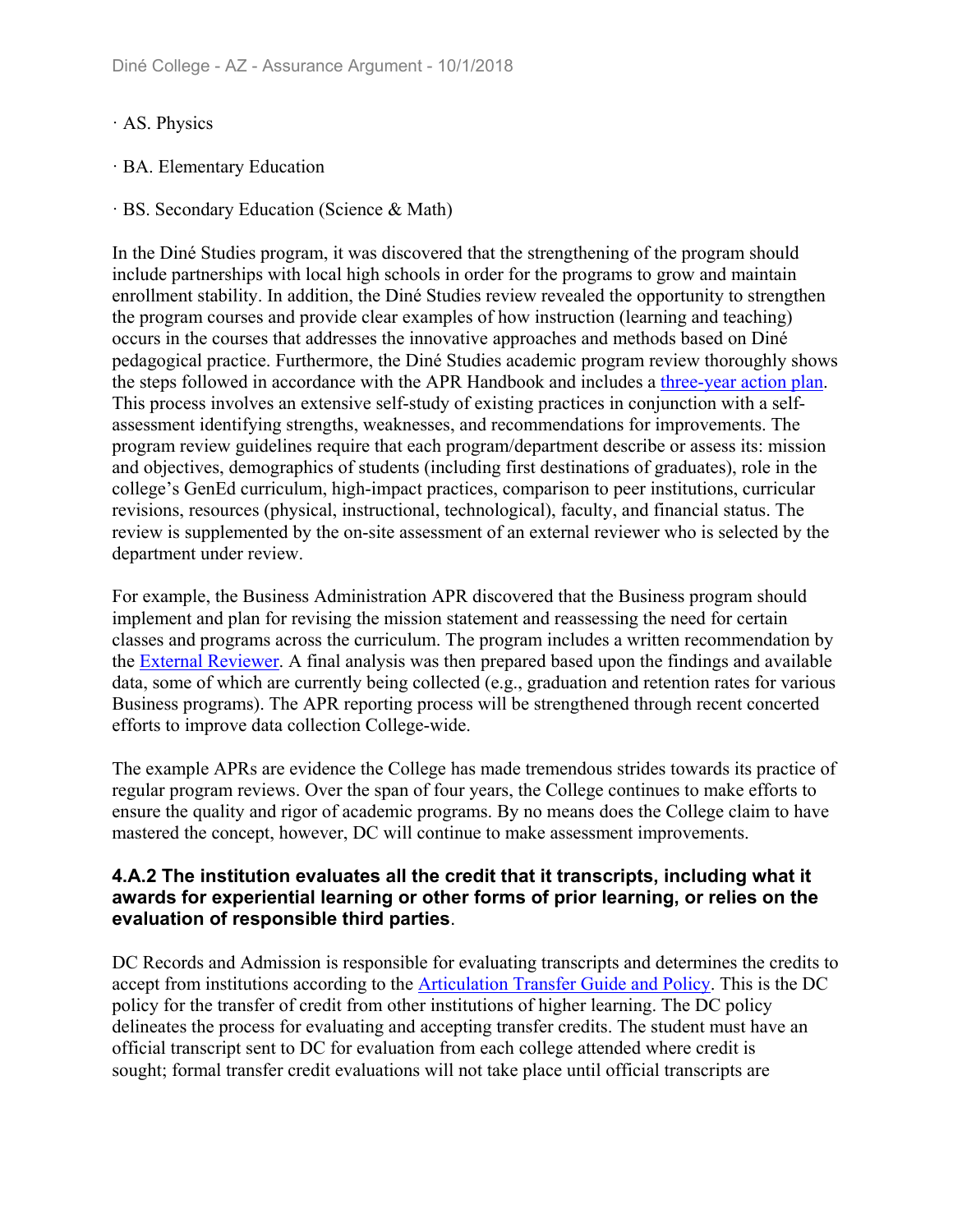received. In general, DC may accept up to 40 credit hours of course work in which the student has earned grade of "C" or higher in coursework that is college-level (not developmental).

The College currently does not accept or evaluate prior learning or experiential learning. DC is part of articulation agreements in both Arizona and New Mexico. Faculty from all schools are actively involved in related task forces. Both states maintain articulation websites:

#### http://www.aztransfer.com/

http://www.hed.state.nm.us/institutions/general-ed-core-course-transfer-curriculum.aspx

#### **4.A.3 The institution has policies that assure the quality of the credit it accepts in transfer.**

The quality of credit accepted in transfer is assured in the Articulation Transfer Guide and Policy and policies regarding transfer credit are outlined in the College Catalog 2017-2019. DC verifies the quality and rigor of credit transfers in advance of formalizing the transfer agreements. In the unlikely event that a transfer represents a less than clear potential outcome, the Academic Standards Committee, a standing committee of the faculty, adjudicates transfer credit and transcript requests on a case by case basis.

#### **4.A.4 The institution maintains and exercises authority over the prerequisites for courses, rigor of courses, expectations for student learning, access to learning resources, and faculty qualifications for all its programs, including dual credit programs. It assures that its dual credit courses or programs for high school students are equivalent in learning outcomes and levels of achievement to its higher education curriculum.**

The expectations for student learning outcomes are outlined in course syllabi as seen in the example for HUM 151. DC ensures syllabi are prepared in accordance with the standard syllabus template to maintain, among other things, course learning outcome consistency. A syllabi inventory confirms course syllabus consistency in accordance with the template. The syllabi inventory included a broad overview of basic information, course descriptions and rationale, course specific policies, course requirements, evaluation and grading, and DC academic policies. Faculty has the ultimate decision on courses and prerequisites in accordance with the Curriculum Committee requirements. Faculty set prerequisites when course descriptions are approved and has discretion to make adjustments during curriculum reviews. Discussion and determination of prerequisites for courses is rooted in faculty's understanding of curriculum scaffolding and guidance from external accreditation/licensure expectations.

The Jenzabar software used by the College checks for prerequisites, and if prerequisites are not yet met, enrollment in a course is not allowed unless overwritten by the faculty.

Faculty understand the commonly accepted expectations of courses and programs in postsecondary education and maintain these expectations in student learning and course rigor. The Faculty Handbook provides credit hour definition and the course syllabus includes discussion of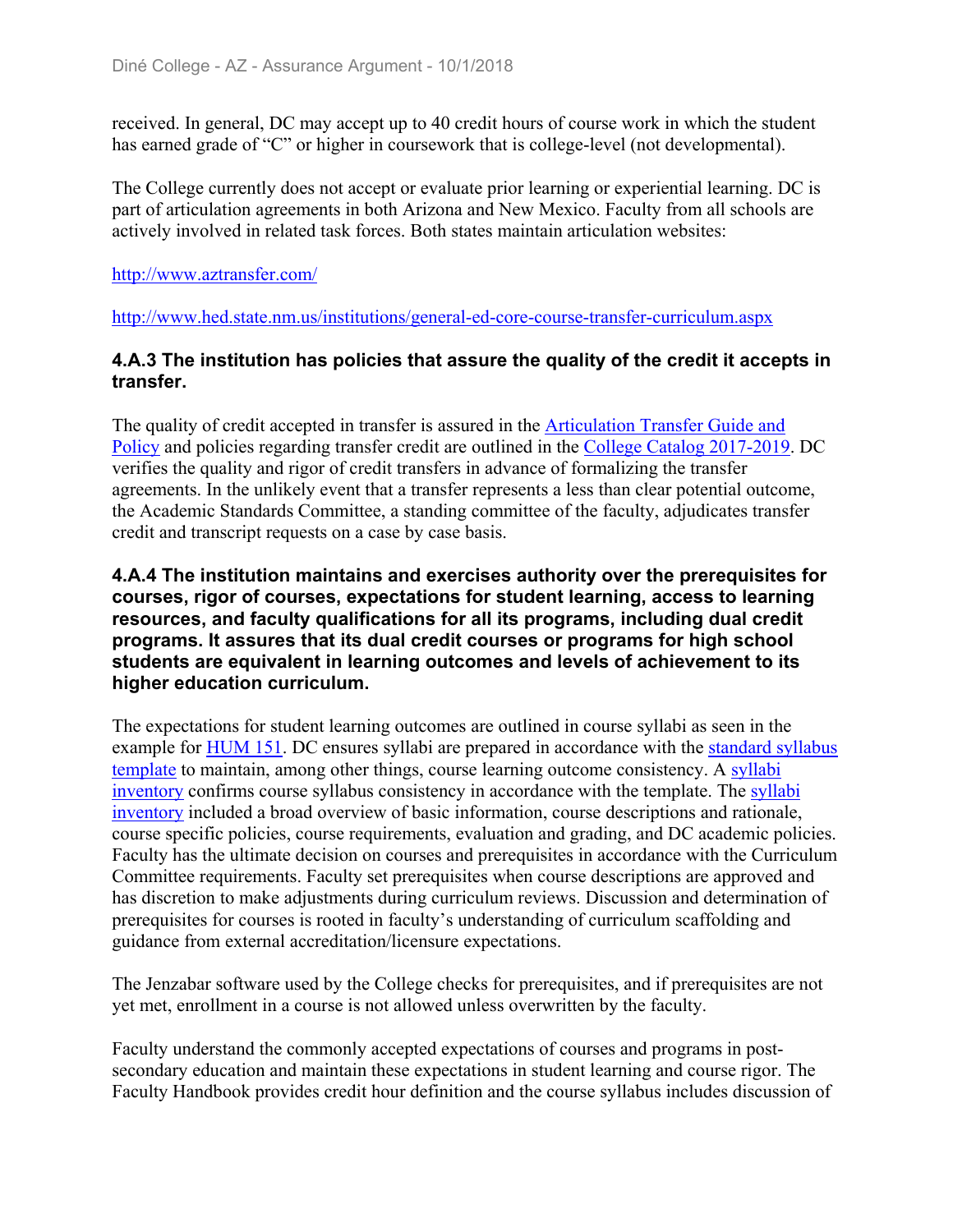coursework rigor. Academic rigor is assured and evaluated through the 2015 Institutional Assessment Plan and revised as needed. Student learning outcomes are also evaluated through the faculty standing committee SLC. The committee considers program and course rigor and makes recommendations to the faculty to better understand various learning modalities.

Regarding access to learning resources, library access that allow students broad access to learning resources on campus, and the availability of library catalog and databases online allow students unlimited access to learning resources. For distance education and ITV students, each student has access to courses with the Blackboard learning management system. Blackboard allows students to have access to courses at any time, and each class has built-in hyperlinks to materials specific to the respective subject matter.

**Access to Learning Resources.** Learning support services are provided by the College directly and are outlined in the General Catalog, such as *Libraries, Learning Centers, Career Services, Counseling Services, Disability Support Services, Museum, Retention Office and Transfer Services.*

Assessing faculty qualifications for teaching in any program is directly handled by the Provost, in consultation with School Deans and commonly accepted best practices and guidelines for faculty qualifications as defined by the HLC. The Faculty Handbook addresses faculty qualifications. Specifics are given in the College's Personnel and Procedures Manual, section 400.12:

ꞏ *To maintain compliance with the Higher Learning Commission's guidance on qualified faculty, the credentialing process will be codified in the personnel policies, and will use credentials based on degrees, coursework, and tested experience.*

ꞏ *The College will maintain qualification standards to reflect the scholarship and rigor consistent with regional Colleges and universities.*

ꞏ *The College-wide criteria are designed to be responsive to changes in disciplines, transferability of courses and degrees, and the employment market. The minimum qualification standards are set by the College and the specific discipline may implement additional standards that are consistent with College standards.*

DC Dual Credit courses provide high school students an affordable opportunity to experience college-level courses and the likelihood of students creating a postsecondary pathway, while reducing student/family expenses and time in attaining degrees. The College developed DC BOR approved dual credit policies, procedures and a guidebook to maintain a quality program for the stakeholders and partners. Currently there are four dual credit agreements within the Arizona and New Mexico states.

According to the Dual Credit Guidebook and Policies and Procedures, each of the faculty are required to submit an adjunct faculty application through DHR and Dean of Schools. For instance, if the adjunct faculty will be teaching the course MTH 110 College Algebra, the application will be forwarded to the Dean of School of Science, Technology, Engineering and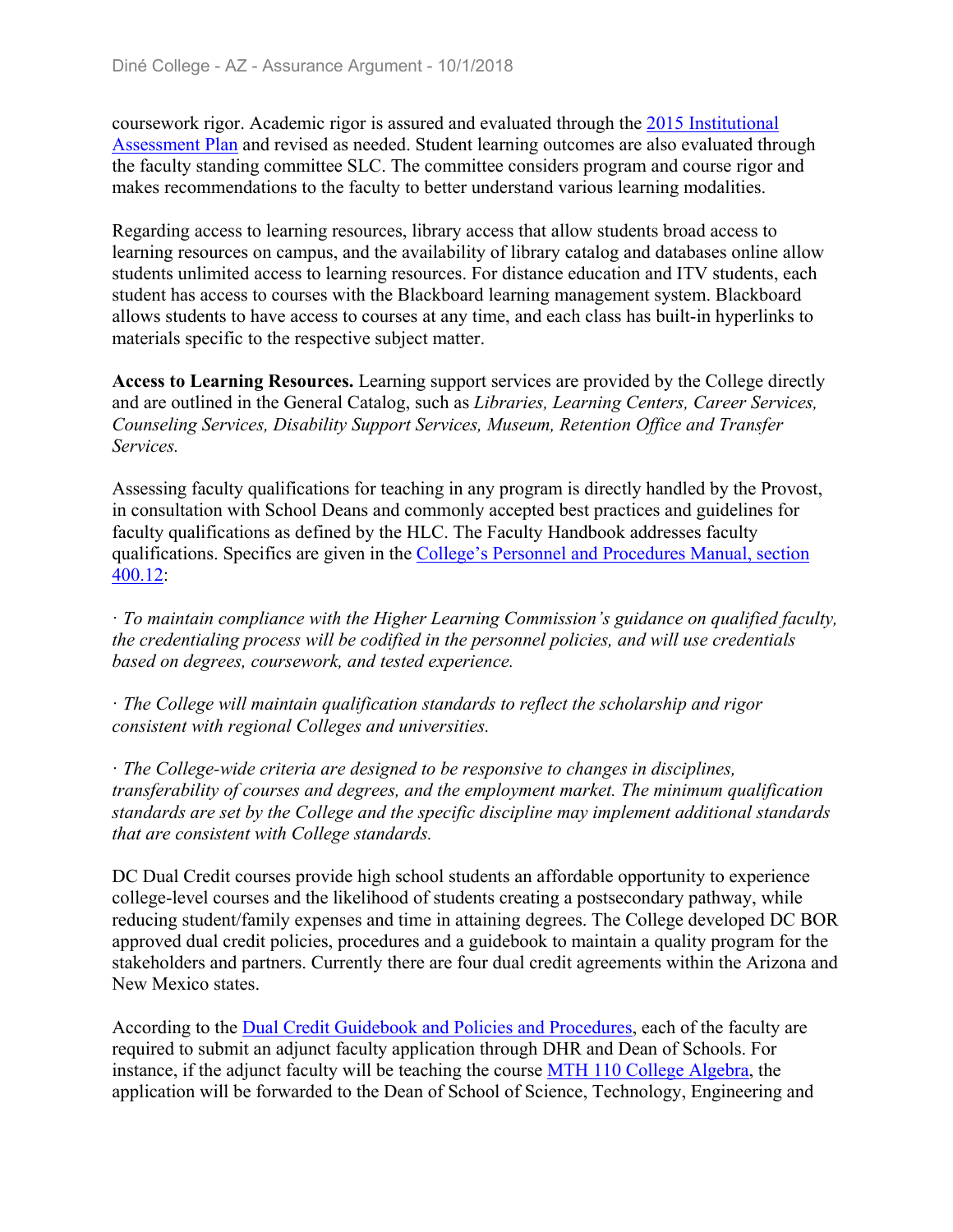Math for proper credentialing. Whether on campus or through dual credit, faculty qualifications are the same and regularly monitored by the School Deans and DHR.

College courses offered by DC are listed in the DC Catalog. The dual credit courses offered are: NAV 101 Navajo as a Second Language II; NAV 102 Navajo as a Second Language II; ENG 101 Freshman English I; ENG 102 Freshman English II and MTH 110 College Algebra. In the event a high school faculty is teaching the dual credit course, they are appropriately credentialed through a review. Upon thorough review, if the adjunct faculty is approved to teach the course the faculty will undergo adjunct faculty training and will collaborate with the appropriate School Dean to create a Course Schedule Request (CSR). The adjunct faculty teaching the dual credit course will abide by the approved College syllabus. The DC dual credit practices ensures adjunct faculty and dual credit students follow the curriculum standard of the College. Textbooks will align with the College syllabus. The appropriate School Dean evaluates adjunct faculty teaching practices. In addition, student evaluations are conducted to ensure quality instruction. The partnering high schools are required to abide by the College's academic calendar to ensure deadlines are met.

#### **4.A.5 The institution maintains specialized accreditation for its programs as appropriate to its educational purposes.**

DC currently does not have any programs under specialized accreditation and has not pursued specialized accreditation for any of its programs.

#### **4.A.6 The institution evaluates the success of its graduates. The institution assures that the degree or certificate programs it represents as preparation for advanced study or employment accomplish these purposes. For all programs, the institution looks to indicators it deems appropriate to its mission, such as employment rates, admission rates to advanced degree programs, and participation rates in fellowships, internships, and special programs (e.g. Peace Corps and Americorps).**

Currently, the College does not have any information on alumni. In December 2017 DC established the key position of an Alumni Relations Specialist as a means to maintain and seek contact with graduates. The purpose of the position is to track the number of graduates going on to advanced studies. DC expects the Alumni Relations Specialist to be responsible for a wide range of activities to engage and involve our college alumni in meaningful ways. The position was filled in spring 2018. Much work needs to be done to evaluate the continued success of our graduates. Plans include managing existing alumni relations programming by fostering collaborative relationships to help illuminate the alumni network and provide professional developmental opportunities for current students.

DC's participates in the National Student Clearinghouse (NSC) to tracks graduates. The College utilizes the NSC as a third party representative to report student enrollment to the Federal National Student Loan Data System (NSLDS) every 30 days and degree completions at the end of each term. In return, the College is able to utilize their Student Tracking services to identify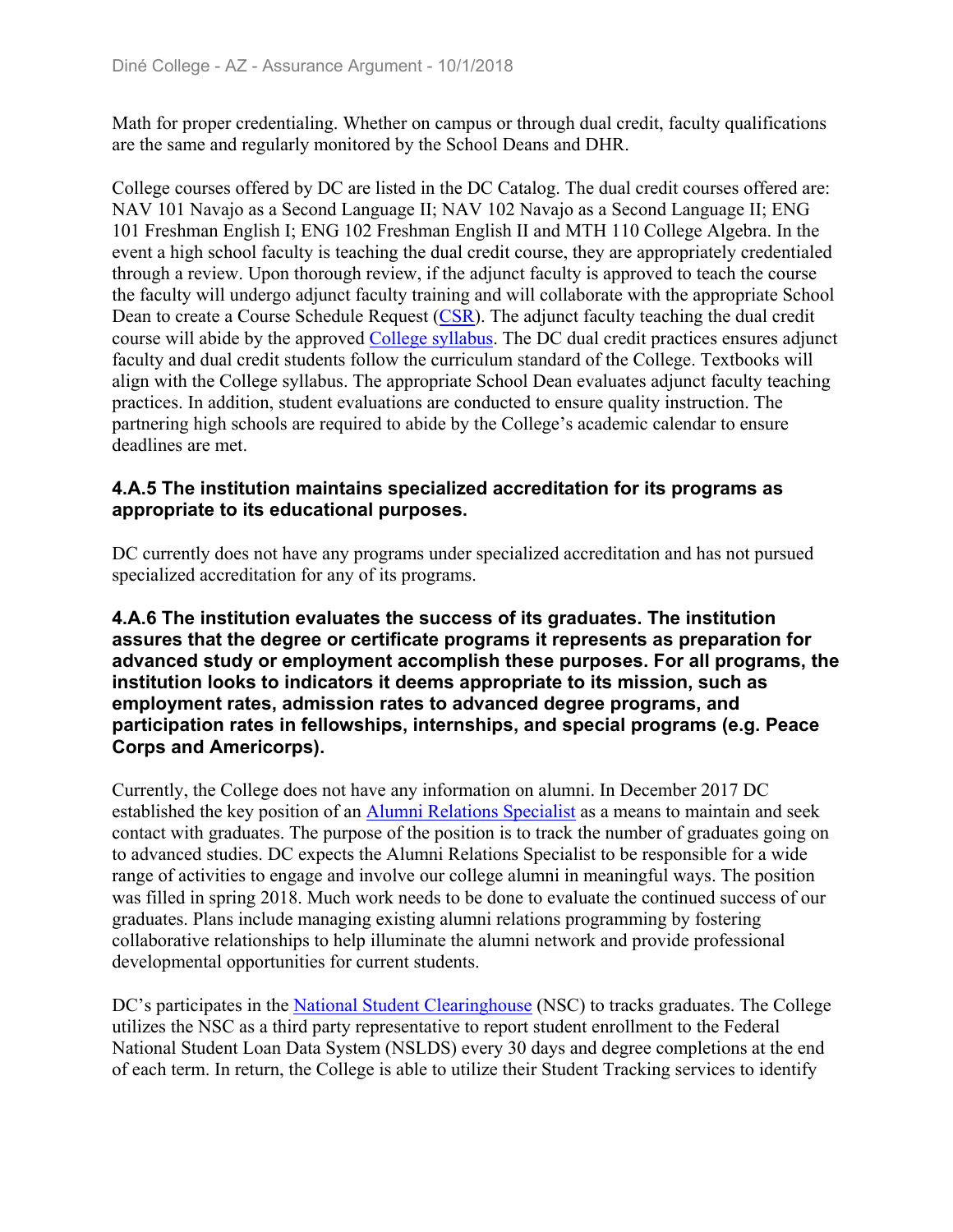New Incoming students (First Time Freshmen or New Transfer) through prior attendance record identification or by tracking Graduates after they have completed their degree at DC.

In the SREP, students were tracked who took the PUH 290 course. From this overview table, 187 students participated over the 16 years that were tracked, 112 of them (60%) received a degree. Mindful that many students earned multiple degrees over the years, the total number of degrees earned by the group was 188. Bachelor degrees were the most popular, at 64, 8 students earned master degrees, and 3 completed medical degrees (MDs). The future of at least 13 students is not known and some student data was not captured because all institutions do not participate in the Clearinghouse. Some institutions solely report attendance and choose not to report earned degrees. The data provided was used to determine the impact of the students' participation in the program, to track the student enrollment status, transfers to other programs/institutions and degree completion.

DC's current degree programs and certificates are using the NSC data as a means to track the status of their current and past students. The information from NSC will be used to reference future academic goals. SREP recruits students who are at the sophomore level or higher and interested in an experience promoting healthy Native communities through evidence-based approaches including health promotion program evaluation and research. Most students major in public health or the health profession generally. The goal of the program is to engage students in an academically challenging research internship in the health profession within their own communities, enhancing their connection and identity with community and culture. This experience should strengthen their resolve to complete their degrees and find ways to apply that learning to the issues in their communities. The students take a course in research methods (PUH 290) followed by a research practicum course (PUH 297). NSC data assists DC in tracking the retention of these students.

OIPR has been gathering graduate data for a number of years. Prominent among information gathering instruments are the Graduation Surveys. Beginning in 2014, the Office of Institutional Effectiveness, renamed to OIPR, produced a report on the findings. In addition to the standard demographic information, the survey asked about satisfaction with various programs and services.

For the AY13-14, of the186 survey participants, 87 graduates were either satisfied or very satisfied with their classes, 51 were either satisfied or very satisfied with their ITV classes, 51 were either satisfied or very satisfied with their online classes, and 95 were either satisfied or very satisfied with the quality of instruction.

For the AY14-15, of the 195 survey participants, the survey results showed some differences. Fifty-five were either satisfied or very satisfied with their ITV classes, 60 were either satisfied or very satisfied with their online classes, and 55 were either satisfied or very satisfied with the quality of instruction.

For the AY15-16, of the 140 survey participants, 86 were either satisfied or very satisfied with their ITV classes and 89 were either satisfied or very satisfied with their online classes.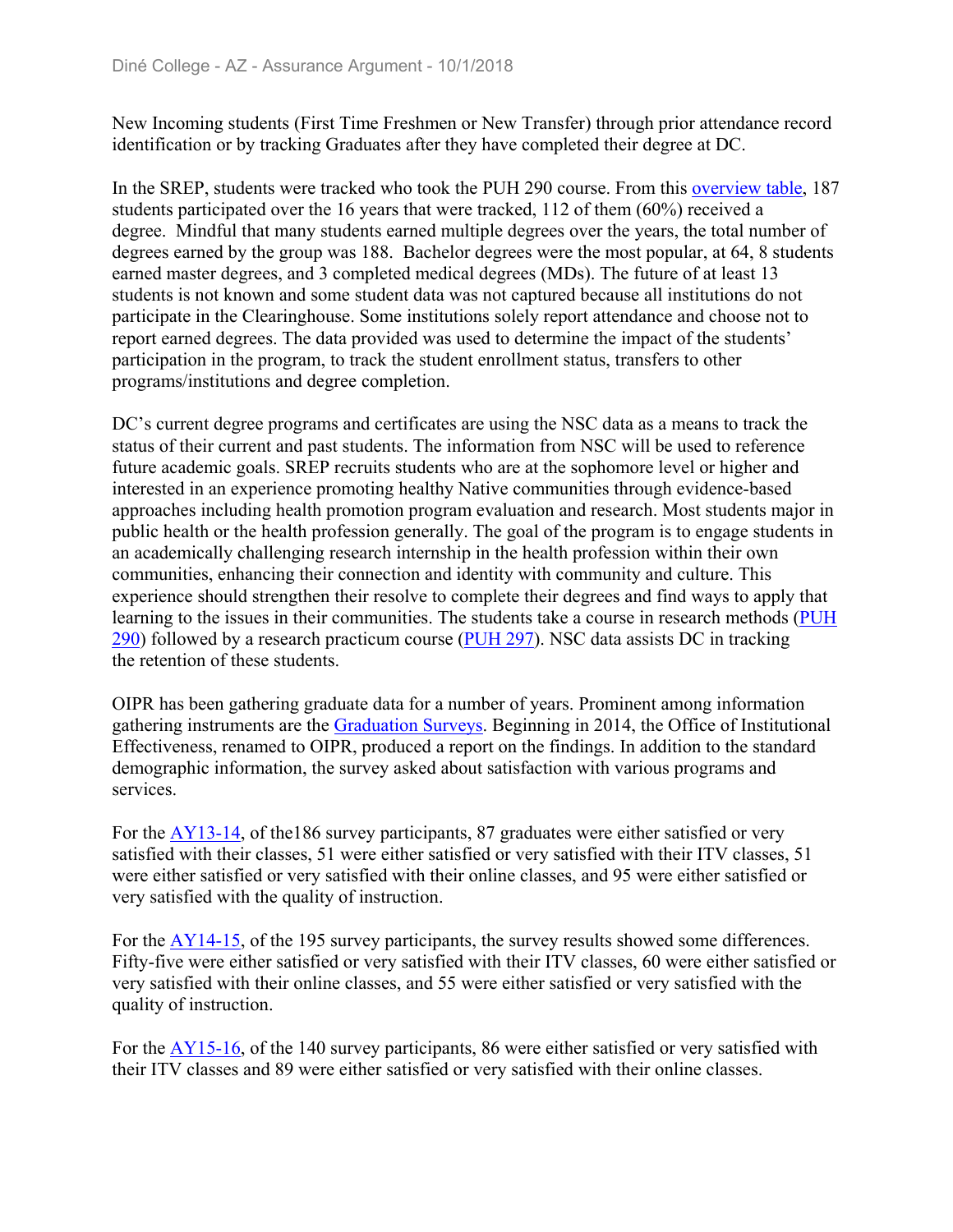For the AY16-17, of the 118 survey participants, 86 were either satisfied or very satisfied with their ITV classes and 95 were either satisfied or very satisfied with their online classes.

Based on the survey results, improvements have been made for advising to address student needs. Continuous improvements are ongoing in advising. However, the College understands the need to incorporate a systematic data gathering strategy targeting graduates.

### **Sources**

- $-1$  A 2 2017 2019 GenCatalog
- $\bullet$  1 A 2 2017 2019 GenCatalog (page number 43)
- $\bullet$  1 A 2 2017 2019 GenCatalog (page number 99)
- 2016.06.29.StudentTracker Control Report SREP\_PUH290
- $\bullet$  2016.07.19. overall srep data
- 2016 EDU 200
- 2017 Grad Data All
- 3 C 2 2017 08 10 Dual Credit Guidebook
- 4 A 1 2016 Final InterimReport HLC
- 4 A 1 2017 04 17 AA BusAdm APR Final
- 4 A 1 2017 04 19 AA BusAdmAPR Final
- 4 A 1 2017 04 21 ExternalEvalWrksht AA BA BusAdmin
- 4\_A\_1\_2017\_10\_31\_CDS\_APR\_FINAL
- $\bullet$  4 A 1 2017 10 31 CDS APR FINAL (page number 55)
- 4 A 1 2017 2020 AcadPrgmReview Revised
- 4 A 1 2017 2020 AcadPrgmReview Revised (page number 6)
- 4 A 1 2017 2020 AcadPrgmReview Revised (page number 11)
- 4 A 1 2017 2020 AcadPrgmReview Revised (page number 13)
- 4 A 1 2017 2020 AcadPrgmReview Revised (page number 21)
- 4 A 1 2017 2020 AcadPrgmReview Revised (page number 28)
- 4 A 1 2017 ECE CDTE APR SelfStdy Rprt FINAL
- 4 A 1 2018 04 DinéCollege APR
- 4\_A\_1\_2018\_07\_13\_APR\_BS\_CDTE\_STEM
- 4 A 1 APR DC STEM BIOLOGY
- 4 A 2 2010 12 15 AZ Transfer Policy
- 4 A 2 AZTransfer Homepage 2018 09 19
- 4\_A\_2\_NMHED\_GenEdCourseTransf\_2018\_09-19
- 4 A 3 2010 12 15 AZ Transfer Policy
- 4 A 4 2015 InstitutionalAssessPlan
- 4 A 4 2017 2018 SyllabiInventoryENG
- 4 A 4 2018 HUM 151 F Syll
- 4 A 4 2018 SyllabiInventory
- 4 A 4 DC Syllabus Template
- 4 A 6 2014 05 19 GraduationSurvey Report
- 4 A 6 2015 05 14 GraduationReport
- 4 A 6 2016 GraduationReport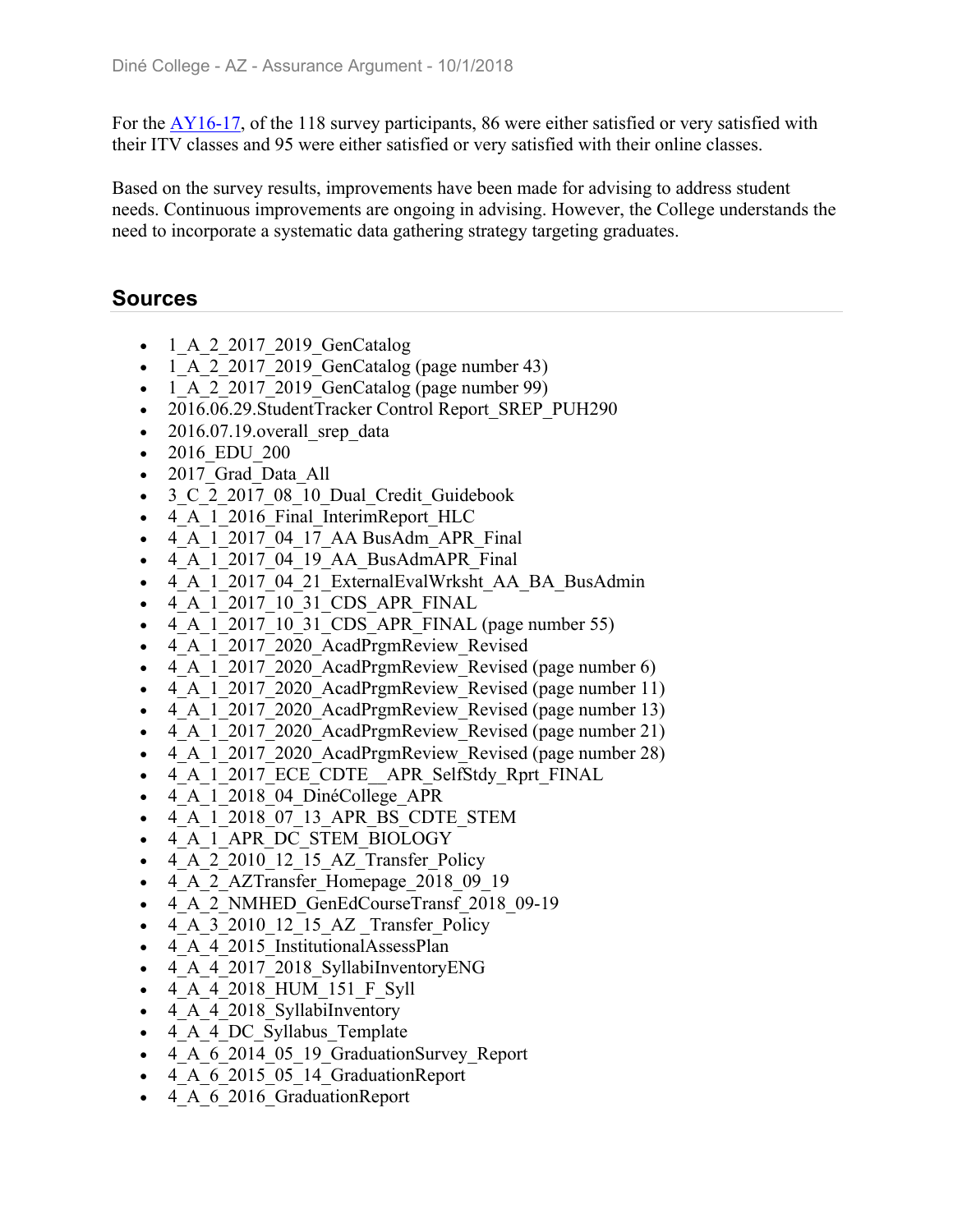- 4 A 6 2017 GraduationReport
- $\overline{4\phantom{1}}\phantom{1}A\phantom{1}6\phantom{1}2018\overline{0}$  JobDescription FormPt2
- 4\_A\_DineCollege\_Accreditation 2018 09 19
- $\bullet$  4 C 4 2015 09 04 Student Track App
- $\overline{4}$   $\overline{C}$   $\overline{4}$  2016 $\overline{06}$  28 $\overline{S}$  SREP Data Report
- 5 A 4 2015 01 05 PersonnelPP Manual
- $\overline{5_A}$   $\overline{4}$  2015 $\overline{01}$   $\overline{05}$  PersonnelPP Manual (page number 59)
- BA.BusAdm.APR.Presentation
- Biology APR Final Report
- CSR form
- DC.EmbeddedReport2018
- gen.ed.mtg.c4
- $\bullet$  gen.ed.mtg2.c4
- gen.ed.mtg3.c4
- $\bullet$  slc.mtg.1.c4
- $\bullet$  slc.mtg2.c4
- $\bullet$  slc.mtg3.c4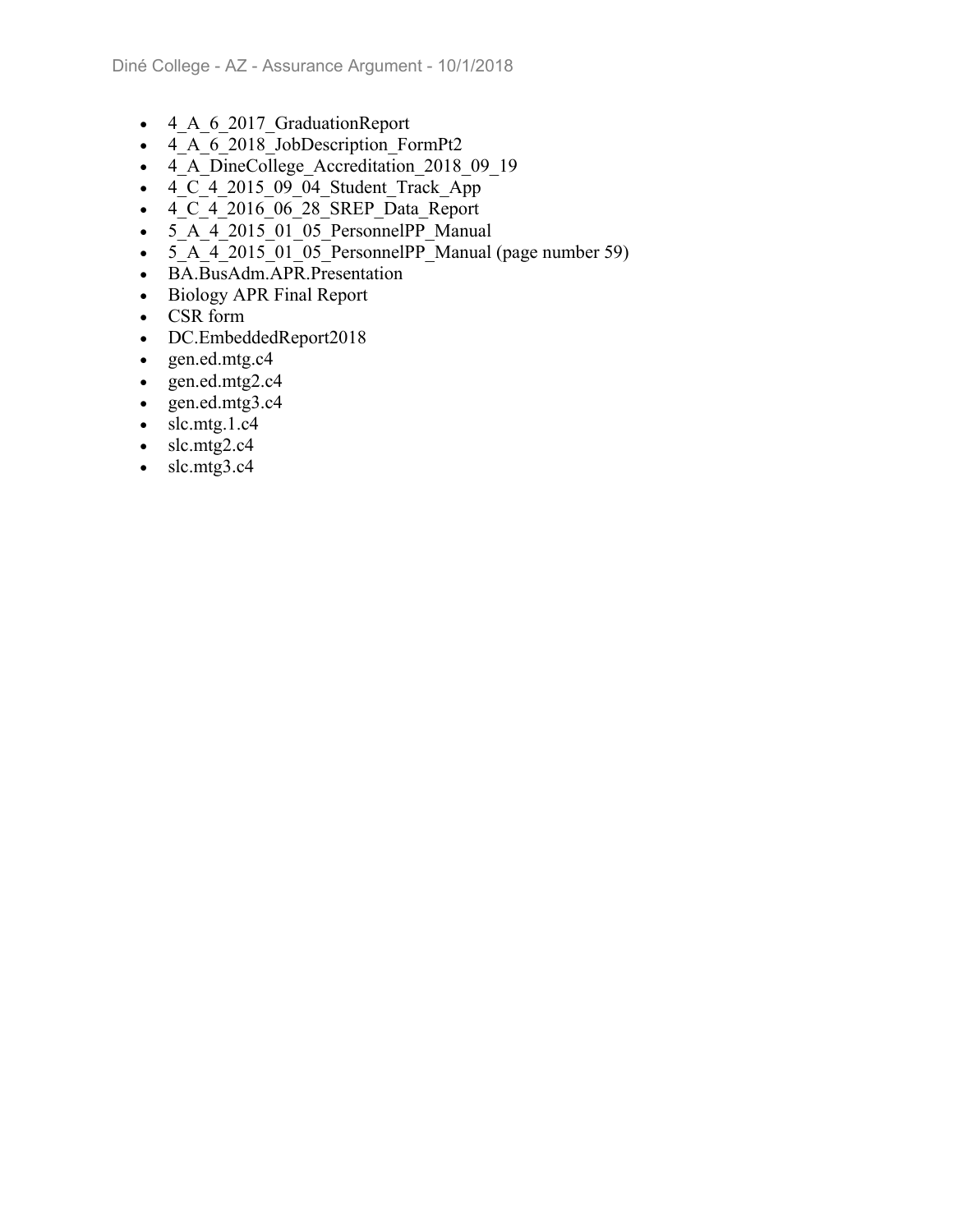# **4.B - Core Component 4.B**

The institution demonstrates a commitment to educational achievement and improvement through ongoing assessment of student learning.

- 1. The institution has clearly stated goals for student learning and effective processes for assessment of student learning and achievement of learning goals.
- 2. The institution assesses achievement of the learning outcomes that it claims for its curricular and co-curricular programs.
- 3. The institution uses the information gained from assessment to improve student learning.
- 4. The institution's processes and methodologies to assess student learning reflect good practice, including the substantial participation of faculty and other instructional staff members.

## **Argument**

#### **4B. The institution demonstrates a commitment to educational achievement and improvement through ongoing assessment of student learning.**

Student learning outcomes assessment continues to be an important part of the institution and has updated its Institutional Assessment Plan 2014, revised in 2015.The institutional assessment plan is tied directly to the College principle of Siihasin, reflection and assurance toward improved outcomes, in the last few years we have begun to use this information for the purposes of continuous improvement. Our methodologies reflect best practices and virtually all of the faculty are involved in the process. DC has a comprehensive academic assessment program dedicated to the evaluation and continuous improvement of teaching and students learning. The purposes of the program are to 1) specify measurable student learning outcomes in accordance with the college mission; 2) assess student learning in terms of the outcomes; 3) analyze the data; 4) and use the results, informed by other data as necessary, as a basis for improving student learning and modifying teaching and programs for students. The Student Learning Committee is a standing committee of the faculty and new membership has enabled us to take a fresh look at how we do assessment. We have submitted annual progress reports to HLC since 2008 and have shown improvement. We have a consistent process for assessing both courses and programs. The next step is assessment at the Division and College level.

#### From our Overview of Assessment:

*Diné College believes that the essential reason for developing and carrying out assessment activities is the improvement of teaching and student learning. Thus, the primary responsibility for the assessment and improvement of student learning belongs to the faculty. The purpose of the institutional assessment plan is to provide a framework for assessing student learning, by:*

ꞏ *Identifying principles for implementing assessment;*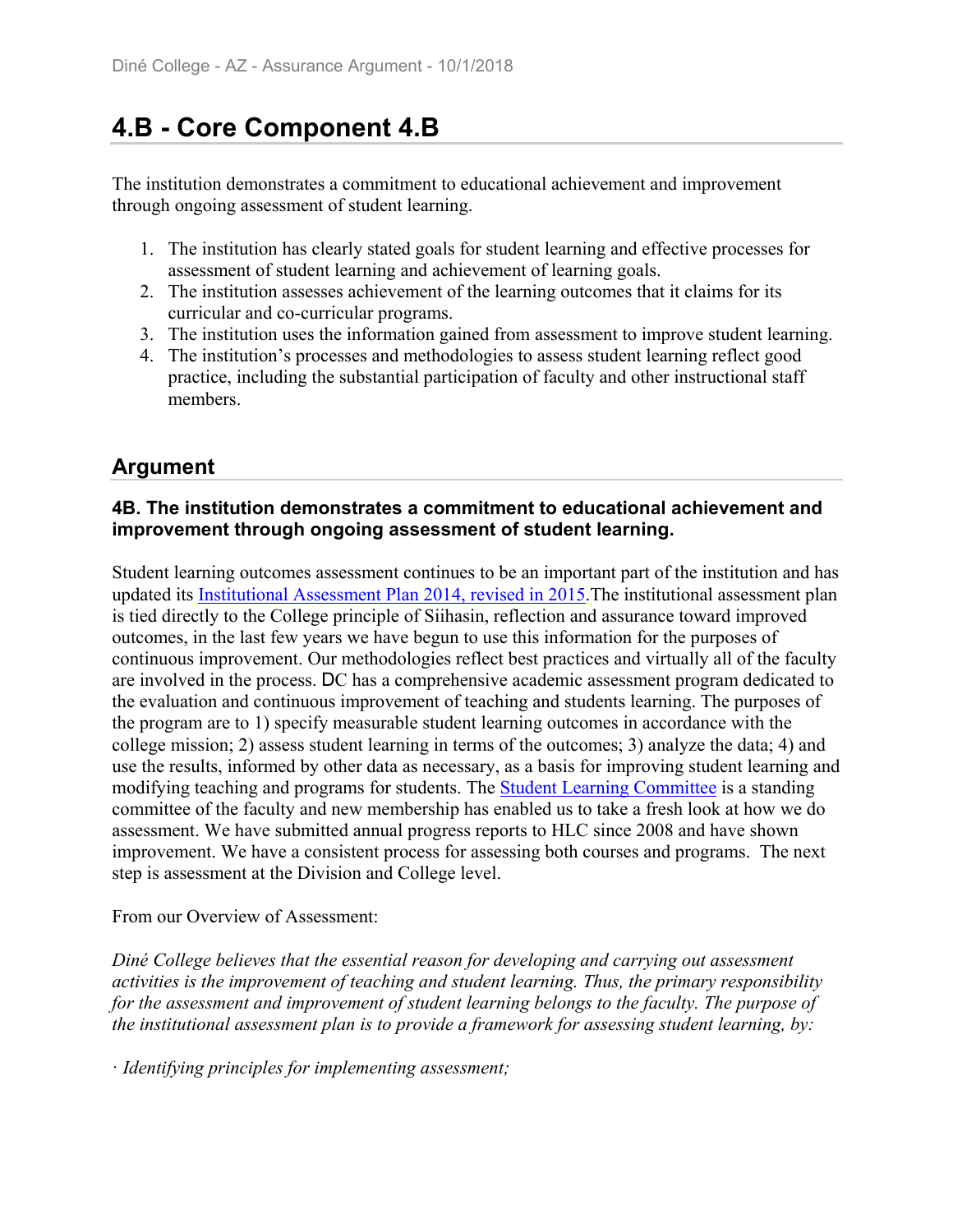ꞏ *Identifying structures for implementing assessment and using assessment results and recommendations to improve student learning in accordance with the College Mission, and Vision, Principles, and Values;*

ꞏ *Outlining processes for developing and implementing continuous assessment and improvements of student learning.*

#### **4.B.1 The institution has clearly stated goals for student learning and effective processes for assessment of student learning and achievement of learning goals.**

DC's assessment efforts, like its course-level and program level outcomes, facilitate student learning. Overtly stated goals for student learning are found in the college's academic catalogs, reiterated in the Faculty Handbook, Warrior Web*,* and included in all course syllabus. To help faculty and staff focus and sustain their assessment efforts, SLC has established a systematic method for data collection protocols, data analysis, implementation of recommendations, and evaluation of results. Student learning assessment and program/curricula improvement are ongoing processes that cycle annually with responsibilities to be met by multiple DC stakeholders. SLC helps faculty review, compile and distribute the assessment findings. Faculty per service expectations, analyze the data and make recommendations for improvement for student learning at DC. Student learning assessment informs data-driven decisions for curriculum, instruction and program changes and acquisition of additional resources to support student learning.

DC continues to invest in hiring additional staff thereby increasing the capacity for academic assessment. In 2015, DC hired an Assessment Director primarily responsible for coordinating assessment activities across all departments, for leadership of the SLC, and for supporting analysis of assessment outcomes. Below are the different levels of student learning assessment:

**College-Wide Student Learning Outcomes (CSLOs) – Institutional Level**. This portion directly addresses the required embedded report from the 2016 Interim Progress Report for institutional level outcomes. At the end of the AY2015-16, the Office of Academic Assessment distributed an outline summary.

Stakeholders utilized several opportunities to contribute suggestions and insight into the CSLOs during

AY16-17 before the OAA organized the data in the form of word clouds and provided the information in a formal presentation to the SLC on January 13, 2017.

At the institutional-level, DC has focused learning in four key areas, known as the "Four Pillars," *Tradition, Knowledge, Skills, and Leadership*. These CSLOs encompass the entire undergraduate experience, regardless of program type or student declared major. At the end of the AY2016-17, the SLC submitted the End-of-Year Report (page 1) with the stated outcomes.

1. *TRADITION - Incorporate Navajo ways of life and thinking as a successful global citizen.*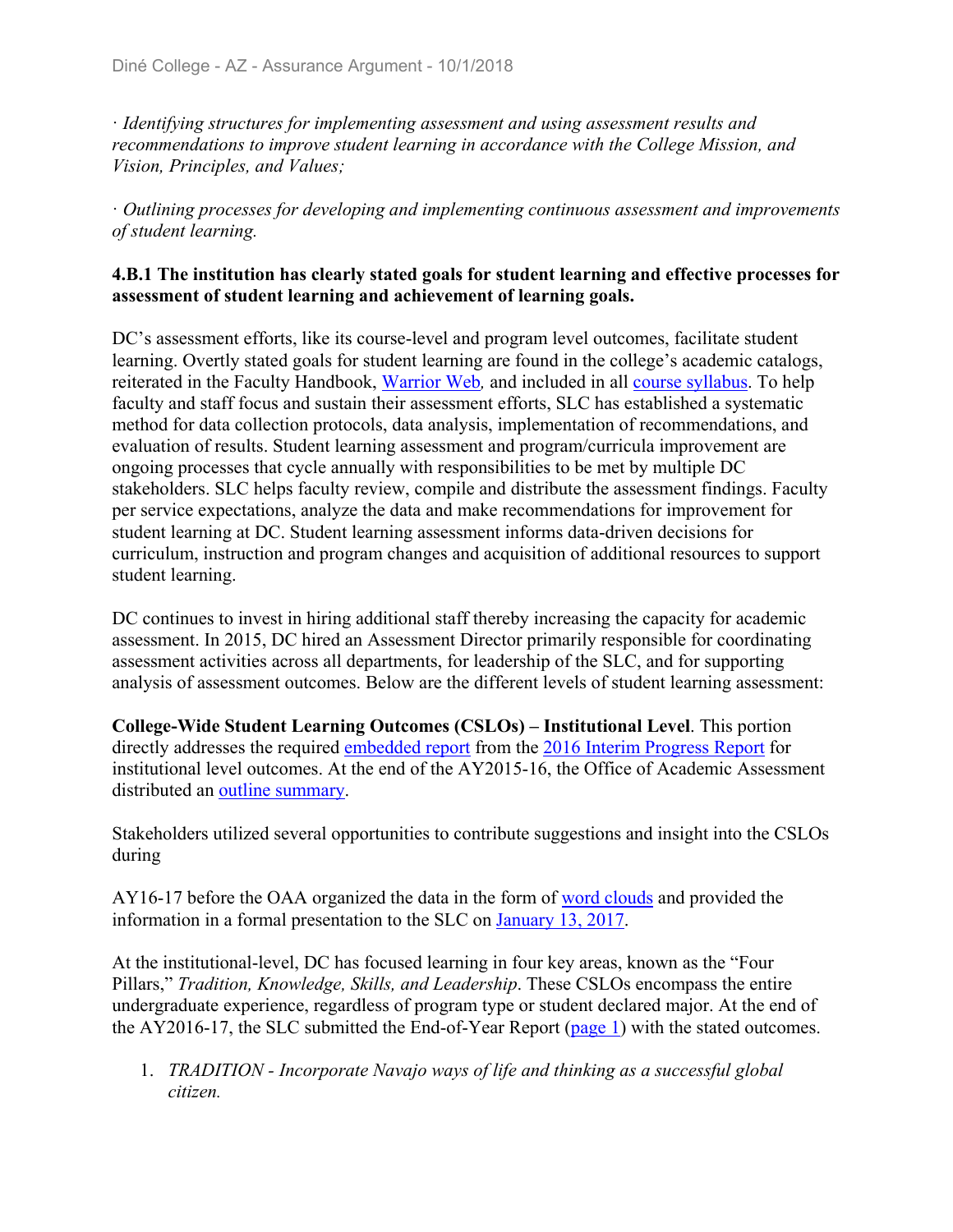- 2. *LEADERSHIP Lead with integrity, confidence, compassion, vision and resilience.*
- 3. *KNOWLEDGE Display a level of proficiency in their declared field(s) of study and general education that enables them to successfully pursue professional careers or advanced studies and engage in lifelong learning.*
- 4. *SKILLS Engage in critical thinking and problem solving skills to make informed decisions.*

**General Education Student Learning Outcomes (GenEdSLOs).** The GenEdSLOs includes the components of *Knowledge for Life; Diversity; Creativity; Communication; Critical Thinking, and Diné Cultural Legacy*. The GenEd Matrix provides learning outcomes in each of the seven components:

- *Communications:* Students will write essay that provide evidence of critical thinking and appropriate use of research techniques.

- *Humanities & Fine Arts:* **Student-learning outcome to be determined.**

- *Mathematics:* The Mathematics General Ed. Core assesses a set of core competencies, found on table 7.

- *Social & Behavioral Sciences:* Students will demonstrate Critical Thinking – at the end of the course students should be able to conduct critical inquiry.

- *Laboratory Science:* **Student-learning outcome to be determined.**

- *Physical & Health Education*: **Student-learning outcome to be determined.**

- *Navajo Studies:* The Navajo Studies GenEd Core assesses the expression of K'e.

Example of completed GenEdSLOs:

- $\cdot$  Communication ENG 101
- ꞏ Humanities Fine Arts ARH 110 and HUM 151
- $\cdot$  Mathematics MTH 110
- $\cdot$  Lab Science GLG 102 and PHY 101
- · Navajo Studies NIS 111

**Degree-Program Student Learning Outcomes (PSLOs).** Each active four-year, two-year, and certificate program offered by DC has accompanying stated learning outcomes of the program. In the 2016 HLC Interim Progress Report modifications were made to the annual assessments of degree programs at DC.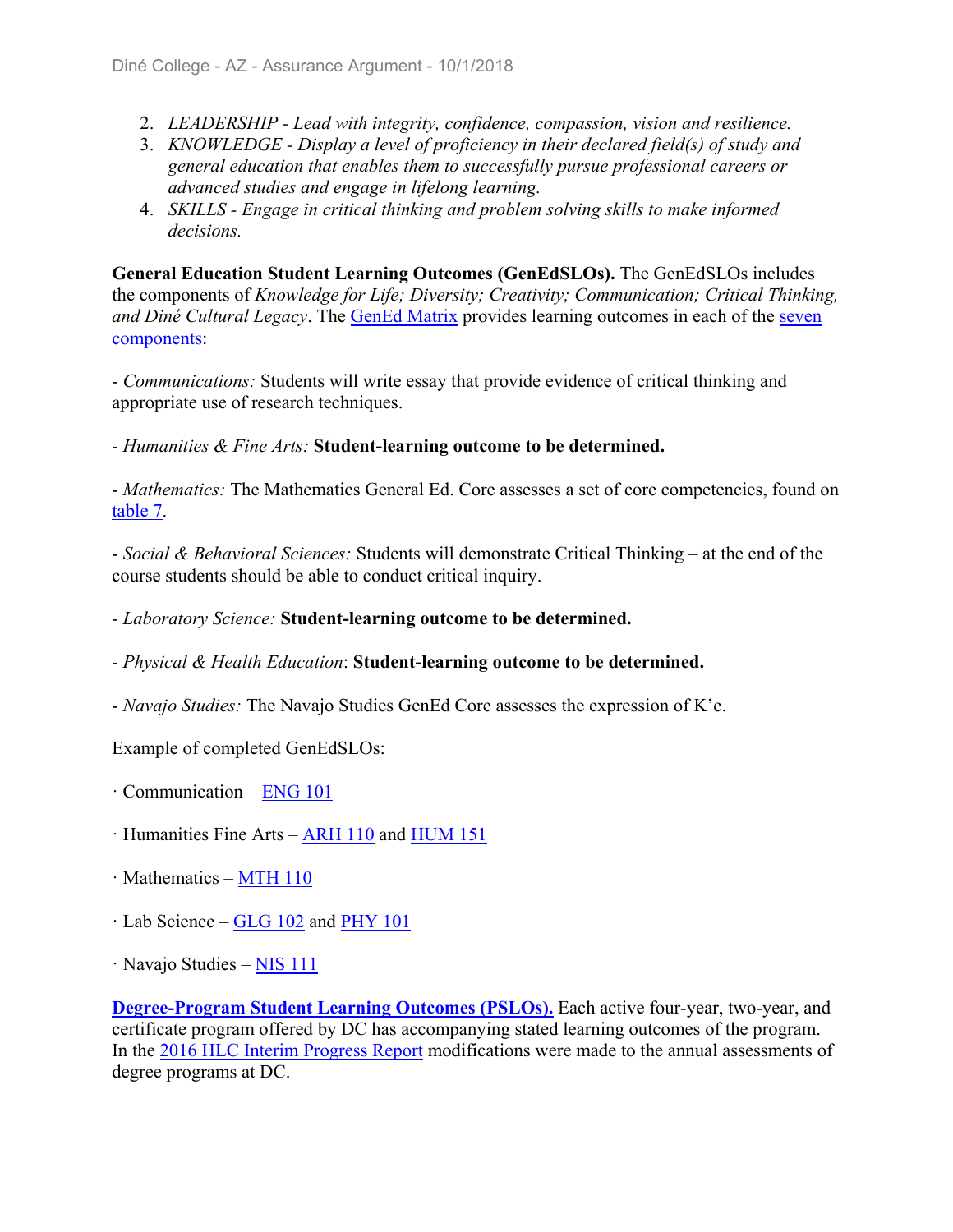#### Example of completed PSLOs:

#### ꞏ AS. Agroecology

#### BA. Fine Arts

**Course Level Student Learning Outcomes**. All DC course syllabi are required to contain objectives and learning outcomes. Faculty engaged in both direct and indirect assessments of student learning. For direct assessment, faculty choose from a plethora of tools to assess learning in the course such as quizzes, exams, writing assignments with accompanying rubrics, or capstone projects or presentations in the course. For indirect assessment, faculty utilized end-ofcourse evaluations to better understand the student perspective on how to improve the course. In Spring 2019, School Deans will begin working with individual faculty members to review course level outcomes, assessment results, and ongoing improvement.

#### **4.B.2 The institution assesses achievement of the learning outcomes that it claims for its curricular and co-curricular programs.**

Each year, all academic programs outline their mission/purpose, goals, student learning outcomes, measures, targets, findings, and action plans which can be found on Warrior Web*.* Faculty have an Intercampus Day during the middle of both fall and spring semesters to work on assessment, including three Assessment Days at the end of the academic year. A rubric guides the SLC to gauge the success of each School's assessment efforts. DC continues to improve collecting and analyzing academic assessment thereby achieving its stated learning outcomes.

DC assesses all curricular programs as clearly defined in 4.B.1. At present time DC does not claim any learning outcomes for co-curricular activities. The College recognizes this opportunity for improving and working towards the implementation of joint collaborations between Academics and Student Affairs. DC is working towards ensuring the CSLO's will contribute to the co-curricular assessment.

#### **4.B.3 The institution uses the information gained from assessment to improve student learning.**

Assessment is an ongoing project at the DC multi-sites. Prior to 2016, appropriate program-level assessments proved challenging and were not conducted systematically. Since 2016, DC has worked to make assessment more systematic. This is the DC recognition that assessment is an essential part of understanding what changes need to occur to improve student learning. Faculty are required to complete assessment per their contract and staff are committed to assessment and initiating necessary changes to continue improving student learning. Toward this end, prior to 2016, assessment data collection has been a challenge. That said, DC is currently tasking the SLC to serve as the leader in planning and carrying out assessments of CSLO's, and data collection. Overall, DC has made strides to improve assessment and student learning.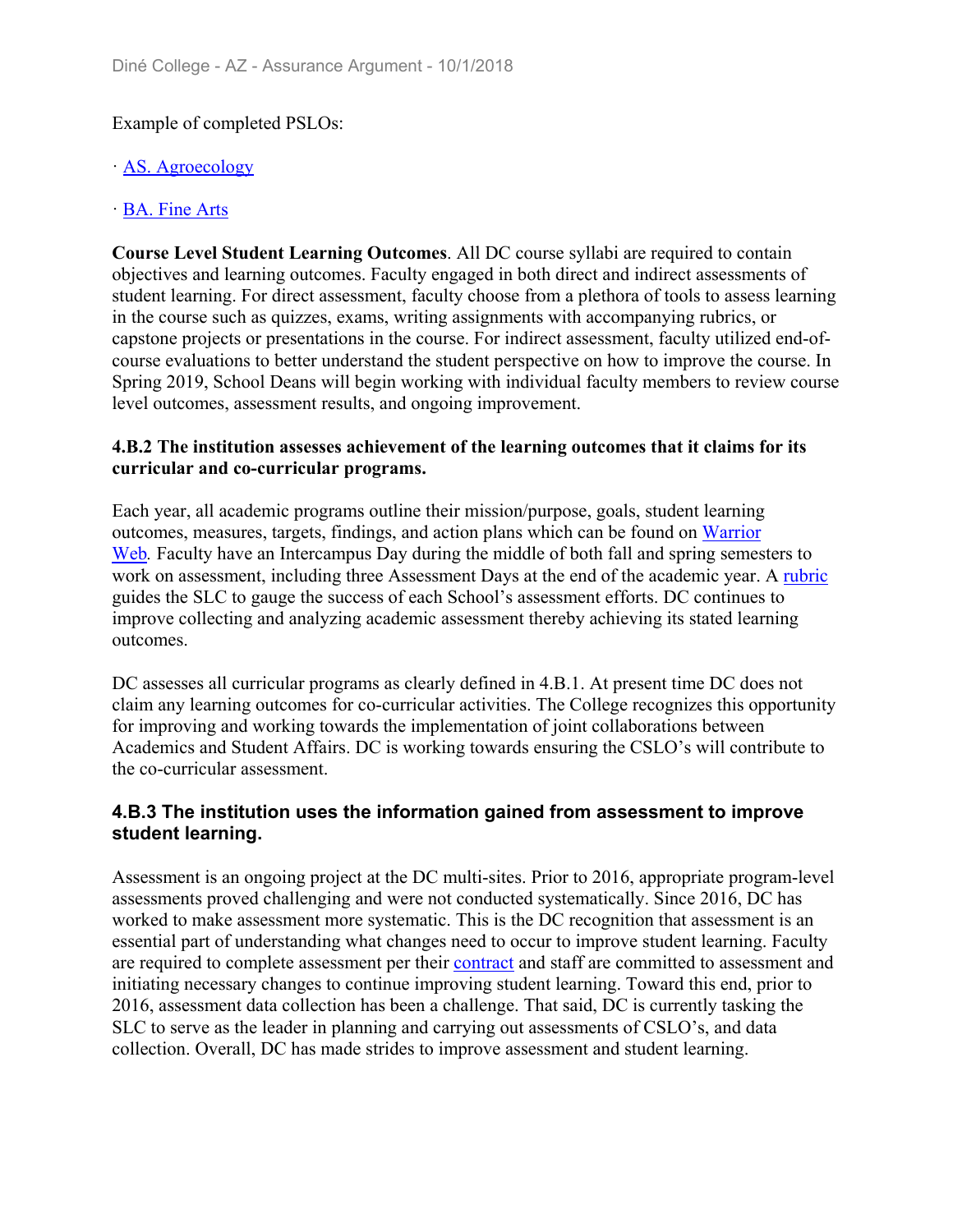The Degree Assessment Report on the Associate of Science in Math and Physics is one example of the institution using information gained from assessment, which was later renamed to Degree Program Assessment Report as seen in the Associate of Science for Math. The faculty attended a retreat that included the overview of the degree assessment. OAC, in collaboration with the SLC, continue to make efforts to improve student learning. The College continues to implement assessment-driven decisions; however, the endeavor is in its infancy stage.

#### **4.B.4 The institution's processes and methodologies to assess student learning reflect good practice, including the substantial participation of faculty and other instructional staff members.**

**Present situation.** The College has 68 full-time faculty in the four schools, DC offers 33 certificate and degree programs. All faculty participate in assessing their respective certificate and degree offerings.

As previously stated, the DC academic calendar provides InterCampus Days, in which there are no classes, dedicated to academic assessment and three full days at the end of the academic year, following graduation in May. Faculty meet to gather and analyze student learning data, and design program improvements for the next planning, teaching, learning, and assessment cycle. DC faculty contracts provides full salary for five days annually dedicated to assessment; faculty contracts require full participation in these assessment activities. Frequently, adjunct faculty participate on a department-by-department basis in InterCampus Day and end-of-theyear Assessment Days activities. All full-time faculty are involved in assessment at the course and School level. Assessment is discussed in all-faculty retreats/in-services and school meetings.

**Office of Assessment and Curriculum (OAC).** DC reflects good practice in assessing learning as evident by the creation of the Office of Assessment and Curriculum in 2018. Prior to 2015, the Director of Assessment position experienced high turnover hindering good assessment practices. In November 2015, OAC was established, along with the creation of the OAC director position. The OAC set new goals focused on addressing the numerous areas of concern related to assessment at all levels of the college. The founding director outlined a five-year strategic plan to help DC improve student learning using assessment results.

In addition, the Degree Program Inventory helps ensure accountability of degree-program level assessments. For degree programs, academic schools are now required to have 1*) clearly stated program student learning outcomes, 2) Program Assessment Matrix that illustrates where learning is Introduced, Reinforced, and Assessed, and 3) a drafted assessment plan.*

**College Shared Drive.** DC elected to utilize a shared network drive (O:\) in 2015 as a repository for assessment artifacts, assessment reports, and other assessment related documentation for all of its assessment levels, including CSLO's, PSLO's, Gen Ed SLO's, and course-level learning outcomes.

**Annual Assessment Cycle.** Starting in summer 2016, the OAC and the SLC worked collaboratively to create a timeline and process in which assessments of degree programs would be completed in a more comprehensive and simplified process. Assessment contributors and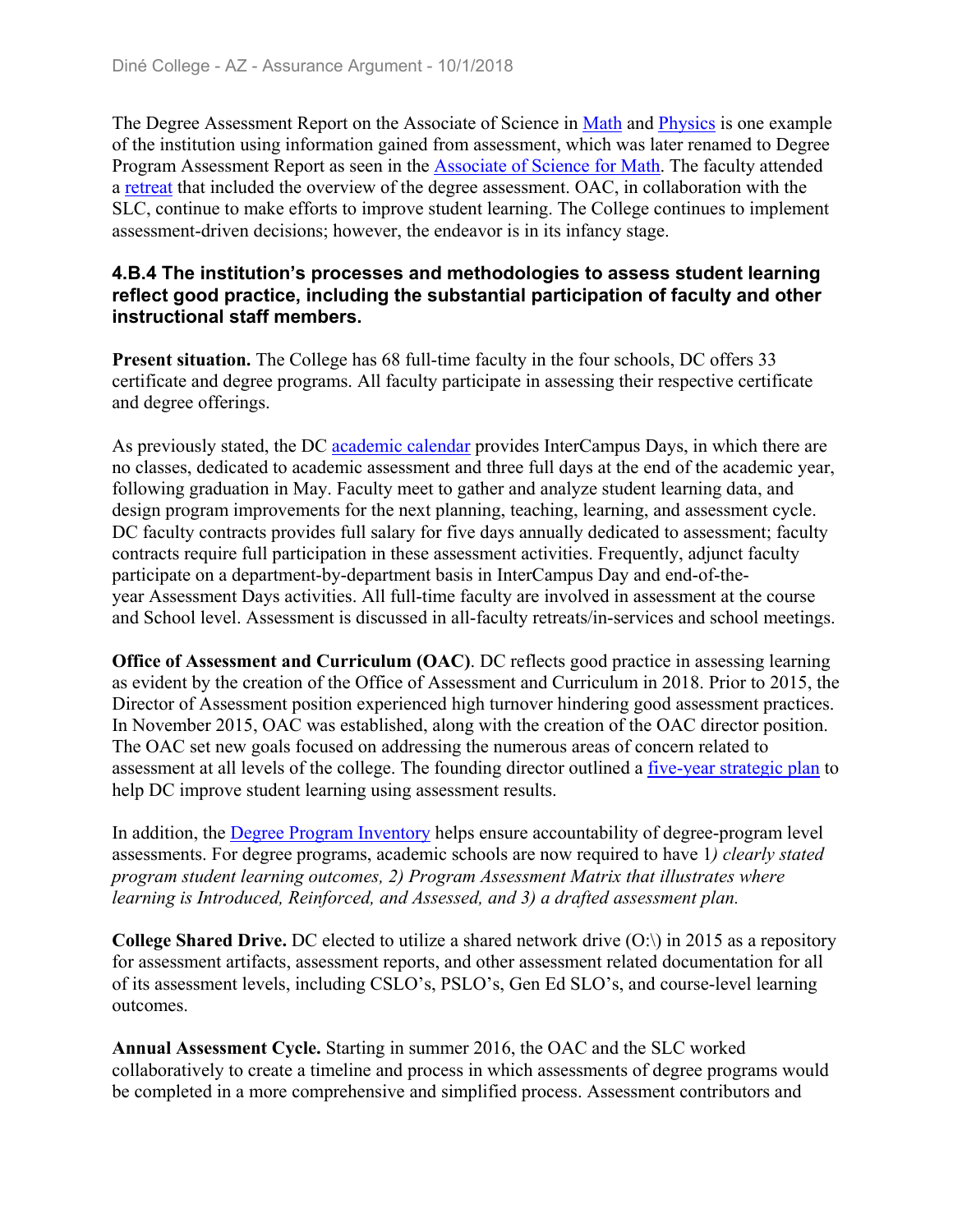stakeholders were reoriented to understand assessment reporting in two different ways: 1. assessment activities and 2. assessment results. The assessment activities are those aspects departments should engage in throughout the year, including drafting assessment plans, improving student learning or curricula, collecting student artifacts or evidence, and assessments; all to be reported in departmental end-of-year assessment reporting. The assessment results are formal reports documenting the assessments of all stated degree program-learning outcomes, a review of the assessment results, and plans moving forward on improving the program based on the collected empirical data.

This process directly addressed the challenge of completing comprehensive assessments by extending deadlines to over six academic years, 2017-21. The process required providing outcomes, data, results and plans for improvement for the programs each academic year, the new process required completion of 5-6 programs at the end of each year. The DPAR1 Schedule 2017-2021, provides a timeline for each month in an academic year for programs to either submit artifacts to the shared drive, begin assessment analysis, or submit a comprehensive assessment report.

The process was consistent with the foundational planning framework established in the 2014 Institutional Assessment Plan, SNBH Principles. Programs were still required to have appropriate stated outcomes, draft assessment plans, implement assessments, and make improvements based on the results.

*Degree Program Assessments Report Part 1 (DPAR1)*. The DPAR1 is a template provided and tailored for each academic degree program offered at DC. The SLC provides feedback on submitted DPAR1's at the end of each annual assessment cycle. The SLC are charged with determining if assessments were conducted appropriately and comprehensively and offering suggestions to improving the assessments conducted; (excluding curriculum or course content). The SLC use the SLC Feedback Rubric to provide feedback to departments on improving the assessments. The SLC review five key areas of assessment reports *1) the Stated Program Student Learning Outcome, 2) Assessment matrix, 3) General Assessment Information, 4) Assessment Measures/tools, and 5) Assessment Methods Narrative. DPAR1's are scored using a "1" (Underdeveloped) to "4" (Commendable) scale to determine effective meaningful assessment processes of degree programs.*

#### Examples of DPAR1

- ꞏ AAS. Office Management
- ꞏ Certificate in Navajo Cultural Arts (Artifacts)
- ꞏ AS. Environmental Science

#### *Degree Program Assessment Report Part 2 (DPAR2)*

The DPAR2 is a universal template for all academic degree programs offered at DC. This template serves as documentation on assessment plans for the academic year and any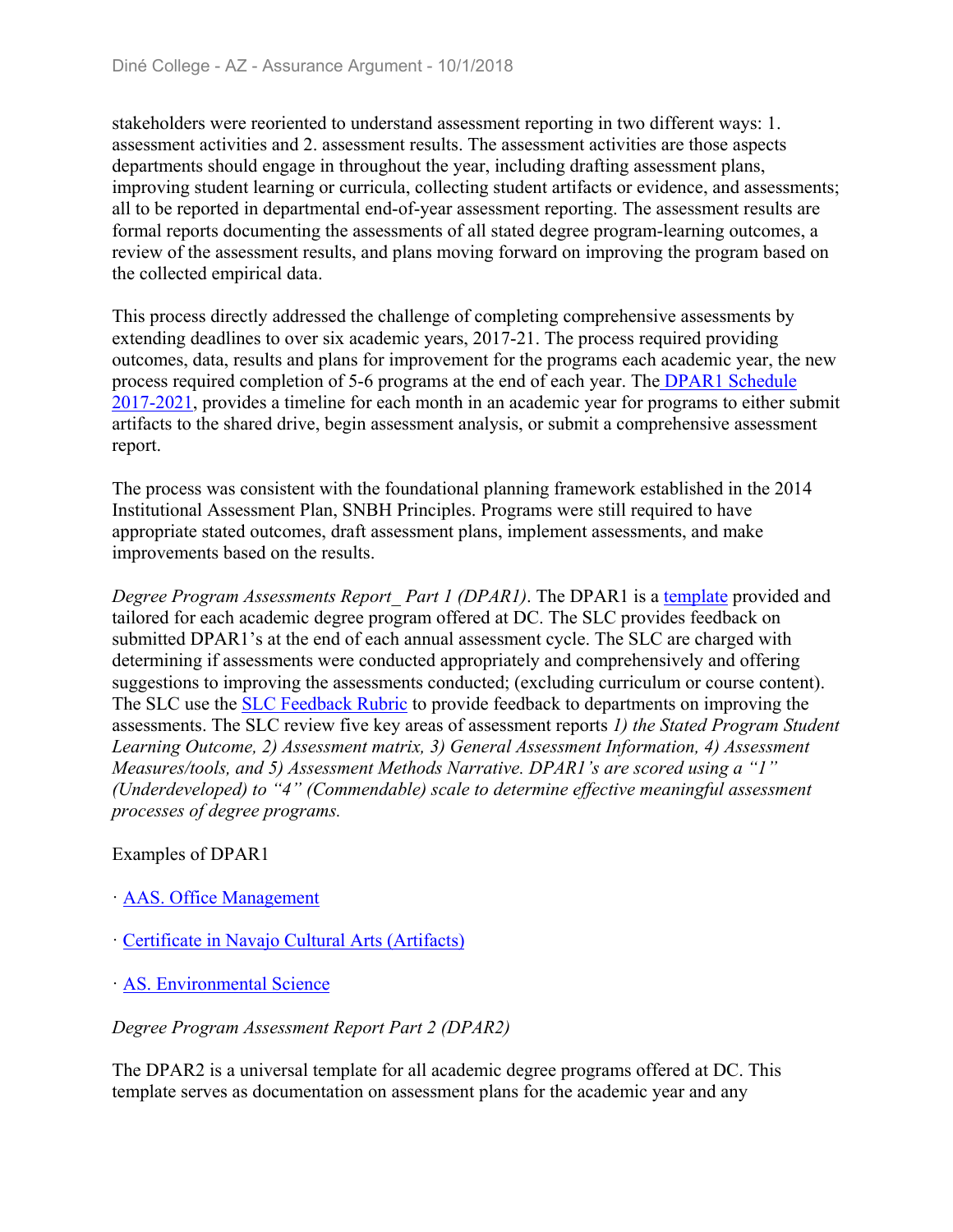improvements made on the assessments based on notes from the previous year. In fall 2017, a set of instructions was created to accompany the DPAR2 template.

The DPAR2 reflects good practice because it allows academic departments to reflect and improve on previous assessment techniques, and verifies that key stakeholders approve of the stated PSLOs. A drafted plan is in place with accompanying deadlines and deliverables. These documents are to be used by the OAC, the SLC, and the Office of the Provost to ensure accountability and timely completion of assessments throughout the annual cycle.

Examples of DPAR2

#### ꞏ AS. Health Occupation Report

#### ꞏ SLC AS. Health Occupation Feedback Rubric

*Degree Student Learning Assessment Schedule.* Since Spring 2017, DC has shifted from completing assessments from the programs, to a staggered schedule in the Degree Student Learning Assessment Schedule 2017-2021. This schedule outlines the activities required during each year until May 2021. During each biannual Intercampus Day, academic schools are required to complete and submit their DPAR2, "Assessment Plans." At the end of each academic semester, groups of programs are required to submit the DPAR1, "Comprehensive" reports. Those programs that are not required to submit DPAR1's must submit artifacts from their program assessments into the shared drive. This schedule reflects good practice creating a process where academic school are engaging in assessment practices throughout the year.

**HLC Assessment Academy.** In 2016, the College committed to participating in the HLC Assessment Academy. The academy provided the college the opportunity to improve on existing processes, create measurable SLOs for all levels of assessment, and create an institution plan to conduct assessments that would ultimately improve student learning.

The assessment process is significantly driven by the faculty. The primary agents in course and program design are the faculty, and discussion of assessment of student learning happens in departmental, school, and faculty meetings. Additionally, working with the OAC requires the use of appropriate, commonly-practiced approaches to assessing student learning. Evidence of this can be seen in the DPAR1 and DPAR2.

### **Sources**

- 1 A 2 2017 2019 GenCatalog
- 2 D 2014 11 18 FacultyHandbook Final
- 2015 16 AS Agroecology
- 2016 17 GenEd NAVAJO STUDIES CORE 00063 00070
- 2016 EDU 200
- 4 A 1 2016 Final InterimReport HLC
- 4 A 1 2016 Final InterimReport HLC (page number 7)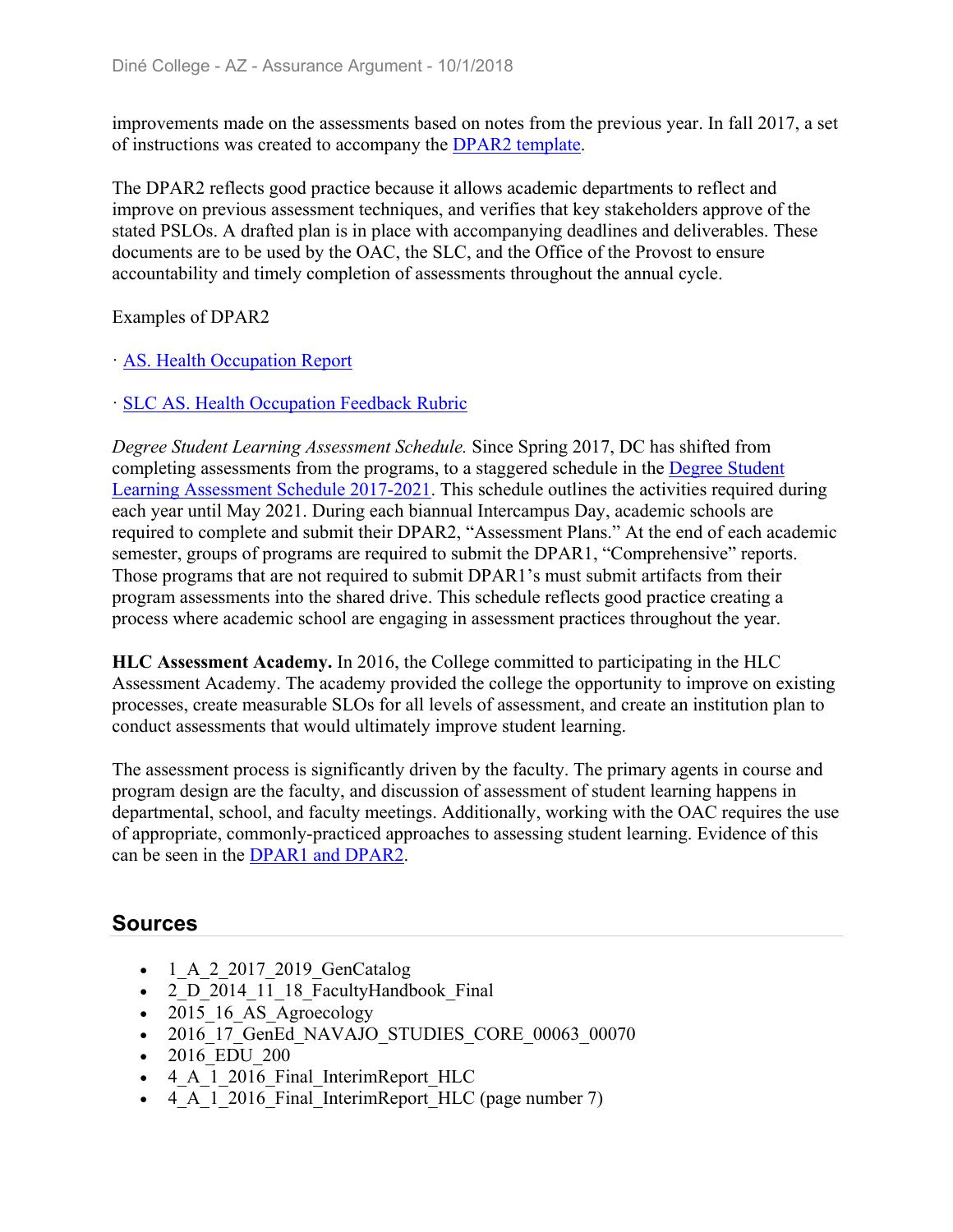- 4 A 4 2015 InstitutionalAssessPlan
- 4\_B\_1\_2014\_2015\_SLAC\_Report
- 4 B 1 2016 05 31 CollegeWideSLO Summary
- 4 B 1 2016 07 13 OAA 5 Yr Plan
- 4 B 1 2017 01 13 CSLO Presentation SLAC Mtg
- 4 B 1 2017 2021 DPAR Schedule
- 4 B 1 2018 SLC Bylaws
- 4 B 1 CSLO PILLARS WORDCLOUD
- 4 B 1 MyDineCollege OfficeProvost 2018 09 19
- 4 B 2 2018 SLC Rubric
- 4 B 2 MyDineCollege DegreeLevel 2018 09 19
- 4 B 3 2014 2015 AS Math DARS
- 4 B 3 2014 2015 AS Physics DARS
- 4 B 3 2016 2017 DPAR1 AS Math
- 4 B 3 2016 FacultyRetreatDayAgenda
- 4 B 4 2015 16 AS Environmntal Science
- 4 B 4 2015 2016 DPAR AAS OfcMgm
- 4 B 4 2017 2021 DPAR Schedule
- 4\_B\_4\_2017\_Nav101\_Artifacts\_ID\_Card
- 4 B 4 2018 Artifacts NIS 198 sec29 CAmi
- 4 B 4 2018 DPAR AS HealthOcc
- 4 B 4 SLAC FdbckRbric AS HlthOcc
- bfa-assessment-spring-2018-final
- Cert.Degree. Iventory2018
- DC.EmbeddedReport2018
- degree program assessment report part 1
- $\bullet$  dpar 2
- Gen Ed Artifact ID Card AH110
- Gen Ed Artifact ID Card HUM151
- Gen Ed Assessment Plan 2017-18 Revised
- Gen Ed Assessment Plan 2017-18 Revised (page number 10)
- Gen Ed Assessment Plan 2017-18 Revised (page number 13)
- GLG 102 2 MMayer
- Math 110 Assessment AY 16-17 using Fall 2016 scores
- PHY 101 Scientific Method- Assessment Result AY 17 18 FA 17
- Spring 2017 English Division GenEd Artifacts ENG 101 Part 1of2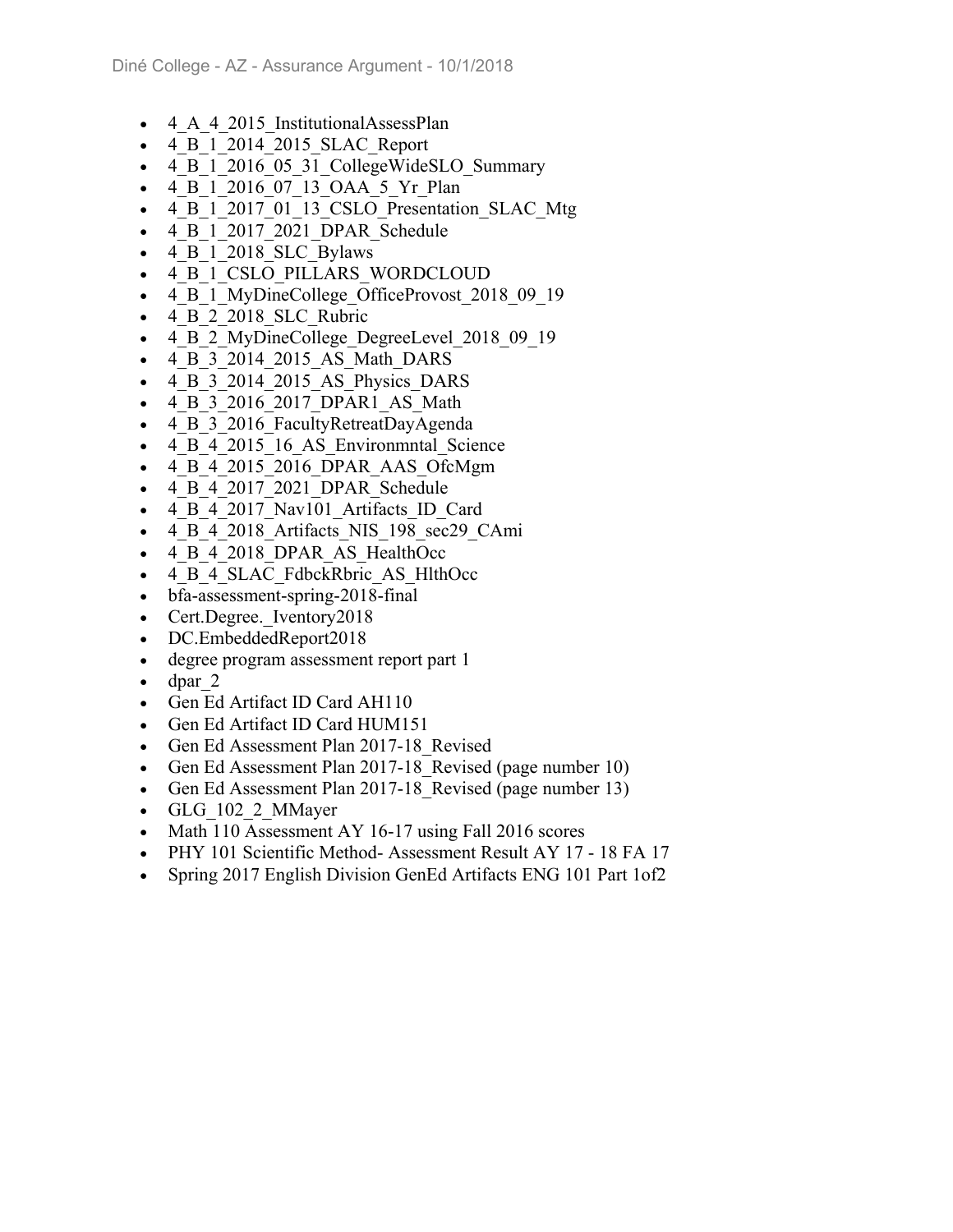# **4.C - Core Component 4.C**

The institution demonstrates a commitment to educational improvement through ongoing attention to retention, persistence, and completion rates in its degree and certificate programs.

- 1. The institution has defined goals for student retention, persistence, and completion that are ambitious but attainable and appropriate to its mission, student populations, and educational offerings.
- 2. The institution collects and analyzes information on student retention, persistence, and completion of its programs.
- 3. The institution uses information on student retention, persistence, and completion of programs to make improvements as warranted by the data.
- 4. The institution's processes and methodologies for collecting and analyzing information on student retention, persistence, and completion of programs reflect good practice. (Institutions are not required to use IPEDS definitions in their determination of persistence or completion rates. Institutions are encouraged to choose measures that are suitable to their student populations, but institutions are accountable for the validity of their measures.)

## **Argument**

#### **4C. The institution demonstrates a commitment to educational improvement through ongoing attention to retention, persistence, and completion rates in its degree and certificate programs.**

In accordance with the College mission, vision, and goals, DC seeks to create the premier undergraduate experience that is characterized by the pillars of the Core Curriculum, Engaged Learning, and a commitment to the holistic development of students. In support of that goal, DC demonstrates a commitment to student success and educational improvement.

#### **4.C.1 The institution has defined goals for student retention, persistence, and completion that are ambitious but attainable and appropriate to its mission, student populations, and educational offerings**.

DC's commitment to student retention and completion are stated in the Retention Plan, which includes the four goals:

*1) Goal 1: Student Affairs and Academic Affairs will create a common student success vision.*

*Objective: To develop and achieve shared goals between academics and student services to improve student teaching, learning, and outcomes.*

*Action Steps:*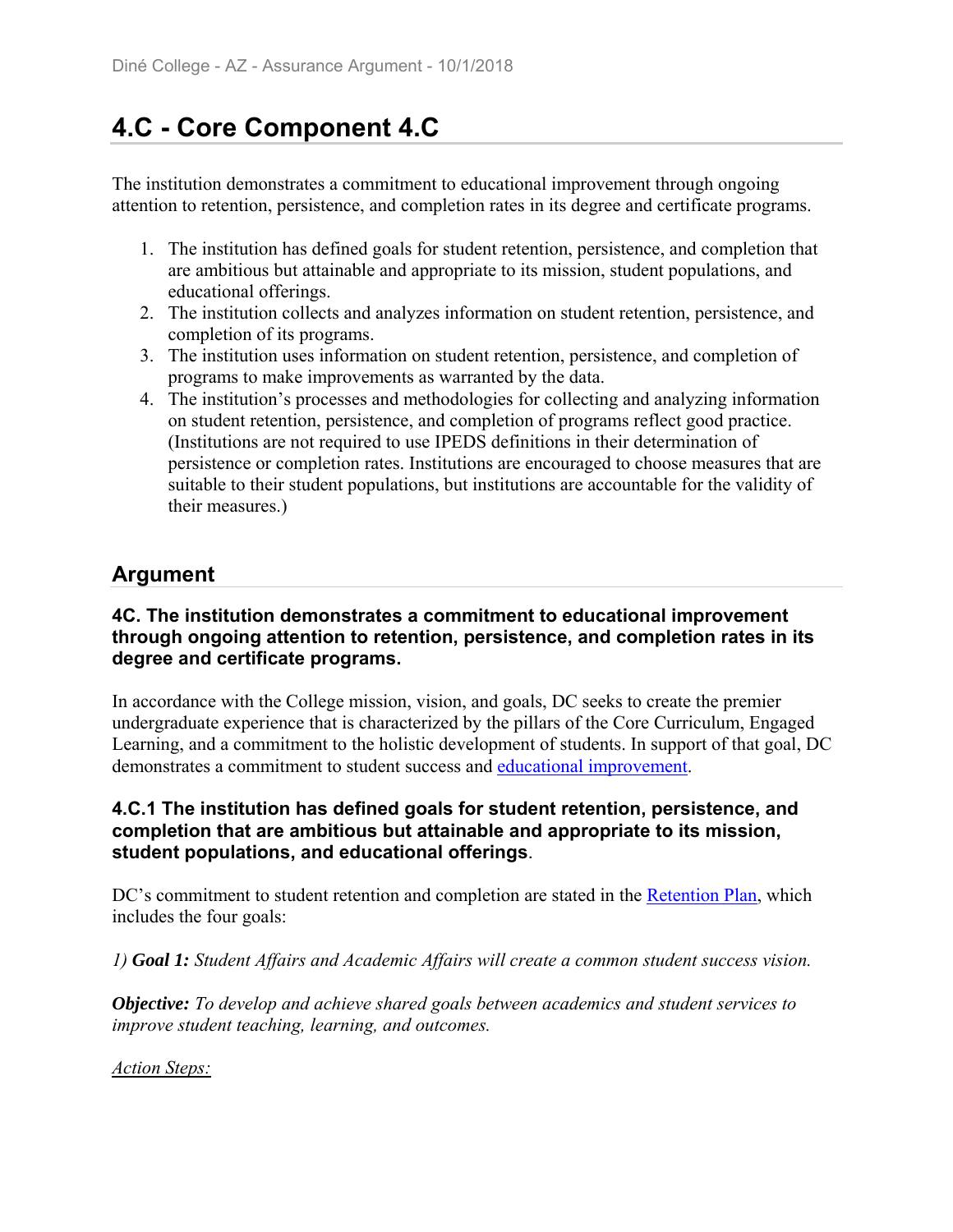*ꞏ To define roles of faculty and student services for advising, tutoring, and counseling*

*ꞏ To move from delivering traditional classroom teaching to innovative teaching*

*ꞏ To achieve consistency of program policies for students placed on academic probation and suspension statuses.*

*2) Goal 2: Student Affairs and Academic Affairs will participate in systematic inquiries with the support and assistance of the Office of Institutional Planning and Reporting.*

*Objective: To collect meaningful student data to compare and benchmark student support services and to provide early warning systems on issues affecting students and their social and learning environments.*

#### *Action Steps:*

*ꞏ To increase staffing in the Office of Institutional Planning and Reporting to collect, monitor, and report student data*

*ꞏ To develop and identify intervention strategies to address issues affecting students' academic performances and progress*

*ꞏ To implement an early alert system to address students' academic probation and suspension*

3) *Goal 3: Diné* College will promote and engage in cross-divisional dialogue about student *success.*

*Objective: To develop and implement a comprehensive plan of action that promotes and nurtures cross-functional relationships and conversations between faculty and student services staff.*

#### *Action Steps:*

*ꞏ To address low student progress and success rates*

*ꞏ To gain a deeper understanding of benchmark data to determine students' academic deficiencies*

*ꞏ To address students' basic skill deficiencies*

*ꞏ To identify support resources for students lacking college readiness.*

*4) Goal 4: Student Affairs and Academic Affairs will activate and promote informed perspectives about student success.*

*Objective: To analyze and use student data to employ necessary changes in programs and practices to achieve satisfactory student performances.*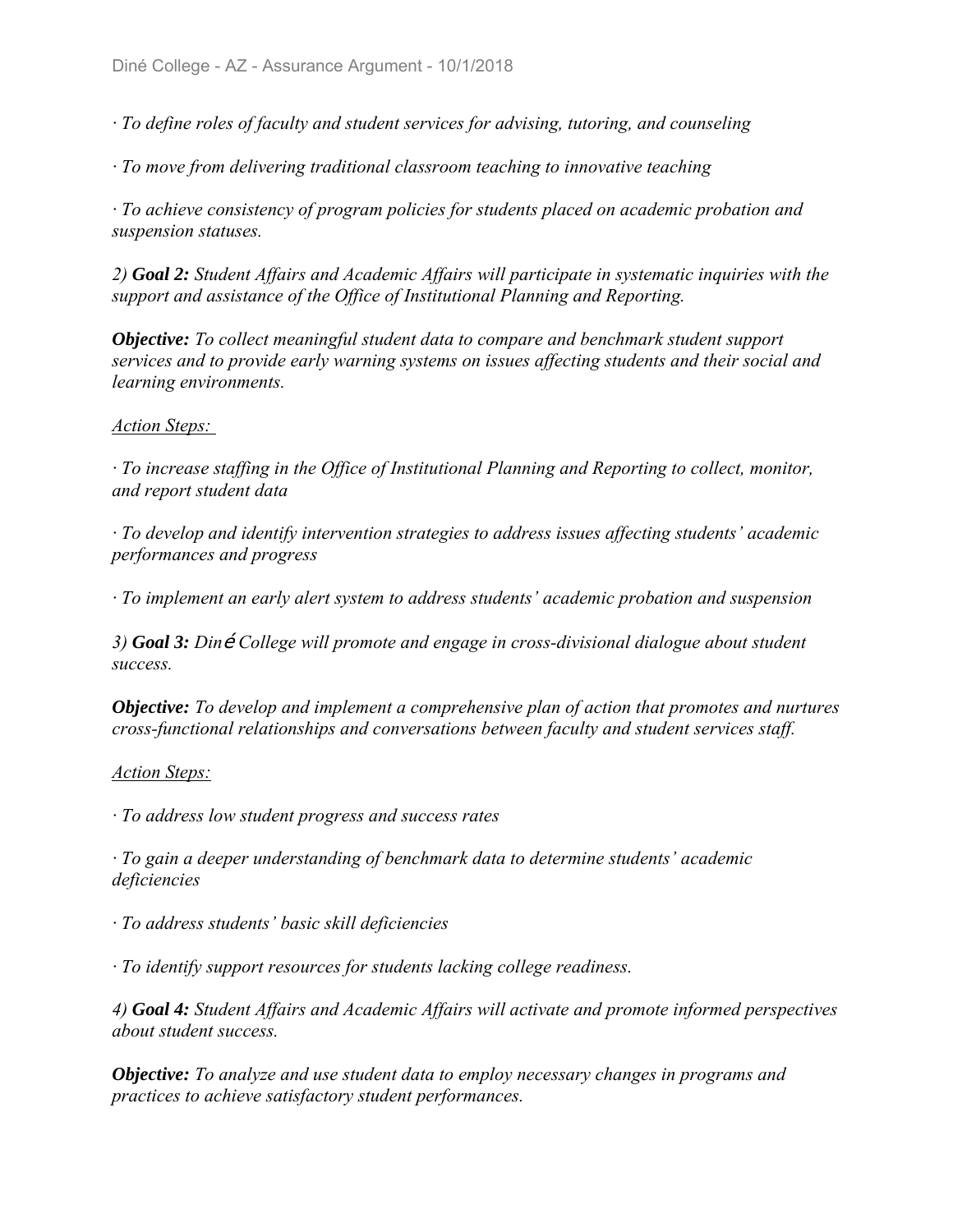#### *Action Steps:*

*ꞏ To address the high number of students placed into remedial courses*

*ꞏ To explore and implement course modularization, course redesign, and supplemental instructions.*

Since the 2015 HLC visit, one of the four goals became a part of the institutional strategic goal. The goal reads, "*Increase cross-institutional dialogues to promote student success*". Currently, the academic and student affairs team are working collectively by reviewing, exploring and identifying a student advising model more suitable for DC student needs.

The college retention, persistence and graduation rate measures are identified as follows:

ꞏ the 21 and 45 day count (student retention);

- ꞏ Accu-placer placement test (remedial courses);
- ꞏ the Jenzabar registrar and financial aid modules (identify at-risk students)
- ꞏ National Student Clearinghouse (persistence)

The outcomes:

ꞏ Provide consistent services to all centers (i.e. academic probation and suspension hearing, advising and tutoring);

ꞏ Provide student success coordinators to meet with at-risk students and implement an early alert system by monitoring student mid-term grades, two weeks check-up and send email alert to students at mid-term;

ꞏ Participate in the Achieving the Dream and Project Success initiatives. These projects provide social and financial needs;

ꞏ Close the gap between student affairs, academic, OIPR and reporting through trio meetings; and

ꞏ Review of policies (i.e. Student Code of Conduct).

In 2014, OIPR, formerly known as the Office of Institutional Effectiveness (OIE), recognized the need for DC to increase the usage of data sharing and transparency by promoting a culture of evidence. With the growing demands of the College's stakeholders requesting for the utility and sharing of data -- from the students and community population to BOR and the accrediting agents, OIPR aimed to meet this demand by "*telling the story*" of the College through the use of technology and visual aids. OIPR's goal in 2015 was to increase data communication within and outside the college community by providing 24/7 access of commonly requested data. DC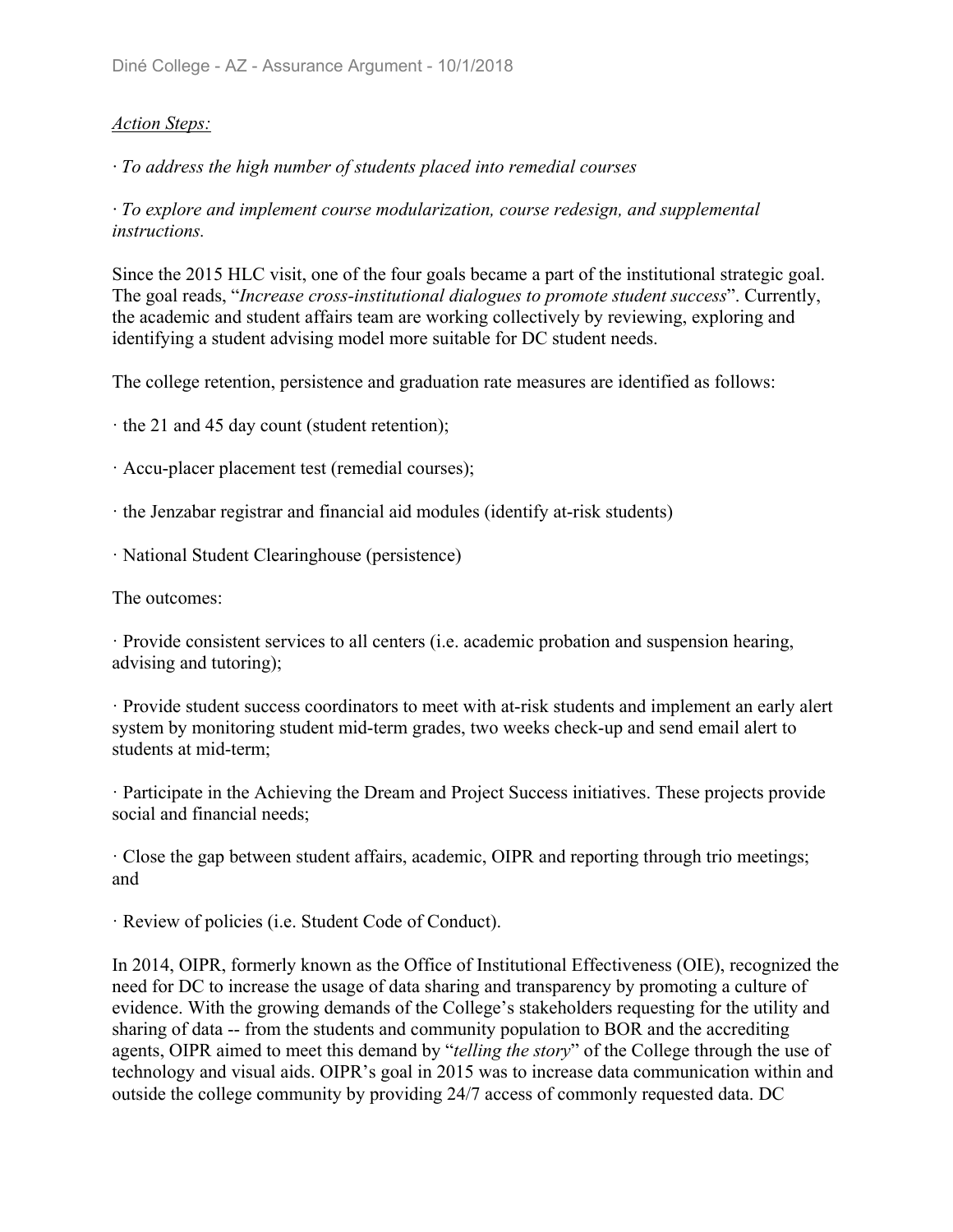implemented usage of the iDashboard data interface facilitating data display and dissemination college-wide. This has proven especially useful for the multitude of DC assessment initiatives such as in Academic Program Review.

OIPR has made tremendous strides in the improvement of collection and analysis of data. A Common Data Set has been solidified. DC is implementing plans to collect retention, persistence, and completion rates. A calendar of Recurring Annual Deliverables has been established to guide the tracking of the office. OIPR has put together a Reporting Directory for Institutional Compliance that will track the reporting efforts to federal, state, and tribal authorities.

OIPR assists in areas across all parts of the college. In an effort to address remedial education and its impact on the budget and academic planning, the president's office requested a report on the cost of remedial education. A bill was drafted and introduced to the Arizona State legislature seeking \$1.5 million to offset the cost. Ultimately, the bill (SB-1368) did not get signed by the governor but it did make it through two committees before stalling at the appropriations committee. The focus of the effort was to show how many students come from Arizona state public schools unprepared for college. DC wanted to show how many students are effected and how many dollars we use to "prepare" these students for college because of the failure of Arizona public schools. This data was subsequently shared with the NN Council and now is a part of a larger discussion about how DC can better collaborate with area public high schools. Additionally, one portion of the bill was to create an on-site remedial summer education program providing students the opportunity to take courses in the summer so, if successful, they can go straight to college courses in the fall. DC began to implement this practice independent of the Arizona State legislature.

#### **4.C.2 The institution collects and analyzes information on student retention, persistence, and completion of its programs.**

DC continues to strive to use data to make meaningful changes in the persistence and completion rates of students. According to the Title III reports for 2014, 2015, 2016 and 2017 there is a progression in data collection and management. DC is committed to systematic reporting by the Registrar and OIPR which includes comparative data for retention, completion rates and historical data. The trends of the gradation, transfer-out, retention and persistency rate for the cohorts of 2015-18, (Figure 4.C.2.1.a.).

The student retention for first time entering students are tracked by the average cumulative grade point average, credits earned and their overall retention, (Figure 4.C.2.2.a.).

The dual enrollment program student retention, (Figure 4.C.2.3.a.).

The Strategic Goals outlines Student Success as a goal for the entire college using the data provided. Strategic Goal #2 of the plan specifically addresses the areas of retention and completion. The College mission and purpose establishes plans commensurate with the educational offerings and clientele of the college.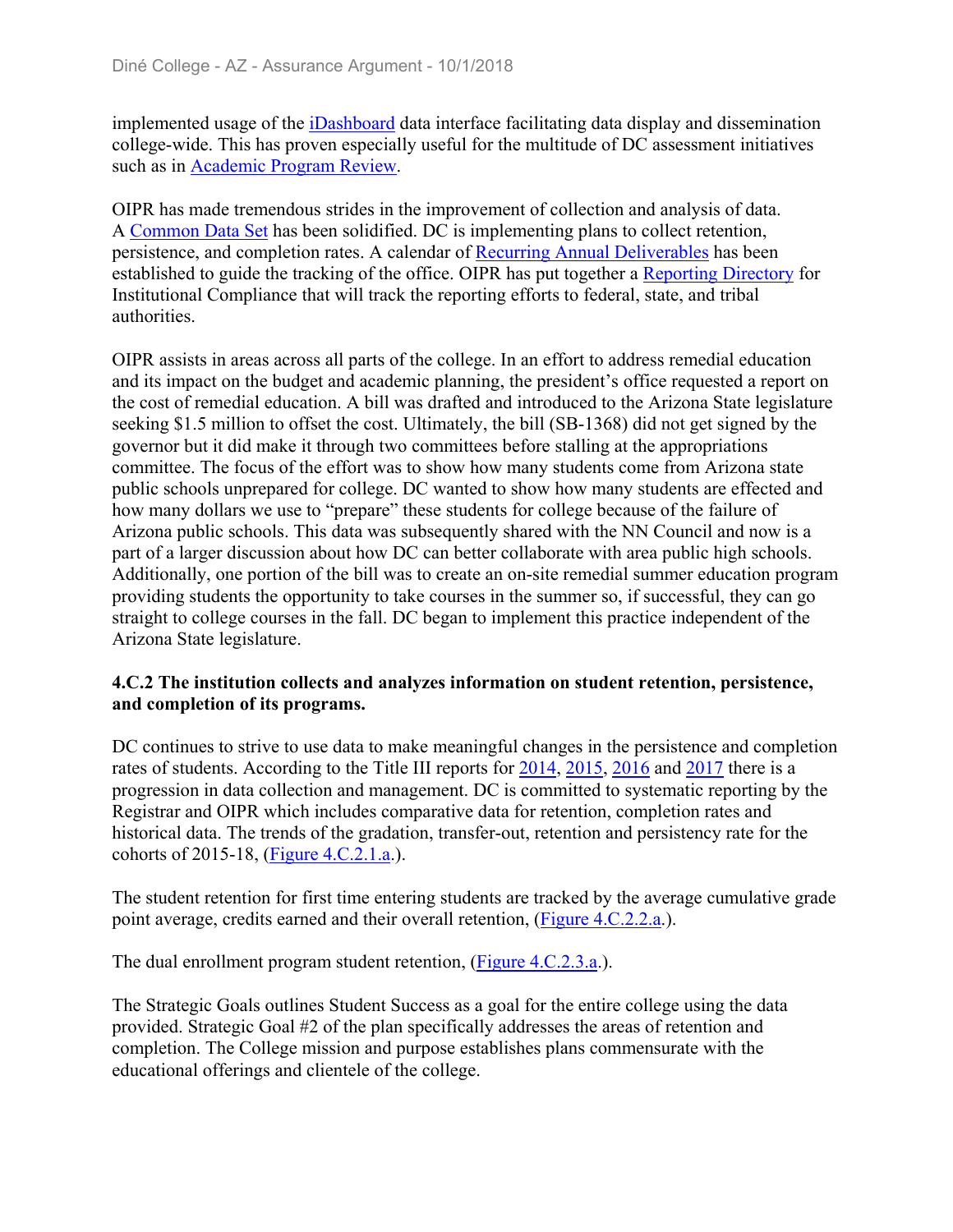Regarding retention and completion, in accordance with federal law, the College established policies on "satisfactory progress", as stated in the Student Handbook and Academic Catalog.

#### **4.C.3 The institution uses information on student retention, persistence, and completion of programs to make improvements as warranted by the data.**

DC regularly collects data on retention, persistence, and graduation rates and reports those to the Integrated Post-secondary Education Data System (IPEDS) and the American Indian Higher Education Consortium (AIHEC) American Indian Measures of Success (AIMS) data management systems. DC administration reviews and analyzes the data as they are reported and used to make streamline efforts to develop their strategic goals.

For example, the Bachelor of Arts in Business Administration program used a cohort-based model as a means of measuring retention, (Figure 4.C.3.1.a.).

A total of 78 students have been admitted into the B.A. Business Administration and 22 have since withdrawn from the program for various reasons. In addition, each school program tracks their retention, persistence and completion data as seen in the APR, from 4.A.1. The faculty also track their student retention as displayed in the Social and Behavioral Science courses, (Figure 4.C.3.2.a)

**4.C.4 The institution's processes and methodologies for collecting and analyzing information on student retention, persistence, and completion of programs reflect good practice. (Institutions are not required to use IPEDS definitions in their determination of persistence or completion rates. Institutions are encouraged to choose measures that are suitable to their student populations, but institutions are accountable for the validity of their measures.)**

DC continues to make attempts to follow good practice in the process of gathering retention, persistence, and completion data and in its analysis, using data to analyze how it defines and develops figures for retention, persistence, and completion, as defined in the Retention and Graduation Rates for Institutional Compliance Reporting.

OIPR addresses and structures compliance reporting on behalf of the College per federal, tribal, state, and accreditation regulations. Various procedures are used to report collected and analyzed data. OIPR has helped the College carry out the vital processes and methodologies for collecting and analyzing information on student retention, persistence, and completion as reported in the 2017 Annual Report. The establishment of OIPR has strengthened the educational improvement processes within the College.

## **Sources**

- $-1$  A 2 2017 2021 Strategic Goals
- $2017$ -AnnualReport  $(1)$
- 2018 08 10 DC-Retention and Graduation Reporting Comparison- FINAL2 (1)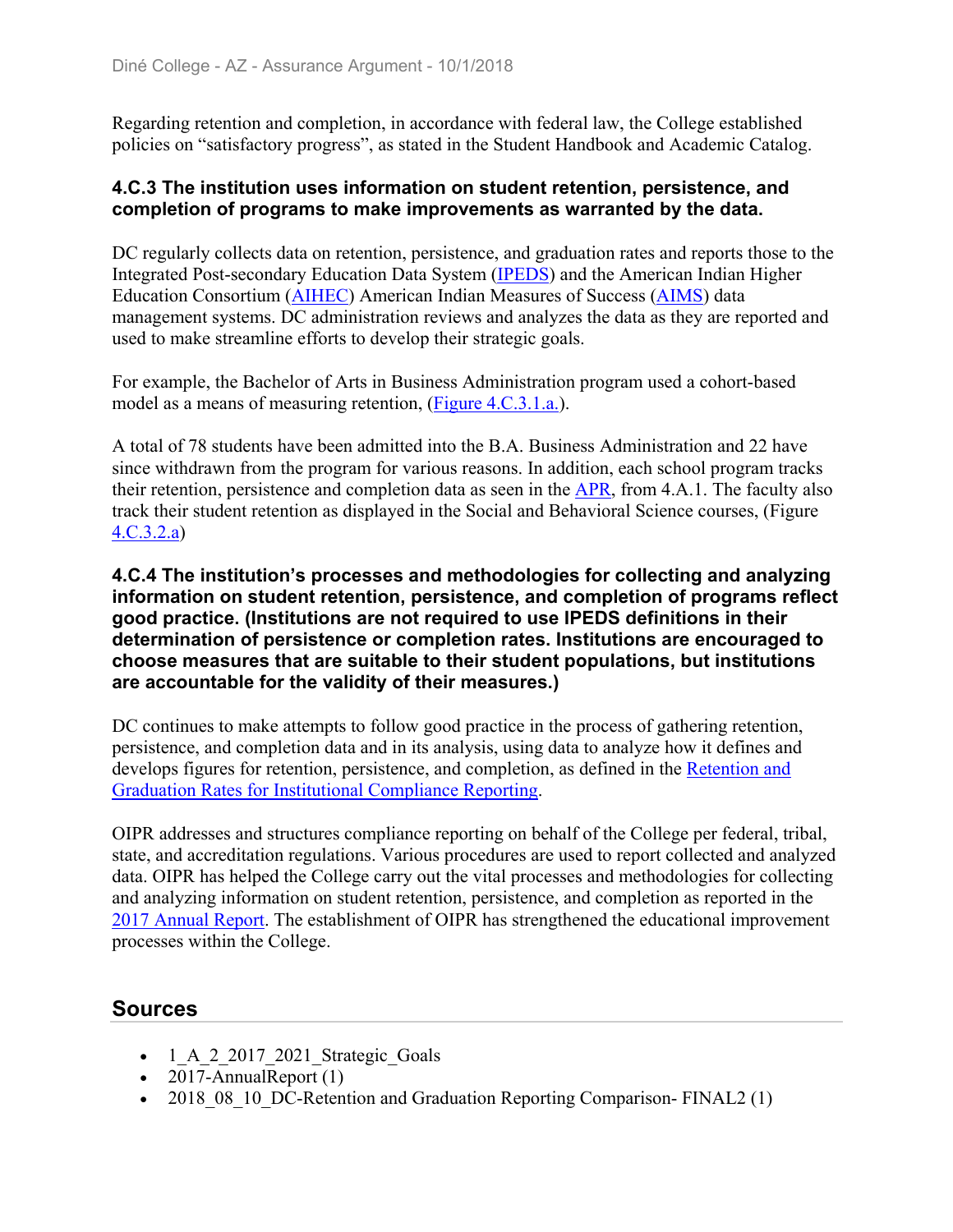- 4 A 1 2017 10 17 AA BuAdmAPR ActnPlanFinal
- $4\overline{C}$  1 DineCollege iDashboards 2018 09 18
- $\bullet$  4 C 2 2013 APR Report
- 4 C 2 2015 2018 Criterion4 Graphs
- $\overline{4}$   $\overline{C}$   $\overline{2}$  2015 2018 Criterion4 Graphs
- 4 C 2 2015 APR Report P031T100305
- $\overline{4}$   $\overline{C}$   $\overline{2}$  2016 APR Report NN P031T150007
- 4 C 2 2017 TitleIII APR Report P031T150007
- 4\_C\_2018\_HLC\_EmbeddedReport
- $\bullet$   $\overline{4}$  C  $\overline{3}$  AIHEC AIM 2018 09 20
- $\bullet$  4 C 3 AIHEC WhoWeServe 2018 09 20
- $\bullet$  4 C 3 NCES CollegeNavigator 2018 09 20
- Biology APR Final Report
- common data set
- Interim RetentionReport DC
- $\bullet$  recurring
- reporting directory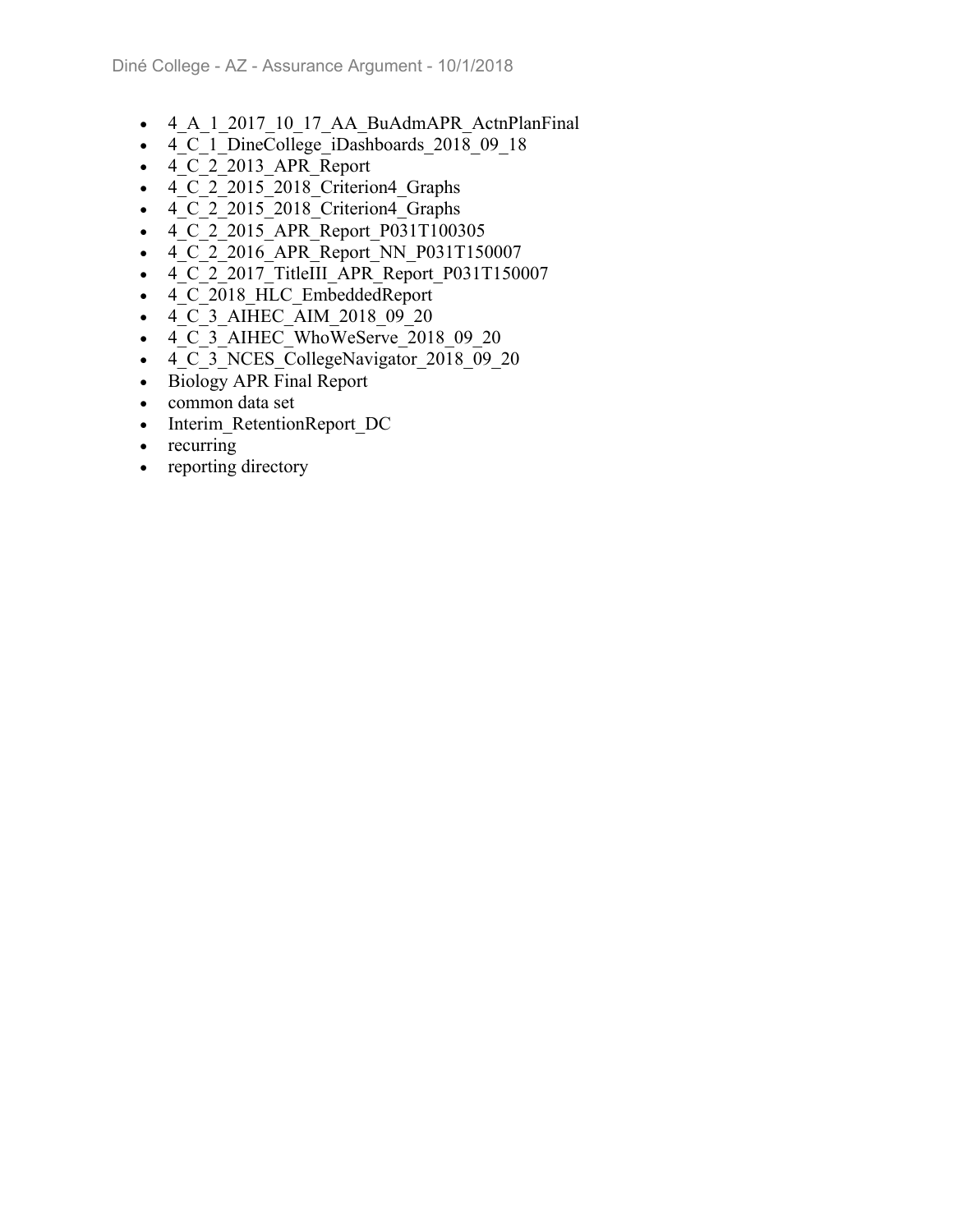# **4.S - Criterion 4 - Summary**

The institution demonstrates responsibility for the quality of its educational programs, learning environments, and support services, and it evaluates their effectiveness for student learning through processes designed to promote continuous improvement.

### **Summary**

DC engages in continuous improvement for its educational programs, support systems and learning environment. Under the leadership and collaboration of Academic Affairs and Student Affairs, DC is working to build a seamless process of student learning outcomes assessment, program review, and retention, persistence, and completion efforts to offer our students a strong educational foundation. The College has made investments in technological infrastructure to collect and analyze retention, persistence and completion data using that data to develop effective strategies to improve results. These new initiatives have facilitated increased conversations and cooperation across different administrative units and between faculty and staff all toward strengthening the fulfillment of DC's mission hallmarks--a student-centered approach and a commitment to encouraging lifelong learning.

### **Sources**

*There are no sources.*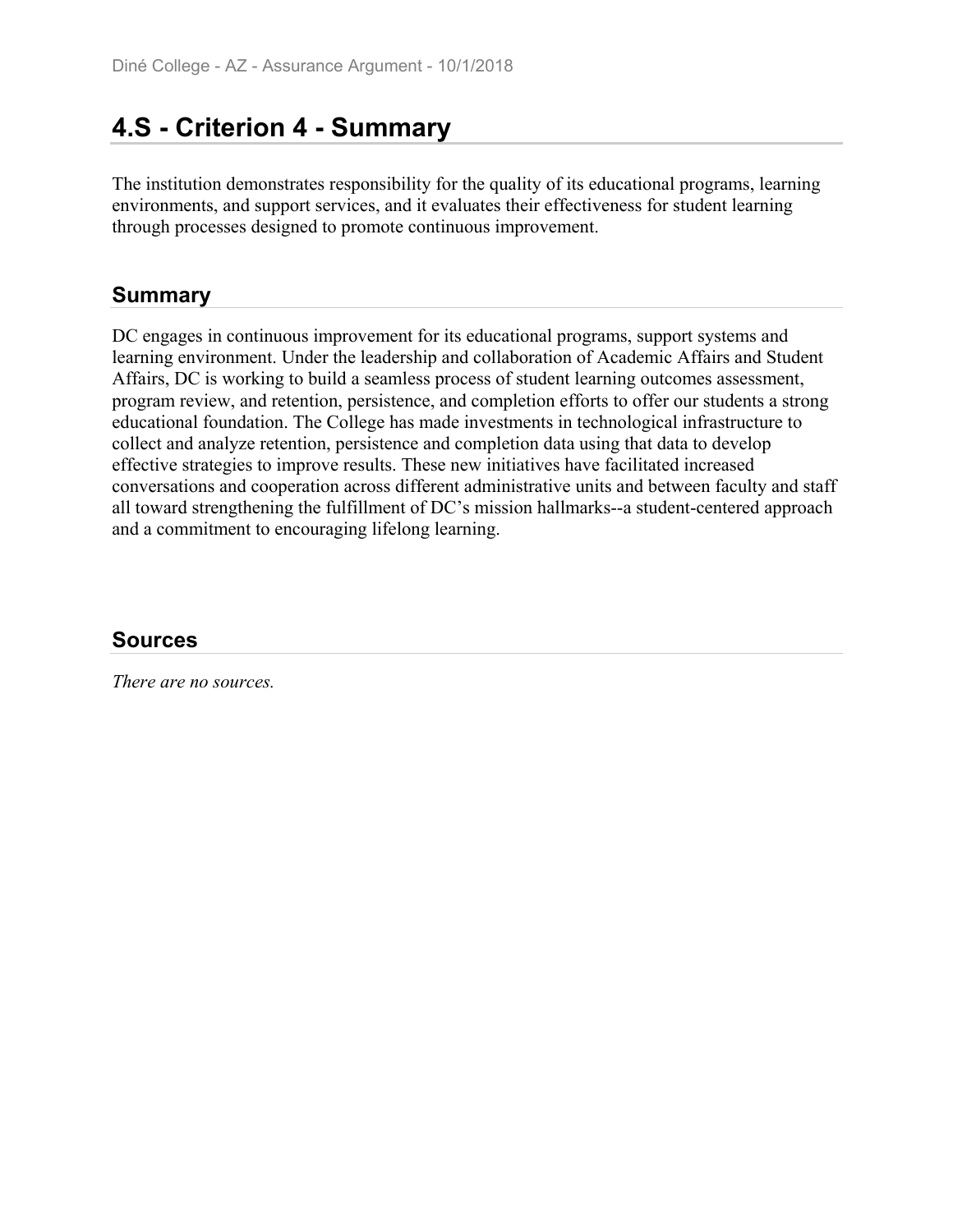# **5 - Resources, Planning, and Institutional Effectiveness**

The institution's resources, structures, and processes are sufficient to fulfill its mission, improve the quality of its educational offerings, and respond to future challenges and opportunities. The institution plans for the future.

# **5.A - Core Component 5.A**

The institution's resource base supports its current educational programs and its plans for maintaining and strengthening their quality in the future.

- 1. The institution has the fiscal and human resources and physical and technological infrastructure sufficient to support its operations wherever and however programs are delivered.
- 2. The institution's resource allocation process ensures that its educational purposes are not adversely affected by elective resource allocations to other areas or disbursement of revenue to a superordinate entity.
- 3. The goals incorporated into mission statements or elaborations of mission statements are realistic in light of the institution's organization, resources, and opportunities.
- 4. The institution's staff in all areas are appropriately qualified and trained.
- 5. The institution has a well-developed process in place for budgeting and for monitoring expense.

## **Argument**

#### **5A. The institution's resource base supports its current educational programs and its plans for maintaining and strengthening their quality in the future.**

The institution has a well-defined mission that is clearly expressed in its strategic planning which allocate resources, structures, and processes to improve educational programs and to prepare for future challenges and opportunities. The institution's strategic planning and budgeting is the driving force behind accomplishing its goals and objectives that encompass the mission and the "Sa'ah Naaghái Bik'eh Hozhoo" (SNBH) guiding principles: Nitsáhákees (Thinking), Nahat'á (Planning), Iiná (Living - implementation) and Siihasin (Assuring - reflection) -- for planning, budgeting, assessment, and accreditation. Through collaboration and contribution of its internal constituencies, the institution focuses on improving its quality of educational programs through academic assessment, allocation and utilization of financial resources, human resources, physical and technological infrastructure to plan for the future. The institution understands maintaining mutual relationships with external constituencies are important as they provide political and/or financial support to achieve its mission to provide educational opportunities.

The institution's resource base consists of fiscal resources, human resources, physical and technological infrastructure to support its current educational programs and has an established strategic plan aligned with the mission and SNBH to maintain and strengthen their quality in the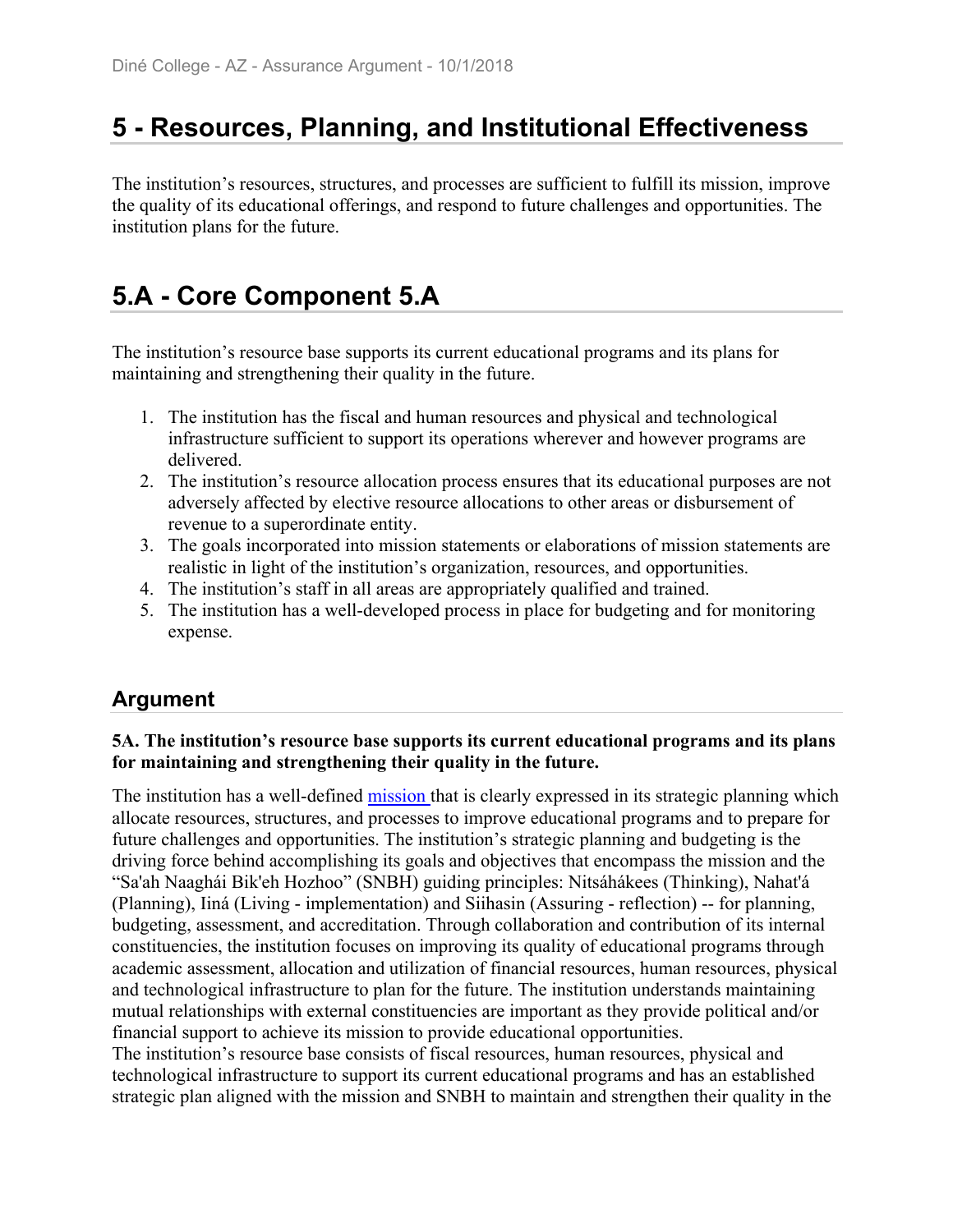future. In May 2017, consistent with the 2013-2017 Strategic Planning framework concurred by HLC, the institution adopted and implemented the 2017 Nitsáhákees, Nahat'á, Iiná, and Siihasin (NNIS) Strategic Planning and Budget covering a five year span, 2017-2021. The five-year strategic planning cycle is comprised of timelines to achieve attainable goals and budget processes using SNBH guiding principles throughout the development and implementation of its strategic plan.

SNBH guiding principles --"Diné traditional living system"-- is the educational philosophy and mission of the institution rooted in the Navajo cultural tradition. Each of the four-guiding principles represent a cyclical process of time tied to the mission, strategic goals and objectives with associated activities to be carried-out each year to maintain and strengthen the quality of the educational programs. For example, in years one through four, 2013 to 2016, the activities associated with the Iiná (Living - implementation) guiding principle were accomplished. In the fifth and final year, 2017, the activities associated with Nitsáhákees (Thinking), Nahat'á (Planning), and Siihasin (Assuring - reflection) guiding principles were accomplished. In 2017, the five-year close-out incorporated a SWOT analysis through a collection of evidence and artifacts that were analyzed to the measure outcomes to ensure HLC criteria were met. Based on the results of the SWOT analysis, the development and implementation of a new fiveyear strategic planning cycle for 2017 to 2021 was initiated following the same NNIS Strategic Planning model to ensure the institution's resources support current educational programs to sustain and strengthen their quality in the future

#### **5.A.1 The institution has the fiscal and human resources and physical and technological infrastructure sufficient to support its operations wherever and however programs are delivered.**

**Fiscal Resource.** DC's strategic planning goal #3 and related objectives address the "*Financial Health*" of the institution to, "*Strengthen financial health and self-reliance through: a) Increase funding sources to support institutional growth, b) Optimize the College's financial systems, and, c) Streamline institutional compliance*" (2017 Strategic Planning and Budget). With this initiative, the institution is committed to maintaining its financial health to support educational programs to its multi-sites.

DC's composite financial index (CFI) has increased year-over-year indicating the financial health of the College is improving. DC's CFI for 2017, 2016, 2015, and 2014 are 9.17, 8.65, 6.51, and 7.3, respectively (Figure 5.A.1.1A). The institution applies the accrual basis of accounting and financial reporting is based on fund accounting. The institution has not experienced a deficit in the last ten years (DC Fund Accounting).

On an annual basis from 2014 to 2017, KPMG, an independent CPA firm, carried out DC financial audits. The auditor expressed an unqualified opinion on the financial statements for 2014-2017. DC's financial position reported in its financial statements for the years ending in 2017, 2016, 2015, 2014 and 2013 are \$81.7 million, \$81.2 million, \$79.5 million, \$73.3 million, and \$68.3 million, respectively (Figure 5.A.1.1A). The net position indicated a slight increase in 2017 and 2016 of 1% and 2%, respectively, and an increase in 2015 and 2014 of 8% and 7%, respectively. The annual net position demonstrates the institution's financial health as stable year-over-year sustaining operations at the multi-sites.

**Revenues.** The institution's main sources of financial support are from Federal and Navajo Nation (NN) appropriations. The annual federal appropriations is provided by the federal government under the Navajo Community College Act which is subject to fluctuate year-to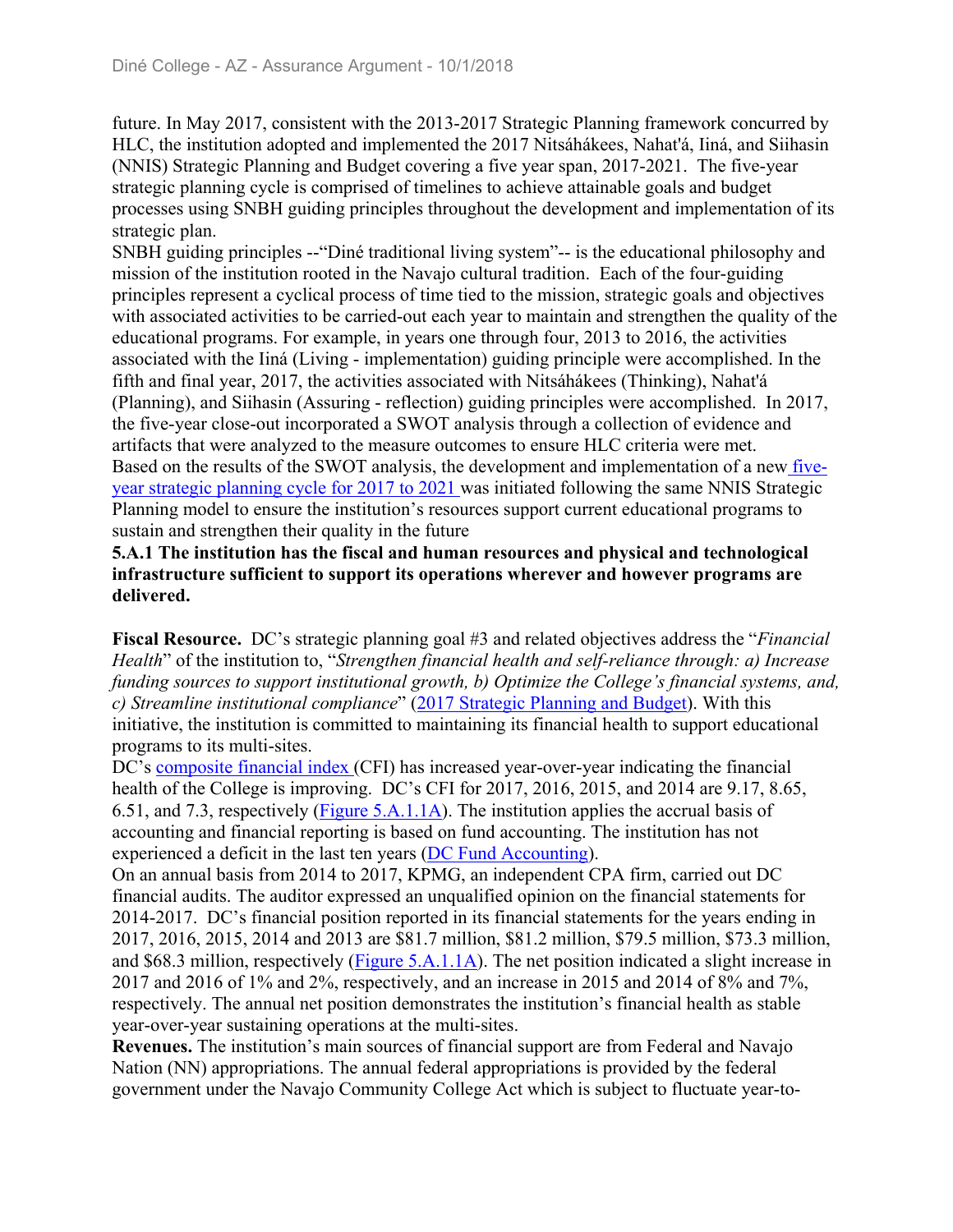year. Federal appropriations increased by \$520,189 (4%) and decreased by \$1,029,389 (7%) for 2017 and 2016, respectively (Figure 5.A.1.1A). The NN appropriation is provided by the NN under the *Navajo Higher Education Act of 2004,* which, beginning in 2006, funds the institution for twenty years. NN appropriations remained at \$4.2 million for 2016 and 2017. In 2018-2019, the NN appropriation increased by \$500,000, totaling \$4.7 million (DC Fund Accounting). It is important to note a sizeable decrease in these appropriations could hinder the institution's operation.

DC's operating revenues consist of tuition and fees, grants and contracts, and auxiliary enterprises. Total operating revenues reported for 2017, 2016, 2015, 2014, and 2013 are \$6.2 million, \$5.5 million, \$5.5 million, \$4.3 million, and \$5.0 million, respectively (Figure 5.A.1.2). The institution's non-operating revenues comprise of federal appropriations, NN appropriations, scholarships, and investment income. Non-operating revenues reported in 2017, 2016, 2015, 2014, and 2013 are \$26.1 million, \$23.6 million, \$24.4 million, \$23.9 million, and \$25.1 million, respectively (Figure 5.A.1.3).

In addition to operating and non-operating revenues, the institution receives capital appropriations, grants, and gifts. The capital appropriation is from the State of Arizona Compact funding (based on tax collections on the NN) in the amount of \$1.75 million. Total capital appropriations, grants, and gifts reported for 2017, 2016, 2015, 2014, and 2013 are \$2.5 million, \$2.9 million, \$7.5 million, \$8.4 million and \$3.7 million, respectively (Figure 5.A.1.4). Expenses. Total operating expenses reported for 2017, 2016, 2015, 2014, and 2013 are \$34.4 million, \$30.3 million, \$31.3 million, \$31.6 million, and \$31.8 million, respectively (Figure 5.A.1.5). Total operating expenses increased in 2017 due to increase in wages and fringe benefits expenses and scholarship awards and marginally decreased from 2016, 2015. 2014, and 2013. The institution incurred operating expenses for instruction, research, public service, student aid, academic support, student services, institutional support and auxiliary enterprises (Figure 5.A.1.6).

In addition to operating expenses, the institution incurred non-operating expenses for capital asset debt interest expense in the amount of \$24,370 and \$30,880 for 2017 and 2016, respectively.

**Human Resources.** DC has adequate human resources to support its operations at its multi-sites located throughout the NN. The human resources strategic goals are in alignment with the institution's mission, vision, SNBH guiding principles, and educational philosophy. The percentage distribution of human resources by site demonstrates the institution's commitment to providing operational support. DC's organizational structure supports the Office of the President, Office of the Provost, Office of External Affairs, Office of VP of Finance & Administration, and Office of VP of Student Affairs. DC operates as a typical institution of higher learning relying on staff, faculty (including adjunct faculty), and administrators. The overall human resource support is approximately 70% staff and administrator, 20% faculty, and 10% adjunct faculty collegewide (Figure 5.A.1.7). The distribution of employees for Tsaile campus is approximately 73% staff and administrators, 22% faculty, and 5% adjunct faculty. The Shiprock Campus distribution is approximately 75% staff and administrators, 21% faculty, and 4% adjunct faculty. The Chinle Center distribution consists of approximately 56% staff and administrators and 44% adjunct faculty. The Tuba City Center human resource distribution consists of approximately 46% staff and administrators, 17% faculty, and 37% adjunct faculty. The Window Rock Center distribution consists of approximately 60% staff and administrators and 40% adjunct faculty. Crownpoint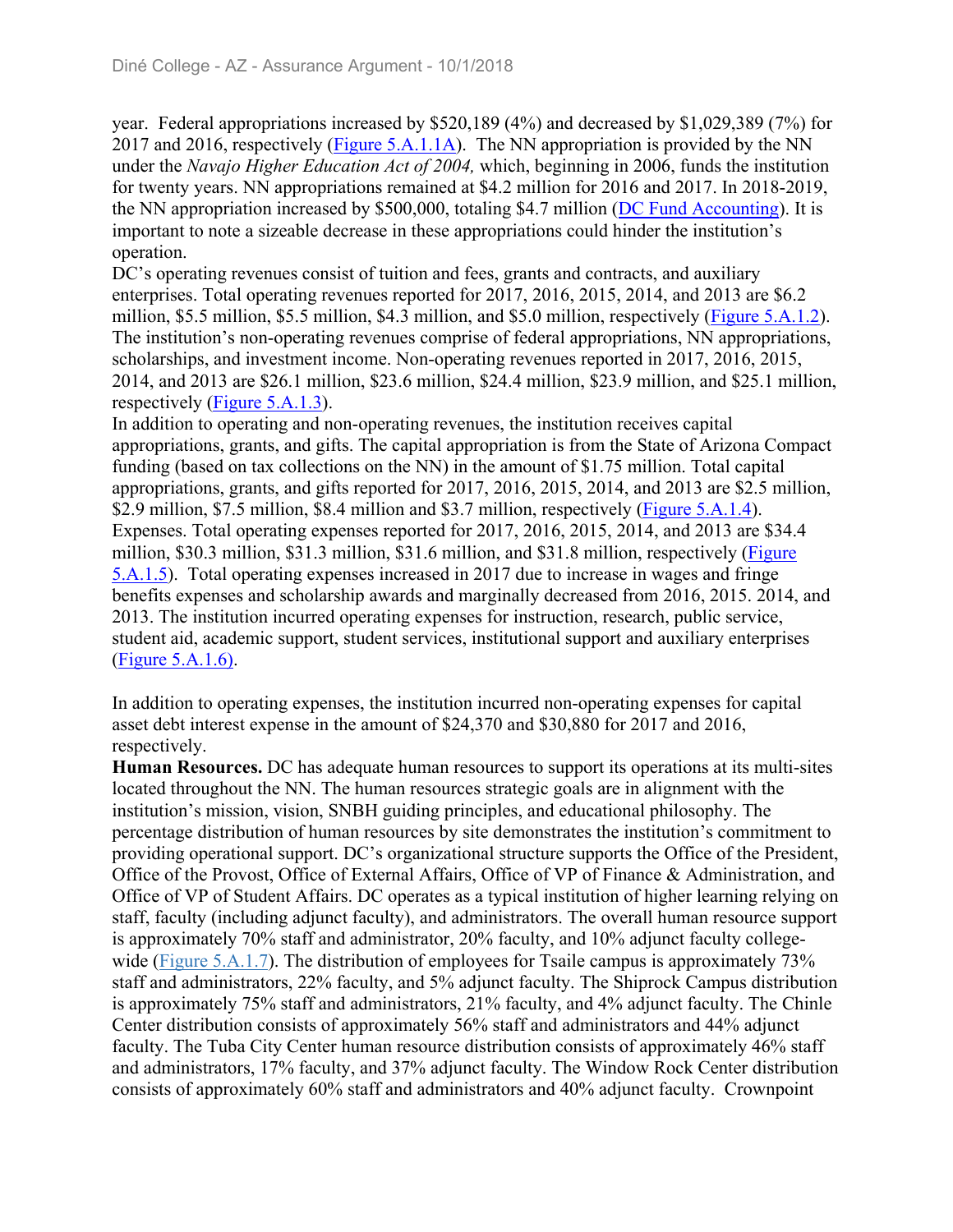Center is approximately distributed as follows: 57% staff and administrators and 43% adjunct faculty. The 2017 - 2018 Employee Vacancy Listing reported that approximately 66% vacancies have been filled and 34% unfilled.

According to the 2016 IPEDS report, in 2015, the institution's full-time equivalent staff, by occupational category ranked higher in the comparison group for postsecondary teachers and staff, instructional support, management, business and financial operations, computer, engineering, and science, community service, legal, arts, media, and other. All academic and instructor average salaries reported was higher than the comparison group median. DC continues to advertise employment to hire qualified staff despite the remoteness of the multi-sites. **Physical Infrastructure.** DC has adequate physical infrastructure to support operations and educational programs. The main campus, branch campus, and four centers are strategically located throughout the NN in Arizona and New Mexico. The main campus is approximately 1,200 acres located at Tsaile, AZ, a branch campus at Shiprock, NM is approximately 300 acres, and one center at Crownpoint, NM, and the other three centers located in Arizona at Tuba City, Window Rock, and Chinle. (Figure 5.A.1.8)

The main campus in Tsaile, is designed in conformity with "*shabik'ego*", sun wise, which is symbolic of the Navajo hogan. Each building is erected in a unique order representing a depiction of the Navajo belief in sequence of the four directions. A map of the campus makes this geographic arrangement more evident. Navajo philosophy instructs human people (since all living plants and animals are considered "people") to live their lives according to Nitsáhákees (Thinking), Nahat'á (Planning), and Siihasin (Assuring - reflection). Elders and knowledge holders generally understand that this process was gifted to the human people (people with 5 fingers) through an observation of a typical day. At the dawn is a light or spark. This is the dawn of a new idea. DC placed the Ned Hatahli Building on the east end of the campus to signify thinking. To the south is the science and archive buildings as well as maintenance. This is meant to signify planning. To the west are houses and dorms to signify living. To the north is the cafeteria, student advising, the gymnasium and the bookstore to signify regeneration and reflection. The campus buildings are for administration, academic instruction, residential dormitories, cafeteria, gymnasium, and library. Located adjacent to the main campus are the faculty housing, LGO and farm, and rodeo arena.

The Shiprock branch campus is designed similar to the main campus; however, it is a smaller version of the main campus excluding the cafeteria and dormitories. Each center provides for academic instruction, student support, financial aid, and office spaces for a campus manager and staff.

In 2013, with the assistant of an architectural firm, DC developed and implemented a facilities assessment plan to address on-going facilities improvements and investments at four sites-- Tsaile, Shiprock, Tuba City, and Window Rock--to improve and support program delivery. The facilities at the four sites were evaluated based on physical attributes, space utilization, building code requirements, accessibility requirements, and contemporary higher educational needs (CIIP 2014-2019, pg. 7). A total of 187 projects were prioritized and categorized into one of the following criteria: 28 projects involved life and safety, 28 projects were comprehensively tied to all campuses, center, and sites, 14 involved investigative needs, 21 related to American with Disabilities Act (ADA) compliance, 36 involved maintenance, 10 impacted the building system, 10 involved utilities and 40 projects were miscellaneous tied to the college (CIIP, Attachment C, Figure 5.A.1.9).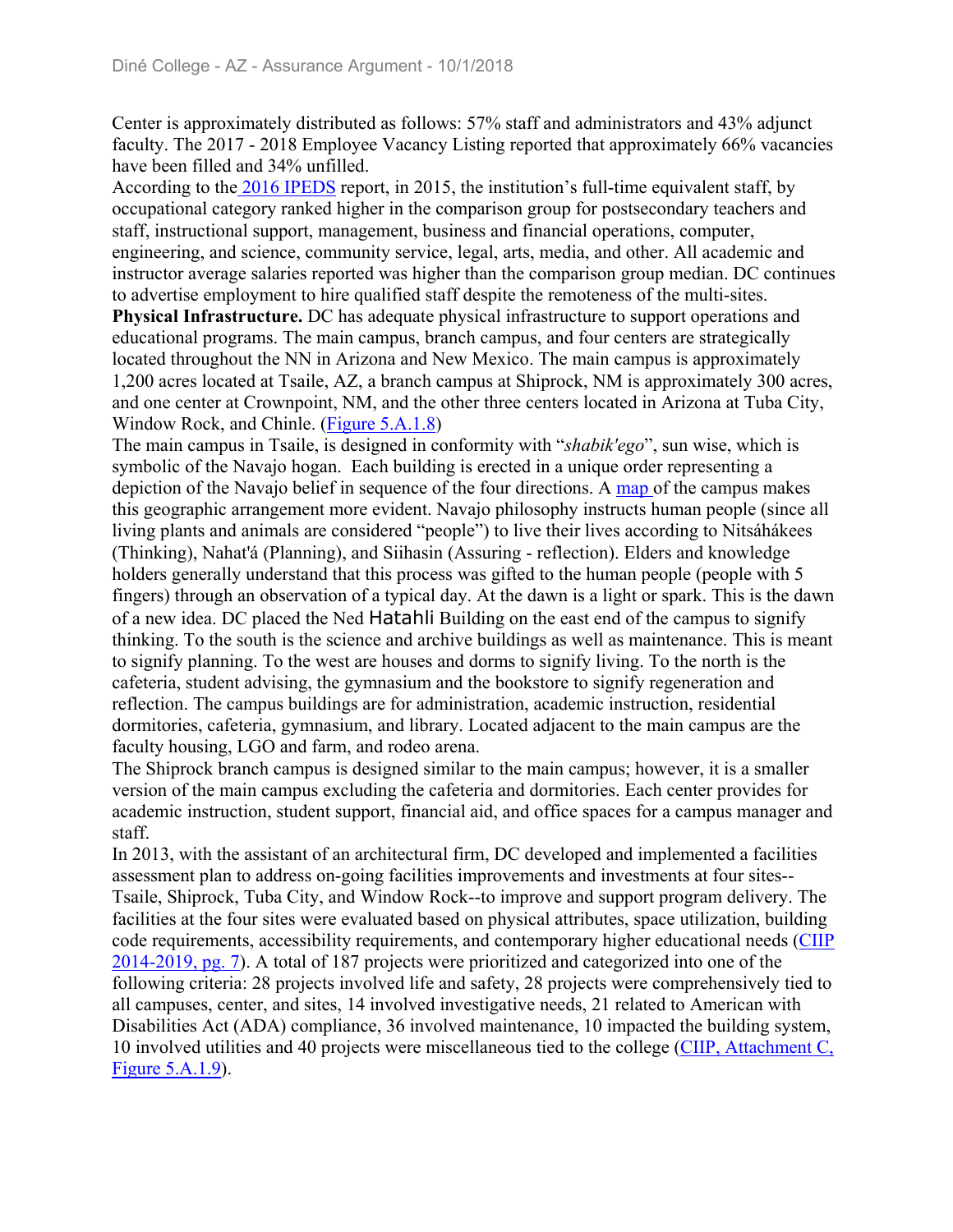In 2018, DC's five-year facilities assessment was updated and reported a total of 120 facilities projects at the main campus in Tsaile. Of the 120 projects, 23 projects were completed, 24 projects are in-progress and 73 projects not started (Facilities Assessment 2018, pg. 2). The 23 projects completed comprise of two life safety projects that cleared passage ways and replaced the fire alarm system in the Child Care building. The two ADA projects included renovation of restrooms in the General Classroom Building (GCB) and renovation of restrooms in the Ned Hatahli Center (NHC) building to comply with ADA. The 11 maintenance projects included routine maintenance of the gymnasium, dorms, silversmith workshop, library, ceremonial hogans, modular housing, and child care facilities. The three comprehensive projects included relocation of the weight room, renovation of the Student Union Building (SUB) and, demolition and replacement of the Post Office modular unit. The five miscellaneous projects included removal and redesign of fuel storage tanks to comply with fire code(s), enforcement of housing policy, clearing emergency exit corridors, building storage shelves, and removal of obsolete equipment and addition of storage connex at the maintenance yard. In 2014, a five-year Capital Improvement and Investment Plan (CIIP) was developed based on the 2013 facilities assessment. The 187 facilities assessment projects were reviewed and construction related projects were extracted which created the CIIP to avoid interruption of student learning due to continuous construction zones across the multi-sites during an academic year. Accordingly, the CIIP Sub-Committee was established (CIIP Operating Statement, pg. 1). The CIIP relies on capital funding sources from Arizona Compact Funding, US Department of Education – Title III, USDA, New Mexico Capital Outlay, and Other funding sources (CIIP Reconciliation Schedule). The top 30 projects were selected for CIIP (Figure 5.A.1.10). In 2014, the student housing construction increased construction in progress by \$6.6 million. From 2014 to 2016, DC relied on capital appropriations and contracts, including Arizona Compact to fund the student housing construction and the student union building renovation. In 2017, the GCB renovation and faculty housing improvements were funded by capital appropriations and contracts, and Arizona Compact funding. DC maintains an assessment of course scheduling by semester, courses, enrollment, and location to identify the academic support and demand for classroom usage at multi-sites. The Shiprock branch campus Architecture and Engineering for the math and science center were completed. DC continues to make progress despite having limited capital funding and higher than average employee turnover for capital projects in recent years. In April 2017, the institution hired a project manager who is currently at the helm of the CIIP Committee and working diligently to implement and complete projects according to the CIIP. The project manager continues to work with the architectural firm, hired in 2013, to update the CIIP. DC plans to seek new capital funding to support and expand educational programs for present and future students. **Technology Infrastructure.** DC's technology infrastructure is adequate to support its operations at its multi-sites and require on-going improvements to keep abreast of technological advancements. The Tsaile campus serves as the hub of the IT infrastructure where the Network Operating Center (NOC) is housed. The NOC deploys connectivity through underground fiber optic lines onsite and through microwave to the branch campus. In 2015, the institution began improvements with the aging technology infrastructure built in 2008. The connectivity between the multi-sites were inadequate to meet the needs of educational programs. In response, in 2015, with the assistance of an external consultant, a five-year Information Technology Roadmap was developed and implemented (2016 President's Guidance, pg. 7). A new internet provider was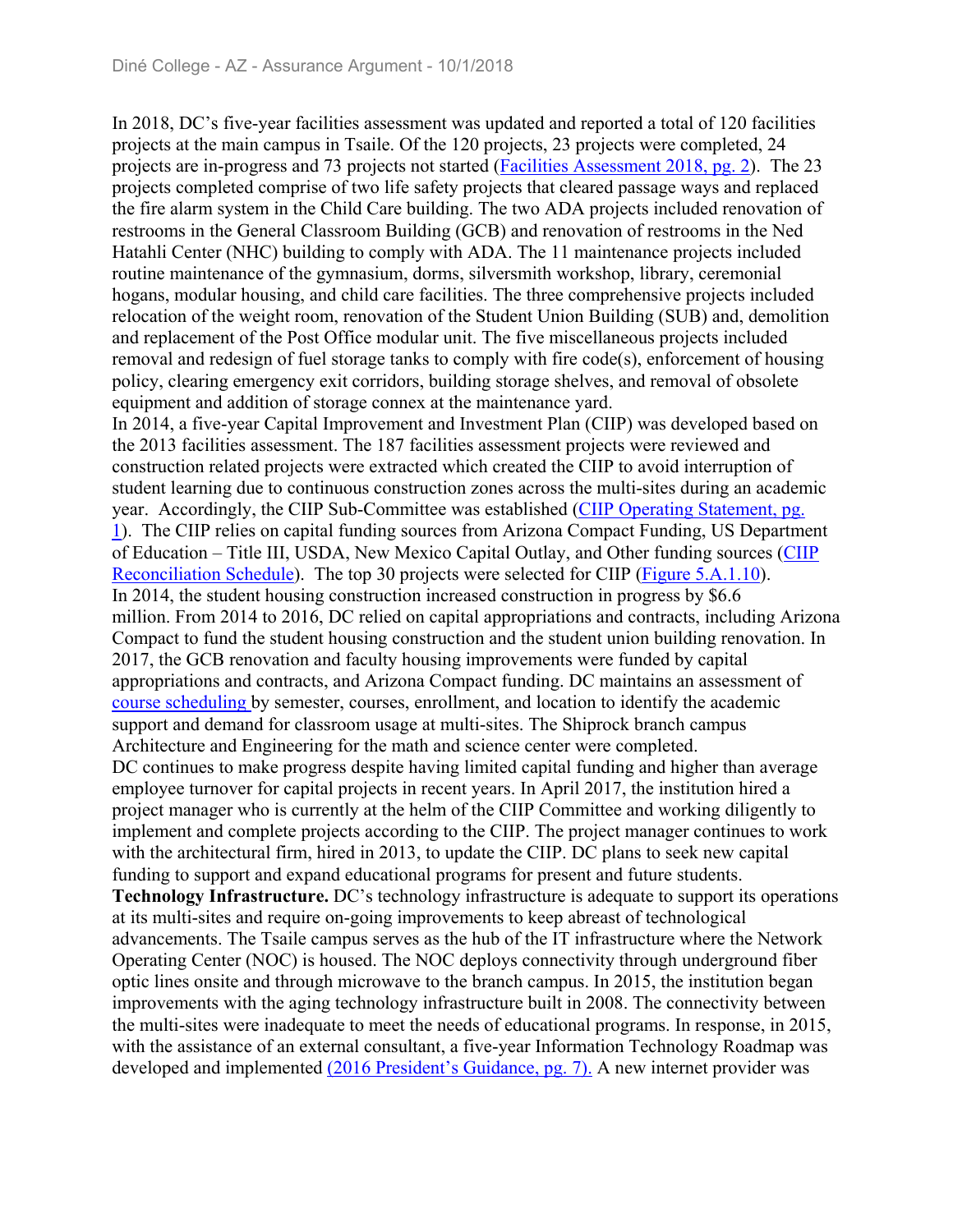acquired to install data recovery with regular backup and increase the bandwidth to multi-sites to improve educational program delivery.

According to DC's IT timeline, from 2015 to 2017, despite high turnover (three IT Directors in two years) the institution conducted five IT assessments, as part of planning and budgeting:

- 1. February 2015 IT Capabilities and Potentials
- 2. March 2015 Technology Roadmap
- 3. November 2015 Dine College Jenzabar Assessment
- 4. November 2016 Planning Services Network Needs
- 5. November 2017 IT Director's Assessment

The IT assessments identified 33 improvements resulting in 54 projects which were scheduled covering five-years, 2015 to 2019. Of the 54 project, 8 were abandoned, 31 were completed, 12 are in progress, 2 have not started, and 1 is ongoing.

In 2015, the institution established a partnership with New Mexico Highland University (NMHU) through a USDA grant award and acquired and installed polycom equipment to expand distance learning across the two institutions between New Mexico and Arizona (Performance Progress Report, pg. 1). The objective is to provide educational opportunities for underrepresented Hispanic and Native American students in rural areas, cultural preservation and growth, and improve social mobility, personal welfare, and economic prosperity. Through the partnership and expansion of distance learning connectivity, the institution delivered General Education courses to 1,424 students in AY16-17 and 1,386 students in AY17-18 at multi-sites. DC, in collaboration with NMHU, plan to offer courses that correspond to NMHU Media Arts and Technology programs to improve educational opportunities for students.

The e-learning environment is delivered through ITV interfaced with a polycom system, whiteboard, and flat-screen TV housed at the Tsaile campus and branch campus, both systems beam out to the four centers. Online courses use an integrated system accessible via the worldwide web and hybrid courses integrated with the learning management system Blackboard and face-to-face. Face-to-face instruction uses projectors interfaced with laptops and desktop computers and copy/scan printers located strategically throughout the multi-sites.

In 2017, DC continued with technology improvements and investment as part of strategic goal #5 to expand its technology through: *a) enhancing the internal IT infrastructure of the College community; b) advance IT to meet evolving needs of the institution, and c) improve information technology to enhance student learning experiences*. In addition, technology infrastructure investment was included in the five-year CIIP to cover 2016 to 2020. Throughout the five years, the NOC server room is scheduled to be upgraded including the IT closet at its multi-sites; hardware replacement for NOC; update the voice and data network; upgrade the Cisco Tandberg System and Cisco identity services engine to increase capacity and connectivity to enhance academic program delivery. The total estimated cost is \$2 million for 2016 to 2020. The institution plans to use Arizona Compact funding and other resources to fund the projects. DC utilizes Jenzabar, an enterprise resource planning system, designed for higher education to manage its finance and accounting, student data and information related to financial aid, recruitment, registration, enrollment, and academic records. To stay abreast of the complex and changing technology, DC's technology infrastructure requires continuous improvements to meet the demand for e-learning program delivery throughout the entire college. DC plans to actively seek capital funding to fund future technology infrastructure to enhance educational program delivery through ITV, online, and face-to-face instruction at its multi-sites.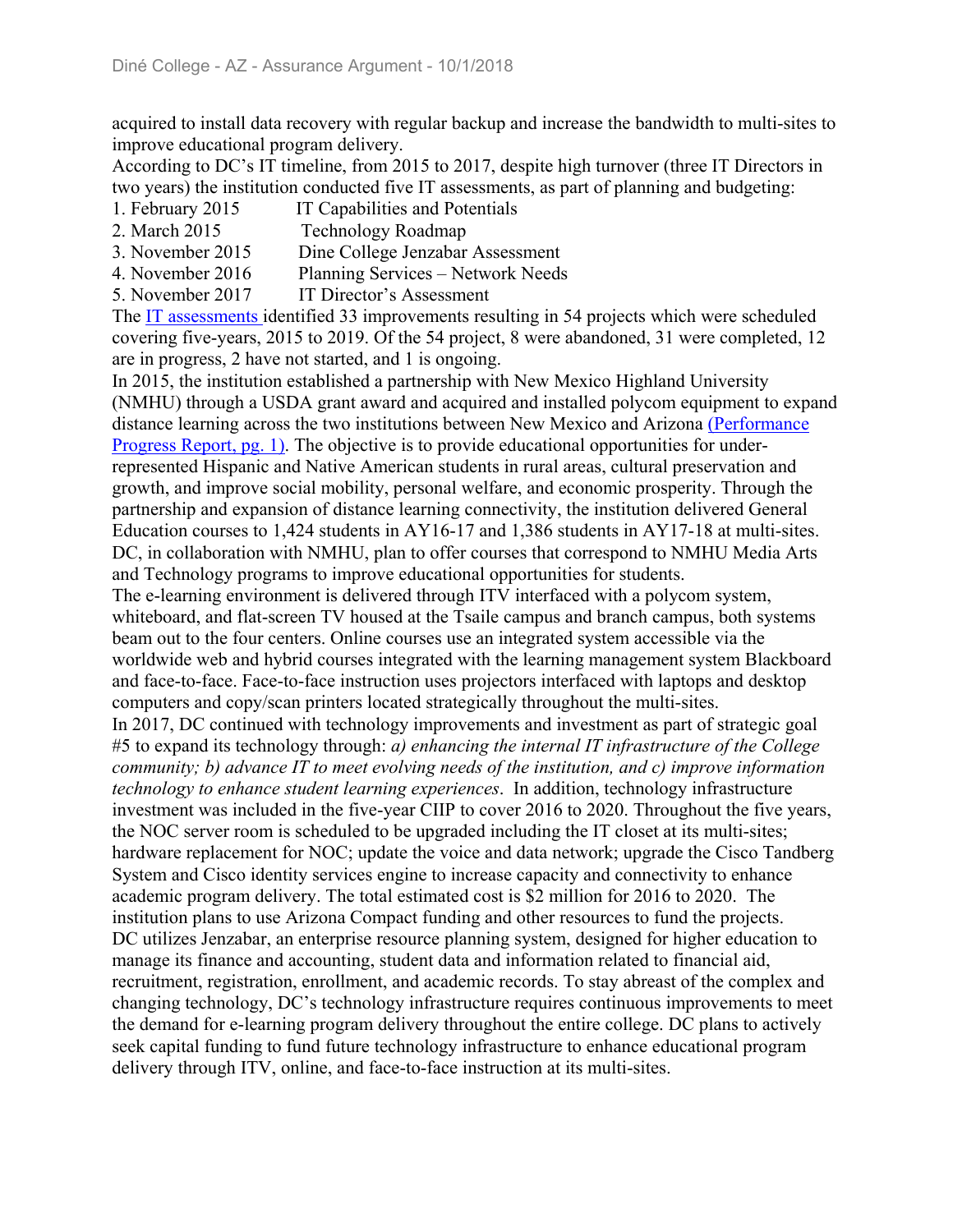#### **5.A.2 The institution's resource allocation process ensures that its educational purposes are not adversely affected by elective resource allocations to other areas or disbursement of revenue to a subordinate entity.**

**Resource Allocation Process.** DC's resource allocation process is structured to maintain the integrity of its educational purposes reflected in its strategic planning model. Strategic planning and budgeting is based on the institution's mission, vision, guiding principles, and educational philosophy as foundational guiding elements for educational planning, setting priorities, and implementing research projects. During the fall of 2012, the institution adopted and implemented a five-year, 2013-2017, cycle strategic planning model and framework. The strategic planning model and budget encompasses a holistic approach integrating all aspects of the College through a concerted effort of the governing board, presidential cabinet members, mid-level managers, as well as staff and faculty at the multi-sites.

In April 2017, the Institutional Planning and Budget (IPB) Council was created to oversee the sufficiency of strategic planning, budgeting, and accreditation planning (three primary focuses) to meet students and community needs as stated in the Strategic Planning and Budget Guide. The IPB Council members consist of an executive leadership team member, staff association president, faculty association president, and one center director. The IPB Council integrated a baseline budget model suitable for the institution which aligns the institution's mission and strategic goals to develop its general fund budget.

All disbursements are made directly to the institution and the institution does not distribute revenues to any subordinate entity. All revenues are expended for the purpose of providing and supporting educational programs at DC.

**5.A.3 The goals incorporated into mission statements or elaborations of mission statements are realistic in light of the institution's organization, resources, and opportunities.**

**Institutional Goals.** DC's strategic planning model and budget guides established attainable realistic goals in alignment with the mission and educational philosophy for educational planning, setting priorities, and implementing research projects. The goals were established in a collaborative effort of internal constituencies consisting of the governing board, administration, faculty, staff, and students.

In May 2017, in collaboration with all internal constituencies, the 2017-2021 Strategic Goals and Objectives were developed and established in alignment with the mission and SNBH guiding principles. The College set six strategic goals, *Diné Identity, Student Success, Financial Health, Institutional Transformation, Technology, and Nation Building*, with corresponding objectives that amplify the overtly articulated mission that is integrated into all the planning units, fiscal and human resources, students, academics, facilities, and technology.

Each School within the College developed their own annual plans based on the strategic goals and resources were allocated accordingly. The accomplishments of the strategic goals are tracked quarterly by the OIPR displayed on the College website.

**5.A.4 The institution's staff in all areas are appropriately qualified and trained.**

**Qualified Staff.** DC employs qualified staff in accordance with the personnel manual and provides continuous training to support its operations at its multi-sites. The human resources PPPM addresses employment, conditions of employment, time-off, benefits, training and development, conduct and staff discipline. The recruitment and hiring process includes vacancy announcements supported with an approved position description, position candidate background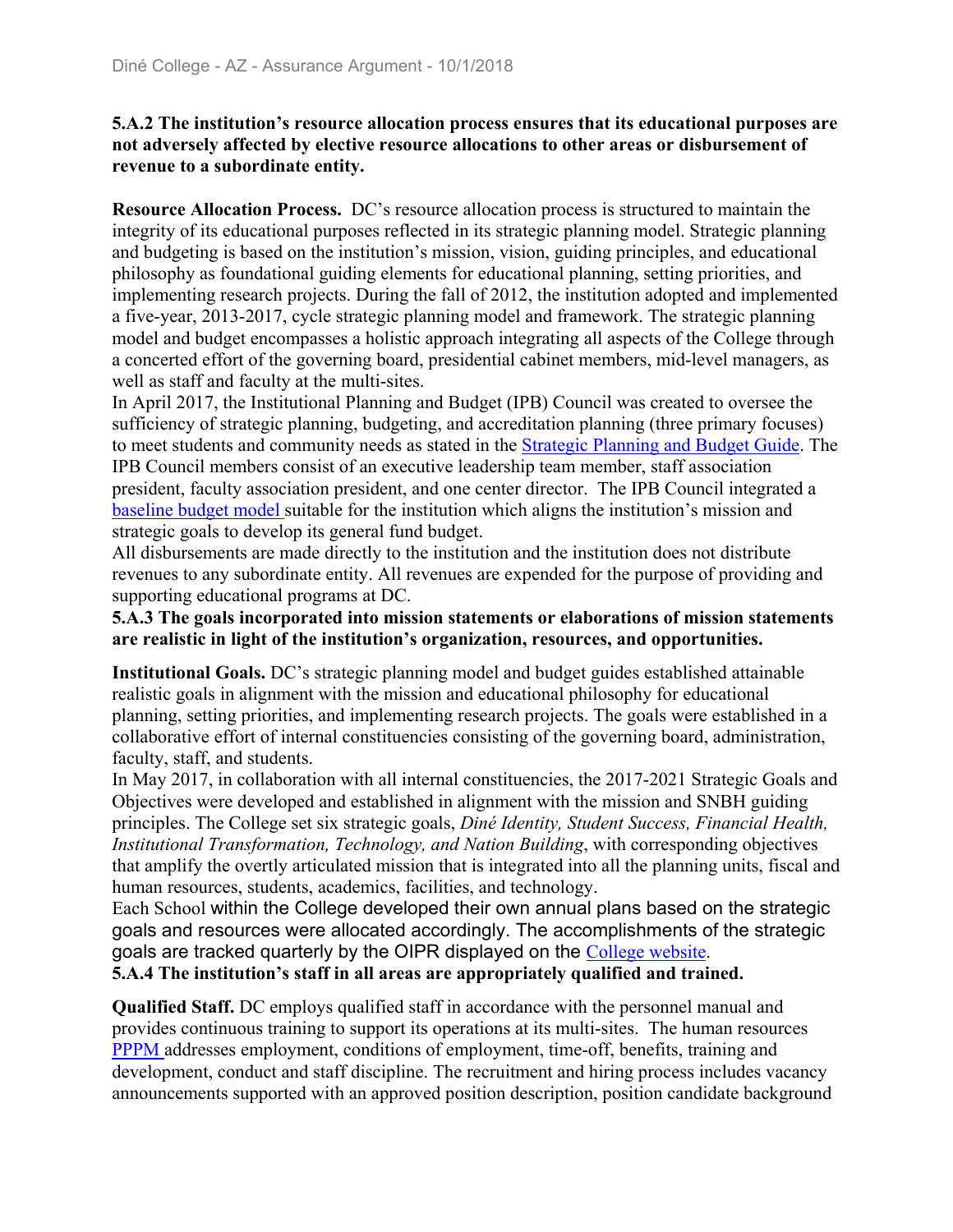checks, and an analysis of position candidate credentials. Position vacancies are supplemented with an approved position description prior to the vacancy announcements. Incoming applications are reviewed and examined to ensure applicants are qualified and possess the appropriate credentials before moving forward for an interview.

According to the staff education level by site data (Figure 5.A.4.1): 95 employees have a high school diploma plus some college credits, 53 employees have an associate's degree, 43 employees have a bachelor's degree, 19 employees have master's degree, and, 0 employees have a doctoral degree. DC values staff experience as well as formal western educational attainment. For several positions, extensive experience related to the position were considered in lieu of education requirements i.e. bachelor degree.

Human resource management, via the Division of Human Resources or DHR, is approached incorporating SNBH principles to effectively manage employees so they are prepared to assist students to excel academically and handle situations they encounter in their personal lives. DC incorporates employee training and development (PPPM Section 800), which includes tuition reimbursement, tuition waiver, educational leave, career development and performance improvement, as well as staff and faculty performance reviews in an effort to cultivate and strengthen its staffing to support the delivery of educational programs.

DHR is continuously expanding its trainings to motivate, retain, and ensure employees are successful within the workplace at its multi-sites. In 2017 and 2018, DHR provided employee trainings related to New Employee Orientation, Navajo Preference in Employment Training, Principal Financial Group, Customer Service, Culture Awareness, Defensive Driving, FERPA/Anti-Harassment, Dine Leadership, Active Shooter Threat – Workplace Violence Training, Rape Aggression Defense – Basic Physical Defense for Women Program, First Aid/CPR/AED, Email Etiquette, and Workplace Civility.

DC is committed to training and career development for its employees. The College is consistently creating new staff training and development in accordance with its mission, vision, SNBH guiding principles and educational philosophy.

#### **5.A.5 The institution has a well-developed process in place for budgeting and for monitoring expense**.

**General Fund Operating Budget.** In September of every year, BOR approves and adopts a general fund operating budget for the upcoming fiscal year, which begins October 1 through September 30. The general fund operating budget for fiscal year 2015, 2016, 2017, and 2018 are \$22.4 million, \$23.4 million, \$23.0 million, and \$22.1 million, respectively (BOR Resolutions, doc 1, doc 2).

**Navajo Nation Budget.** In addition to the general fund operating budget, BOR approves and adopts a budget for \$4.2 million for the NN appropriation (BOR Resolutions NN, doc 1, doc 2). On a quarterly basis, DC submits an expenditure report to the NN for reimbursement of allowable costs.

The operating budget revenue projection in fiscal year 2017 consisted of 59% BIE, 18% NN , 8% Tuition and Fees, 9% Auxiliary, 1% Land Grant, and 4% Other Income (Figure 5.A.5.1). In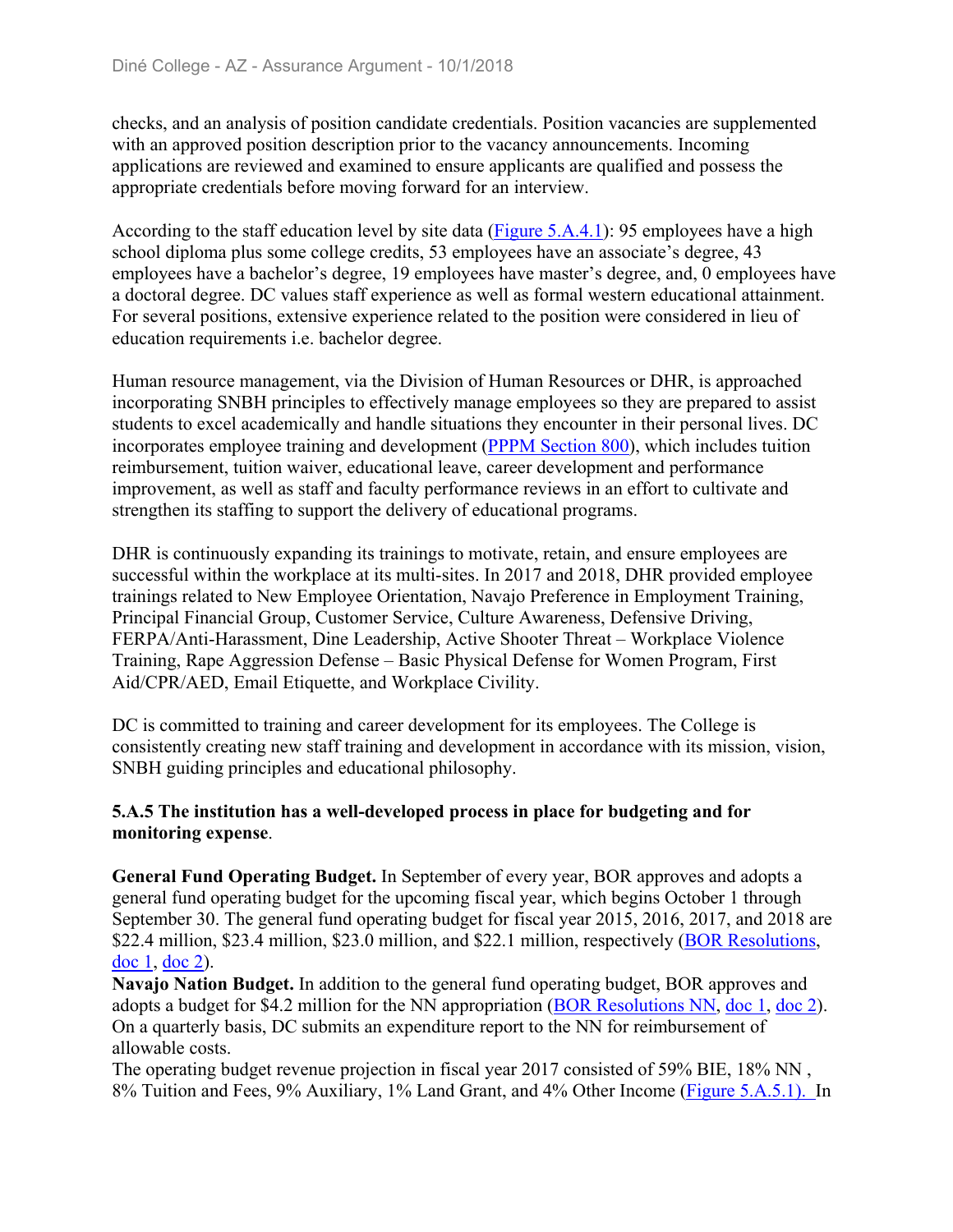fiscal year 2018, and 62% BIE, 19% NN , 8% Tuition and Fees, 9% Auxiliary, 0% Land Grant, and 2% Other Income.

**Budgeting Process.** In 2017, DC adopted and implemented the baseline budget approach which incorporated the SNBH guiding principles (2017 Strategic Planning and Budget, pg 29) and in 2018, adopted the zero base budget methodology (2018 Strategic Planning and Budget, pg. 27). The budget process is from May to September. The baseline budget model required budget managers to attend budget planning and orientation. Budget managers prepared their program budget in alignment with the annual plans requiring a review of strategic goals and objectives, including an analysis of prior years' actual expenses to avoid overruns and excessive transfers. The baseline budget model permits budget managers an opportunity to present budget alternatives using zero growth projections and a conservative percentage increase to address unmet program needs. The percentage increase requires a thorough review and deliberation during the program budget hearings.

Budget hearings are held for budget managers to present and deliberate on program budgets, including allocation adjustments. At the completion of the budget hearings, a comprehensive review is conducted by the Annual Planning and Executive team and BOR. The comprehensive fiscal year budget is adopted by the BOR and implemented on October 1st. Budget managers input their annual plans and implement the approved general fund budget every new fiscal year or October 1st.

**Monitoring expenses.** Budget processes include operating expense monitoring and quarterly tracking by Finance and Accounting (F&A) department and DHR to ensure the College is in compliance with the BOR approved budget for a given fiscal year. F&A Department is responsible for gathering the prior year's budget data and related modifications, including uploading the approved budget into the accounting system. F&A is also responsible for generating monthly and quarterly operating budget reports to monitor expenses including distribution of reports to the budget managers. As needed, budget managers are informed of their budget to actual expenses, including overruns and transfers.

DHR compiles, maintains, and monitors personnel salaries, wages, and benefits related expense data and is responsible for providing reports containing a list of positions and salaries for the current and anticipated positions, excluding internal transfers. All personnel related budget matters are handled by DHR.

F&A and DHR collaborate with OIPR to ensure budget goals and objectives are met. OIPR is responsible for determining if budget objectives are aligned with specific institutional strategic goals and disseminating approved strategic goals and objectives.

## **Sources**

- 5\_A\_1\_2014\_11\_18\_CIIP\_SC\_Op\_Statement\_FINAL
- 5 A 1 2014 DC FinancialStatements
- 5 A 1 2014 IPEDS Rprt DineCollege
- 5 A 1 2014 NN Preference\_EmploymntAct
- 5 A 1 2015 DC HLC Inst Update CFI
- 5 A 1 2015 DC FinancialStatements
- 5 A 1 2015 DC HLC InstUpdCFI Yr1415
- 5 A 1 2015 DC HLC InstUpdCFI Yr1516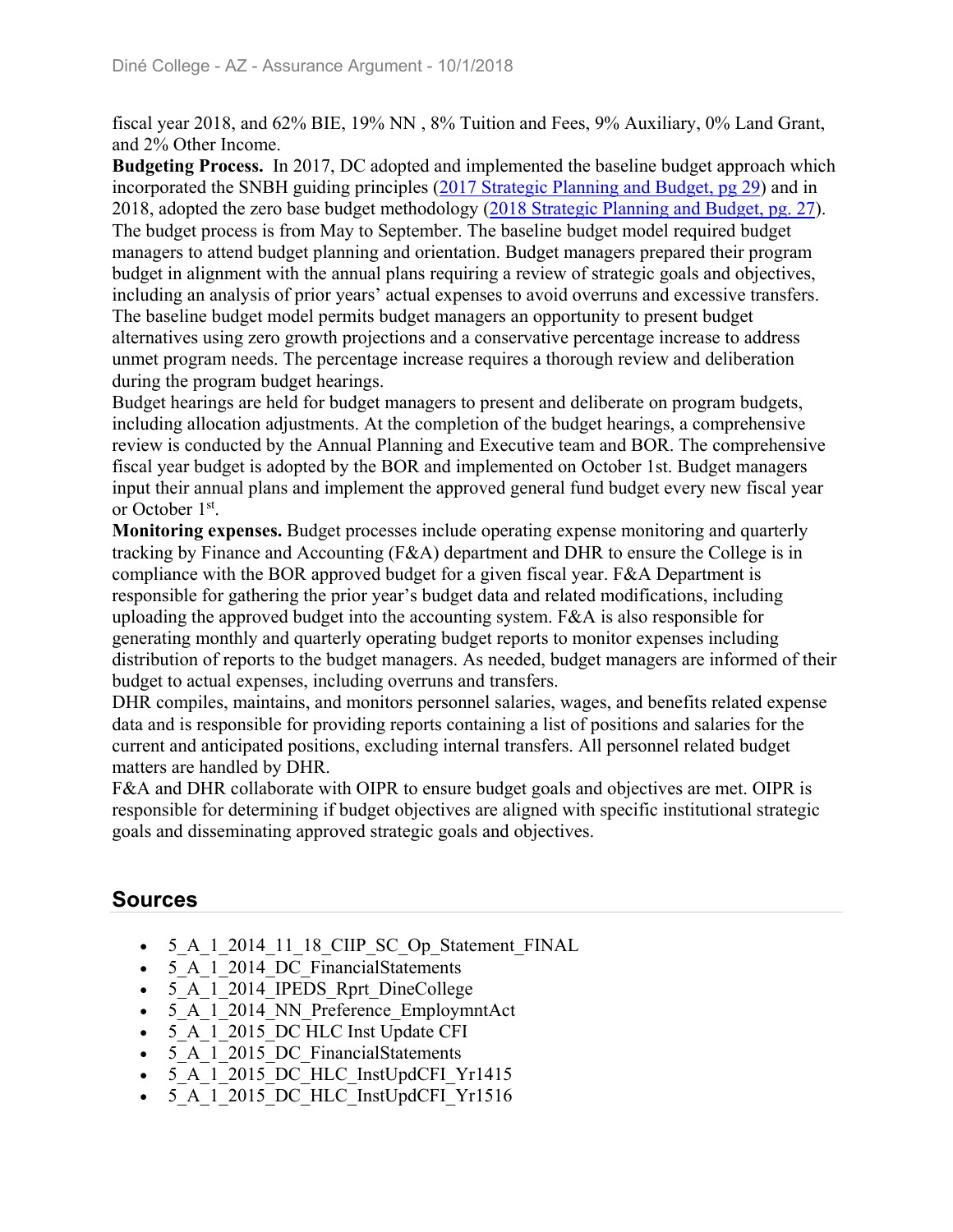- 5 A 1 2015 IPEDS Rprt DineCollege
- 5\_A\_1\_2015-06-22 Presidents Guidance FY16\_MASTER
- 5 A 1 2015-06-22 Presidents Guidance FY16 MASTER (page number 7)
- 5 A 1 2016 2017 DC HLC Inst Upd CFI Yr1617
- 5 A 1 2016 DC FinancialStatements
- 5 A 1 2016 IPEDS Rprt DineCollege
- 5 A 1 2017 10 EmployeeVacancyList
- 5 A 1 2017 2021 Strategic Goals
- 5 A 1 2017 AcadProgramRev Revised
- 5 A 1 2017 Annual Report
- 5 A 1 2017 DC HLC Inst Update CFI
- 5 A 1 2018 HLC IT Timeline
- 5 A 1 2018 IT Performance Progress Report
- 5 A 1 2018 IT Projects and Descriptions
- 5 A 1 2018 02 14 CIIP Mtg ct
- 5 A 1 2018 03 01 CIIP MtgMins
- 5 A 1 2018 06 06 FacilityAssessment
- 5 A 1 2018 06 06 FacilityAssessment (page number 2)
- 5 A 1 2018 06 07 CrseSched Comparisons
- 5 A 1 2018 08 08 CIIP Rprt toHLC Committee
- 5 A 1 2018 08 08 CIIP Rprt toHLC Committee (page number 1)
- 5 A 1 2018 08 08 CIIP Rprt toHLC Committee (page number 7)
- 5 A 1 2018 08 09 10yr Financial Summary
- 5 A 1 2018 08 2 CIIP WrkbkReconcltn Final
- 5 A 1 2018 09 19 Map
- 5 A 1 2018 10yr FinancSummry NetPositionStatmnt
- 5\_A\_1\_2018\_50thAnniv\_DC\_Logo
- 5 A 1 2018 DC Fund Accounting
- 5 A 1 2018 Facility Report
- 5 A 1 2018 HLC Adm EdCred JobD
- 5 A 1 2018 HLC Criteria Graphs
- 5 A 1 2018 IT Projects Descriptions
- 5 A 1 2018 Performance ProgressRprt
- 5 A 1 2018 Performance ProgressRprt (page number 1)
- 5 A 1 Criterion 5 graphs
- 5 A 1 EmplCategComparison SiteCollWide
- 5 A 2 2017 BudgetInstruct Attchmnt
- 5 A 2 2017 StratPlan BudgetGdebook
- 5 A 2014 DC IP Master2014APPROVED
- 5 A 2017 2021 Strategic Goals
- 5 A 2018 09 19 Mission
- 5 A 2018 CenterBudgetActuals3yrscurrentOrig\_yr
- 5 A 3 OIPR Website
- 5 A 4 2015 01 05 PersonnelPP Manual
- 5 A 4 2015 01 05 PersonnelPP Manual (page number 88)
- 5 A 4 2018 HLC Criteria Graphs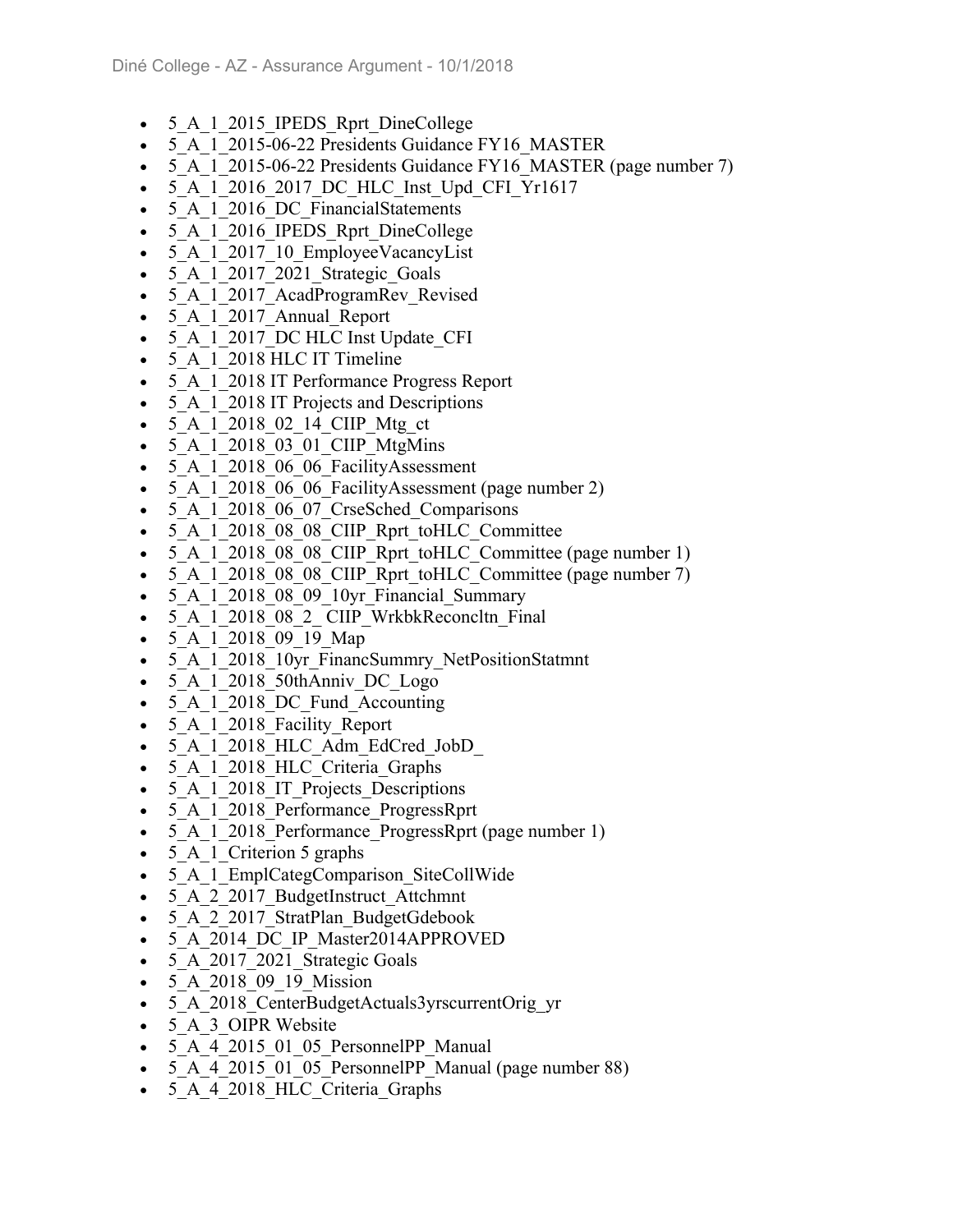- 5 A 5 2015 BORRes Apprvg2016 UnrstrcdGenFndOprtngBdgt
- $\cdot$  5 A 5 2016 ExpdtrNNApprop GenFndBdgt2017
- 5<sup>A</sup> 5<sup>2017</sup> BORRes ApprvlBdgObjctvs toNN FY2017 18
- 5 A 5 2017 StratPlan BudgetGdebook
- $\overline{\phantom{0}}$   $\overline{\phantom{0}}$   $\overline{\phantom{0}}$   $\overline{\phantom{0}}$   $\overline{\phantom{0}}$   $\overline{\phantom{0}}$   $\overline{\phantom{0}}$   $\overline{\phantom{0}}$   $\overline{\phantom{0}}$   $\overline{\phantom{0}}$   $\overline{\phantom{0}}$   $\overline{\phantom{0}}$   $\overline{\phantom{0}}$   $\overline{\phantom{0}}$   $\overline{\phantom{0}}$   $\overline{\phantom{0}}$   $\overline{\phantom{0}}$   $\overline{\phantom{0}}$   $\overline{\$
- $\overline{5_A}$   $\overline{5_A}$  2017 StratPlan BudgetGdebook (page number 29)
- 5 A 5 2017 UnrstrctdGenFundBdgt FYr2018
- 5 A 5 2018 BORRes Expdtr NNAppropGenFund2018
- 5\_A\_5\_2018\_HLC\_Criteria\_Graphs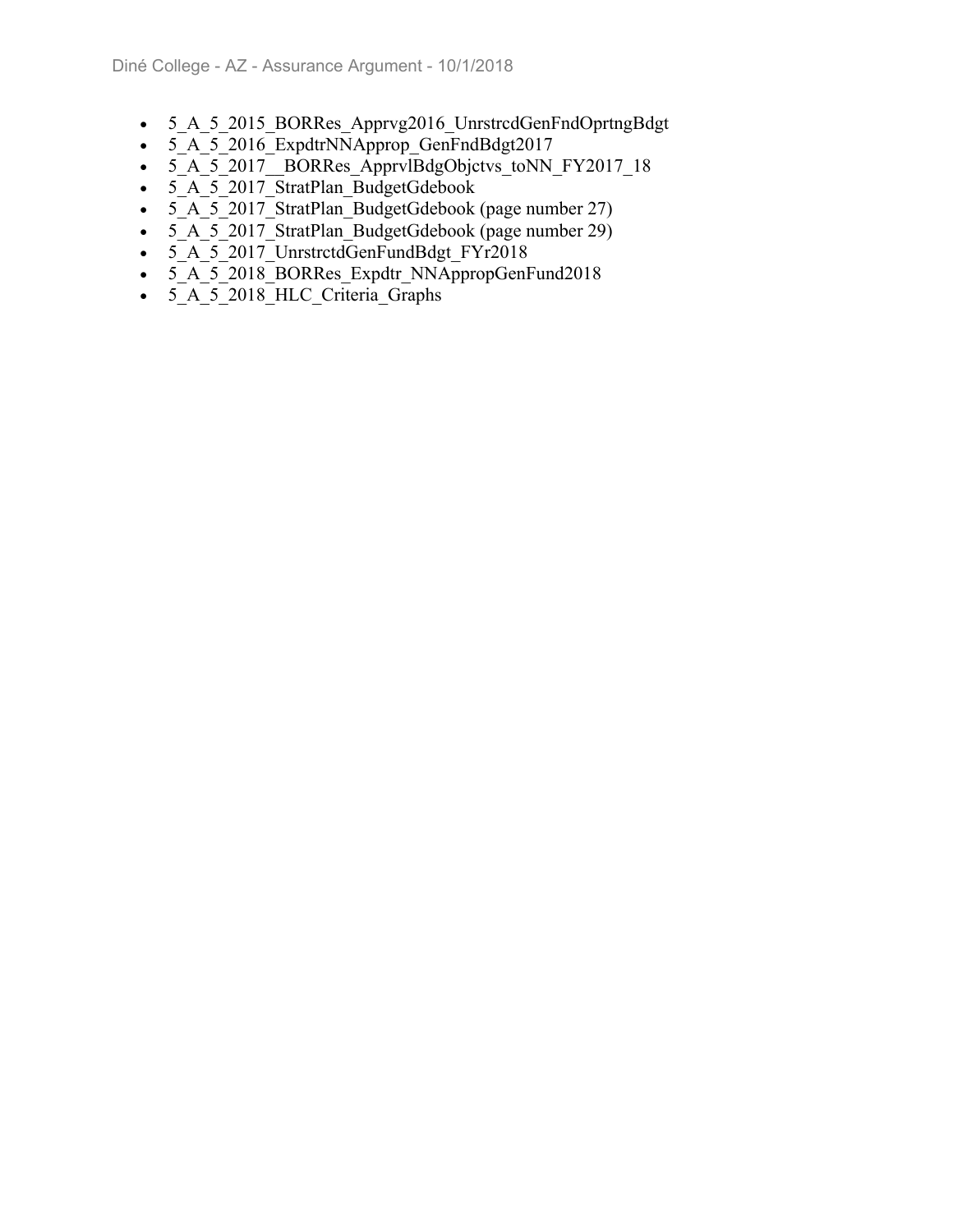# **5.B - Core Component 5.B**

The institution's governance and administrative structures promote effective leadership and support collaborative processes that enable the institution to fulfill its mission.

- 1. The governing board is knowledgeable about the institution; it provides oversight of the institution's financial and academic policies and practices and meets its legal and fiduciary responsibilities.
- 2. The institution has and employs policies and procedures to engage its internal constituencies—including its governing board, administration, faculty, staff, and students—in the institution's governance.
- 3. Administration, faculty, staff, and students are involved in setting academic requirements, policy, and processes through effective structures for contribution and collaborative effort.

## **Argument**

#### **5B. The institution's governance and administrative structures promote effective leadership and support collaborative processes that enable the institution to fulfill its mission.**

The Health, Education, and Human Services Committee, the Board of Regents, and administration work in a concerted effort to promote effective leadership and support collaborative processes that enable DC to fulfill its mission.

**Governance and Administrative Structures.** The HEHSC, a standing committee of the NN Council, is the oversight body for the institution (NN Code Article 2). HEHSC serves as the "*oversight Committee of the Navajo Nation Board of Education, and colleges within the Navajo Nation*", which includes DC. As requested, DC attends HEHSC meetings to provide educational initiatives and other relevant information. HEHSC and DC have a mutual reciprocity to promote effective leadership and support to fulfill DC's mission.

The NN Council charted and created DC as a nonprofit educational institution to provide educational opportunities to the Navajo People and others in areas important to the economic and social development of the NN. The NN Council delegated authority and control over the governance of the institution to the BOR consisting of eight members as stated in 2.C.2. The BOR adopted bylaws in alignment with the College's SNBH guiding principles to conduct meetings and procedures for business transactions. Appointments are made by the President. Confirmation and removal of the five appointed members is at the discretion of the Government Services Committee. The five members serve staggered terms for six years whereas, the three officers serve while in office. The Regent Officers include the President, Vice-President, Secretary, Treasurer, and members, including a staff administrative assistant. BOR is the communication link between HEHSC and the institution's administration. BOR reports and is responsible to the NN Council and HEHSC on the institution's progress to fulfilling its mission and providing quality educational programs to the Navajo students and others.

The BOR and administration collaborate to promote effective leadership for planning and decision-making to ensure the College's operation is in accordance with the mission, vision,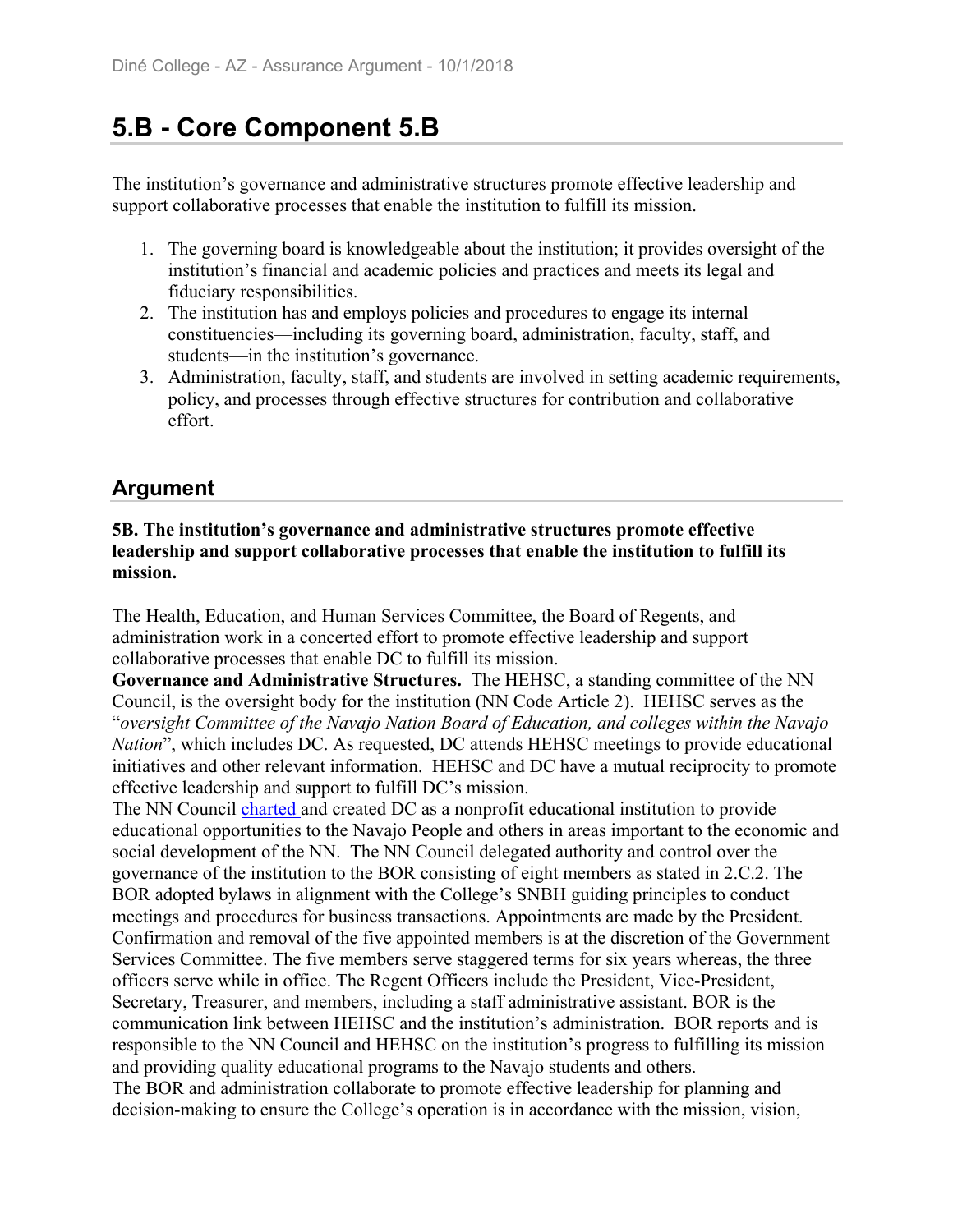SNBH guiding principles, and educational philosophy to maintain integrity, accountability, and transparency. BOR is charged with the oversight of the institution's operation and the administration has the responsibility of managing operations with the highest ethical standards to fulfill the mission.

In January 2017, BOR hired new DC President Dr. Charles "Monty" Roessel. In September 2017, the BOR approved and adopted the amended organizational restructure to improve the overall management for strategic realignment and redefining of key positions to better meet the needs of current and future higher education challenges and opportunities (BOR DC-SEP-2272- 17). Upon the hiring of a new president in January 2017, a review of the organization was done by the new president. The three areas reviewed included: organization structure effectiveness, financial effectiveness and accountability. Based on this review, the following changes were recommended to the board of regents:

> 1. The consolidation of eight (8) divisions into four (4) schools (Figure 5.B.1). This was done to create a structure that could grow as Diné College continued its path towards a 4 year institution.

2. The organization structure was too bureaucratic and top heavy.

3. The division leadership lacked the support and structure to grow new programs and lead faculty. Some divisions did not have chairs because no faculty wanted to oversee their own colleagues.

- 4. There was no focus on engaging with community and stakeholders.
- 5. The budget was not aligned to the strategic goals of the college.

The findings of the analysis was shared with the board over many months. Rather than wait, DC implemented the new structure and aligned the budget to the strategic goals in the Fall of 2017. The start of a new 5 year cycle of strategic goals made the perfect opportunity to reorganize with a new budget. The new structure accomplished the following objectives:

> 1. Creating four (4) schools with a Dean to manage and grow new programs decentralized accountability and professionalized leadership.

2. A Vice President and corresponding department was eliminated affording the Provost to work directly with the four Deans.

3. Deans now control the school budgets to better target initiatives and negotiate salaries.

4. External affairs was expanded to provide greater interaction with stakeholders and community.

5. The budget was aligned to the new strategic goals. A system of tracking goal progress to expenditures was formulated to create a cost per goal.

The administrative restructuring consists of the President, three Vice-President Offices (Finance & Administration, Student Affairs, and External Affairs) and a Provost (Figure 5.B.1). The President collaborates and relies on the four executive team members to effectively manage all aspects of the College. The President reports to the BOR and is responsible for effective leadership and management of the entire operation.

**Faculty Representatives.** Each academic year, the faculty elect faculty association officers (President, Vice-President, and Secretary) to advocate and represent the faculty at the meetings held by the Leadership Counsel, Administration, BOR, and the College community. The Faculty Association President serves as a liaison and communicates concerns and opinions on behalf of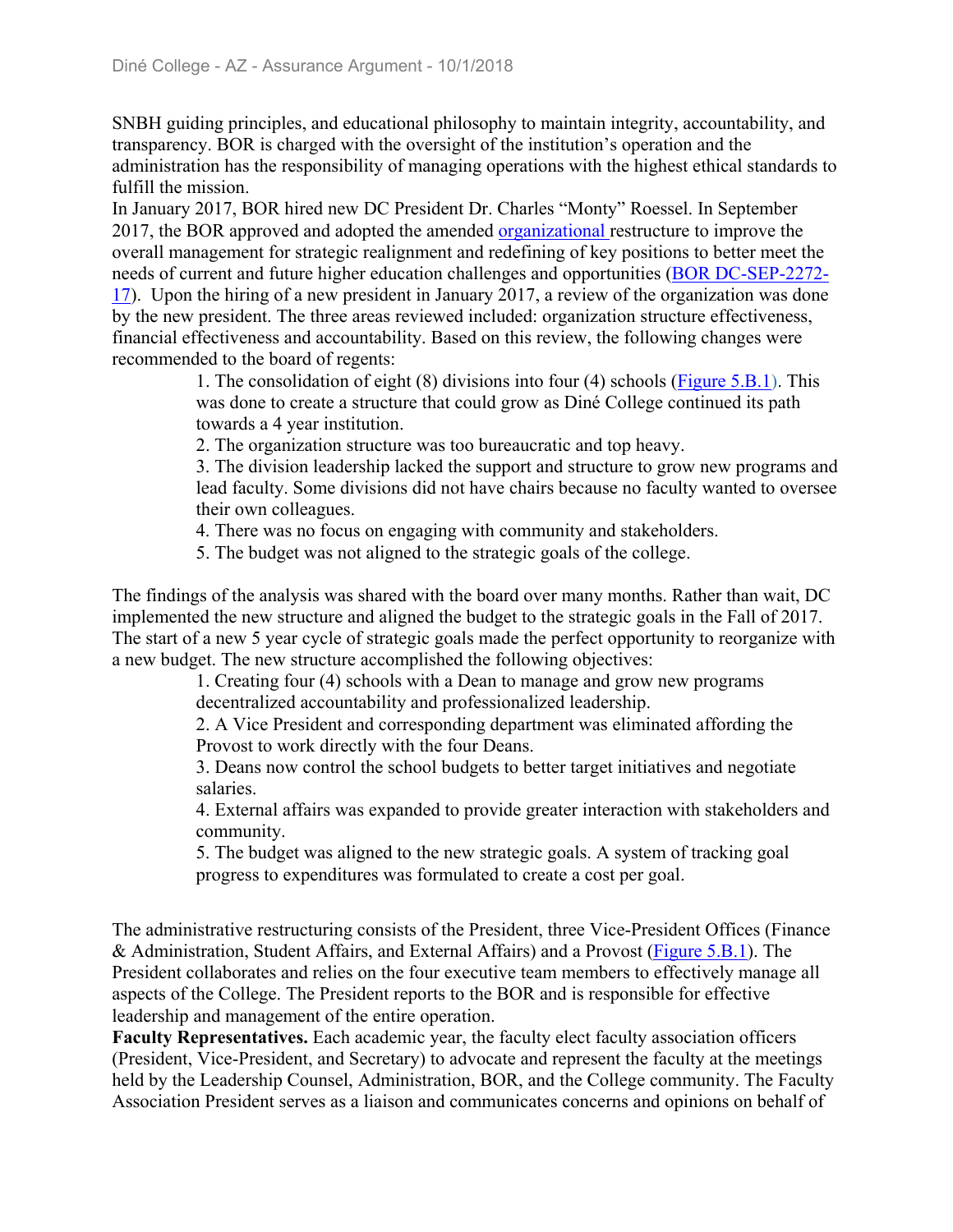the faculty at the BOR scheduled meetings. In December 2014, the faculty association in collaboration with the President, Academic Chairs, and BOR adopted the faculty handbook which promote shared governance (Faculty Handbook, §100.02) through the Leadership Council. The Leadership Counsel consist of faculty, staff and student representatives, and administrators. Strategic and operational recommendations are presented by the Leadership Counsel to the administration for consideration and decision-making. Results of the recommendations are reported back to the members by the Leadership Counsel. **5.B.1 The governing board is knowledgeable about the institution; it provides oversight for the institution's financial and academic policies and practices and meets its legal and fiduciary responsibilities.** 

**Policies and Procedures.** The BOR are cognizant of their legal and fiduciary responsibilities to ensure the College's financial and academic affairs are maintained with integrity, transparency and accountability, and policies and procedures are established in alignment with the DC mission. The BOR stay abreast of the institution's operation at its multi-sites through the administrators and key employees' monthly oral and written reports. Monthly BOR meetings are held throughout the year including special meetings and work sessions intermittently. In collaboration with administration, the BOR adopted policies and procedures for Strategic Planning and Budgeting, Investment Policies, Personnel Policies and Procedures Manual, fiveyear Capital Improvement and Investment Plan, and Student Advisement Handbook. **Financial Oversight.** During the monthly BOR meetings, the Vice-President of Finance and Administration provides monthly financial reports including the revenues and expenses, comparison of budget to actual expenditures by cost centers, and other fiscal matters. In the January 2018 BOR meeting minutes, the *draft financial policies* and procedures manual was in review by a consultant, Sloan and Company. The draft financial policies and procedures cover procurement, accounts payable, asset capitalization, facility usage, travel, payroll, cashiers & student billing, investments, vehicle handbook, and forms. The presentation and adoption of the financial policies and procedures is forthcoming.

Annual financial statements are presented by KPMG Audit Firm to inform BOR of the audit results including recommendations for corrective action plans, if any. From 2015 to 2017, the College received an "unqualified" audit opinion.

**Academic Oversight.** The BOR provides academic oversight to make certain that academic programs are developed and implemented in alignment with the College's mission, vision, guiding principles, and educational philosophy. The BOR reviews and examines new academic programs to ensure Diné language and culture are incorporated and suits the needs of the students including the NN communities. Since 2014, the BOR approved eight bachelor degree programs, refer to 3.A. The BOR ensures that the College is making progress in providing quality academic programs.

**5.B.2 The institution has and employs policies and procedures to engage its internal constituencies— including its governing board, administration, faculty, staff, and students—in the institution's governance.**

**Knowledge and Governing Board.** DC implements policies and procedures to involve its internal constituencies consisting of BOR, administration, faculty, staff, and students in the institution's governance. The College's strategic planning framework incorporates the mission,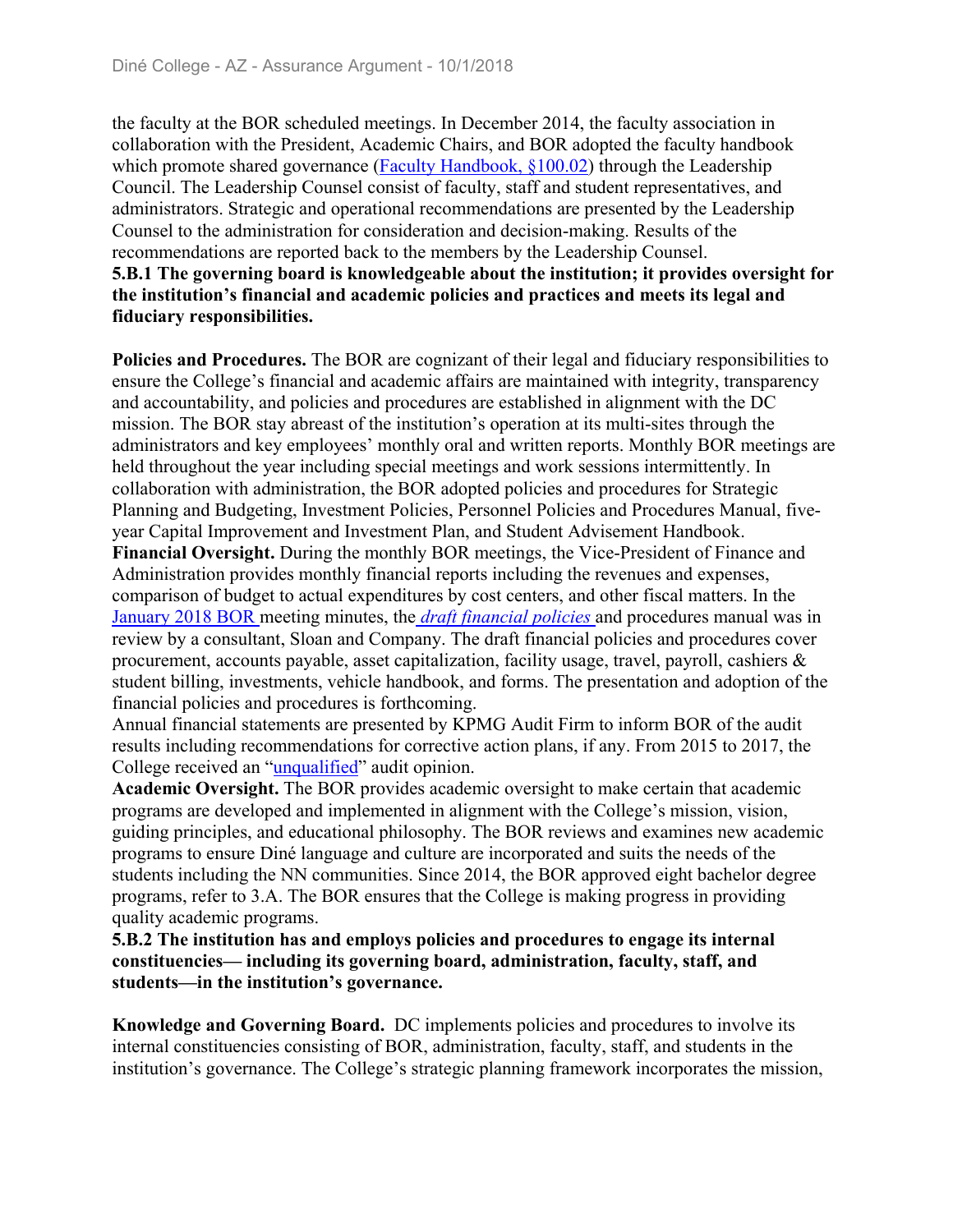vision, guiding principles and educational philosophy to manage and develop a structure suitable to the institution to accomplish a positive outcome for its internal constituencies.

DC's charter (Section 2001, pg. 38) provides for the institution's governance including a structure for the BOR and support personnel, faculty representation to serve as a liaison and a process to disseminate concerns and opinions for the faculty, board actions, bylaws to conduct meetings and established procedures for business transactions, committees, roles and responsibilities, etc. Listening sessions are conducted to communicate and engage internal constituencies and to solicit input and feedback from the College's internal community. BOR monthly meetings, held at multi-sites, are open to engage and encourage participation from the public under the public comments section of the agenda.

**Council and Committees.** IPB Council serves as an oversight for strategic planning and budget process, and accreditation to improve educational programs for students and communities. Faculty standing committees participate and contribute in the development and implementation of bylaws, operating statements, and handbooks in alignment with the institutional goals, mission, vision, guiding principles and educational philosophy. In addition, the Associated Students of Diné College President serves as a member of the BOR to represent the students, as stated in the charter.

**Shared governance.** The charter and faculty handbook requires a faculty representative to serve as a liaison on behalf of the faculty to communicate faculty concerns and opinions, including participation in BOR meetings, to improve collaboration between faculty, administration, and the board.

#### **5.B.3 Administration, faculty, staff, and students are involved in setting academic requirements, policy, and processes through effective structures for contribution and collaborative effort.**

**Structures for Contribution and Collaborative Effort.** DC employs an all-inclusive and open contribution and collaboration approach that includes administration, staff, faculty, and students to develop and set academic requirements, policies, and procedures. DC's leadership understands the importance of establishing and implementing effective structures for contribution and collaboration for its internal constituencies to achieve its mission, strategic goals and objectives. Administration sets the tone to encourage and involve staff, faculty, and students to develop and implement policies and procedures for academics programs, institutional assessment plan, accreditation, faculty handbook, personnel, capital and facilities assessment, investment plan, finance and accounting, budget processes, strategic planning, student handbook, technology, etc. The administration conducts regular executive meetings for planning, reviewing and setting policies and procedures by engaging faculty, staff, and students to support a dialog and establish contribution and collaboration.

Faculty. The faculty association (FA) is responsible for the development and reviewing of policies related to faculty, study challenges of the institution, and the assessment of educational programs. The FA president conducts regular faculty association meetings for planning, addressing concerns, and discussing action items while acting as a liaison and is the voice for the FA at the regular BOR meetings. The FA is responsible for the achievement of the strategic goal "*Institutional Transformation*" and carrying-out associated objectives to promote communication and accountability, develop communication policies and guidelines for the institution. The FA is the communication bridge between internal constituencies - BOR, administration, students, and institution's community.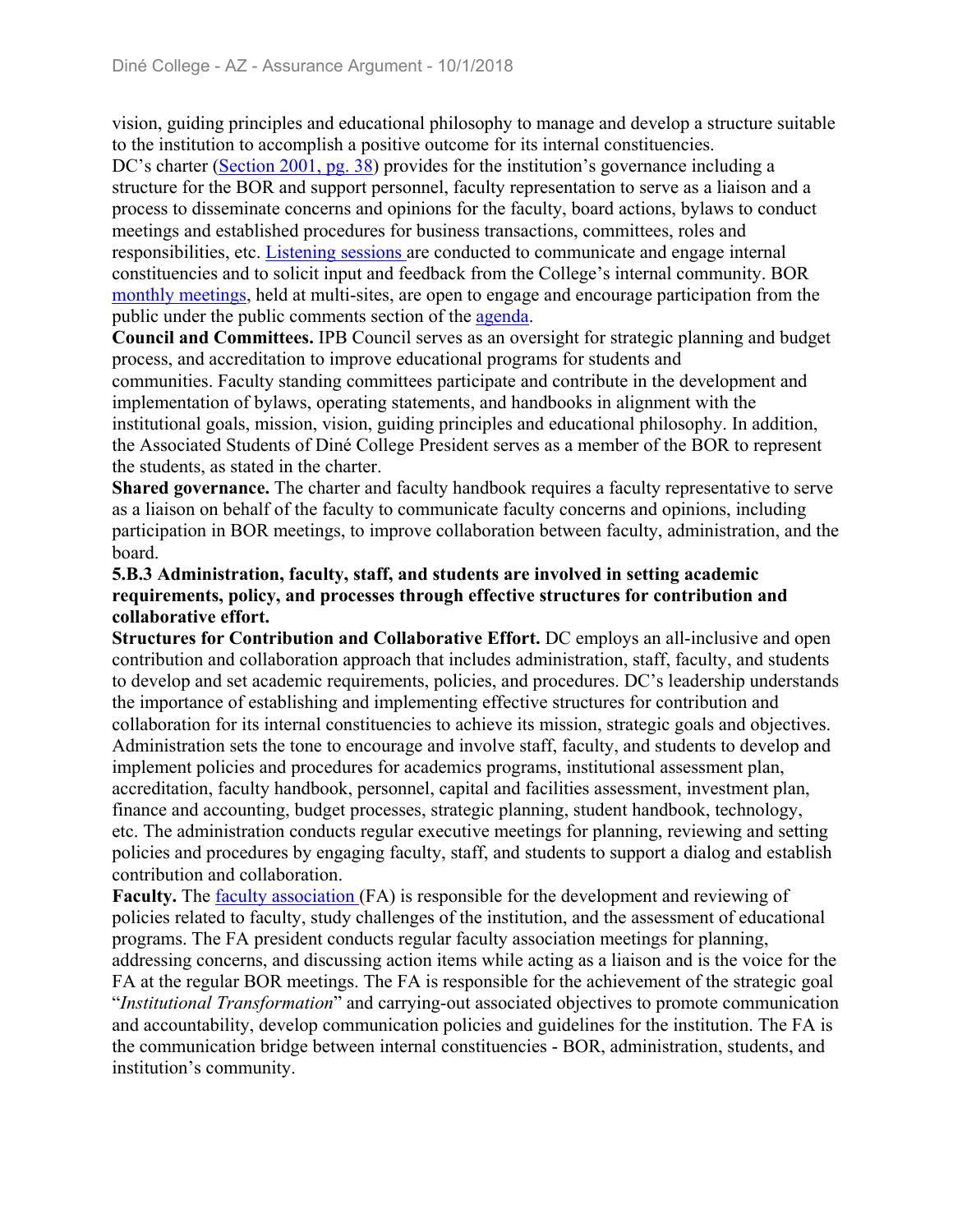Faculty are required to serve on one of six standing committees: academic standards, institutional review board (irb), curriculum, distance education, general education, and student learning. Faculty also serve on other committees college-wide such as catalog committee, graduation committee, AIHEC and others. Intercampus days and Convocations are conducted by SLC to engage administration, faculty, staff, and students for the continued efforts of academic assessment.

**Staff.** The staff association is comprised of the College's staff responsible to serve as a liaison on behalf of the staff to express concerns and issues pertaining to educational and social well-being of employees, before the administration and the BOR. The staff association is engaged in recommendations to improve policies, budgeting, health and safety, and to promote employee training and participation in staff hiring. The staff association is the communication link between the administration, faculty, staff, and students. Staff association members attend standing committee meetings to represent the staff. The staff association understands its role to contribute and collaborate with faculty and administration to promote and improve educational programs. **Students.** As stated in the Charter, "*President of the Dine College Student Body who shall be full official member*" of the BOR. ASDC is the student body government. Each academic year, a new ASDC President is elected by the student body to serve on the BOR to present student concerns and opinions at the regular BOR meetings. Within the student body, a wide range of student clubs and organizations (ref. 3.E.1 for list) exist with a variety of interests including academic, cultural, personal, recreational, and advocacy. Students are encouraged to participate and be in involved to experience diversity, culture, enhance their college experience, build leadership skills, including networking. Generally, the clubs conduct regular meetings for planning and addressing various issues which eventually may be presented to ASDC, if needed. ASDC is responsible to report or inform the BOR or administration.

## **Sources**

- $\bullet$  01-12-18 Regular
- 1 B 1 2016 AnnualReport FINAL
- 1 B 1 2017 AnnualReport FINAL
- 4 B 4 2017 Fall IntercampDay Agenda
- 4 B 4 2018 Spr IntercampusDay
- 5 B 09-22-17SpecialMeeting
- 5 B 1 2014 ResumeResolu TommyLewis
- 5 B 1 2015 ResumeResolut GregBigman
- 5 B 1 2015 ResumeResolut JohnDennison
- 5 B 1 2015 ResumeResolut NelsonBegaye
- 5 B 1 2017 DC FinancialStatements
- 5\_B\_1\_2017\_Resume\_DrRoessel\_CV
- 5 B 1 2017 Resume TheresaHatathlie
- 5 B 1 2017 ResumeResolu\_SharonToadech
- 5 B 1 2018 01 31 DC FinanPP Draft
- 5 B 1 2018 HLC Criteria Graphs
- 5 B 1 2018 HLC Criteria Graphs (page number 7)
- 5 B 2 1-20-17 BOR Meeting Minutes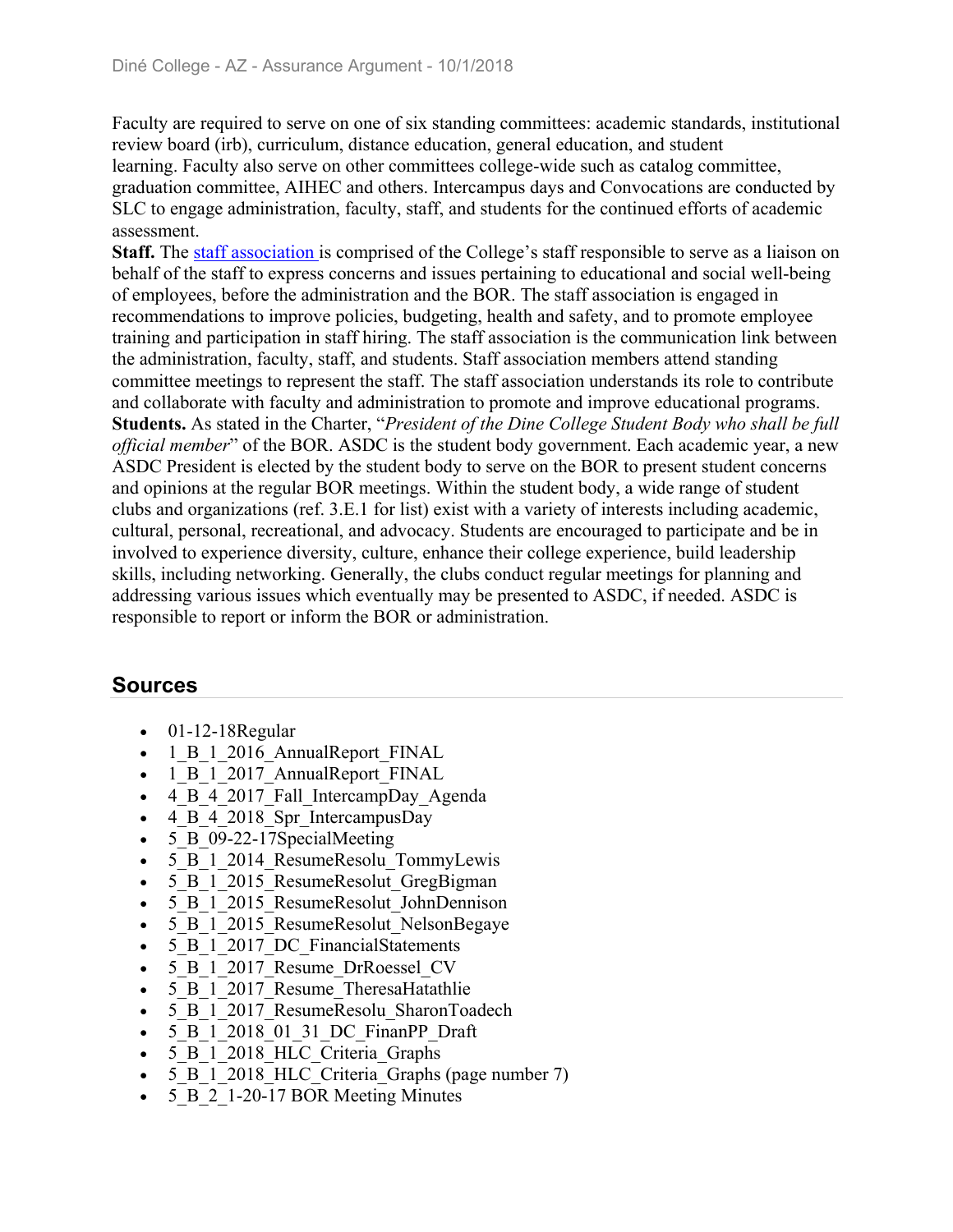- 5 B 2 2014 11 18 FacultyHandbk FINAL
- 5 B 2 2017 04 24 Strategic Goals Listening Session Notes
- 5 B 2 2017 04 25 Strategic Listening Session Sub
- 5 B 2 2017 04 26 Strategic Listening Session 3rd FL NHC
- 5 B 2 2017 05 01 Executive Team Listening Session Input Review
- 5 B 2 2017 10 BOR Mtg PlannerApproval
- 5 B 2 2018 BOR Resol Committees DC-MAY-2313-18
- 5 B 2 2018 OIPR DataCollectionPractice
- 5 B 2 2018 StratPlan BudgetCalendar
- 5 B 2014 11 18 FacultyHandbk FINAL
- 5 B 2015 EstabCharter NN
- 5 B 3 1984 Staff Association Bylaws
- 5 B 3 2017 08 29 CurrCommittMtgMins
- 5 B 3 2017 08 29 CurrCommittMtgMins
- 5 B 3 2017 FallConvoAgenda FINAL
- 5 B 3 2017 StratPlan BudgetGdebook
- 5 B 3 2018 02 05 ChairsMtgNotes
- 5 B 3 2018 02 12 ChairsMtgNotes
- 5 B 3 2018 04 24 CurrCommittMtgMins
- 5 B 3 Faculty Association Association Minutes MyDinéCollege 2018-09-21\_10.28.39
- 5 B Criterion 5 graphs
- 5 B SR 2 2017 2018 DC Org Chart
- Established Charter15
- Established Charter15 (page number 39)
- FC F 2017 2019 General Catalog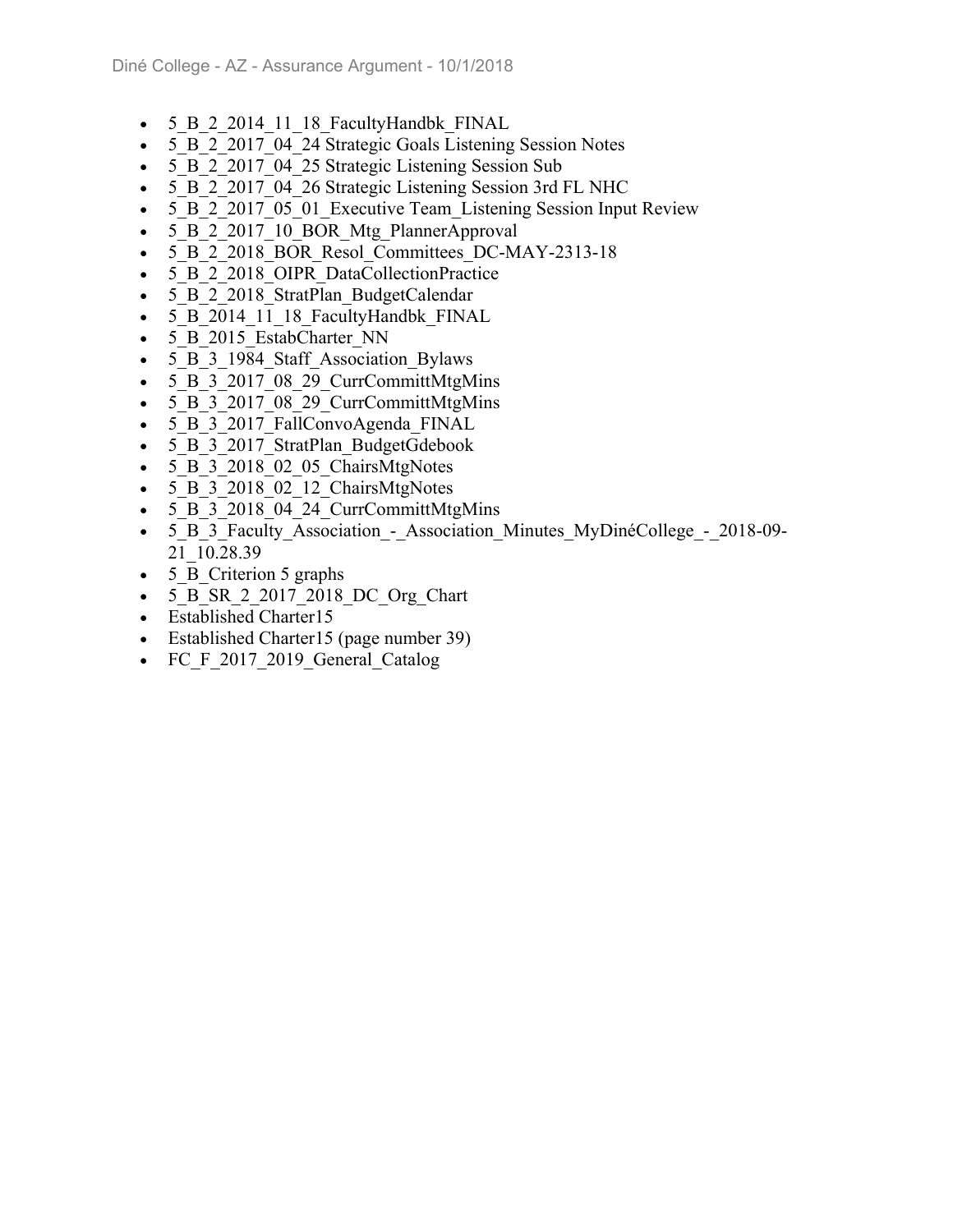# **5.C - Core Component 5.C**

The institution engages in systematic and integrated planning.

- 1. The institution allocates its resources in alignment with its mission and priorities.
- 2. The institution links its processes for assessment of student learning, evaluation of operations, planning, and budgeting.
- 3. The planning process encompasses the institution as a whole and considers the perspectives of internal and external constituent groups.
- 4. The institution plans on the basis of a sound understanding of its current capacity. Institutional plans anticipate the possible impact of fluctuations in the institution's sources of revenue, such as enrollment, the economy, and state support.
- 5. Institutional planning anticipates emerging factors, such as technology, demographic shifts, and globalization.

## **Argument**

#### **5C. The institution engages in systematic and integrated planning.**

**Institutional Planning.** In FY13-17, the College developed and engaged in a systematic and integrated strategic planning framework as a pilot model. Institutional Planning was fully implemented in the summer of 2013. The 2013-2017 Strategic Planning and Budget guide was established and adopted as a roadmap for each year to set goals and objectives, including allocating resources, to improve the quality of educational programs for the community and successful achievement of the accreditation. To successfully accomplish the institutional planning, eight foundational characteristics of the institution were established. The implementation of the FY13-17 planning framework supported the 2017 Strategic Planning and Budget process. This process incorporated the Collaborative Planning Process (CPP) to organize, compile data, and generally engage with and understand institutional issues, vision activities, set goals and solidify core themes as recommended by HLC's Standard Pathway. In April 2017, IPB Council replaced the former Planning and Accreditation Committee and had their first meeting (IPB Council Agenda, 4/5/2017). IPB Council was established as an oversight body to organize and integrate strategic goals in alignment with the mission, vision, SNBH guiding principles, and educational philosophy in collaboration with the internal constituencies. The College's organizational structure was divided into four groups (governing board, presidential cabinet, mid-level managers, and staff and faculty) to successfully accomplish strategic planning and goals.

To set the stage for development of the 2017-2021 strategic planning goals and objectives, listening sessions and a survey were conducted at the Tsaile campus to gather input from internal constituencies. On April 21, 2017, an online survey provided input from the multi-sites. On April 24-25, 2017, the President, VP of Student Affairs, VP of Finance, Director of Human Resources, and Dean of Outreach held listening sessions to gather comments and suggestions for six goals corresponding to the teachings of the six sacred mountains of the Navajo. The six goals—*Diné Identity, Student Success, Financial Health, Institutional Transformation, Technology, and Nation Building*—were presented. The staff within Student Affairs, multi-site Centers, and all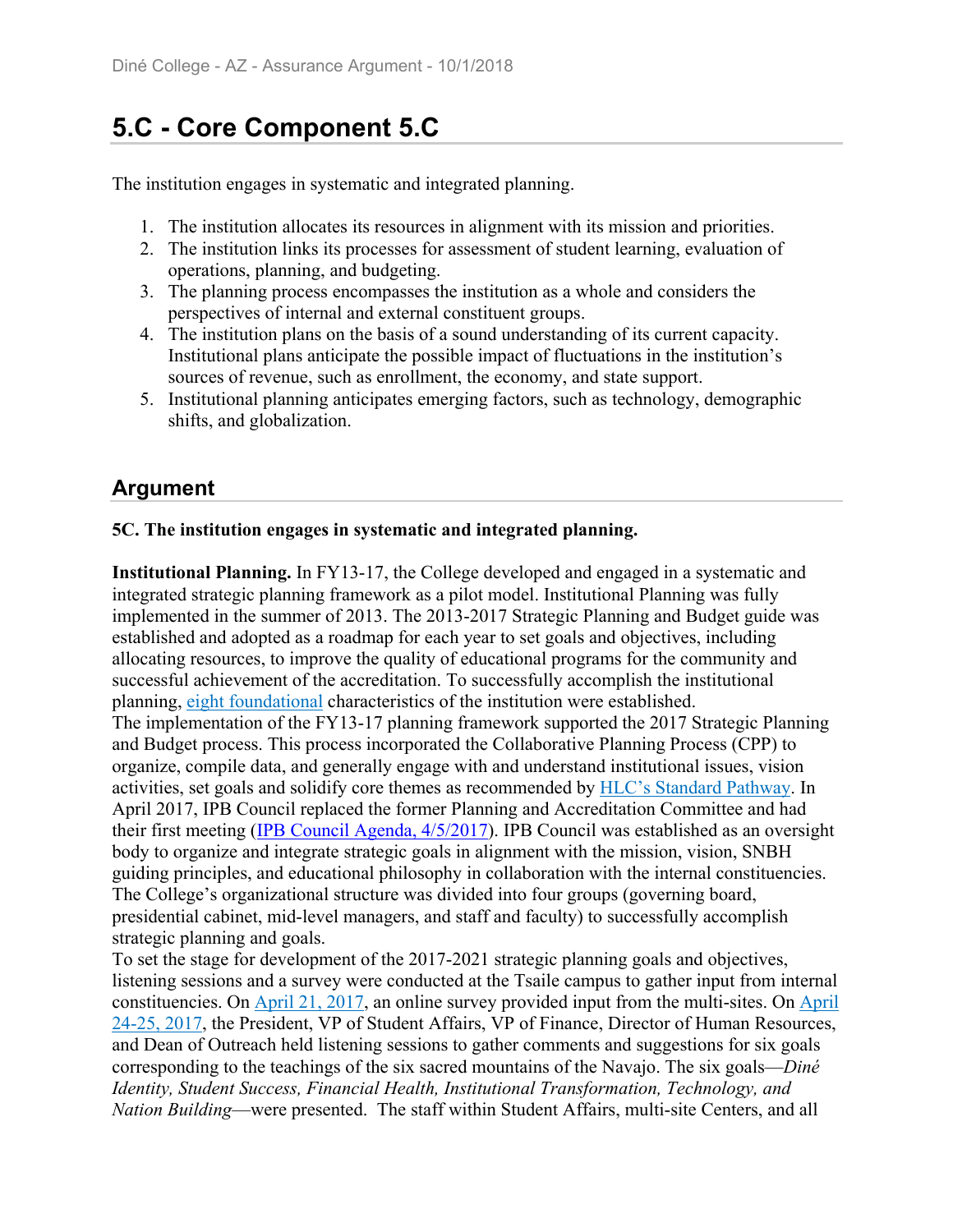other support units, including students, had an opportunity to discuss strengths and improvements of the College, and shared creative ideas for each goal that were solution-based and student-focused.

Academic divisions were encouraged to participate and contribute to setting the new strategic goals and objectives. On April 27, 2017, a listening session was held for academic affairs to gather their input on the goals. On May 4, 2017, the Business, Applied Science, Economics, and Technology (BASET) Division submitted their suggestions for strategic planning goals and objectives (BASET's Feedback, pg. 3).

On May 1, 2017 the results of the listening sessions and survey were reviewed and discussed by , the executive team. The following recommendations were integrated into the 2017-2021 strategic goals and objectives:

- ꞏ *Generate institutional transparency in planning and initiatives into 4.A.*
- ꞏ *Translate the bold Navajo themes into all strategic goals (1-6).*
- Build cultural relevance into academic and student support programs. 1. C.
- Incorporate and strengthen Diné teachings in current and future programs into 1.B.
- ꞏ *Expand student opportunities for leadership development and career readiness into 2.C.*
- Enhance the internal technology infrastructure of the college community into 5.A.
- ꞏ *Streamline institutional compliance into 4.D.*
- ꞏ *Changed "enhance" to "Optimize" in 3.B.*

On the same day, the institution's internal constituencies had an opportunity to review and comment on the draft strategic goals and objectives. On May 15, 2017, the proposed strategic goals and objectives were revised. On June 15, 2017, the IPB Council developed and executed the transition plan. The IPB Council conducted a SWOT analysis and finalized the strategic goals and objectives (Leadership, pg. 7). In addition, the 2017-2021 Strategic Planning and Budget Guidebook was developed and implemented in AY17-18. Accordingly, all institutional units conducted a 2017 close-out of the last five-year planning cycle, 2013-2017, and generated and implemented the AY17-18 strategic goals, action plans, and the 5-year strategic goal-related cost.

#### **5.C.1 The institution allocates its resources in alignment with its mission and priorities.**

**Alignment of Resource Allocation.** DC allocates its resources in alignment with the mission, SNBH, goals and objectives according to its Strategic Planning and Budget. Annually, the College develops and implements an operating budget, comprised of the general fund, which aligns its resources with the mission and strategic goals and objectives, including department goals. The operating budget utilizes the baseline budget model with a cost center allocation approach to implement and achieve its strategic goals and objectives. The baseline budget model is systematic and used in an integrated approach.

At the onset of the annual budget preparation process, the mission, strategic goals and objectives are communicated to each budget manager, who manages an assigned cost center(s) associated with their respective department. Budget managers are instructed to integrate the mission, SNBH, strategic goals and objectives into their respective department budget and planning. Each budget manager is given a six-page budget workbook (in Excel) to prepare their respective department budget. The budget workbook sheets includes an Executive Summary, Annual Plans, and Budget Summary for Personnel and Base-Other Expenses, Budget Line Item Justification, Staff Wages, and Five-Year Historical Trends. The executive summary provides a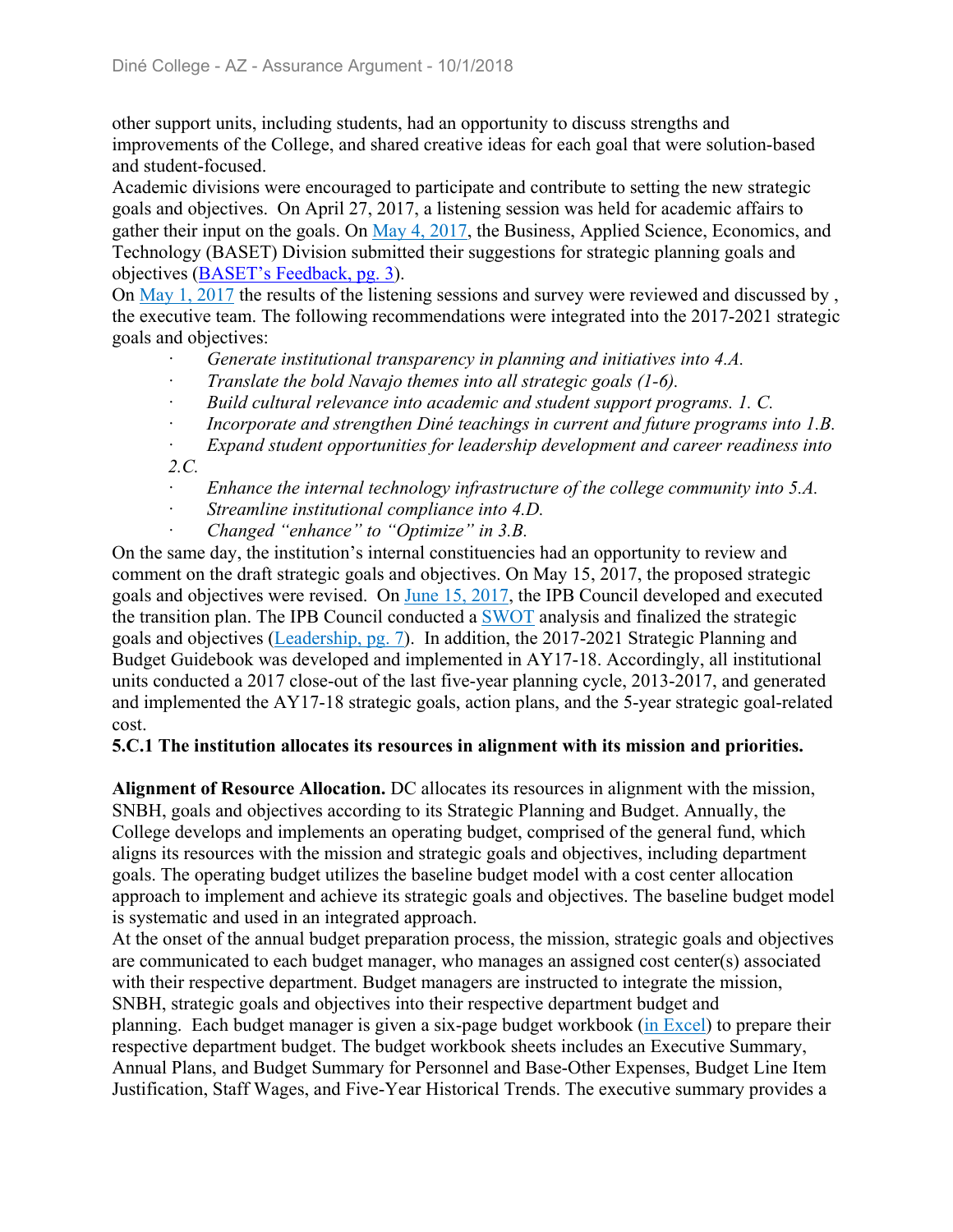statement of the current fiscal year's accomplishments associated with the budget and corresponding goals and objectives. It is within the Annual Plan worksheet, the budget manager identifies how the upcoming fiscal year allocation aligns with the mission, goals and objectives of the institution.

Budget hearings are held and presented to the administration for review and examination to ensure the operating budget is developed in alignment with the mission, SNBH, and strategic goals and objectives. The Executive Team reviews the final budget and presents it to the BOR for approval. Upon approval and adoption by the BOR, the administration implements and monitors the operating budget to ensure the activities of the operating budget transforms the strategic objectives into action consequently achieving the strategic goals and mission of DC. **5.C.2 The institution links its processes for assessment of student learning, evaluation of operations, planning, and budgeting.**

**Integrated Processes.** DC processes are integrated for assessment of student learning, evaluation of operations, planning and budgeting. The IPB Council, in collaboration with the BOR, Executive Team, Faculty, Student Affairs, F&A, Operations, and OIPR ensure processes are integrated and implemented in accordance with the strategic planning goals and objectives. DC's operational effectiveness determinations take place and are linked through annual review processes that culminate in budget allocations.

**Planning and budgeting.** DC's planning involves five key forecasting processes: *academic program review, assessment, annual planning, strategic planning, and budgeting*. Both planning and budgeting processes are integrated to carry-out the strategic goals and objectives stated in the 2017 Strategic Planning and Budget guide.

**Assessment of Student Learning.** From the OAC, the APR process includes a three-year action plan. The three-year action plan aligns specifically to the strategic planning goals and objectives including the budget. For example, if a recommendation is made to hire additional faculty within a program, the recommendation is brought to the attention of the School Dean, to consider in the next fiscal year's budget.

**Facilities Assessment.** In 2013, the institution developed, with the assistance of an external architectural firm, and implemented a facilities assessment plan and CIIP to promote safety and improve student learning environments at its multi-sites. The facilities assessment and CIIP processes includes planning, prioritizing, bidding, acquisition of materials and/or equipment, obtaining a contractor (if it is a major project), implementation/installation, and completion of projects. Both plans require an annual inventory and project updates to analyze the impact on strategic planning and budget.

#### **5.C.3 The planning process encompasses the institution as a whole and considers the perspectives of internal and external constituent groups.**

**Comprehensive Planning Process.** DC's planning process encompasses the entire institution and considers the perspectives of its internal and external constituencies. The College understands the importance of considering the perspectives of its constituencies to achieve its mission, strategic goals and objectives, and improving educational opportunities. **Internal constituents.** DC engages its internal constituencies--BOR, administration, faculty, staff, and students--in its planning process to develop and establish policies and procedures, structures, resource allocation, facilities, academic programs, assessment, and annual planning. During the development and planning of important institutional initiatives and affairs, DC's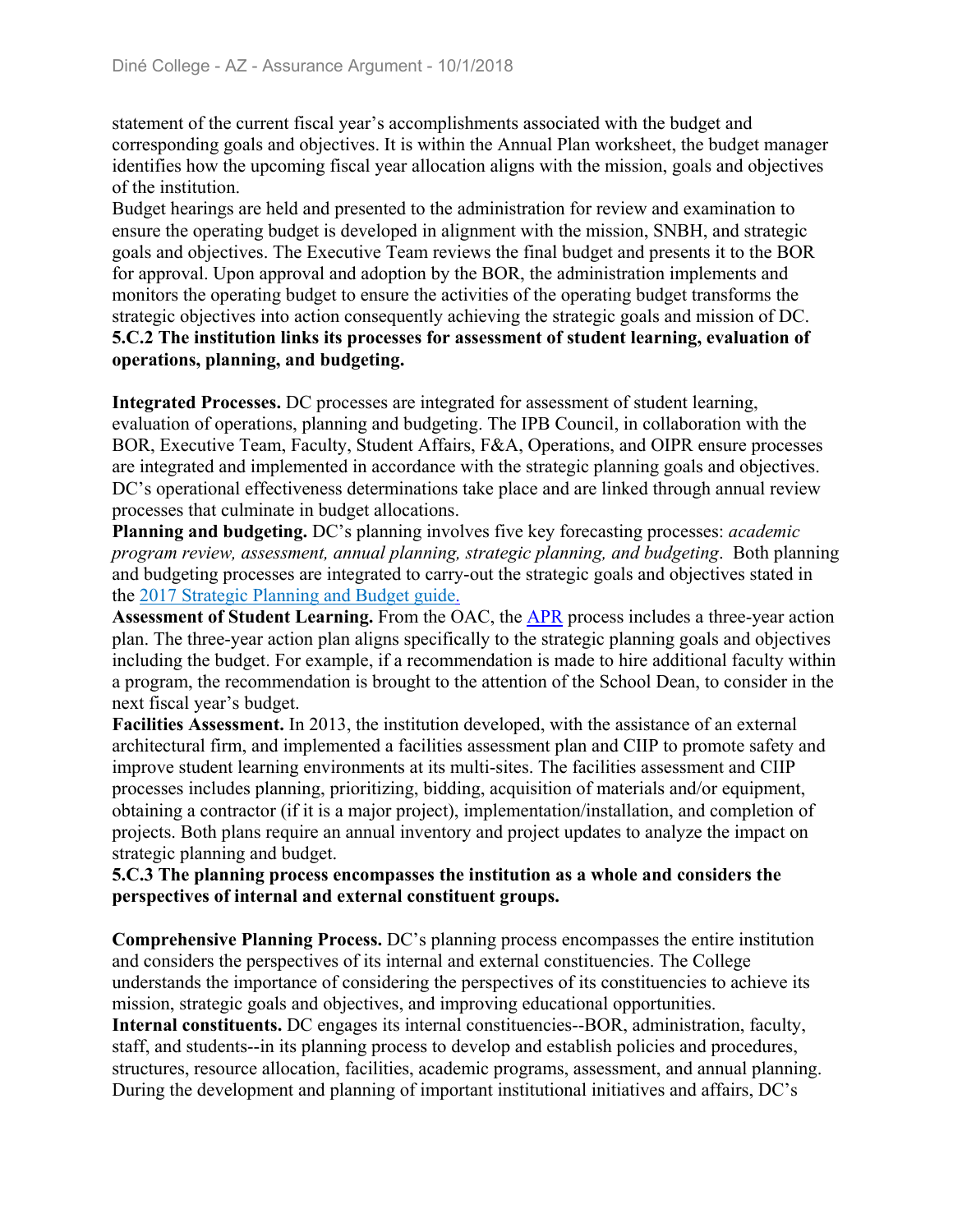OIPR conducts listening sessions, online surveys, meetings, and e-communication to engage and gather input from internal constituencies. The information gathered are reviewed, discussed and evaluated for decision-making and incorporated into the planning process.

**Federal External constituents.** The external constituencies of DC consist of Federal, State, and Tribal governments, including enterprises and organizations. The College relies on external political and financial support of external constituencies to achieve its mission and carry-out its educational philosophy. BIE, under the federal government, provides annual appropriations in accordance with the *Tribally Controlled College or University Assistance Act of 1978 or the Navajo Community College Assistance Act of 1978*. The institution complies with the laws, regulations, and guidance by incorporating planning processes to maintain its funding eligibility. **State.** The State of Arizona, based on tax collections on the NN, provides annual Arizona Compact funding with spending mandates that the institution is required to comply with and, as a result, expenditures and reporting requirements are incorporated into DC's planning process. DC reports to the Arizona Higher Education Department which requires data collection that are included in the planning processes. The department of New Mexico Dual Credit Program under the State of New Mexico Higher Education Department provides funding with spending provisions which the institution incorporates into its planning.

**Tribal.** Similarly, HEHSC supports and provides annual funding in accordance with the Navajo Higher Education Act and subjects the College to comply with its laws, regulations and guidance which are incorporated into the planning process. The local NN Tribal Chapters' input and support are considered in the planning process dealing with land usage and other important matters. The College has connection with the local tribal enterprises including Navajo Tribal Utility Authority, Navajo Arts and Crafts, and the regional Indian Health Services.

**Organizations.** The organizations affiliated with the College are AIHEC, ATD, AICF, Northern Arizona University, University of New Mexico, and Northern Arizona College Connection Higher Education Consortium (consisting of Coconino Community College, Navajo Technical University, NAU and DC). Certain aspects of these external organizations' requirements and guidance impact the College's mission and educational philosophy; as a result, they are incorporated into the institution's planning processes.

Certain aspects of these external organizations' requirements and guidance impact the College's mission and educational philosophy; as a result, they are incorporated into DC's planning processes:

ꞏ In 2016, DC and NAU established a partnership to maximize educational resources and expertise to increase educational opportunities within the NN; DC and NMHU established a partnership to acquire ITV equipment using USDA grant; and, AIHEC awarded funding to DC for a Behavioral Health Research Project (2016 Annual Report, pg. 27-28).

ꞏ In 2017, DC established the Student Internship Program through the Title III grant to provide students opportunities to gain work experience and established the Peer Mentor Program to promote students' academic success; through the NN American Research Centers for Health (NARCH) Partnership award, DC is engaged in research programs around the NN in collaboration with Navajo Department of Health and other universities; and, began work alongside US EPA to conduct an impact study of the abandoned uranium mines in northeastern Arizona. (2017 Annual Report, pg.18-25).

**5.C.4 The institution plans on the basis of a sound understanding of its current capacity. Institutional plans anticipate the possible impact of fluctuations in the institution's sources of revenue, such as enrollment, the economy, and state support.**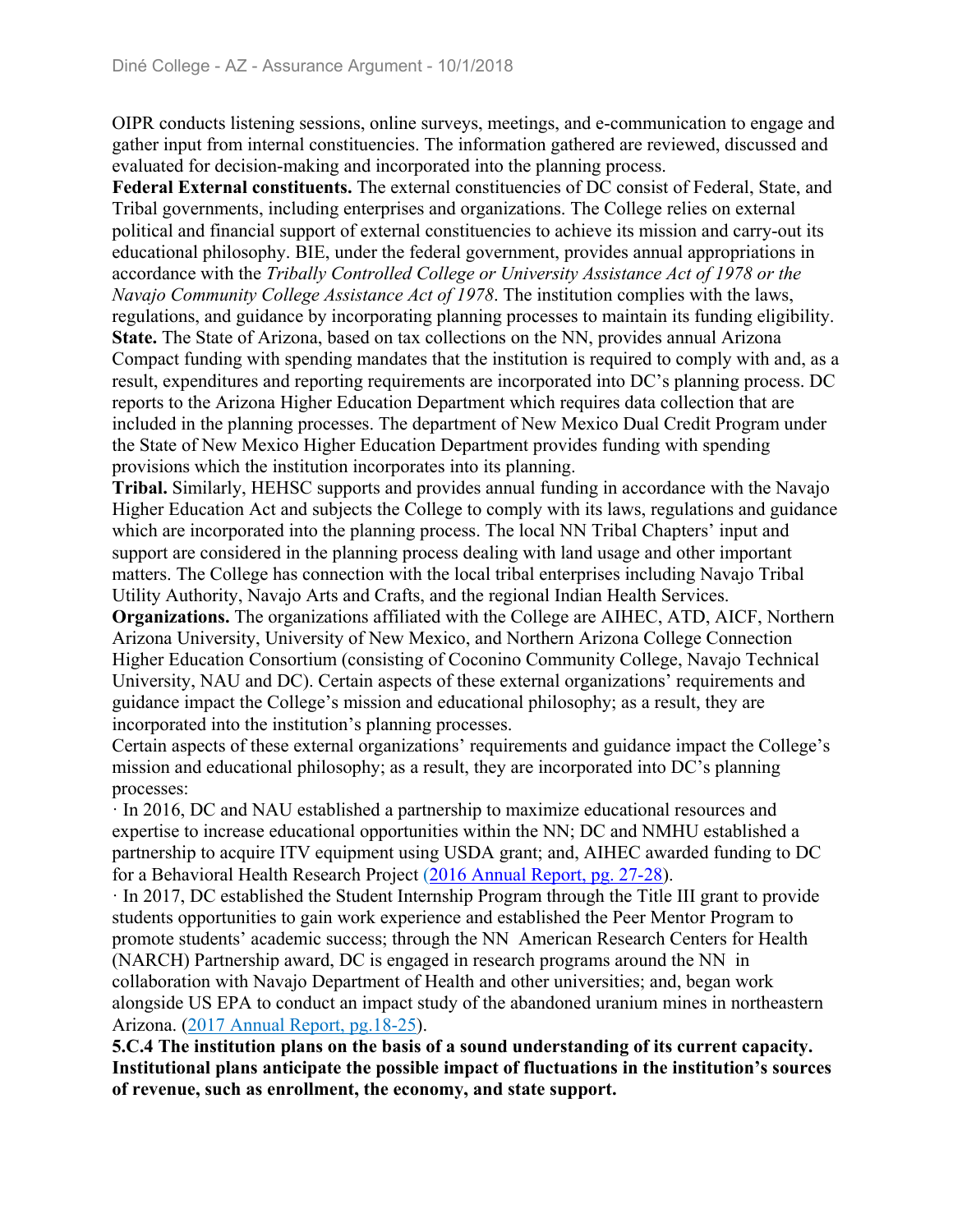DC's strategic planning reflects a sound understanding of its current capacity to meet the demands of its educational programs.

**Current capacity.** The facilities assessment plan, CIIP, course scheduling, and enrollment data are key in determining the availability of teaching and learning environments at its multisites. The College has undertaken major renovation and construction projects to increase its current capacity. In September 2017, DC completed the GCB renovation, classrooms and Architecture & Engineering (A&E) for Shiprock Math and Science Center.The CIIP considers and prioritizes capital improvements and investments across the multi-sites in an effort to meet the needs of educational programs.

**Revenue Source Fluctuations.** On an annual basis, DC generates revenue projections consisting of federal appropriations, NN appropriation, Student Tuition and Fees, Auxiliary, and other revenues. The federal appropriation amount is determined by Indian Student Count based on credit hours, student headcount, annual appropriation, and number of tribal colleges funded by academic year. By May of each year, the institution is informed of the amount of the federal appropriation.

DC's operating budget is based on a fiscal year instead of academic year; therefore, the federal appropriation revenue projection is estimated in the fourth quarter of the fiscal year. The NN appropriation amounted to \$4.2 million per year and increased by \$500,000 in 2018. Tuition and fees are calculated considering an enrollment estimation and consists of tuition cost for all degrees and certificate programs including technology, activity, and other student fees (General Catalog, pg. 17). Auxiliary is estimated based on bookstore sales, room and board, cafeteria meal sales, and other sales. Other revenues are based on estimated interest income, rentals, and unrestricted gifts. In 2017, DC used the baseline budget methodology which incorporate a zerogrowth and conservative percentage increase approach for resource allocation.

DC is keenly cognizant of possible fluctuations in its sources of revenue since DC is dependent on the federal government and the NN government politically and financially. The financial support from both governments has been stable in the long-term. The institution also receives Arizona Compact funding, based on tax collections on the NN, for capital improvements and investments from the State of Arizona. DC understands that a significant decrease in any of these funding sources would require reevaluation of priorities and possibly a reduction in operations. The 2017-2021 Strategic planning goal #3 address the "*Financial Health*" of the College, with this initiative, DC is committed to maintaining its financial health to support operation and educational programs.

#### **5.C.5 Institutional planning anticipates emerging factors, such as technology, demographic shifts, and globalization.**

**Emerging Factors.** DC's planning anticipates emerging threats and opportunities in local demographics that impact enrollment and technology; however, forecasting could be improved to take advantage of emerging international opportunities. Technology and enrollment are considered in the College's strategic goals and SWOT analysis, see section 5.D.2. In 2017, at the conclusion of the fifth year of the strategic planning cycle, the College performed a close-out including a SWOT analysis of all planning units by applying the SNBH principles. The closing process is a time of Nitsáhákees (Thinking), Nahat'á (Planning), and Siihasin (Assuring reflection) to close-out the five-year planning cycle and begin a new five-year strategic planning cycle. The SWOT analysis consists of collecting evidence and artifacts to measure outcomes. **Technology.** Based on the SWOT analysis, DC identified threats—challenges—and opportunities associated with strategic planning goal #5 that addresses technology. The planning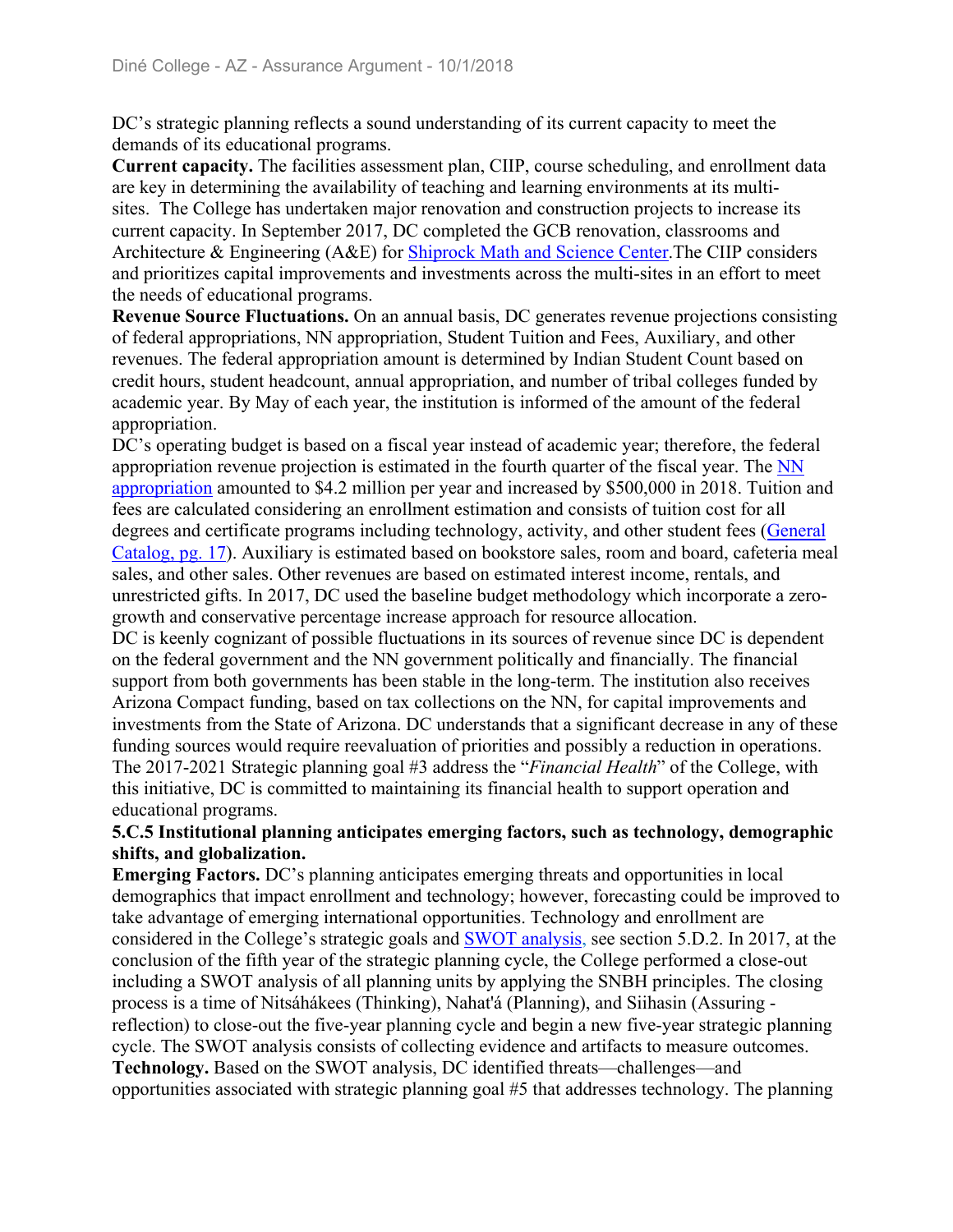for technology is to expand effectiveness and efficiency using technology to support the IT department, academic affairs, and finance through enhancing internal technology infrastructure, improving IT policies, and using IT to enhance student learning experiences. DC identified the following technological challenges: 1. inadequate bandwidth capacity, 2. storage limitations, 3. improper implementation of online textbook orders, 3. lack of training, and 4. geographic remoteness. DC has identified the following opportunities: professional development, increased bandwidth offered by other providers, a distance education manual update, hiring a Distance Education Coordinator, online registration and enrollment, a well maintained social media website, developing a marketing plan, and working closely with the software system provider. DC understands the benefits of having cutting-edge technology as integral for providing quality educational programs at the multi-sites.

**Enrollment.** The College's enrollment trend for 2014-2017 reported by IPEDS is 99% Native American or Alaska Natives per year and approximately 66% to 68% of enrollment are women. The majority of the student population reside locally and within neighboring communities that span the NN. International students and other race/ethnicity represents 1% of the student population. According to the 2017 Annual Report (pg. 10) provided by OIPR, the duplicated enrollment for AY13-14, AY14-15, AY15-16, and AY16-17 are 3,280, 3,519, 3,422, and 3,216, respectively, resulting in total enrollment of 13,437 students over four-years. The total enrollment by site for the four academic years for Chinle, Crownpoint, Shiprock, Tuba City, Tsaile, and Window Rock, are 926, 573, 1,728, 1,970, 7,370, and 870, respectively. The fouryear trend for graduation with total confirmed degrees—bachelor and associate—conferred by site for 2014, 2015, 2016, and 2017 are 184, 172, 173, and 154, respectively. The total graduation by site over the four years for Chinle, Crownpoint, Shiprock, Tuba City, Tsaile, and Window Rock, are 23, 13, 64, 77, 479, and 27, respectively, a total of 683 graduates. **Demographics**. Shiprock, Chinle, Lukachukai, Tsaile, Tuba City, and Fort Defiance are surrounding communities with more than 75 students enrolled at DC. Ganado, Many Farms, and Pinon are other communities that contribute to DC's enrollment (DCCMP, pg 2). DC serves both traditional and non-traditional students. The average age of DC a student is 25 years old, 34.7% of students are 18-21 years old, and 25% of students are 25-34 years old.

**Globalization.** The institution offers online courses and ITV courses that have the capacity to be transmitted globally. This is an opportunity the institution could further explore to promote its brand and expand its market through online education and ITV courses.

Additionally, DC is exploring the creation of a business incubator. The Dean of Business and Social Science, hired on April 2, 2018, is coordinating with key business faculty to 1. identify a source of external revenue, 2. create a virtual incubator as a key initial step, 3. explore the viability of a physical incubator, 4. create a program in local development, and 5. reach out to other developing economies for technocratic information exchange.

Although in the very early stages of creation, this initiative will likely borrow from the example created by Regis University in collaboration with the Posner Center in Denver. President Roessel remains optimistic that DC can be the hub for the proliferation of socially responsible and conscious entrepreneurs. Other potential partners may include the Native American Business Incubator Network and Indige-hub. The Dean of Business and Social Science believes that economic development cannot occur until the community at large, and DC in particular, begins to foster an emerging economy by empowering DC students to be active contributors to the Navajo Nation and the Navajo economy.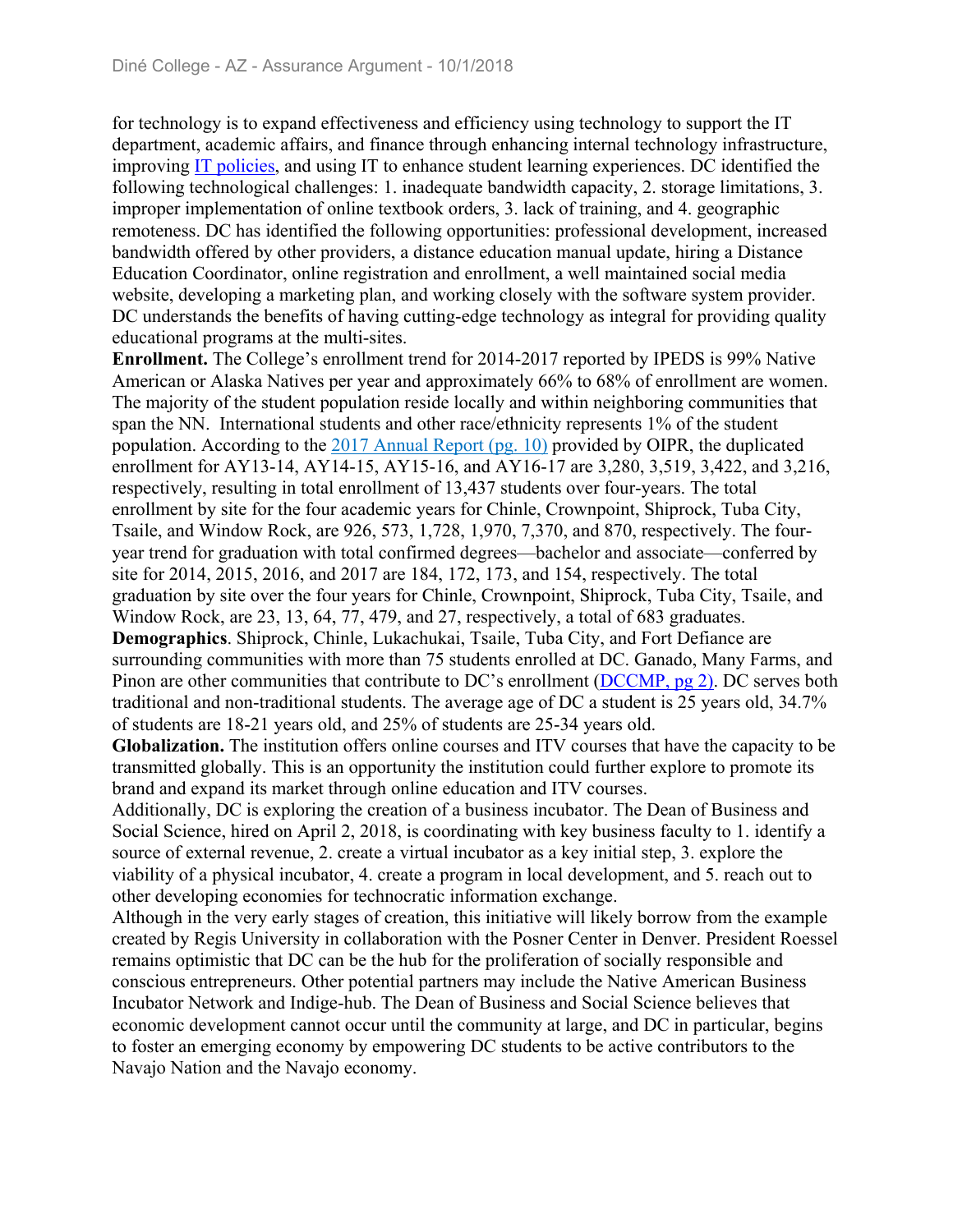## **Sources**

- 1\_A\_2\_2017\_2019\_GenCatalog
- 1\_A\_2\_2017\_2019\_GenCatalog (page number 17)
- $-1$  A 2 2017 2021 Strategic Goals
- 2 A 2017 2021 Strategic Planning Goals
- 2 D 2018 Technology Policy Final Draft 062018
- 2016annualreport
- 2016annualreport (page number 27)
- 2017.05.01.Din $\tilde{A}$ © College 2017-2021 Strategic Goals (BASETs Feedback) May 4 2017
- 2017.05.01.Din $\tilde{A}$ © College 2017-2021 Strategic Goals (BASETs Feedback) May 4 2017 (page number 3)
- 2017-AnnualReport
- 2017-AnnualReport (page number 10)
- 2017-AnnualReport (page number 17)
- 4 A 1 2017 04 17 AA BusAdm APR Final
- 4 C 5 DC Campus Master Plan Update 05 23 18
- 4 C 5 DC Campus Master Plan Update 05 23 18 (page number 2)
- 5.A.1 Dine College FY 2017 Financial Statements
- 5.A.1 Dine College FY 2017 Financial Statements (page number 7)
- 5 C 2017.06.15. Five Year Strategic Planning Transition Report
- 5 C 2017 04 05 IPB Committee Agenda
- 5 C 2017 04 24 StratGoals ListeningSess Notes
- 5 C 2017 06 20 Leadership SWOT ProposedGoals
- 5 C 2017 06 20 Leadership SWOT ProposedGoals (page number 7)
- 5 C 2017 2021 PropsdNewGoals RprtSURVEY
- 5 C 4 2017 2018 ApprovedNN Budget
- 5 C 5 2017 05 01 Executive Team Listening Session Input Review
- 5 C 5 2018 DCCMP
- $\bullet$  5 C 5 2018 DCCMP (page number 6)
- 5\_C\_5\_2018\_05\_31\_SWOTAnalysis\_FINAL
- 5 C FINAL 2017 Strategic Planning and Budget Guidebook
- 5 C FINAL 2017 Strategic Planning and Budget Guidebook (page number 7)
- Budget Sheet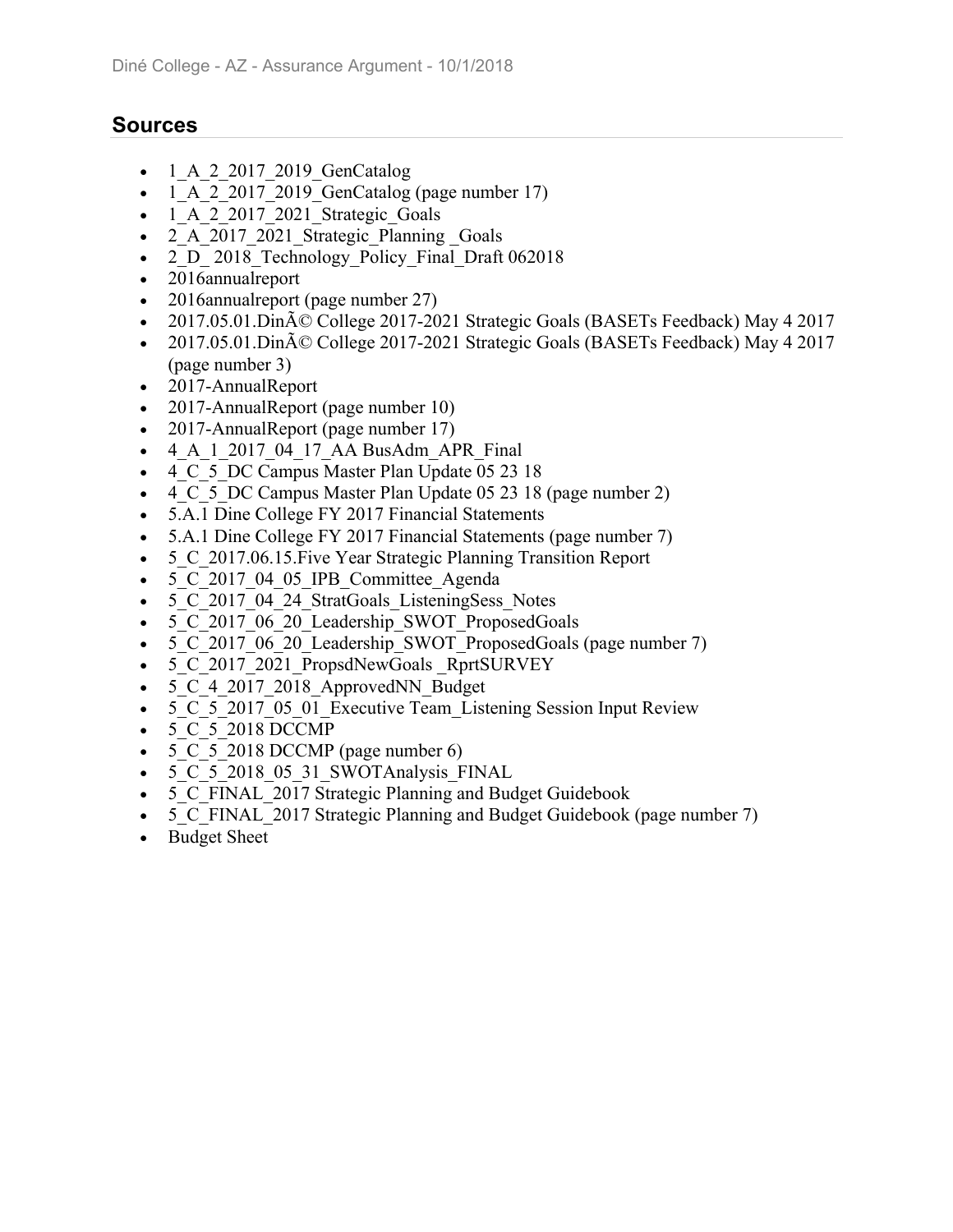# **5.D - Core Component 5.D**

The institution works systematically to improve its performance.

- 1. The institution develops and documents evidence of performance in its operations.
- 2. The institution learns from its operational experience and applies that learning to improve its institutional effectiveness, capabilities, and sustainability, overall and in its component parts.

## **Argument**

#### **5D. The institution works systematically to improve its performance.**

**Improvement Performance.** DC works systematically to improve its performance using the five-year strategic planning model. Through the integration of SNBH guiding principles, DC is able to systematically approach the implementation and achievement of its mission and strategic goals and objectives to enhance its educational opportunities.

On April 04, 2017, IPB Council was established as an oversight to ascertain the adequacy of strategic planning, budget, and accreditation. IPB Council identifies areas of improvement to support and strengthen its operation and educational opportunities at the multi-sites. OIPR is instrumental in providing data-driven analysis and outcomes that support the strategic goals and objectives that demonstrate the institution's systematic approach to improve all aspects of its operation. On a regular basis, administration update the BOR of DC's financial, academic, and operational progress. Based on the results, DC develops plans to address weaknesses and threats to improve all aspects of its operation.

**5.D.1 The institution develops and documents evidence of performance in its operations. Evidence of Performance.** In June of 2017, DC developed and documented evidence of performance in its operations through the OIPR utilizing the Strategic Planning Online software (SPOL) for internal data housing and tracking (Strategic Planning and Accreditation Module). OIPR is responsible for data collection and reporting to the federal government, State of Arizona and New Mexico, and the NN government, including external organizations and internal constituencies. DC's departments and schools work collaboratively to provide appropriate data and information to OIPR in a timely manner for reporting to the appropriate stakeholders. Through the development and implementation of specific policies and procedures, responsible departments and schools document and compile evidence in support of institutional performance. In addition, DC relies on the enterprise resource planning system to capture data and information that are translated and articulated to usable quantitative and qualitative formats to document DC's performance and progress in achieving its strategic goals and objectives.

Annually, DC generates reports documenting operational performance, such as annual report, strategic planning update and progress using SPOL, financial statements, investment policy, human resources employee performance, CIIP updates, facilities assessment updates, academic program reviews, and compliance reports. The reports are collected and maintained by administration, OIPR, academics, and departments. In addition, the reports are presented and shared with the BOR, administration, faculty, staff, and students, including appropriate external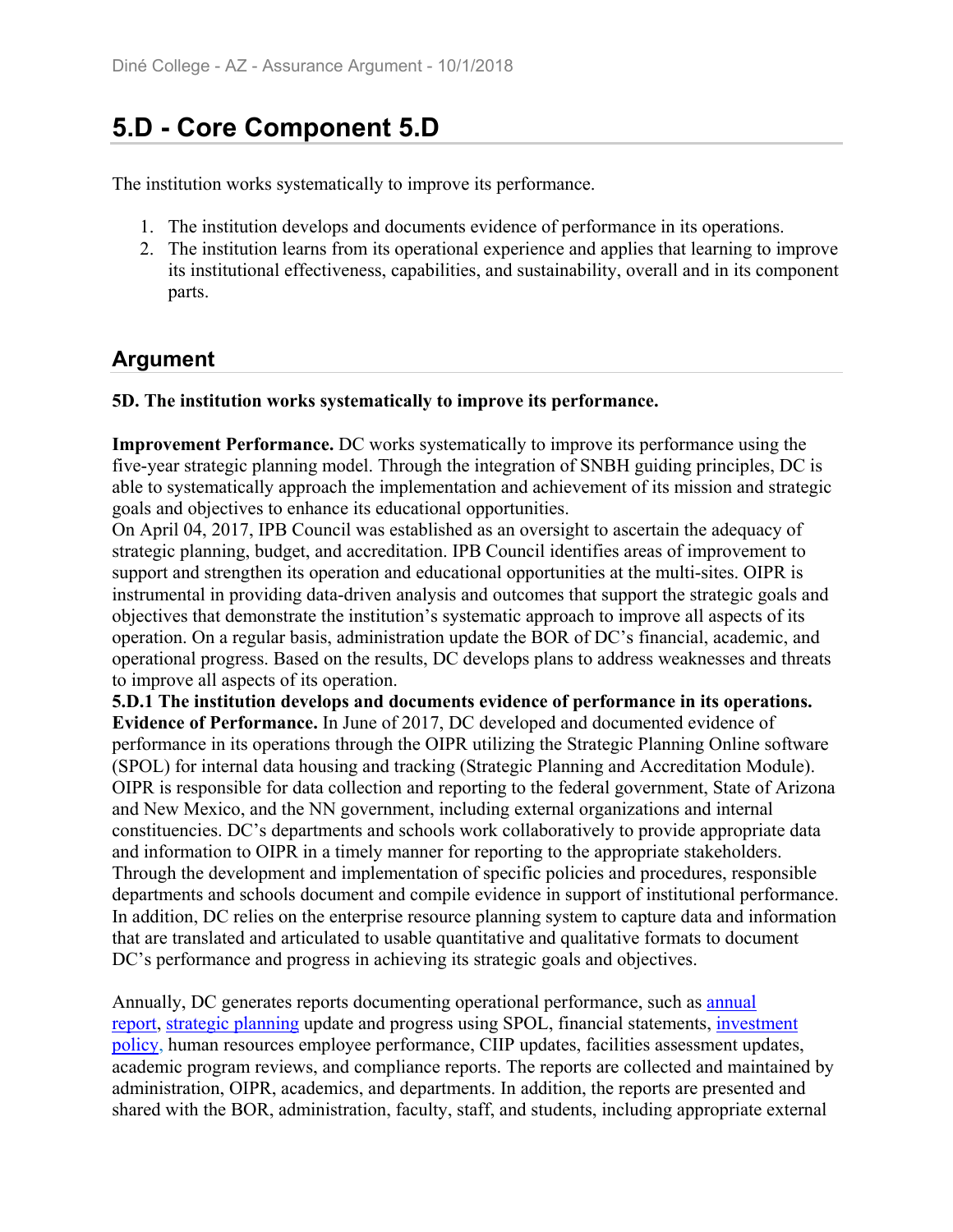constituencies. DC understands the importance of data and information collection, analysis, reporting, and retention--storage--to use as evidence to support and demonstrate operational performance.

#### **5.D.2 The institution learns from its operational experience and applies that learning to improve its institutional effectiveness, capabilities, and sustainability, overall and in its component parts.**

**Institutional Effectiveness.** DC is learning from operational experience and improving institutional effectives, capabilities, and sustainability in all aspects of its operation. In 2015, noncompliance with HLC requirements prompted the institution to understand that strategic planning is an essential tool to effectively and efficiently organize and support educational programs.

DC made improvements to support student learning by developing and implementing academic assessment. In addition, key employees of the institution attended the HLC assessment academy to improve the APR, including aligning the APR with the strategic goals and objectives. In 2015, the institution established the Office of Academic Assessment and Curriculum to facilitate and coordinate student learning assessment and annual program reviews in collaboration with the SLC.

**Libraries.** DC operates two library facilities, one at the main campus in Tsaile and the other is located at the Shiprock branch campus. Annually, DC compiles and reports library services to IPEDS. The total library collection (physical and digital) increased in 2014, 2015, 2016, and 2017 in the amount of 118,619, 129,683, 142,345, and 143,756, respectively. The total circulations (physical and digital) increased in 2014, 2015, 2016, and 2017 in the amount of 26,632, 27,309, 64,197, and 63,773, respectively (Figure 5.D.2.1).

The total library expenses slightly increased in 2014 to 2015 in the amount of \$758,706 to \$779,561, and remained constant at \$779,561 in 2015, 2016, and 2017 (Figure 5.D.2.2). The interlibrary services for 2014, 2015, 2016, and 2017 are 24, 32, 27, and 33. Both library facilities are not entirely electronic and do not provide virtual reference services.

In 2017, DC closed the final year of the strategic planning cycle 2013-2017 that required an overview of DC's performance by evaluating the strategic planning framework and goals outcome utilizing SPOL spearheaded by OIPR. All units of the institution participated in a survey and submitted a close-out report before beginning a new five-year cycle. Survey results were communicated in the Strategic Planning Implementation and Execution Survey (S.P.I.E.S). In addition, the institution conducted a SWOT analysis by planning unit which identified opportunities and areas of improvements to strengthen its educational programs. The planning framework was revised as needed, developed, and implemented the 2017 Strategic Planning and Budgeting guidelines for the new five-year cycle 2017-2021.

#### **Strengths**:

First recognized Tribal College among the 500+ Native American tribes in the United States.

Rooted in Navajo culture, tradition, and language that is amplified in its educational programs and representative of its human capital and student enrollment.

ꞏ A member of AIHEC which demonstrates its involvement, contribution, and support to its students.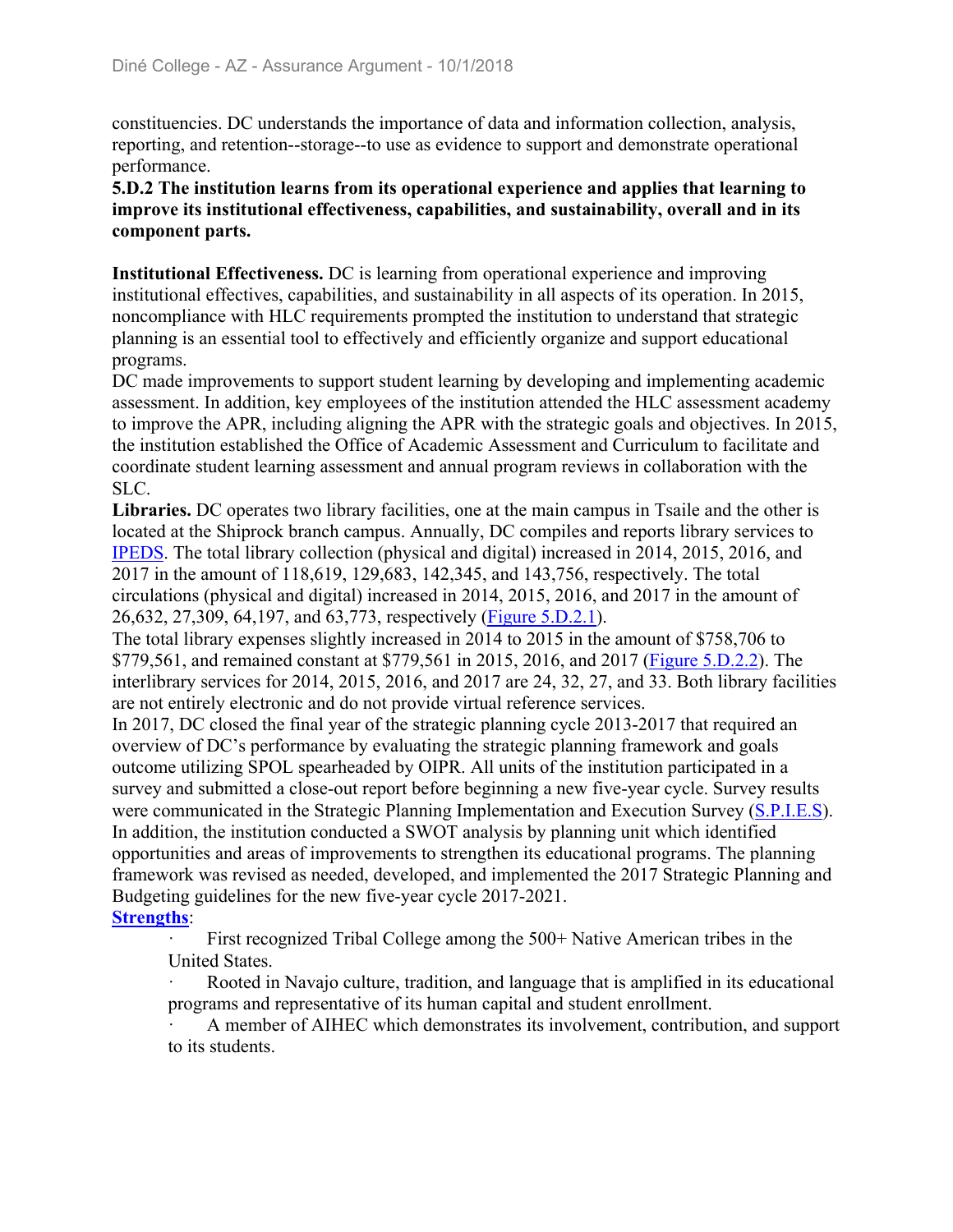ꞏ Receives Title III-Part F grant under the US Department of Education, to improve and support student services at the main campus and expanded student services to the branch campus, including hiring of additional staff in Student Services Division.

ꞏ A member of ATD which provides guidance to enhance and expand "*services for students academically, socially, financially, and institutional capacity,"* including improvement to data collection and reporting in the OIPR.

ꞏ Established new student programs, including Summer Institute, Dual Credit, Peer Mentors, and Peer/Professional Tutoring, etc. to promote college readiness, transition and expectation in College, and student leadership and engagement.

Financial position is stable and has political and financial support from federal appropriations, NN appropriations, and other grants (NSF, USDA, STEM, Title III Part A and F, etc).

Vibrant Marketing and Recruiting Team that contribute to recruitment and promotion of the College using various communication channels (social media, website, KXWR radio station, newsletters, etc) with the support of OIPR's student demographic data.

ꞏ Technology infrastructure supports its network system between its multi-sites, enterprise software is operational, several IT assessments have been completed, Polycom system is integrated with NMHU, and Blackboard learning management system supports academic instruction.

ꞏ Faculty have diverse backgrounds that benefit the development and implementation of new academic programs suitable to the needs of the NN to promote Nation building.

DC acquired the SPOL software to improve and strengthen strategic planning, budgeting, and accreditation.

DC has the capacity to handle an increased enrollment at the main campus in Tsaile.

#### Added two bachelor degree programs in Fine Arts and Psychology.

#### **Opportunities**:

Develop and increase academic programs in various studies.

Improve curriculum and co-curriculum assessment processes and evidence collection and storage.

Encourage employee participation in cultural awareness activities.

ꞏ Increase student internships through the Project Success Program for students to gain experience in their degree of study.

Continue working with ATD for Academics to promote effective student teaching and learning including academic leadership.

Employ standing operating procedures in all aspects of the College.

Student Affairs plans to research best-practices for scaling student leadership opportunities.

Establishment of a Foundation to serve as a support to generate supplemental funding; establishing a partnership with colleges and corporations to seek funding; and, employ a grant writer to pursue federal grants.

Improve public communication using social media to increase awareness of College events, activities, and news, including continuous update to the College website to attract potential students.

ꞏ Enhance professional development related to IT capabilities assessment; increase bandwidth; expand online classes and improve the use of LMS and ITV.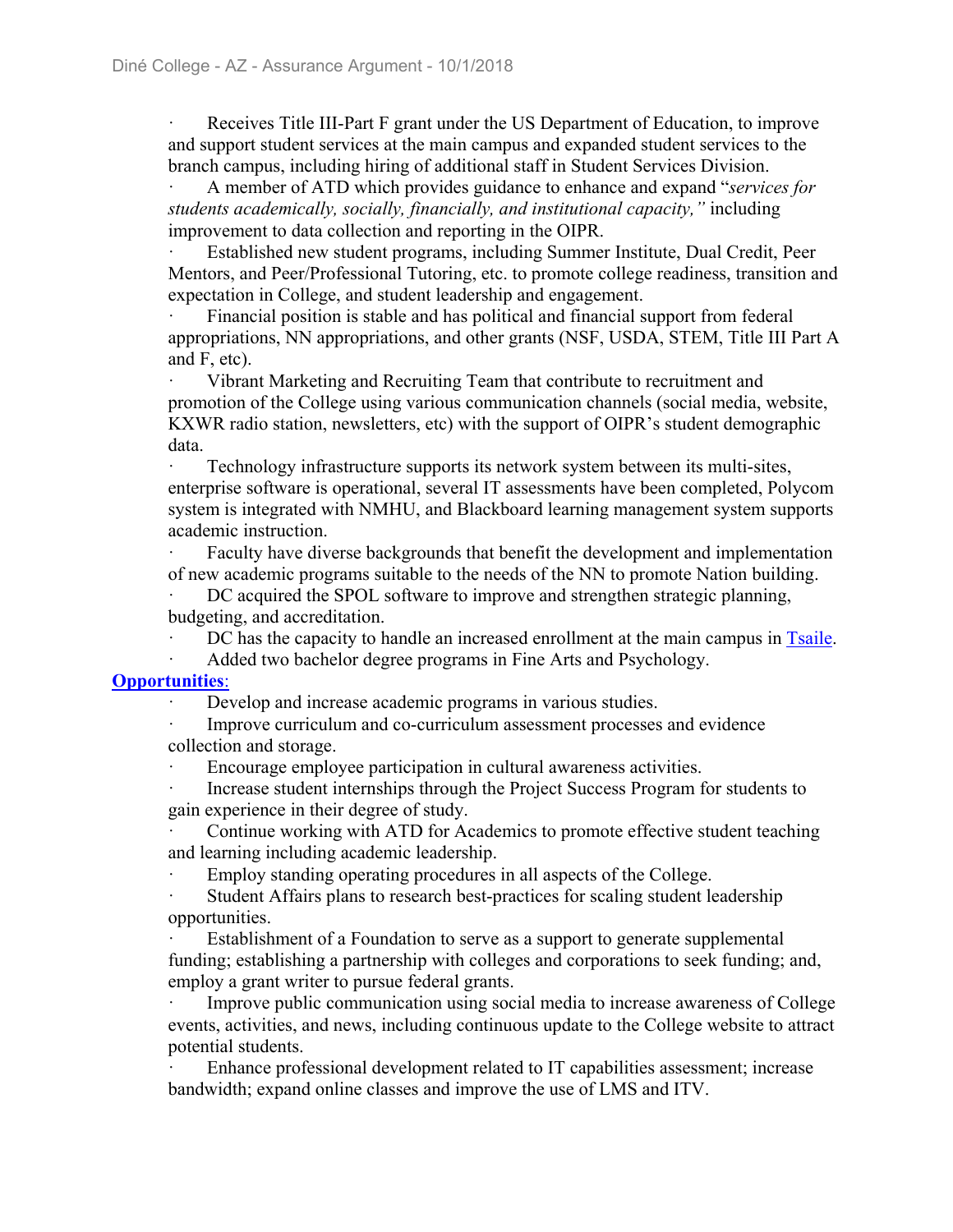- Fully utilize DPI research and information.
- Capitalize on relationship with the NN government.

DC learned from its operational experience in 2013 through 2017 and made significant improvements by incorporating strategic planning and budgeting with the use of SPOL. Through strategic planning SWOT, DC implemented attainable strategic goals including objectives that aligned with the mission, SNBH, and educational philosophy improving educational opportunities for the Navajo people.

### **Sources**

- 1 B 1 2017 AnnualReport FINAL
- 4 A 1 2016 17 AcademicProgramReview Revised 2016 17
- 5\_A\_1\_2018\_HLC\_Criteria\_Graphs
- 5 A 1 2018 HLC Criteria Graphs (page number 9)
- 5 A 2014 DC IP Master2014APPROVED
- 5 B 3 2017 StratPlan BudgetGdebook
- 5 C 2013 2017 DC StratPlanExecSummary
- 5 D 1 2017 2018 SratPlan Presentation
- 5 D 2 2015 DineCollege Inst Report
- 5 D 2 2016 08 22 ReportDirectInstitCompliance
- 5 D 2 2016 DC HLC InstUpdateFINAL
- 5 D 2 2017 2021 Leadrshp SWOT Goals
- 5 D 2 2017 DC InstReport
- 5 D 2 2017 LeadershipSWOT NewGoalsDetailed
- 5 D 2 2017 SPIES Report
- 5\_D\_2\_2018\_DC\_HLC\_InstUpdateFINAL
- 5 D 2 2018 StratPlan Presentatn VDAVIS
- 5\_D\_2\_College\_Navigator\_-\_Dine\_College\_-\_2018-09-21\_10.43.07
- 5 D 2 Maps Dine College 2018-09-21 10.50.37